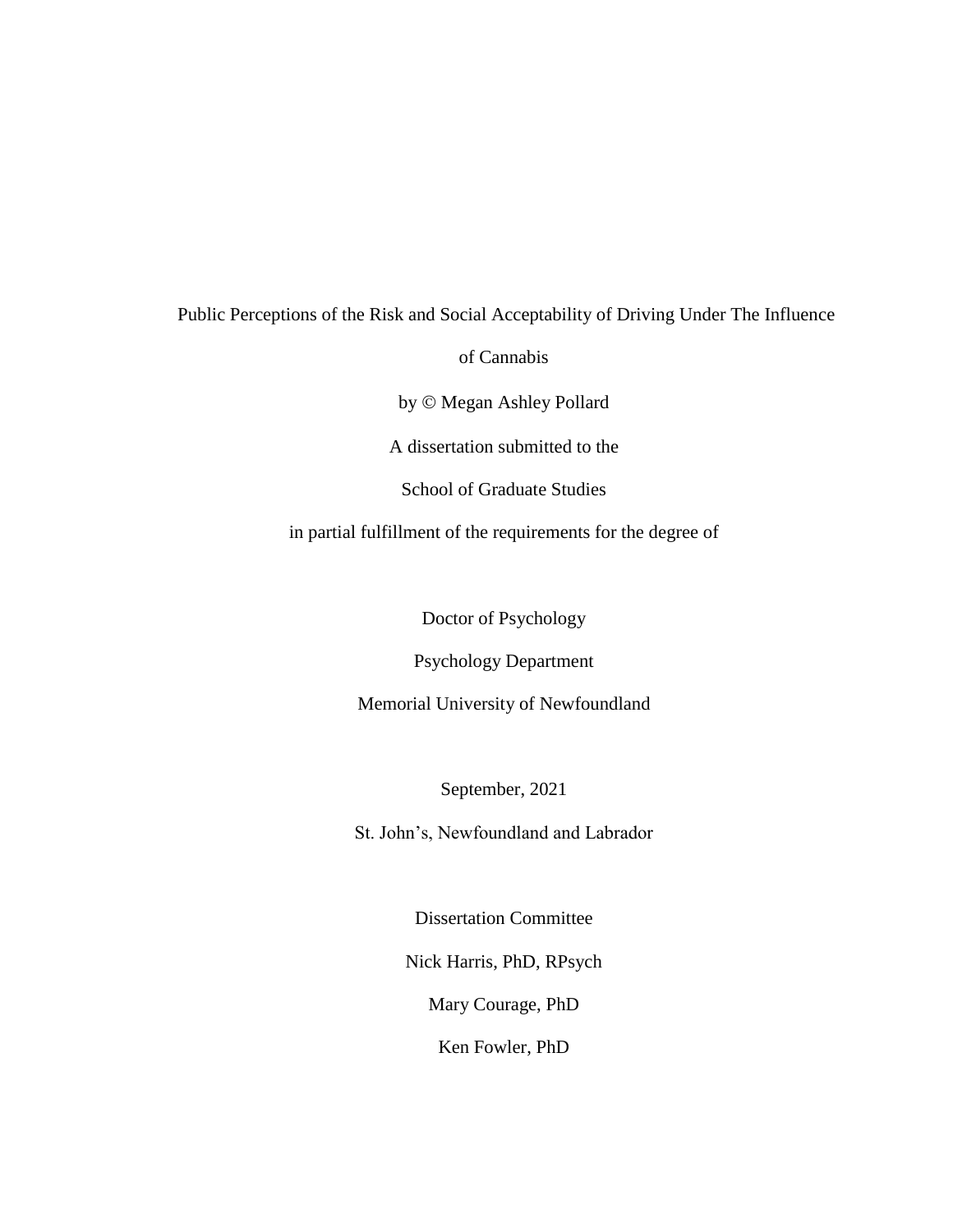#### **Abstract**

Aside from alcohol, cannabis is the most commonly used substance amongst Canadians, especially those aged 18-24. A prominent risk associated with cannabis use is driving under the influence. Cannabis impairs key motor abilities and executive functions necessary for driving and increases the likelihood of being involved in a fatal accident. Despite this, many people believe that driving under the influence of cannabis is safe, particularly compared to driving under the influence of alcohol. Utilizing an experimental vignette design, the primary purpose of the current study was to examine public opinions about the dangerousness and social acceptability of driving under the influence of cannabis compared to alcohol or driving while tired. An additional aim was to determine how attitudes differed based on the sex of the driver. Participants (*N*=453) between the ages of 18 and 65 completed an online survey in which they were randomly assigned to one of six vignettes describing a 22-year-old driving under the influence. Participants then answered six questions about the dangerousness and social acceptability of the behavior described. A series of ANOVAs revealed a significant main effect of substance use across items. A significant main effect of sex was found on a measure of social acceptability. Post hoc tests revealed that driving under the influence of cannabis was considered less dangerous and more socially acceptable than driving under the influence of alcohol. Additionally, it was considered more socially acceptable for a female to drive while impaired than a male. Overall, these findings highlight the misconceptions that exist about the harms associated with cannabis use and have implications for the importance of awareness campaigns to educate about cannabis and driving.

*Keywords:* cannabis, driving under the influence, dangerousness, social acceptability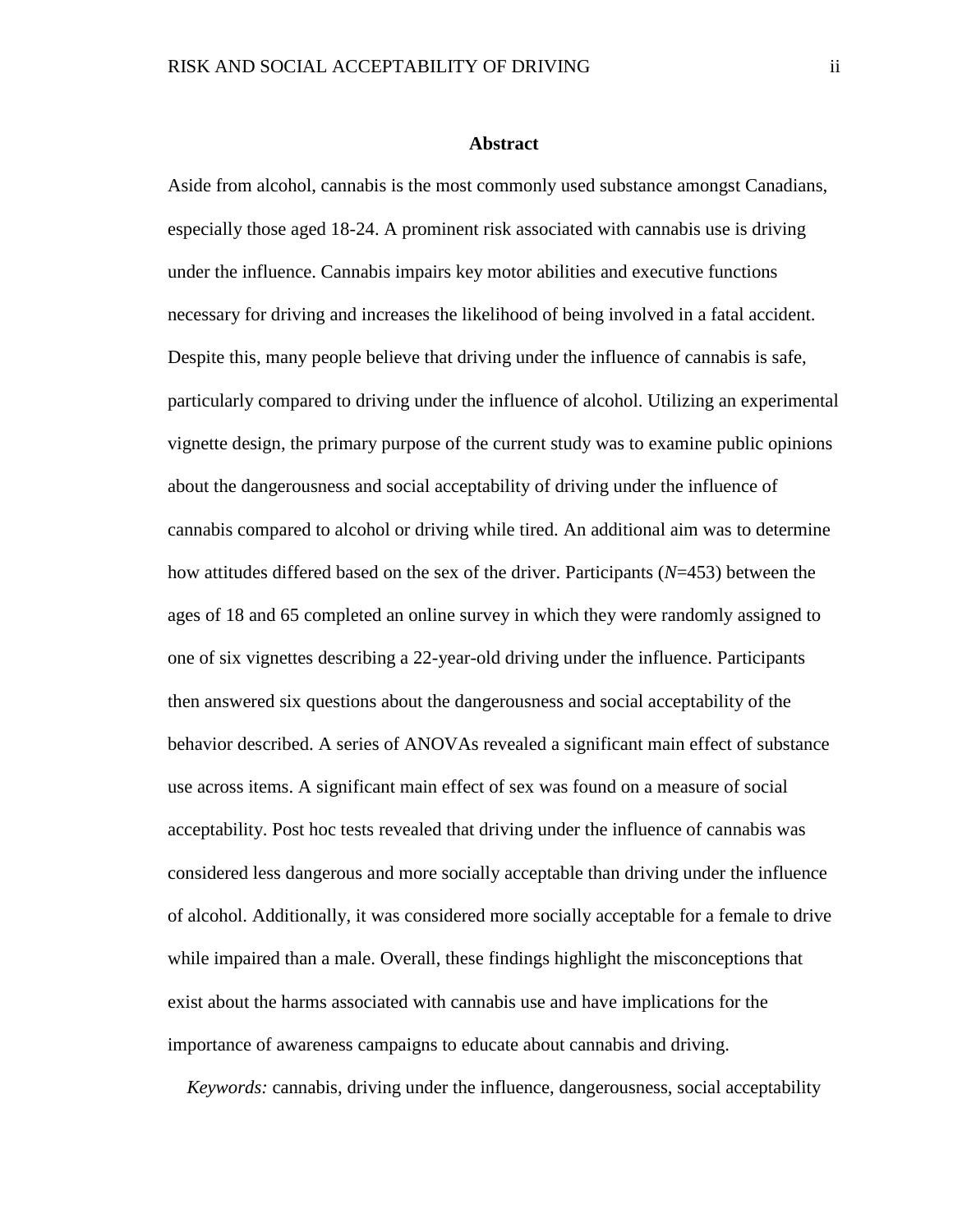#### **Acknowledgements**

To my supervisor, Dr. Nick Harris, for providing the perfect balance between independence and guidance throughout this process and for always being available and willing to provide assistance. His guidance, support, and understanding has been invaluable while completing this project.

To my committee members, Drs. Mary Courage and Ken Fowler, for giving me advice and helpful feedback to produce the best work possible.

To my cohort, and soon to be fellow psychologists, for their endless encouragement, love, and unwavering support. I would not have gotten this far without them.

Finally, I would like to thank my family and friends for their continuous support, patience, and understanding throughout this journey.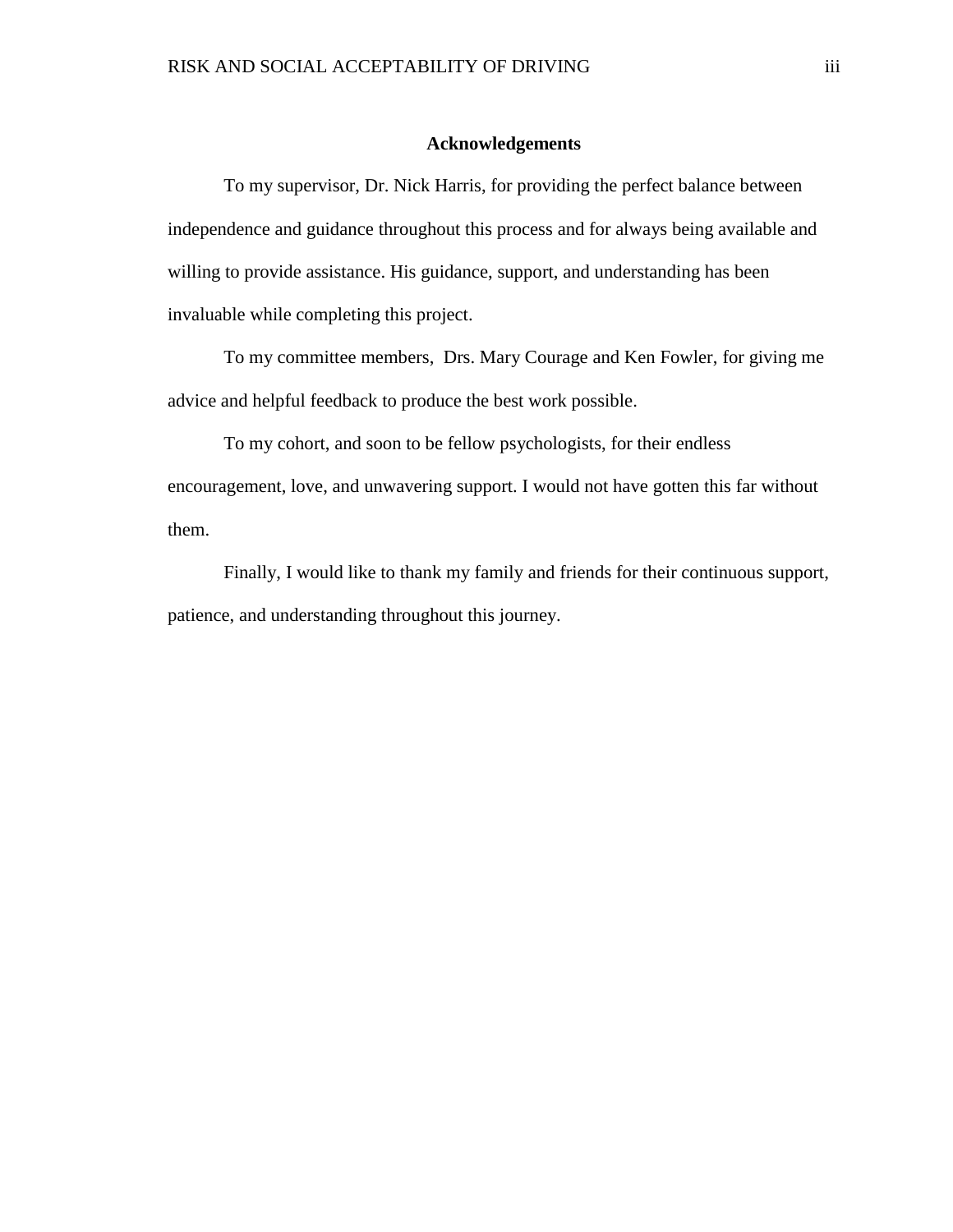### Table of Contents

| .17 |
|-----|
|     |
|     |
|     |
|     |
|     |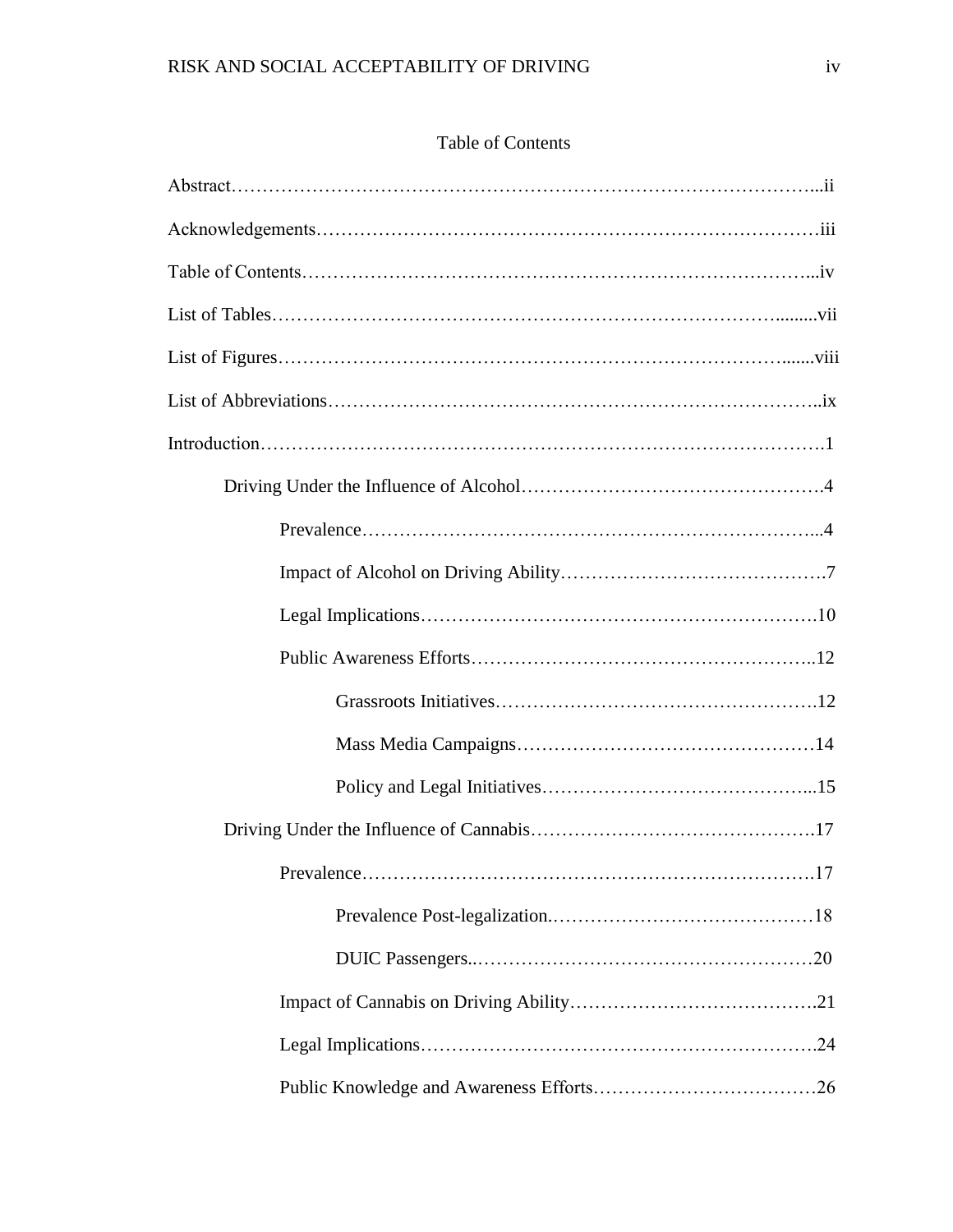| Descriptive Statistics for Substance Use, DUI Behaviours, and General Attitudes |
|---------------------------------------------------------------------------------|
|                                                                                 |
|                                                                                 |
|                                                                                 |
|                                                                                 |
| Perceived Dangerousness and Social Acceptability Based on Substance Use of the  |
| .55                                                                             |
|                                                                                 |
| Relationship Between Cannabis Use Frequency, Perceived Dangerousness and        |
|                                                                                 |
|                                                                                 |
|                                                                                 |
|                                                                                 |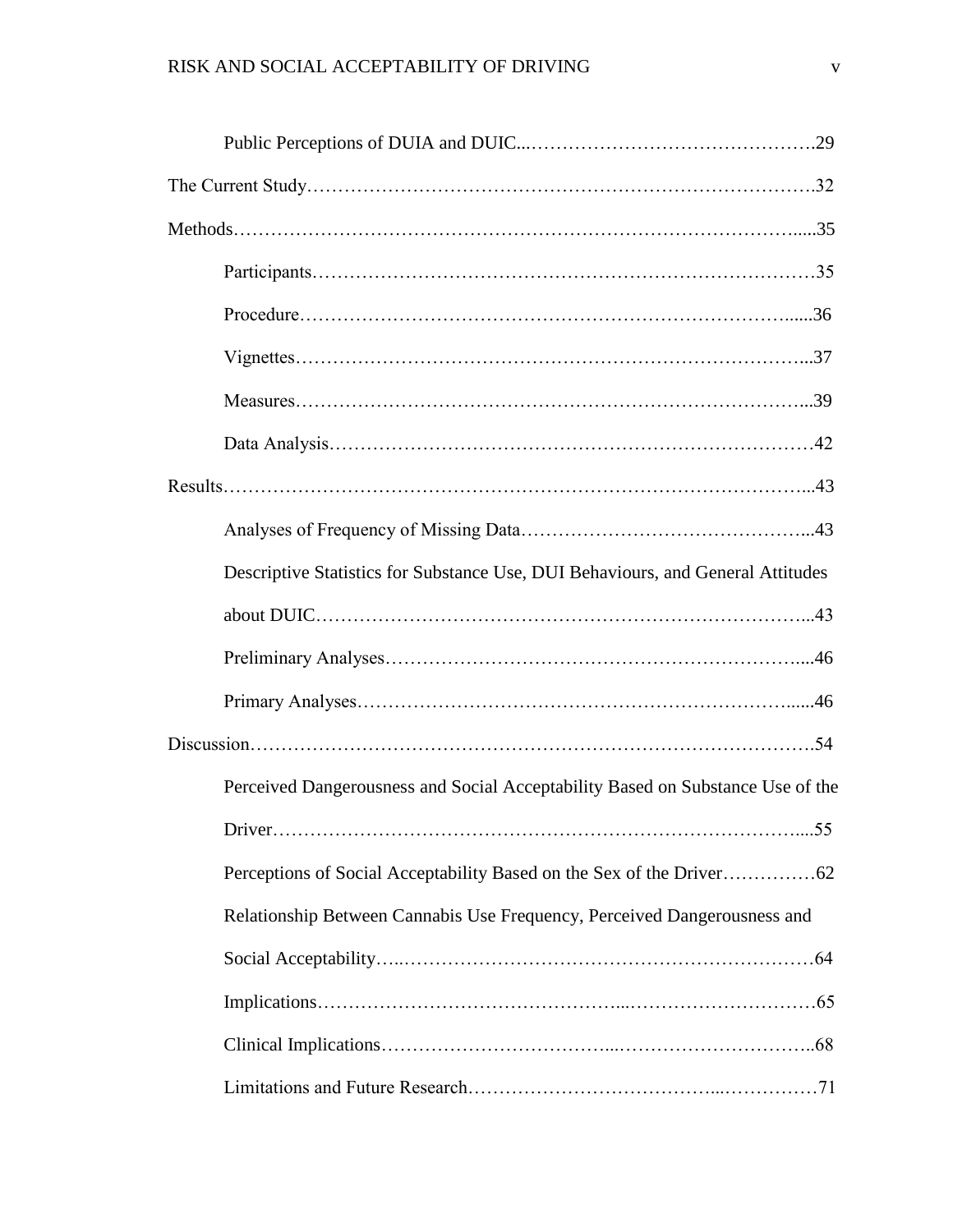| Appendices |  |
|------------|--|
|            |  |
|            |  |
|            |  |
|            |  |
|            |  |
|            |  |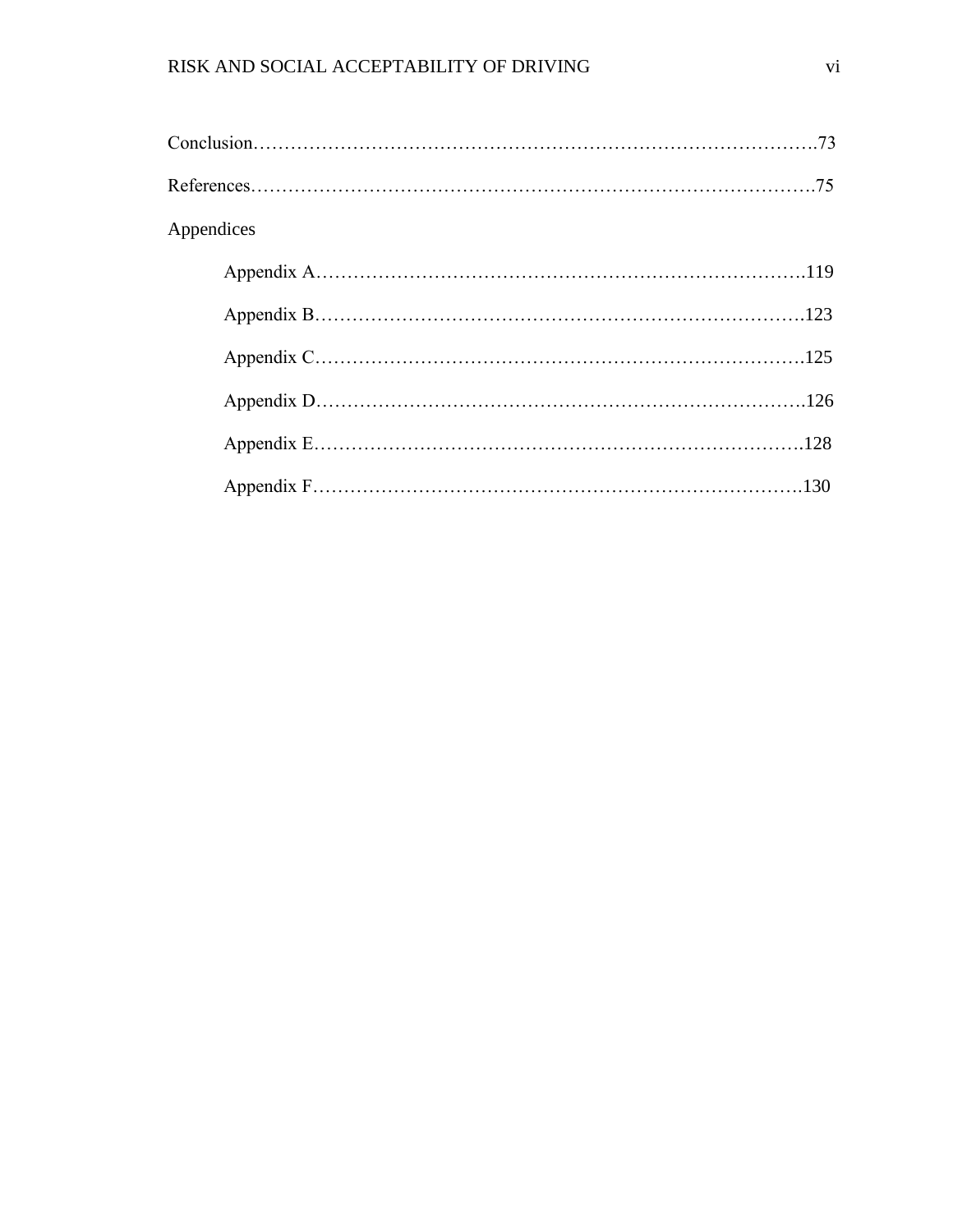## **List of Tables**

| Table 1 | Mean Scores for the Six Dependent Variables as a Function of<br>Substance Used by the Vignette Character                                      | 47 |
|---------|-----------------------------------------------------------------------------------------------------------------------------------------------|----|
| Table 2 | Measures of Significance (p) and Effect Size (Cohen's d) for<br>the Main Effect of Substance Use as a Function of the<br>Dependent Variables. | 48 |
| Table 3 | Correlations Between Cannabis Use Frequency in the<br>Previous 12 Months and the Dependent Variables.                                         | 54 |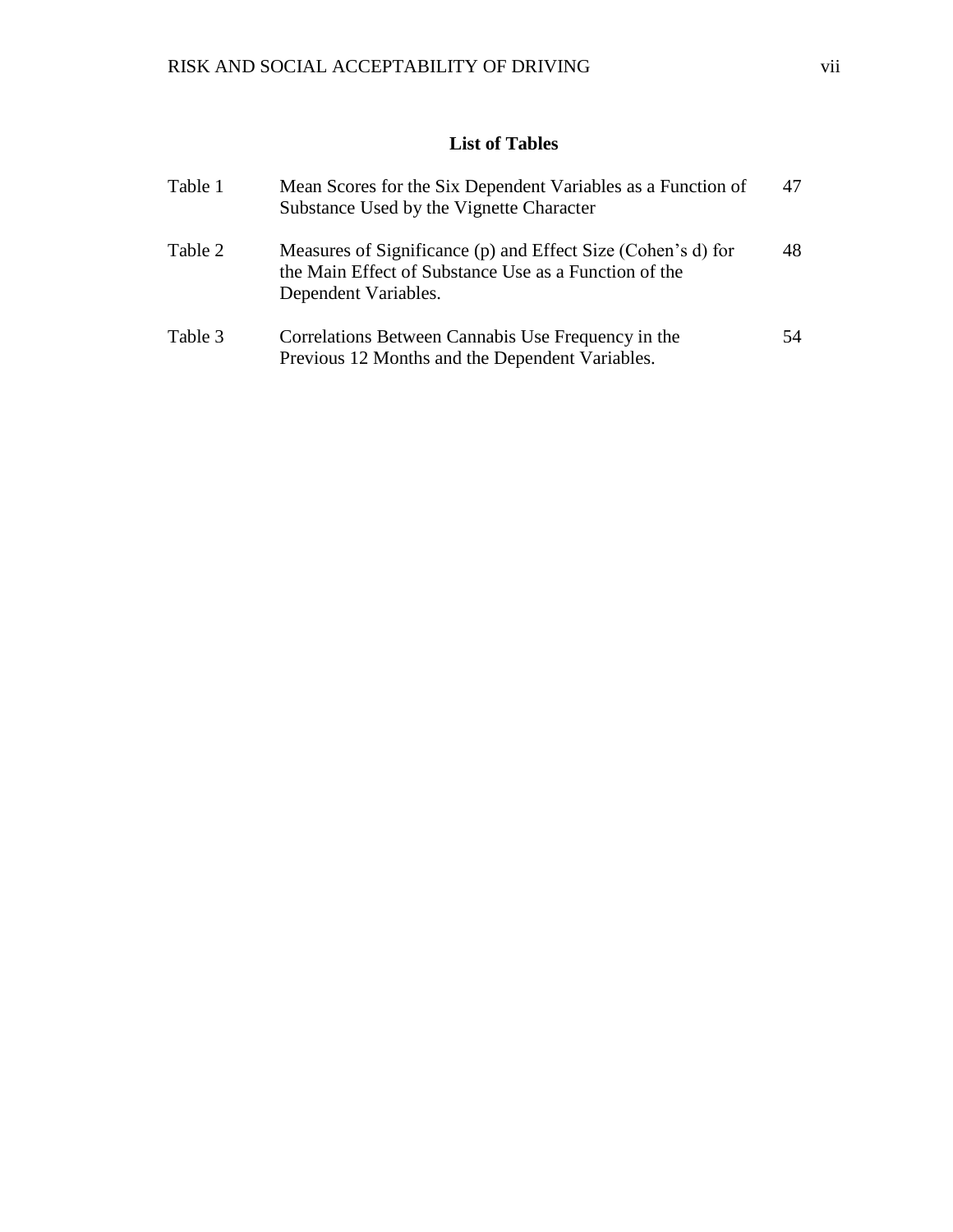## **List of Figures**

| Figure 1 | Means Ratings of Perceived Dangerousness Based on<br>Substance Used and Sex of the Driver | 47 |
|----------|-------------------------------------------------------------------------------------------|----|
| Figure 2 | Means Ratings of Social Acceptability Based on<br>Substance and Sex of the Driver         | 49 |
| Figure 3 | Mean Ratings of the Risk of Physical Harm Based on<br>Substance Used and Sex              | 50 |
| Figure 4 | Mean Ratings of the Risk of Physical Harm to Others<br>Based on Substance Used and Sex    | 51 |
| Figure 5 | Mean Likelihood of Stopping the Character from<br>Driving Based on Substance Used and Sex | 52 |
| Figure 6 | Mean Likelihood of Accepting a Ride from the<br>Character Based on Substance Used and Sex | 53 |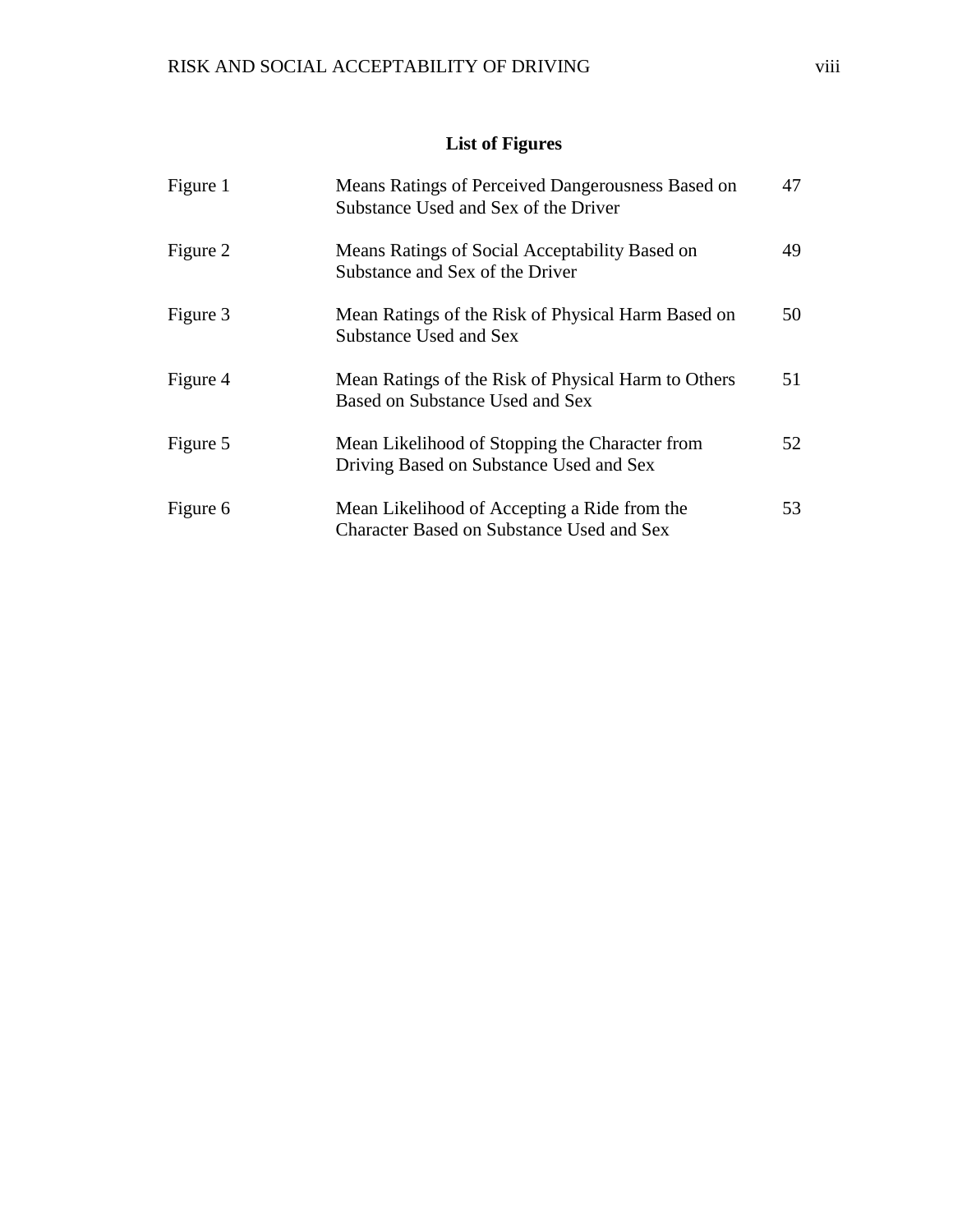## **List of Abbreviations**

| Analysis of Variance                                                           | <b>ANOVA</b>   |
|--------------------------------------------------------------------------------|----------------|
| American Psychiatric Association                                               | <b>APA</b>     |
| <b>Blood Alcohol Concentration</b>                                             | <b>BAC</b>     |
| Canadian Alcohol and Drug Use Monitoring Survey                                | <b>CADUMS</b>  |
| <b>Canadian Cannabis Survey</b>                                                | <b>CCS</b>     |
| <b>Canadian Community Health Survey</b>                                        | <b>CCHS</b>    |
| Canadian Community Health Survey - Mental Health                               | <b>CCHS-MH</b> |
| Canadian Council of Motor Transport Administrators                             | <b>CCMTA</b>   |
| Center for Behavioral Health Statistics and Quality                            | <b>CBHSQ</b>   |
| Colorado Department of Public Health and Environment                           | <b>CDPHE</b>   |
| <b>Contingency Management</b>                                                  | CM             |
| Delta-9-tetrahydrocannabinol                                                   | <b>THC</b>     |
| Diagnostic and Statistical Manual of Mental Disorders, 5 <sup>th</sup> Edition | $DSM-5$        |
| Driving Under the Influence                                                    | <b>DUI</b>     |
| Driving Under the Influence of Alcohol                                         | <b>DUIA</b>    |
| Driving Under the Influence of Cannabis                                        | <b>DUIC</b>    |
| Drug Recognition Expert                                                        | <b>DRE</b>     |
| <b>Immediate Roadside Prohibition</b>                                          | <b>IRP</b>     |
| Lysergic Acid Diethylamide                                                     | <b>LSD</b>     |
| Mean                                                                           | M              |
| Monitoring the Future Survey                                                   | <b>MTF</b>     |
| <b>Mothers Against Drunk Driving</b>                                           | <b>MADD</b>    |
| Motivational Interviewing                                                      | MI             |
| <b>National Cannabis Survey</b>                                                | <b>NCS</b>     |
| National Highway Traffic Safety Administration                                 | <b>NHTSA</b>   |
| <b>Odds Ratio</b>                                                              | <b>OR</b>      |
| Perceived Behavioral Control                                                   | <b>PBC</b>     |
| Protection Motivation Theory                                                   | <b>PMT</b>     |
| Ride With a High Driver                                                        | <b>RWHD</b>    |
| Royal Canadian Mounted Police                                                  | <b>RCMP</b>    |
| <b>Standard Field Sobriety Test</b>                                            | <b>SFST</b>    |
| <b>Standard Deviation</b>                                                      | <b>SD</b>      |
| <b>Students Against Destructive Decisions</b>                                  | <b>SADD</b>    |
| Substance Abuse and Mental Health Services Administration                      | <b>SAMSHA</b>  |
| Theory of Planned Behavior                                                     | <b>TPB</b>     |
| <b>Traffic Injury Research Foundation</b>                                      | <b>TIRF</b>    |
| <b>United States of America</b>                                                | <b>US</b>      |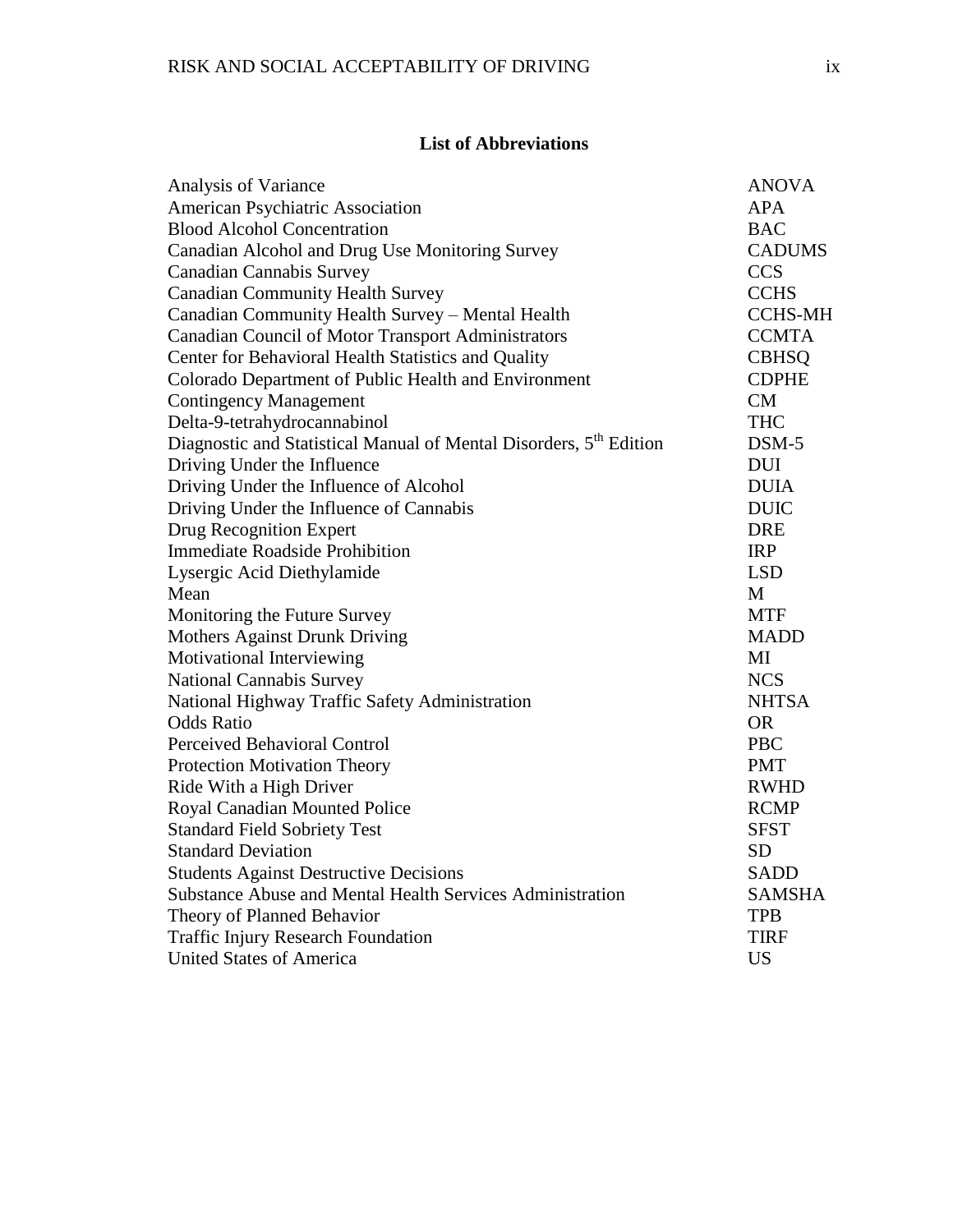## **Public Perception of the Risk and Social Acceptability of Driving Under the Influence of Cannabis**

Cannabis (or marijuana, weed, pot, etc.) is a dried preparation of the flowers, fruiting tops, or leaves of the cannabis plant, *Cannabis Sativa* (Beirness & Porath, 2019). Cannabis is a psychoactive drug and its active ingredients – cannabidiol and delta-9 tetrahydrocannabinol (THC) – produce effects that include euphoria, calmness, attention deficits, decreased motor control, and distorted perceptions of reality and time (Canadian Centre on Substance Use and Addiction, 2017; Gabrys & Porath, 2019). The degree of intoxication experienced by cannabis users depends on the method of consumption (e.g., smoking, consuming orally, vaporizing), type of cannabis, amount consumed, and individual factors such as weight and tolerance levels (Colonna et al., 2019). The potency of cannabis (e.g., levels of THC) ranges from about 1-15% in the most common plant material (American Psychiatric Association, 2013).

Aside from alcohol, cannabis is the most frequently used substance amongst Canadians (Imtiaz et al., 2017; Task Force on Cannabis Legalization and Regulation, 2016; United Nations Office on Drugs and Crime, 2014). In 2019, daily or almost daily cannabis use was reported by 6.1% of Canadians, with males reporting higher rates than females (7.6% and 4%, respectively) and 18-24 year old's using more frequently than any other age group (Rotermann, 2019).

Cannabis use, particularly chronic use, can lead to many short and long-term developmental, physical, mental, and psychosocial impairments (Adlaf & Paglia-Boak, 2007; Henderson, 2015; Lubman, et al., 2007; Volkow et al., 2014). For example, researchers have found that: (1) for those who are predisposed, cannabis use is a risk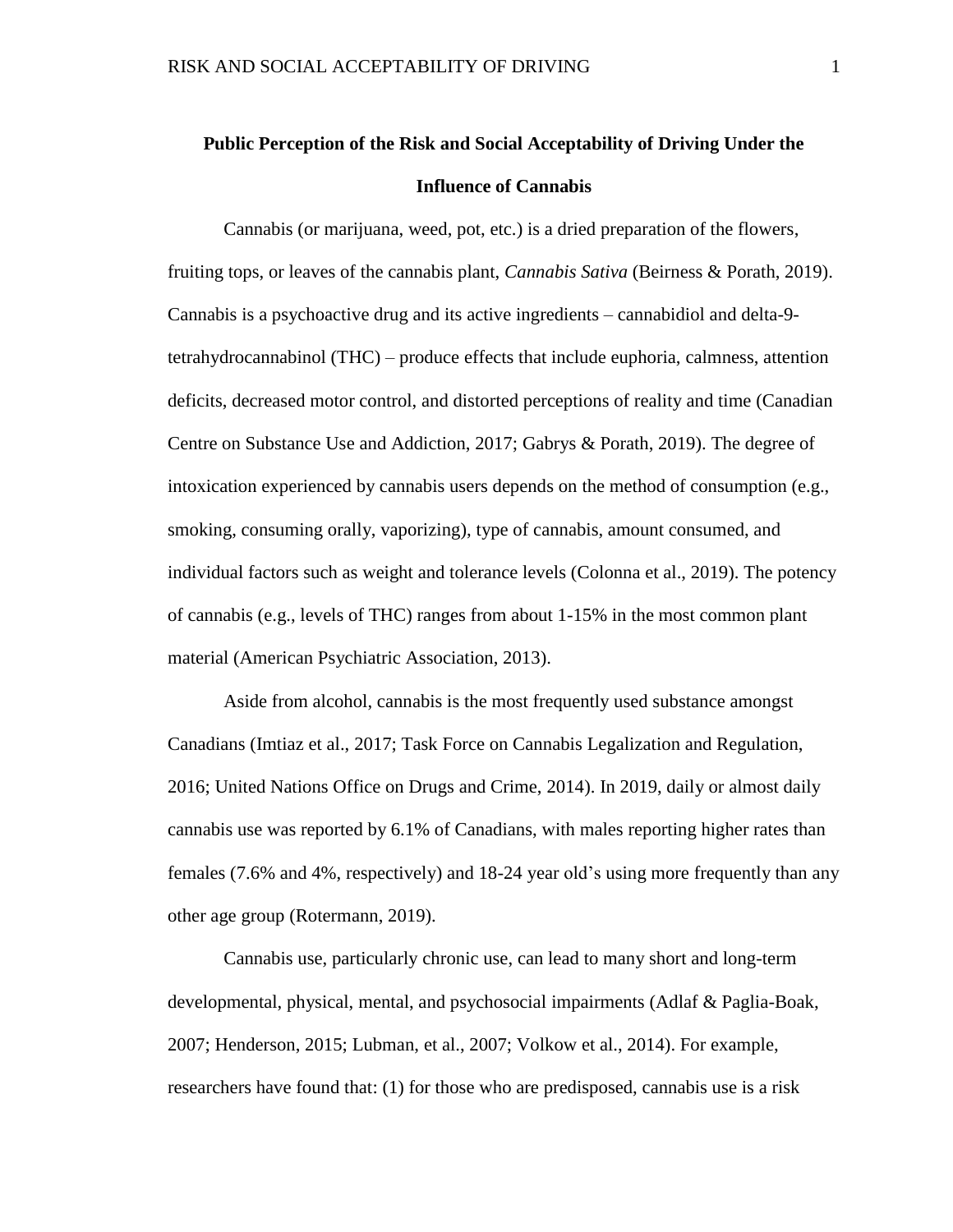factor for developing schizophrenia (Arseneault, et al., 2002; Manrique-Garcia, et al., 2012; Semple et al., 2005) and is associated with increased rates of mood and anxiety disorders (Goodman & George, 2015; Patton et al., 2002; Zvolensky et al., 2009); (2) heavy cannabis use can lead to the development of a Cannabis Use Disorder (CUD) (American Psychiatric Association, 2013); (3) regular cannabis use is associated with respiratory concerns, including increased susceptibility to respiratory disease (Canadian Center on Substance Use and Addiction, 2019); (4) executive functions including learning, memory, attention span, impulse control, inhibition, emotion regulation, sensitivity to risk/reward, and decision-making are negatively affected by regular cannabis use (Lubman et al., 2007; Solowij et al., 2012; Sowell et al., 2003; Squeglia et al., 2009); and (5) chronic users are more likely to engage in risky behaviours, including driving under the influence (DUI) (Canadian Center on Substance Use and Addiction, 2019; De Bellis et al., 2013; Jager et al., 2010).

Cannabis use, regulation, and enforcement has long been a significant burden for the government and law enforcement agencies (Henderson, 2015). In 2018, the Federal Government of Canada passed Bill C-45, the Cannabis Act, to legalize recreational cannabis use for those 18 years of age and older (Government of Canada, n.d.). The purpose of the Cannabis Act is to protect public health and safety by limiting the access of cannabis to youth, reducing the illicit production and distribution of cannabis, implementing penalties for illegal activities, regulating and controlling the quality of cannabis products, and providing widespread public education about the risks associated with cannabis use (Cannabis Act, 2018). The legal changes associated with the Act include strict criminal penalties for any entity who sells or provides cannabis to youth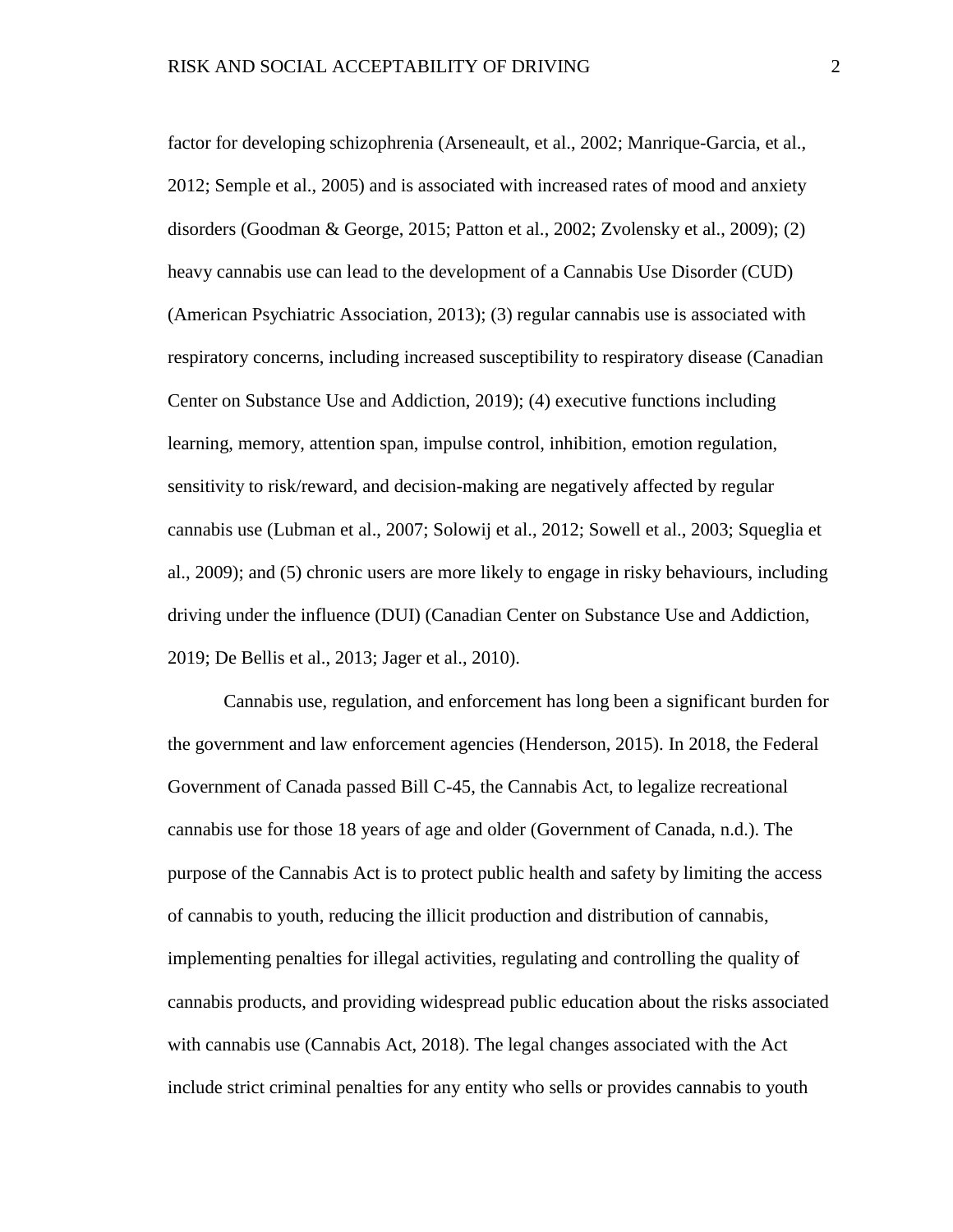under the age of 18 and increased penalties for driving under the influence of cannabis (DUIC; Statutes of Canada, 2018).

DUIC is a significant public health concern due to the interference of cannabis with driving ability and the increased risk of being involved in a fatal driving accident (e.g., Sewell et al., 2009). This is particularly true for young people aged 18-24, who use cannabis more often than other age groups and more frequently report DUIC (Statistics Canada, 2019). Despite this, public opinions about DUIC do not echo these risks and many people consider DUIC to be a relatively safe and acceptable behavior (Statistics Canada, 2019; see below). As such, the primary purpose of the current study was to examine public opinions about the dangerousness and social acceptability of a young adult (i.e., a 22-year-old) DUIC. The goal was to compare perceptions about DUIC to those about driving under the influence of alcohol  $(DUIA) - a$  behaviour widely condemned and accepted as dangerous – to see if/how Canadians' opinions differ. Understanding how attitudes about DUIC and DUIA differ can help to inform the development of awareness campaigns aimed at educating the public about the risks of cannabis use and decreasing the likelihood of DUIC. Two additional research questions were included to explore whether attitudes towards DUI differed based on the sex of the driver and to examine how frequency of personal cannabis use impacts opinions about DUIC. The prevalence, impact on driving ability, legal implications, and public awareness efforts for DUIA and DUIC will be reviewed below, followed by research findings on public attitudes toward DUIA and DUIC.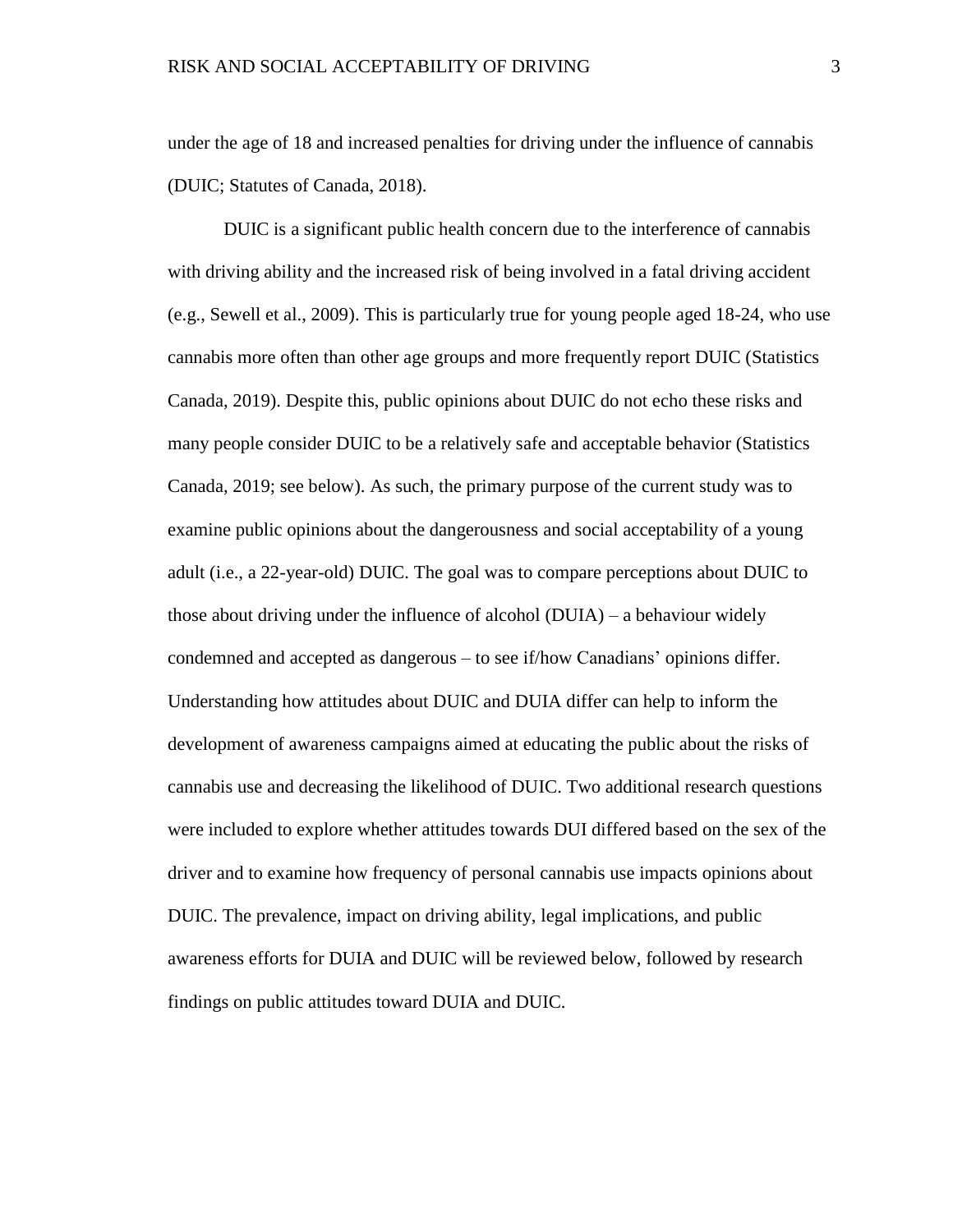#### **Driving Under the Influence of Alcohol**

#### *Prevalence*

Alcohol-impaired driving is a significant road safety concern. According to Statistics Canada, despite decreases over the past 30 years, alcohol-impaired driving remains one of the most frequent criminal charges and causes of death in Canada (Perreault, 2016; Robertson et al., 2018). Since 1986 (when data were first collected on DUIA) there has been a significant decrease in the rates of alcohol-related fatal crashes and self-reported instances of DUIA (Clermont, 2018; Perreault, 2016). For example, the number of police documented traffic incidents involving alcohol decreased from approximately 575 per 100,000 people in 1986 to 200 in 2016 (Clermont, 2018). In particular, police report a 55% decrease in alcohol-impaired driving causing death and a 73% decrease in alcohol-impaired driving causing bodily harm since 1986 (Perreault, 2016). However, according to the most recently available data, 480 people died in a crash involving a drunk driver in 2016, an increase from the previous two years (Traffic Injury Research Foundation [TIRF], 2019). The number of incidents resulting in bodily harm remains even higher, with 605 documented cases in 2014 (Perreault, 2016).

Youth and young adults are at particularly high risk for substance use, DUIA, and unsafe driving behaviors (Canadian Centre on Substance Use and Addiction, 2017; Robertson et al., 2017). While young people demonstrated the largest decline in police reported incidents of DUIA between 2009 and 2015, drivers aged 20-24 still exhibit the highest rates of alcohol-impaired driving (Perreault, 2016). In fact, youth and young drivers are involved in a higher number of alcohol-related crashes than any other age group and those under the age of 20 are five times more likely to be involved in a crash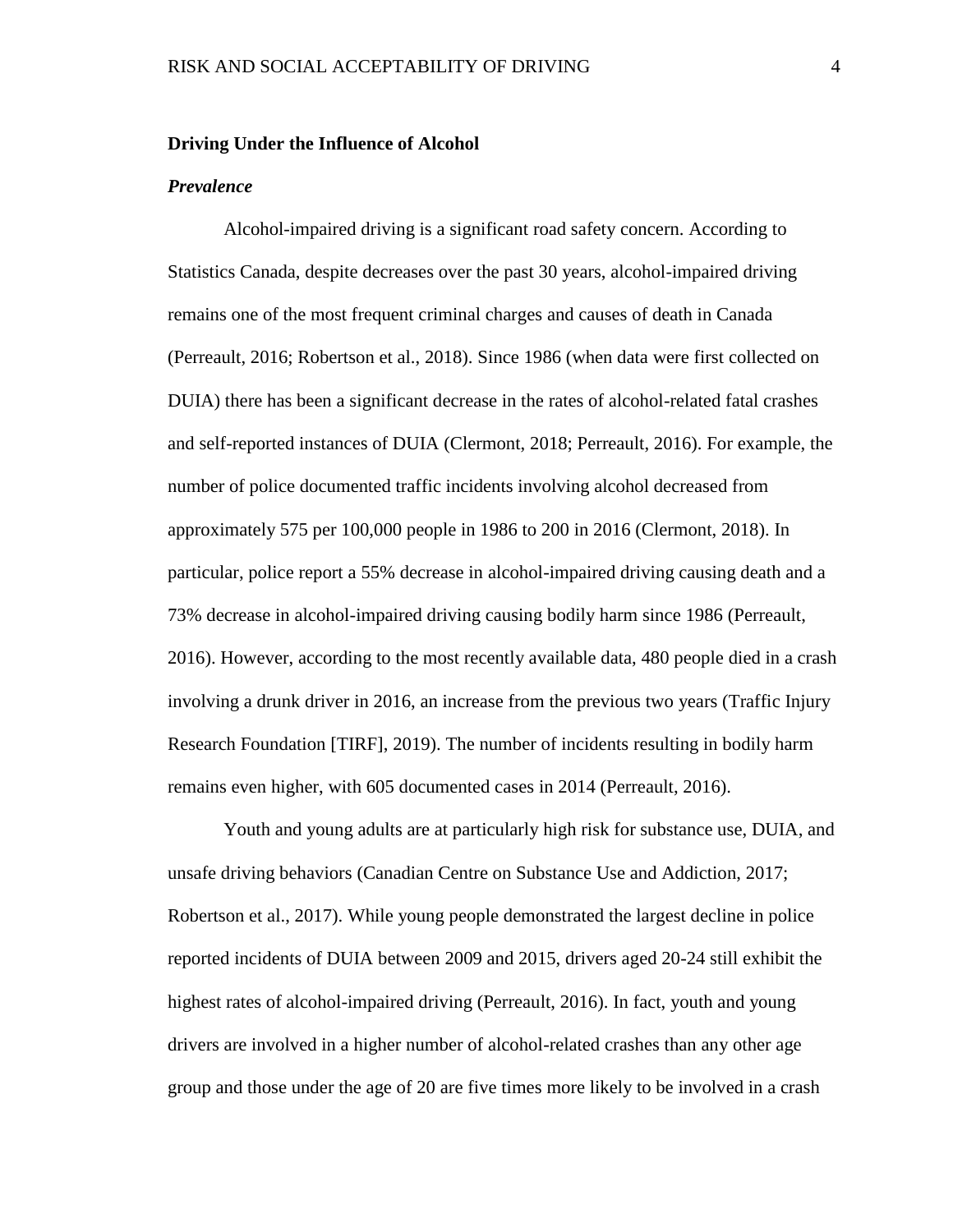than adults 30 years of age and older (Harrison & Fillmore, 2011; Keall et al., 2004; Mayhew et al., 1986). In particular, males are significantly more likely to engage in and be charged with DUIA than females, with 80% of impaired driving cases in 2015 being related to male drivers (Perreault, 2016). However, there has been a significant increase in impaired female drivers in recent years (Robertson et al., 2011; Tsai, 2010; Vaos et al., 2011). For example, while only 8% of DUIA incidents involved females in 1986, women were responsible for 20% of DUIA incidents in 2015 (Perreault, 2016).

According to the Canadian Community Health Survey (CCHS, 2014), 4.3% of respondents reported DUIA (e.g., driving after consuming two or more drinks in the previous hour) at least once in the 12 months prior to the survey. Furthermore, 76% of the respondents who reported DUIA did so at least twice in the previous year, while 10% of those respondents did so more than 10 times (Perreault, 2017). Overall, drivers between the ages of 18 and 34 were the most likely to report DUIA and almost four in 10 impaired drivers fell within this age range. Additionally, there appears to be a link between frequency of alcohol use and likelihood of DUIA, as 10% of daily drinkers and 10% of those who report weekly drinking reported DUIA compared to only 0.4% of those who drink once per month (Perreault, 2016). More recently, the TIRF survey (2019) found that 14.6% of Canadian respondents reported driving after consuming any amount of alcohol and 8.6% believed they had done so when their blood alcohol concentration (BAC) was over the legal limit (Lyon et al., 2019). More specifically, 11.3% of males and 6.1% of females reported DUIA, which is consistent with research indicating that males are more likely to DUIA than females (Brown et al., 2017; Lyon et al., 2019).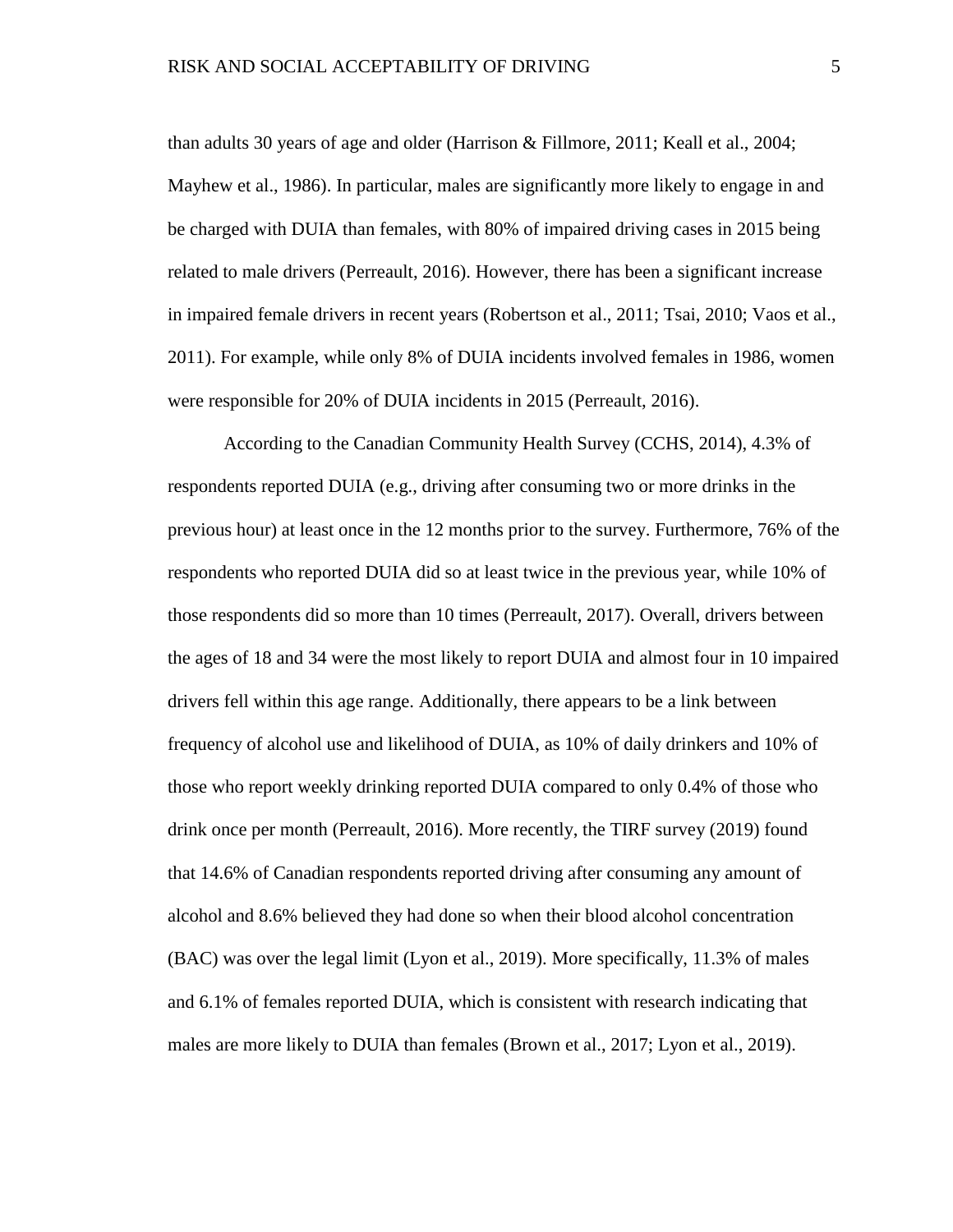Research also suggests that those who report DUIA are also more likely to accept a ride from a driver who is impaired by alcohol (e.g., Zuckerman & Kuhlman, 2000). In 2001, approximately 4% of Canadians aged 12 and older reported riding with an alcoholimpaired driver in the previous year (Cartwright & Asbridge, 2011; Health Canada, 2008) and provincial surveys indicate that 20-30% of high school students engaged in this behaviour (Perez, 2005). More recent data suggests that rates of being a passenger with an alcohol-impaired driver have doubled with approximately 8% of Canadians 15 years of age or older riding with an alcohol-impaired driver (CCHS, 2014 as cited by Perreault, 2016). Among students in grades 7-12, over 25% reported riding with a driver who consumed alcohol and over 17% with a driver who was alcohol-impaired (Beirness, 2014). Moreover, passengers account for a significant portion of fatalities in alcoholrelated crashes. For example, between 2003-2005, 22% of people killed in an alcoholrelated crash were passengers and 97% were between the ages of 16 and 24 (Transport Canada, 2008). Additionally, 27% of the passengers of alcohol-impaired drivers report DUIA themselves (Perreault, 2016; Shults et al., 2009). This relationship appears to be bidirectional as 59% of Canadians who report DUIA also endorsed being passengers with an impaired driver in the previous year (Perreault, 2016).

There also appears to be a link between DUIA and other risky driving behaviors including, speeding, aggressive driving, driving while tired (Perreault, 2016), and driving without a valid driver's license (Valen et al., 2019). For example, 7.7% of Canadians who reported speeding also reported DUIA compared to only 2.9% of those who drive at or below the legal driving speed. Similarly, individuals who endorse aggressive driving are more likely to DUIA than those who drive more safely (9.2% versus 2.9%, respectively)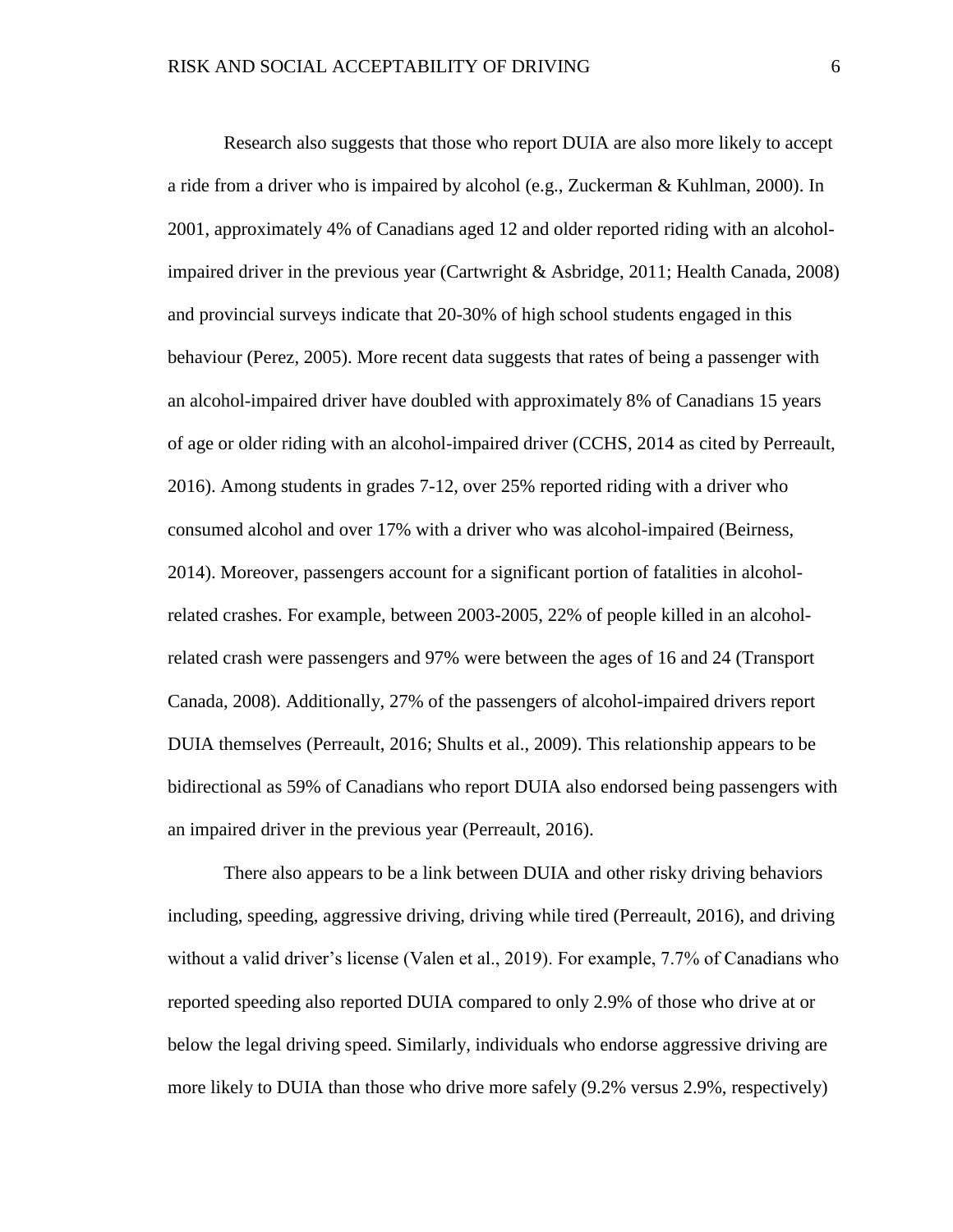(Perreault, 2016). Finally, drivers who report DUIA and driving while tired significantly increase their likelihood of being involved in a crash and/or being charged for DUIA even when BAC levels are below the legal limit (RCMP, 2016b).

Taken together, data clearly indicate that DUIA remains a significant road safety concern despite decreases in its prevalence over the past 30 years. In particular, youth and young adults appear to be at an especially high risk for DUIA. As such, it is not only important for the public to understand the risks associated with DUIA (e.g., how alcohol impairs driving, etc.), it is also necessary to educate individuals about the potential personal and legal consequences of DUIA.

#### *Impact of Alcohol on Driving Ability*

It has been well-documented that alcohol can have a detrimental impact on driving ability and driving-related judgement (Harrison & Fillmore, 2011; Zhao et al., 2014). DUIA has been found to increase the risk of a serious motor-vehicle accident exponentially (Keall et al., 2004). In fact, consuming even small amounts of alcohol before driving (e.g., <0.050% BAC) can double the risk of a crash (Arnedt, 2000; Martin et al., 2013; Zhao et al., 2014) and the likelihood of being involved in a fatal crash increases as BAC increases (Zador et al., 2000). Taylor et al. (2010) conducted a metaanalysis of 28 studies to determine the likelihood of experiencing a motor-vehicle injury based on the number of drinks consumed in the previous three hours. They found that having one standard drink increased the risk of motor-vehicle injury by 57% and two drinks increased the risk by 145%.

Alcohol impairs normal brain/body functioning and interferes with the psychomotor and cognitive abilities required for safe driving (Center for Addictions and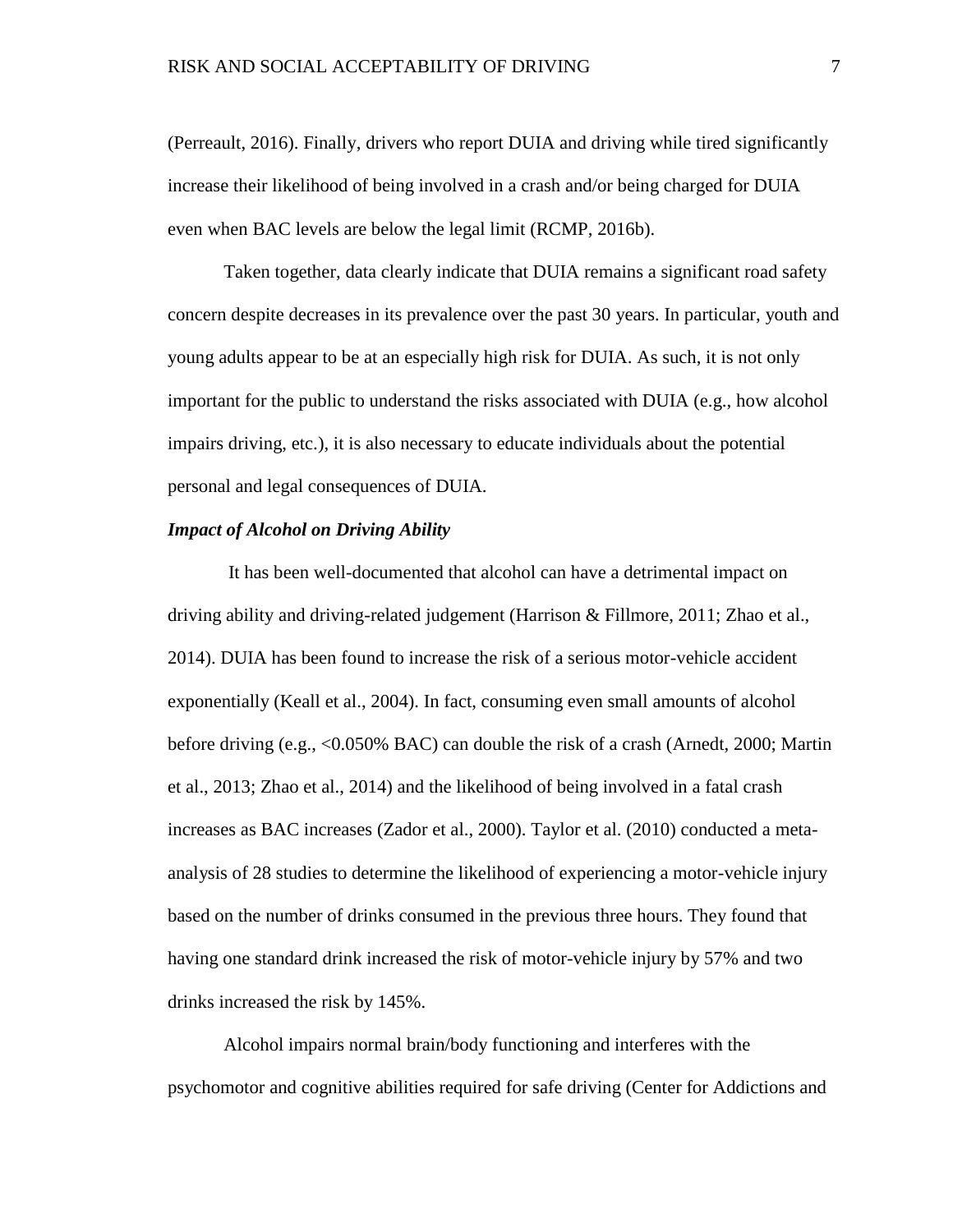Mental Health, 2020). Research indicates that alcohol impairs complex driving tasks that require concentration and cognitive control (Sewell et al., 2009). In particular, laboratory studies involving driving simulation tasks have demonstrated that alcohol inhibits drivers' short term memory (Hindmarch et al., 1991), signal detection abilities, divided attention, pursuit tracking, ability to perceive and respond to hazards on/near the road (Gengo et al., 1990; Irving & Jones, 1992; West et al., 1993), simple and complex reaction time (Holloway, 1995), ability to maintain attention on a single task, hand-eye coordination (Couper, 2004; Geiringer, 1988) and hand steadiness (Laberg & Loberg, 1989). These studies revealed that individuals who DUIA drive faster, make more attempts to overtake/pass other vehicles on the road, and have shorter following distances than sober drivers (also see Dott, 1971; Ellingstad et al., 1973). Alcohol also significantly impairs one's ability to respond correctly to emergency situations on the road and increases the number of driving errors made by drivers (e.g., swerving to avoid an accident) (Breitmeier et al., 2007; Cheng et al., 2010; Maylor et al., 1990; Smiley, 1986; Vermeeren & O'Hanlon, 1998).

Martin et al. (2013) conducted a study to determine the impact of alcohol on driving ability at low to moderate doses (e.g., when BAC's are below 0.050%) and found significant impairment across all driving related tasks. For example, the authors found that complex reaction time (e.g., driver's ability to respond to two or more stimuli in the environment) and divided attention were impaired at BAC's as low as 0.015%. Research also indicates that visual information processing and perception are impaired at BAC's ranging from 0.022% - 0.035% (Breitmeier et al., 2007; Grant et al., 2000; Landauer & Howat, 1983; Moskowitz et al., 1985; Moskowitz et al., 2000; Tzambazis & Stough,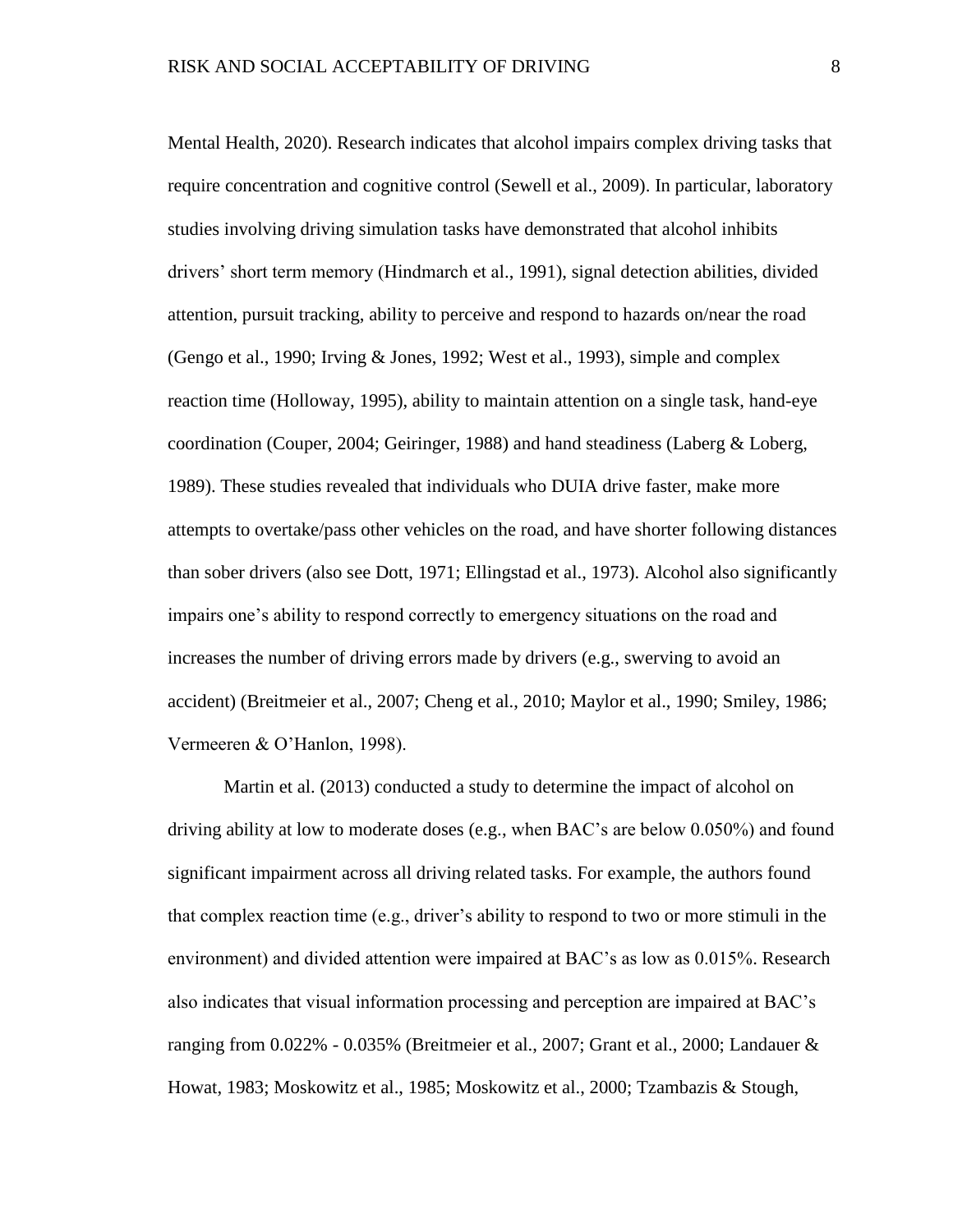2000). As the amount of alcohol increases, both sustained and overall attention decrease (Sewell et al., 2009) and drivers have to focus on major driving tasks (e.g., steering) at the expense of peripheral driving abilities (e.g., monitoring speed or distance) (Martin et al. 2013).

Alcohol not only impacts driving ability, it also interferes with individuals' ability to judge their level of impairment. Research suggests that drinking drivers tend to underestimate their level of impairment and consider themselves able to drive even when legally impaired (Beirness, 1987; Marczinski et al., 2007; Ogurzsoff & Vogel-Sprott, 1976; Robbe & O'Hanlon, 1993; Sewell et al., 2009). This impaired judgement is particularly pronounced amongst heavy drinkers or those who report binge drinking (i.e., drinking five or more drinks on a single occasion for men and four or more for women). For example, Marczinski and Fillmore (2009) found that despite similar levels of impairment in driving ability, binge drinkers (in this case, college students aged 20-29) reported feeling less sedated and having greater overall driving ability than their nonbinge drinking peers. These findings are in line with previous research indicating that binge drinkers report feeling less impaired by alcohol, are less able to use performance cues (e.g., driving performance) to judge their level of intoxication, and experience an increased disinhibitory effect of alcohol compared to casual drinkers (Brumback et al., 2007; Holdstock et al., 2000; Marczinski et al., 2007).

Overall, research has shown that alcohol increases disinhibition and decreases the perceived risk of negative consequences related to dangerous driving behaviors (Fromme et al., 1997). DUIA significantly impairs key driving skills even at low BACs and increases the risk of being involved in a fatal crash, particularly amongst young people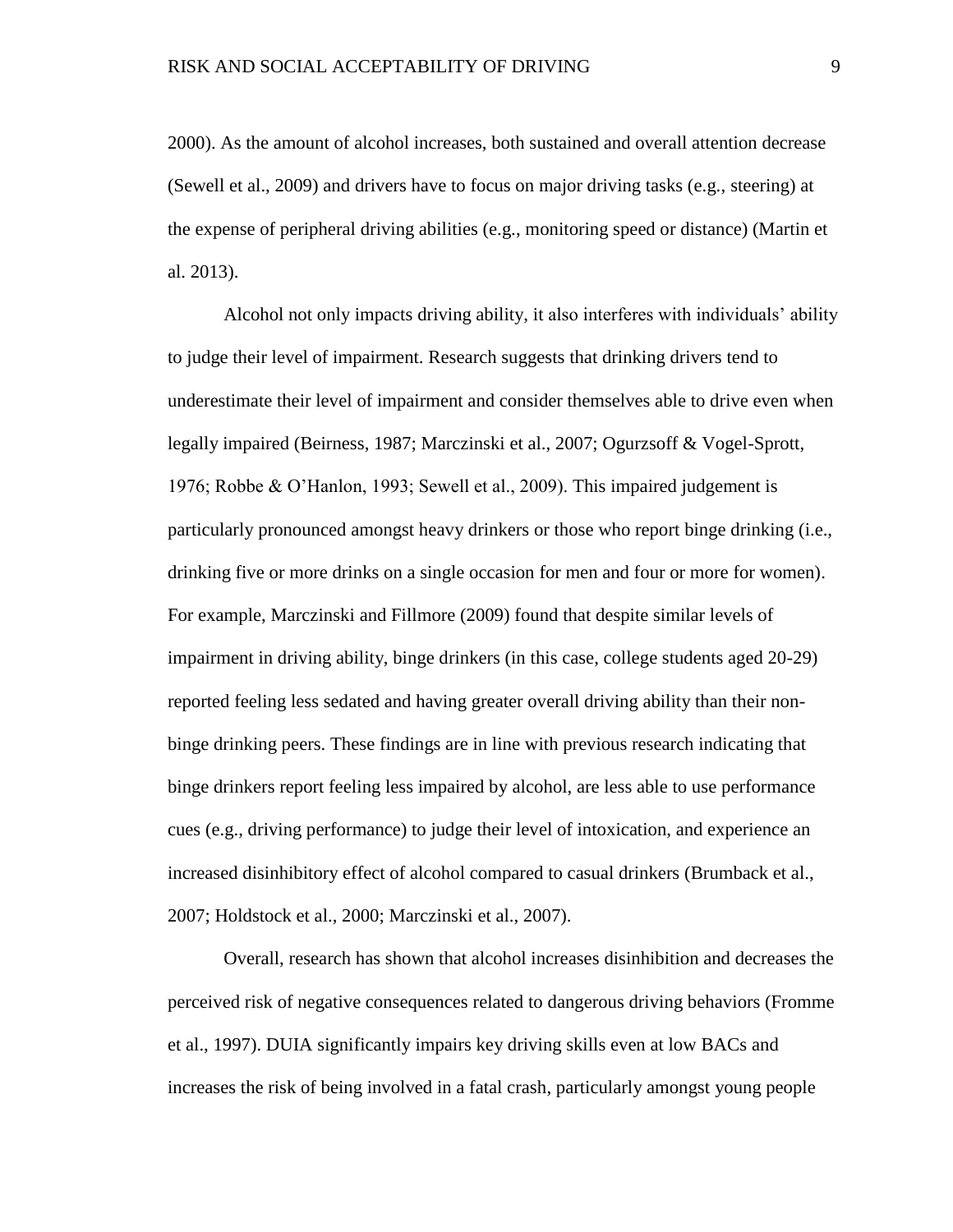(Burian et al., 2002; Cohen et al., 1958; Waller, 1985). This behavior is not only detrimental to physical health but can also negatively impact social and occupational life due to the potential for legal consequences.

#### *Legal Implications*

According to the Criminal Code of Canada, it is an offense to operate a motor vehicle when impaired to any degree by alcohol or non-alcohol drugs, or when an individual has a BAC of 80mg per 100ml of blood (80mg/dL) (Government of Canada, 2020). Driving with a BAC of 120mg/dL is considered a more severe offense and can result in long prison sentences (e.g., 14 years to life) if a driver impaired at this level causes bodily harm or death to another person (Canadian Center on Substance Use and Addiction, 2019). Moreover, each province and territory in Canada is entitled to pass additional legislation to implement penalties for DUI of lesser amounts of alcohol. For example, most provinces/territories impose license suspensions, vehicle impoundment, and/or mandatory rehabilitation or driver education programs for individuals who drive with a BAC of 50mg/dL or more, and have .00% BAC requirements for individuals under the age of 21 and novice drivers (Canadian Center on Substance Use and Addiction, 2019; Mothers Against Drunk Driving [MADD] Canada, n.d.).

Penalties for DUIA differ based on the number of previous offenses and the severity of the crime (Department of Justice, 2019). For a first DUIA offence, drivers face a mandatory minimum fine of \$1000 and up to 10 years in prison. The penalties increase with each subsequent offense with the minimum penalty for a second offense being 30 days in prison and for a third being 120 days imprisonment (see Department of Justice, 2019). For an impaired driving causing bodily harm charge individuals face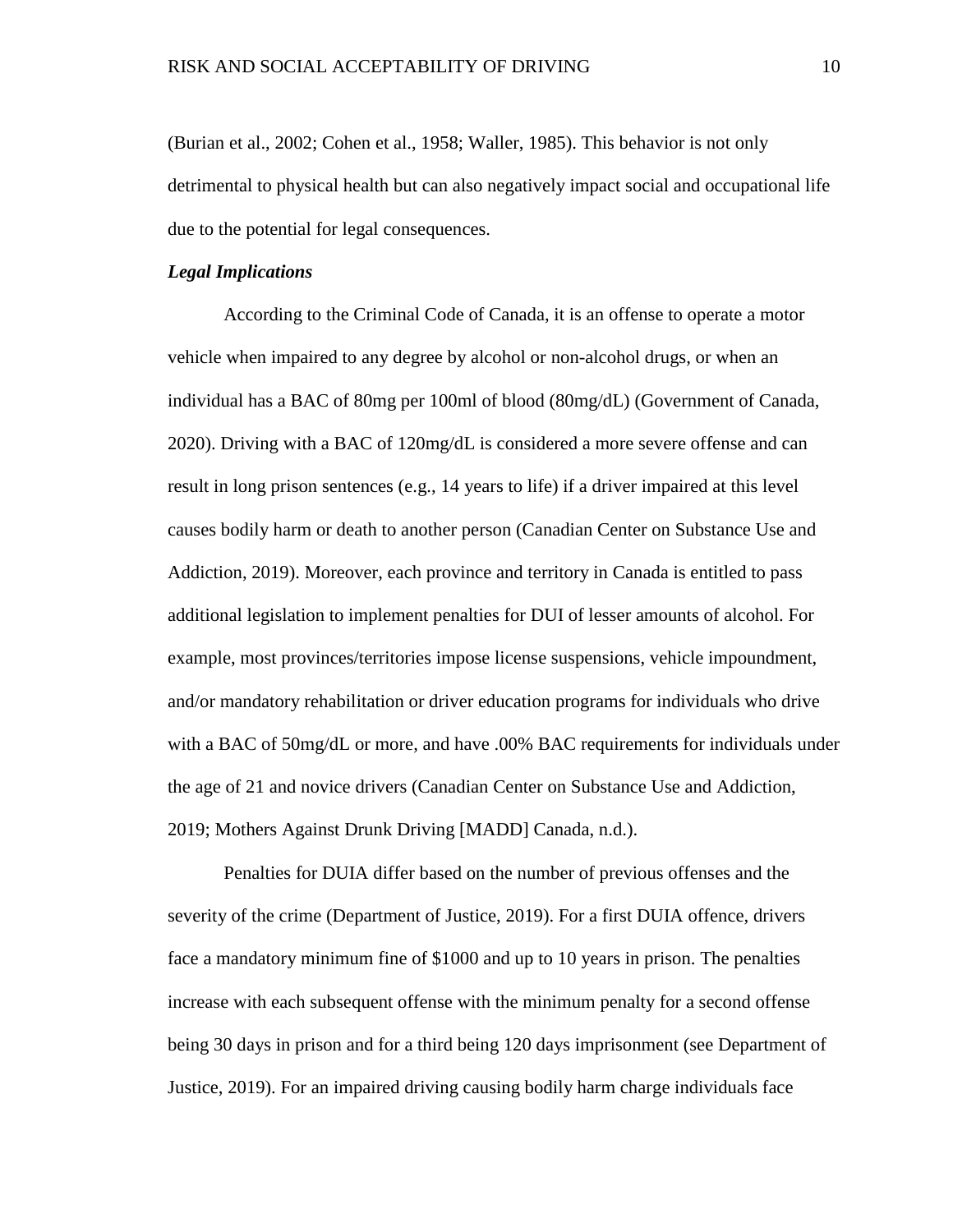between two and 14 years imprisonment, and for DUIA causing death the maximum penalty is life in prison. Furthermore, with higher BAC levels individuals face higher fines: for a BAC of 120-159mg the minimum fine is \$1500 and for BAC of 160mg or more drivers are fined \$2000 (Department of Justice, 2019).

The first step for police officers to determine whether a driver is DUIA involves one (or more) of the following screening measures: collecting a breath sample at the roadside using an approved device (e.g., breathalyser), taking an oral sample, or completing a Standardized Field Sobriety Test (SFST) (e.g., an observational method during which the police officer asks suspected impaired drivers to complete a number of sobriety tests) (Royal Canadian Mounted Police, 2018). Failure on any of these measures (e.g., presence of alcohol on breath, positive oral fluid test, or poor performance during the SFST) can result in further testing and/or an arrest. Following an arrest, impaired drivers are required to provide a blood sample to measure BAC or to undergo a 12-step Drug Recognition Evaluation (DRE) at the police station (RCMP, 2018). A DRE typically includes sobriety tests similar to the SFST, measures of blood pressure and body temperature, and examination of pupil size under different lighting. If individuals have a BAC over the legal limit or are deemed to have failed the DRE they can be charged with impaired driving under the criminal code.

As mentioned above, impaired driving offenses are among the most common heard in criminal courts in Canada (Maxwell, 2015). Since 1986, the number of impaired driving charges has decreased and 2015 represented the lowest rates prior to 2017 at 201 incidents per 100,000 people (Perreault, 2017). While this appears promising, difficulties arise when using criminal cases as a measure for the frequency/prevalence of DUIA. For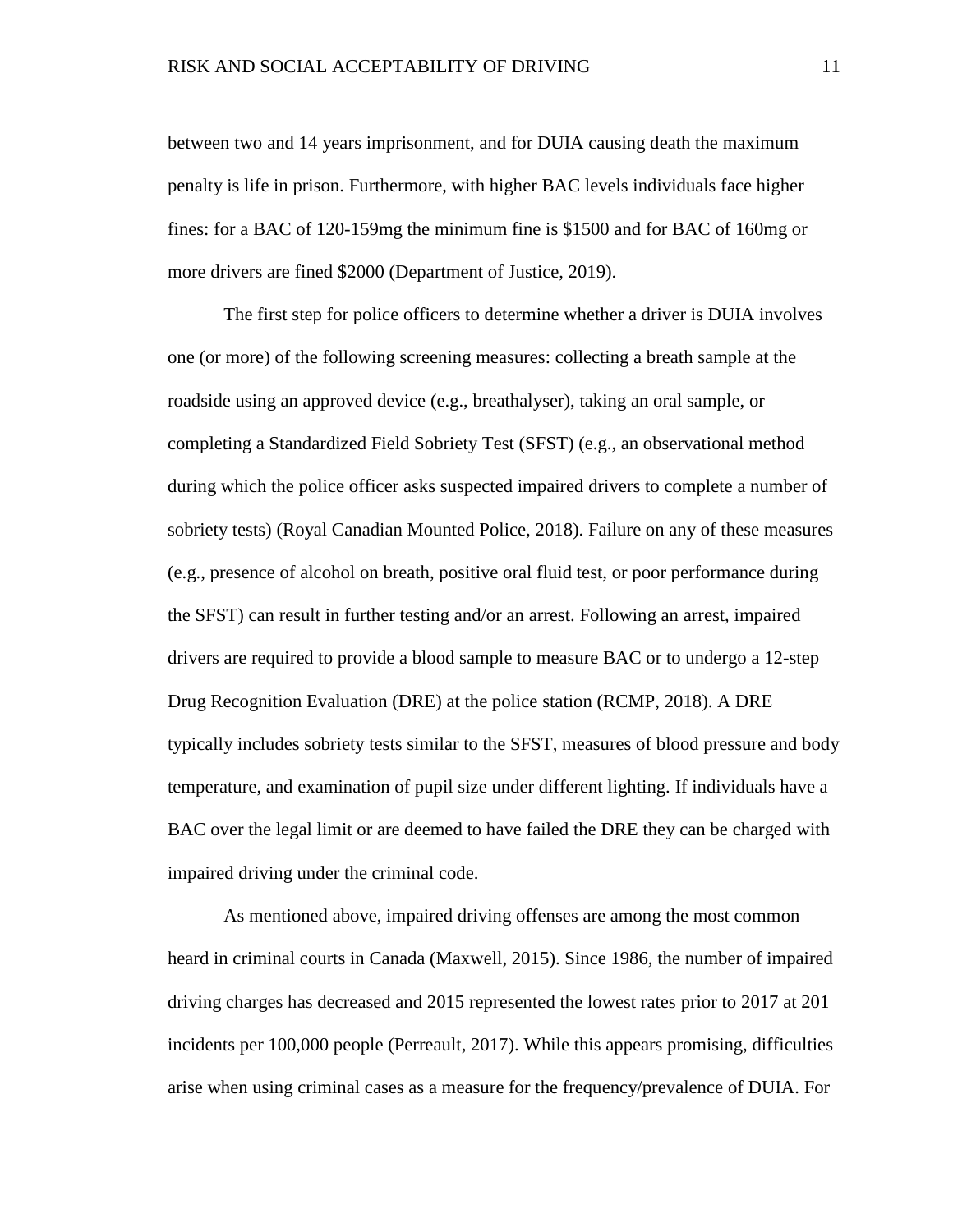example, according to the National Highway Traffic Safety Administration (NHTSA, 2008c) only about one in every 139 drivers who DUIA are arrested in the US. Additionally, arrest rates only partly represent actual behavior due to differences in arrest policies, policing strategies, and the climate towards DUIA in a particular area at any given time (Mosher et al., 2011; O'Brien, 1996).

#### *Public Awareness Efforts*

Given the high cost of DUIA, many awareness campaigns, ranging from grassroots initiatives to large scale prevention strategies (e.g., policy change), have been developed over the past three decades to educate the public and decrease engagement in DUIA (DeJong & Hingson, 1998; Holder, 2000; Schermer et al., 2006).

**Grassroots Initiatives.** Grassroots organizations, such as MADD and Students Against Destructive Decisions (SADD), have played a leading role in creating public awareness about the harms associated with DUIA and in lobbying for changes to DUI legislation (Dunaway et al., 2011; Merki & Ling, 1987; NHTSA, 2007b). The mission of MADD Canada (n.d.) is to pursue education and awareness efforts that highlight the impact of impaired driving from the perspective of victims and their families, and to provide widespread education about the legal consequences of DUIA. This includes programming for a wide age range, notably targeting youth who are approaching the legal drinking age. For example, MADD Canada describes initiative for Grades 7-12 that use youth friendly language and emphasize the emotional impact of DUIA through videos and testimonials from victims and their families (e.g., the over the edge program) (MADD Canada, n.d.). Additional campaigns include the SmartWheels program, which provides an interactive classroom for children in Grades 4-6 to learn about the impact of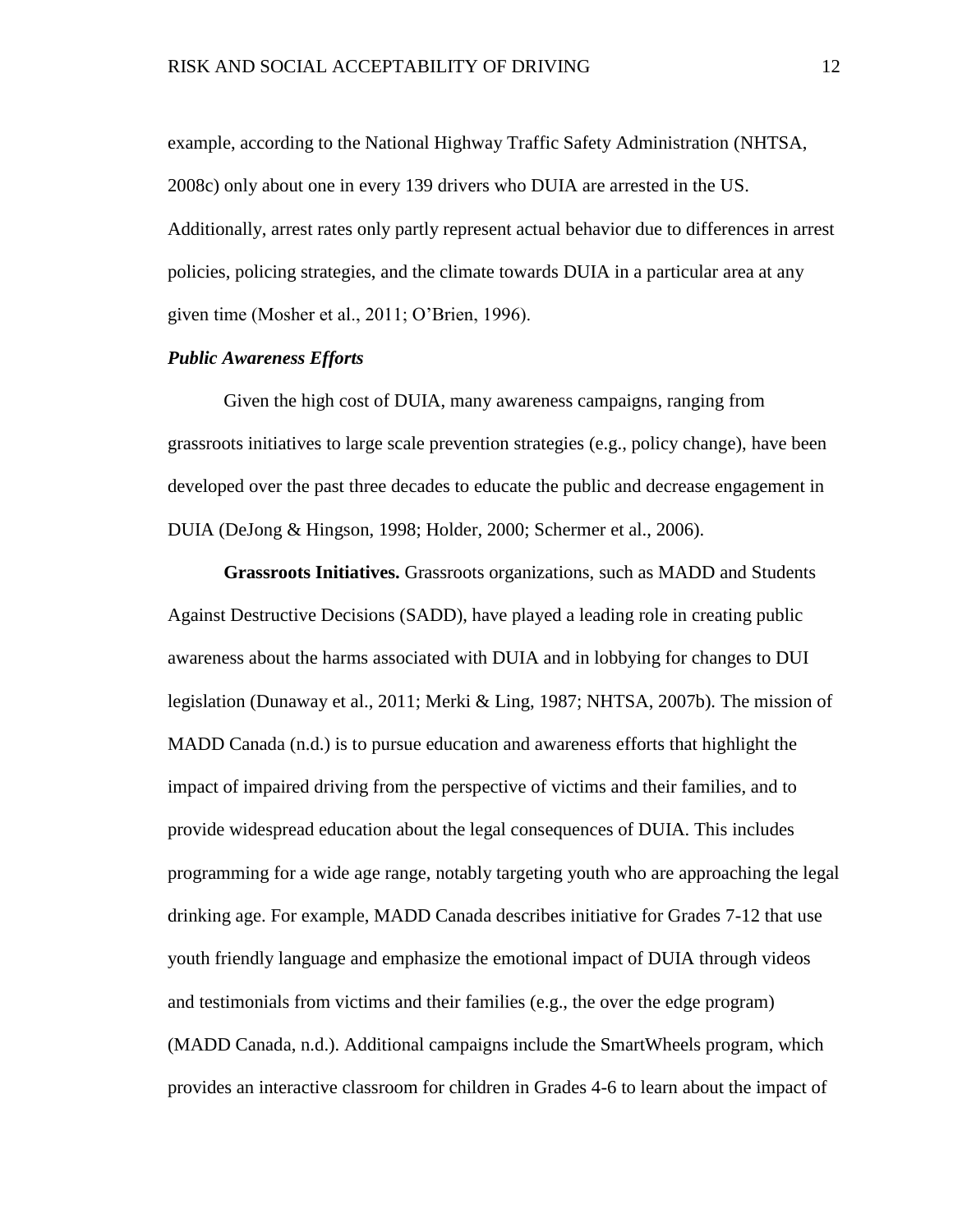drugs and alcohol on brain development; SAFEgrad, which promotes an alcohol-free after party for graduating high school seniors; the Red Ribbon campaign in which people display a red ribbon on their vehicle as a reminder about the dangers of DUIA and a commitment to sober driving; and Campaign 911 which encourages and empowers the public to call the police if they suspect impaired driving (MADD Canada, n.d.).

Research examining the effectiveness of these interventions in reducing rates of DUIA have provided mixed results. For example, Rojek et al., (2003) found that victim impact panels are effective for reducing the re-offending rate of individuals convicted of DUIA for the two years following the program, but not in the longer term. Wheeler et al. (2002) found that recidivism rates for attendees of a victim impact panel were 8% compared to about 45% for non-attendees. However, this intervention had no additional impact over and above the effect of a 28-day education program for DUIA offenders. Eisenberg (2003) compared MADD programs to laws reducing the legal BAC limit (e.g., the 0.08% law) and graduated licensing programs and found that lowering the legal limit was associated with a 3.1% reduction in fatal crashes and graduated licensing was associated with a 9.2% DUIA crash rate reduction, but MADD programming had no significant effect on reducing DUIA. Finally, Shults et al., (2002) reported that the MADD "Rate the States Program", an initiative that involves evaluating the DUI laws of States in the US, giving them a grade (A through D), and providing publicized reports of the data was effective for promoting legislation change and prompting leaders to enact new laws. In fact, States that received high grades from MADD were significantly less likely to report DUIA than states that did not meet this criteria.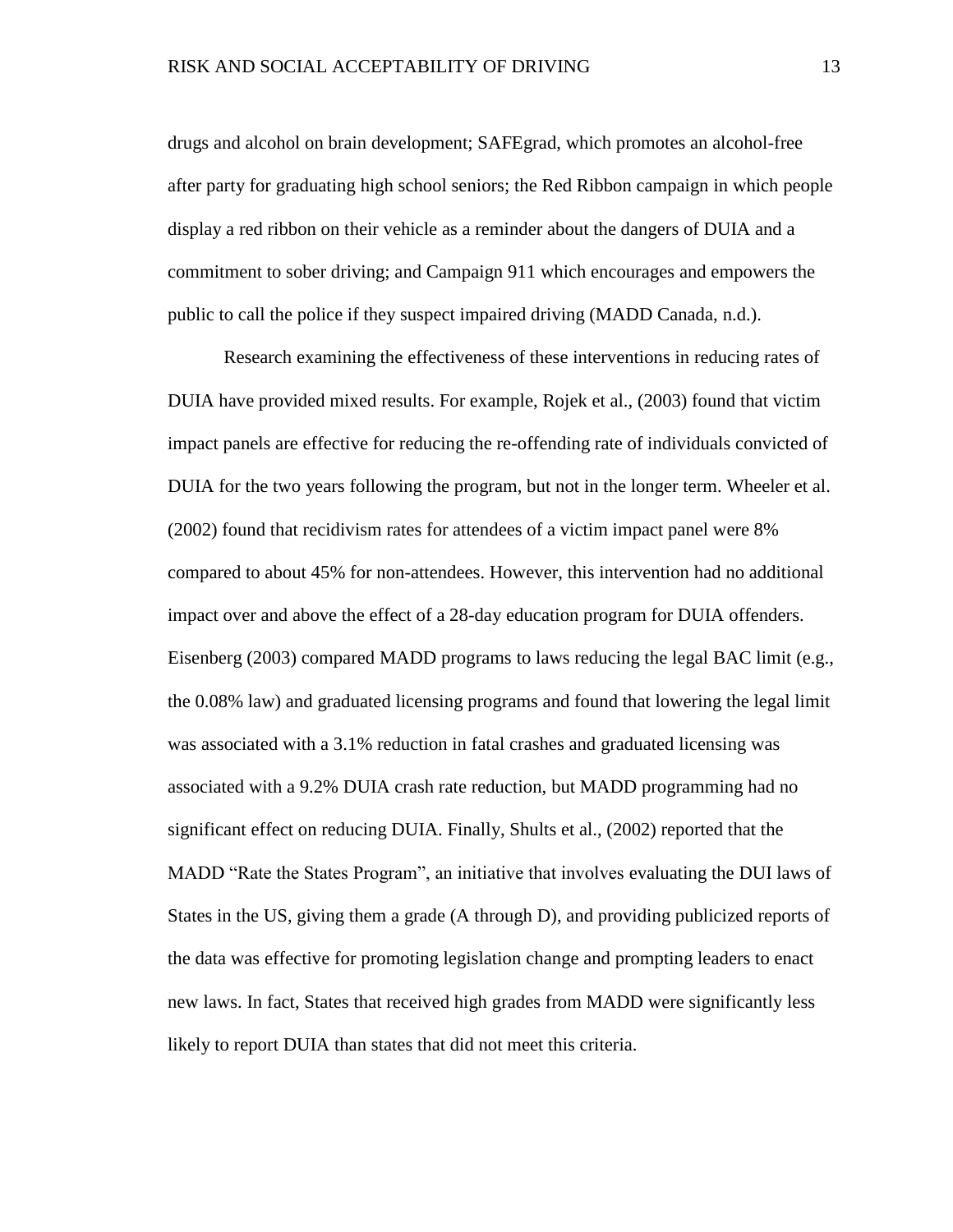Overall, the evidence suggests that grass roots campaigns have been instrumental in raising public awareness about the dangers of DUIA and promoting changes to BAC laws (Fell & Voas, 2006; NHTSA, 1995; Voas et al., 2000). However, data on the effectiveness of MADD campaigns are limited and results are mixed due to the challenges associated with evaluating these campaigns, including the initiation of many campaigns simultaneously, unrelated changes in policing practices or enforcement, and other unrelated variables that impact rates of DUIA independently (Cismaru et al., 2009).

**Mass Media Campaigns***.* Another strategy used to raise awareness about the dangers of DUIA is mass media intervention (Augustyn & Simons-Morton, 1995; Dunaway et al., 2011). Historically, media campaigns consisted of traditional advertising (e.g., through ads in magazines or billboards), television or radio-based advertisements, and personally owned media including websites or brochures (Yadav & Kobayashi, 2015). More recently, social media and the Internet have become tools for health-related media campaigns (e.g., Livingston et al., 2013). These campaigns include information to promote behavior change and deter drunk-driving (e.g., using a designated driver), to empower observers or peers to intervene if they suspect DUIA (e.g., "friends don't let friends drink and drive" campaigns; Buckley et al., 2016), to create fear about the consequences of DUIA and increase perceptions about the likelihood of being charged, and to promote public involvement with community or school-based initiatives (Cheng et al., 2010; DeJong & Atkin, 1995; DeJong & Hingson, 1998; Elder et al., 2004).

In general, mass media campaigns are most likely to promote change if they are paired with other prevention efforts, including increased law enforcement, multiple types of media messaging, and grass roots activities, etc. (Elliot, 1993; Lazarsfeld & Merton,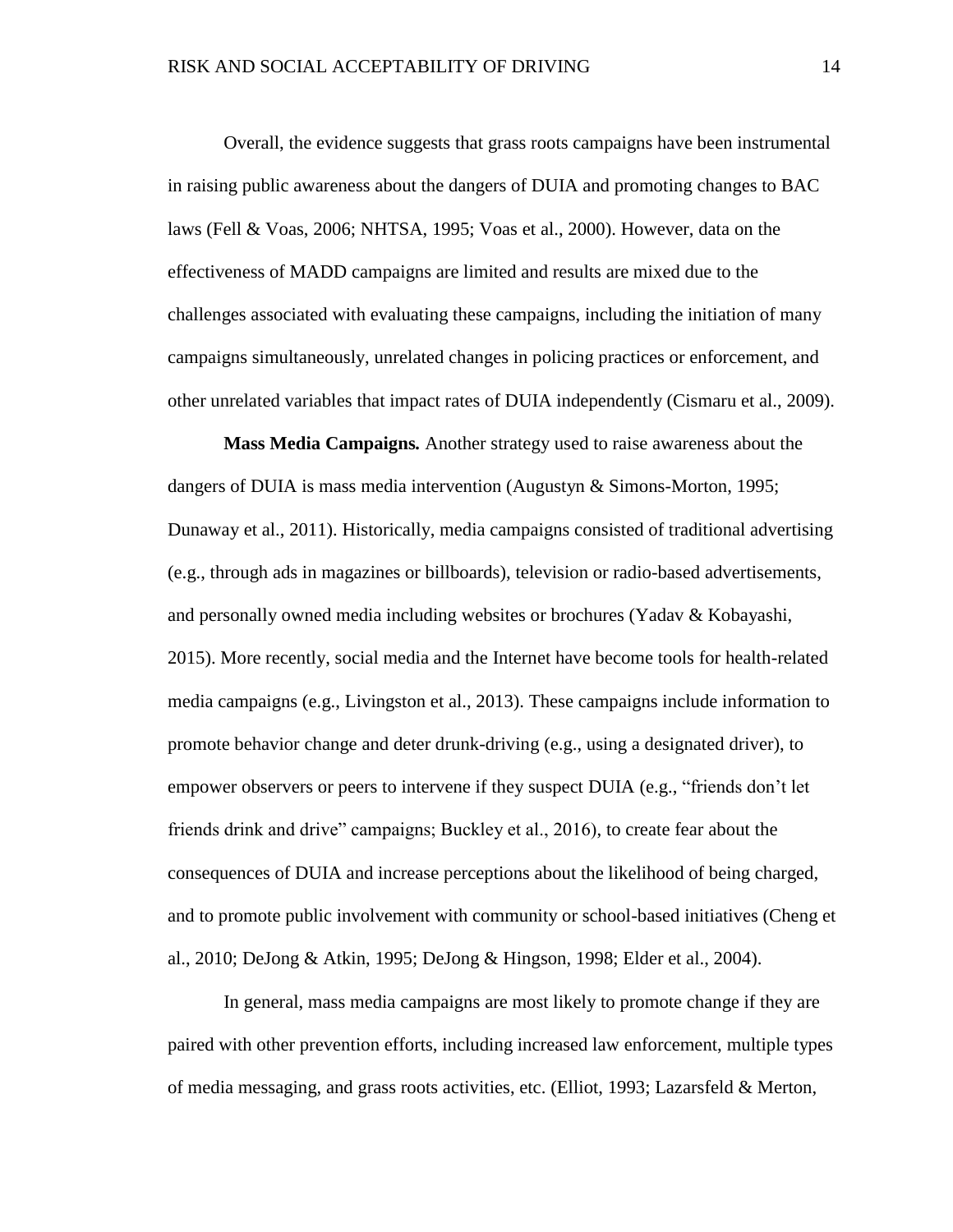1971). In fact, Elder et al. (2004) conducted a systematic review to determine the effectiveness of mass media campaigns implemented before 2001 for reducing drinking and driving and found that media campaigns were associated with a 13% decrease in alcohol-related crashes when the campaigns were carefully planned, widely distributed, and combined with targeted law enforcement efforts. More recently, Yadav and Kobayashi (2015) conducted an updated systematic review and found that while most individual studies report reductions in their measurement of DUIA engagement, the research is too heterogenous to make overarching statements about the effectiveness of these campaigns.

**Policy and Legal Initiatives.** Research suggests that changes to laws regarding BAC level, the implementation of administrative license revocation, and harsher penalties for individuals convicted of DUIA have been successful strategies for reducing DUIA fatalities in the US and Canada (Dang, 2008; Fell, 2009). For example, between 1982- 1997 in the US, impaired driving decreased by 18% in States that implemented these measures (particularly, the BAC limit of 0.08%) (Dunaway et al., 2011; Fell & Vaos, 2006; Fell et al., 2016; Tippetts et al., 2005). Across Canada, administrative laws have been passed to implement penalties for driving with a BAC of 0.05%, including loss of driver's license, vehicle impoundment, and potential fines. Notably, British Columbia introduced the Immediate Roadside Prohibition (IRP) law that imposes a \$200 fine, 3-day license suspension, and 3-day vehicle impoundment for a driver's first offense (Fell et al., 2016). Research examining the effectiveness of this law found that the proportion of drivers with BAC's of 0.08% and 0.05% decreased significantly (by 59% and 44%, respectively) (Beirness & Beasley, 2014), a decline in alcohol-related crashes overall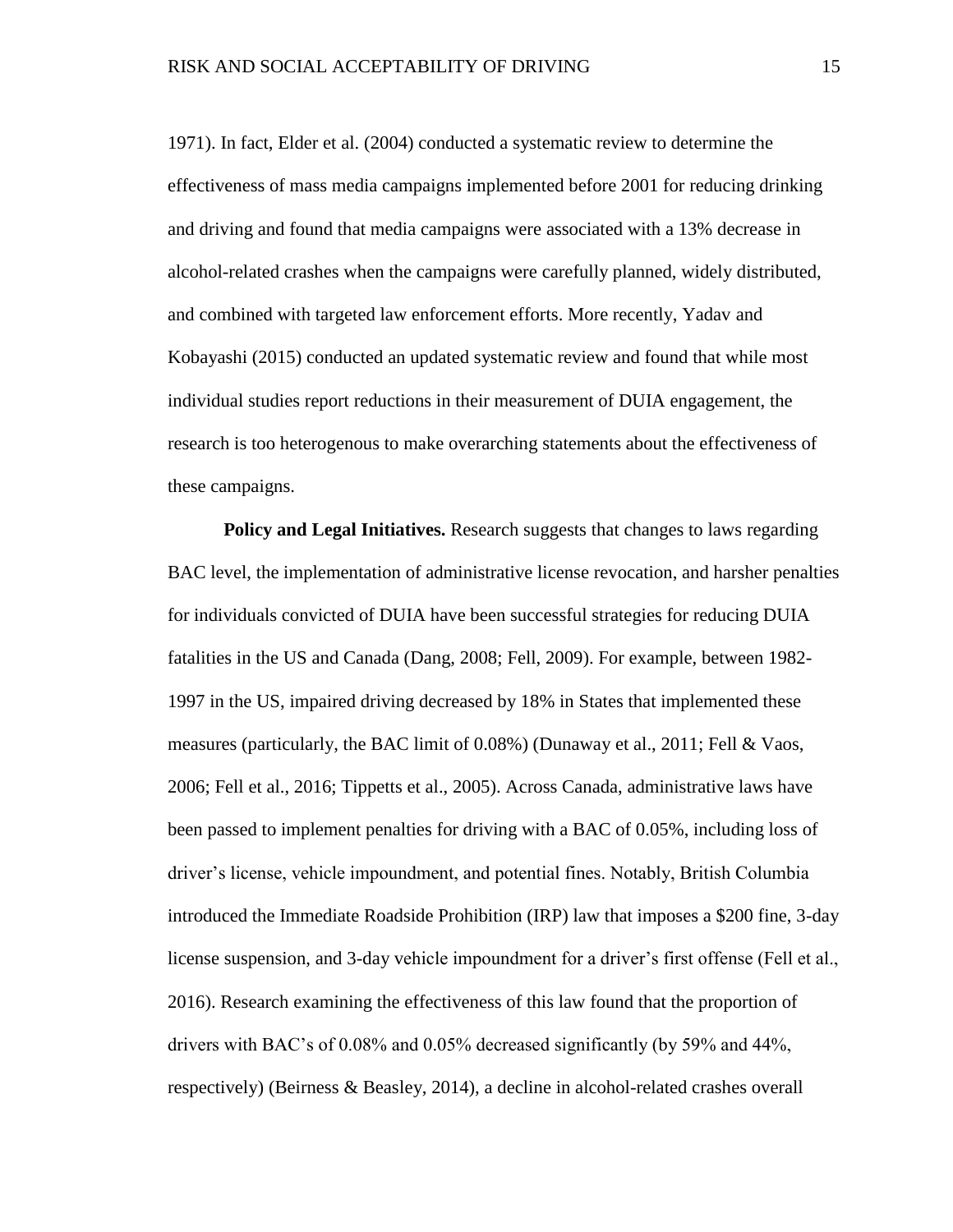(Macdonald et al., 2013), and reductions in fatal crashes, hospital admissions, and ambulance calls for impaired driving incidents (Brubacher et al., 2014). Related strategies used to deter DUIA on a wide scale include sobriety check points, where law enforcement officers stop a large number of vehicles and administer breath testing to detect alcohol (Dunaway et al., 2011), and saturation patrols. Sobriety checkpoints are one of the most effective tools for spreading awareness about DUIA prevention efforts and frequent, highly advertised checkpoints can reduce impaired driving (Epperlein, 1985; Lacey et al., 1986; Lacey et al., 2006; Levy et al., 1990; Shults et al., 2001; Wells et al., 1992).

Many policy changes have also aimed to target DUIA recidivism. In particular, ignition interlock devices may be installed in the vehicles of DUIA offenders requiring them to pass a breath test before being able to operate their vehicles. Several metaanalyses conducted to determine the effectiveness of interlock devices revealed that they reduce rates of re-offending by approximately 66% while installed on the vehicle (see Elder et al., 2011; Willis et al., 2004). However, once removed, recidivism rates increase to pre-intervention levels and the long-term effectiveness of these devices is limited (Dunaway et al., 2011; Elder et al., 2011; Willis et al., 2004). Other technologies have been developed with the goal of preventing DUIA through feedback about intoxication levels. For example, tissue spectroscopy uses infrared light to detect alcohol levels in the tissue beneath the skin and is more efficient than breath testing; transdermal technology may be utilized in devices worn on the body to detect BAC levels through perspiration; and ocular measurement devices can be installed in vehicles to monitor drivers' eye movement (e.g., ability to maintain focus, rates of eye closure, etc.) (MADD, 2007).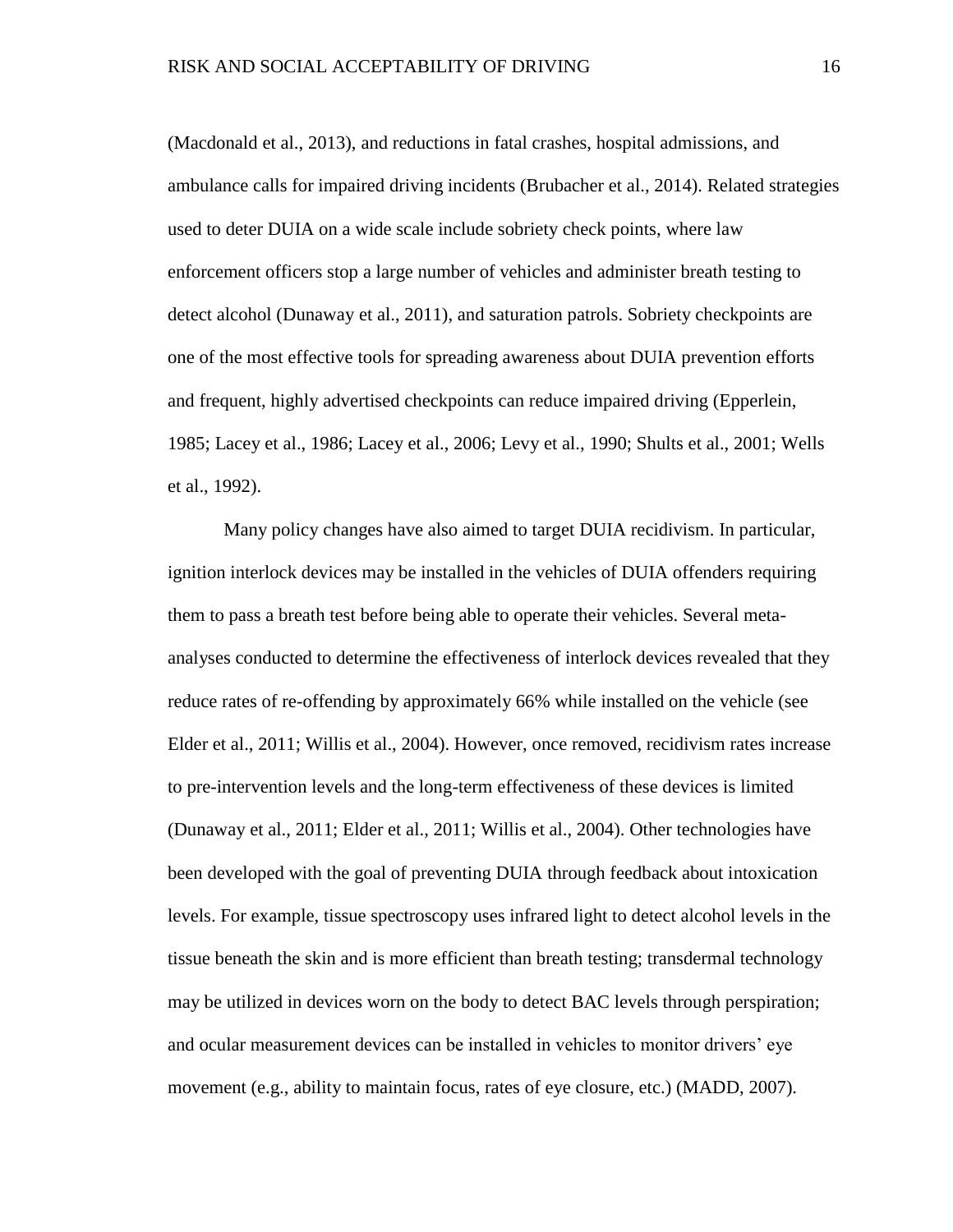Finally, deterrence strategies that have been found to reduce dangerous alcohol consumption include, alcohol tax (Elder et al., 2010; Wagenaar et al., 2015), zoning laws to decrease the density of establishments that serve/sell alcohol (Freisthler et al., 2003), and responsible beverage service programs to train restaurant and bar staff to identify impaired customers and take steps to help them become less intoxicated (e.g., encourage food, stop serving alcohol, etc.) (DeJong & Hingson, 1998; Fell et al., 2017).

In sum, research shows that the most effective DUIA prevention efforts are those that are widely publicized and promoted, consistently enforced, and that combine many different strategies (e.g., awareness campaigns, increased enforcement, change in DUI policy) rather than relying on any single method (Sanem et al., 2015).

#### **Driving Under the Influence of Cannabis**

#### *Prevalence*

As discussed above, DUIA has been the target of initiatives aimed at reducing the frequency and increasing the social disapproval of this behavior for many years (Beirness & Porath, 2017). Recently, due to high rates of cannabis use and its legalisation across Canada, DUIC has become a similar public health concern, particularly amongst young people (Beirness & Porath-Waller, 2019; Bergeron & Paquette, 2014; Brubacher et al., 2020; Canadian Automobile Association, 2019). In fact, besides alcohol, cannabis is the most common drug associated with motor vehicle accidents (MADD Canada, n.d.) and has been present in over 20% of crashes that result in fatalities (Soloman et al., 2017).

Data suggest that rates of DUIC are increasing across Canada, particularly amongst young drivers (Colonna, 2019). According to the TIRF (2017), the percentage of fatally-injured drivers who were under the influence of cannabis increased from 12.4% in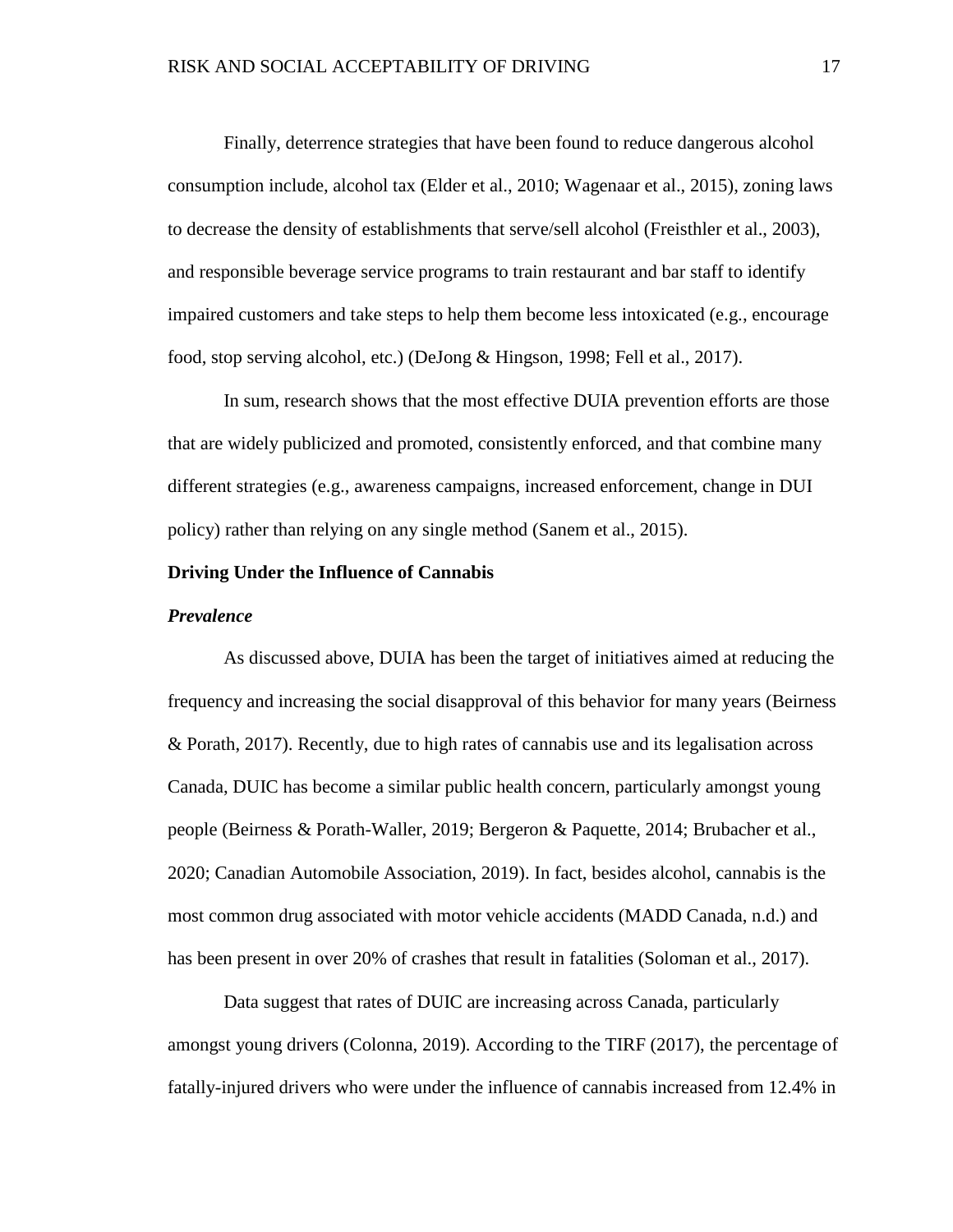2000 to 18.6% in 2014. Furthermore, law enforcement reports and roadside testing indicate that approximately 4-6% of all drivers have driven within two hours of cannabis use in the previous year (Beirness & Beasley, 2010; Capler et al., 2017), with about 6.1% of young Canadians (aged 16-24) engaging in this behavior (Robertson et al., 2017). Young Canadians appear to be at an especially high risk of being involved in fatal crashes when impaired as data suggests that 25% of all fatally-injured drivers under the age of 24 tested positive for cannabis (Robertson et al., 2017). In addition to roadside data, rates of DUIC are also measured through community surveys and self-report measures. According to the Canadian Cannabis Survey (CCS, Health Canada, 2018), 39% of cannabis users reported driving within two hours of using cannabis and 43% of those did so in the previous 30 days (Health Canada, 2017).

**Prevalence Post-legalization**. Post-legalization data from the National Cannabis Survey (NCS, 2019) indicated that 13.2% of cannabis users reported driving within two hours of cannabis use  $-$  a rate that was unchanged from the previous year (Statistics Canada, 2019). The prevalence of DUIC was higher among young people, with 30% of those aged 15-24 using cannabis compared to 16% of adults aged 25 and older. Gender differences in DUIC were also noted with males reporting DUIC twice as often as females (Rotermann, 2020). Finally, individuals who reported daily or almost daily use of cannabis were nearly five times more likely to report DUIC than less frequent users (Rotermann, 2020). These data represent an increase from the 2010 Canadian Alcohol and Drug Use Monitoring Survey (CADUMS). At this time, 20% of respondents reported DUIC at least once, and 5% reported DUIC over 20 times in the previous year (Health Canada, 2013). Similarly, according to the CCS (2019), 26% of cannabis users reported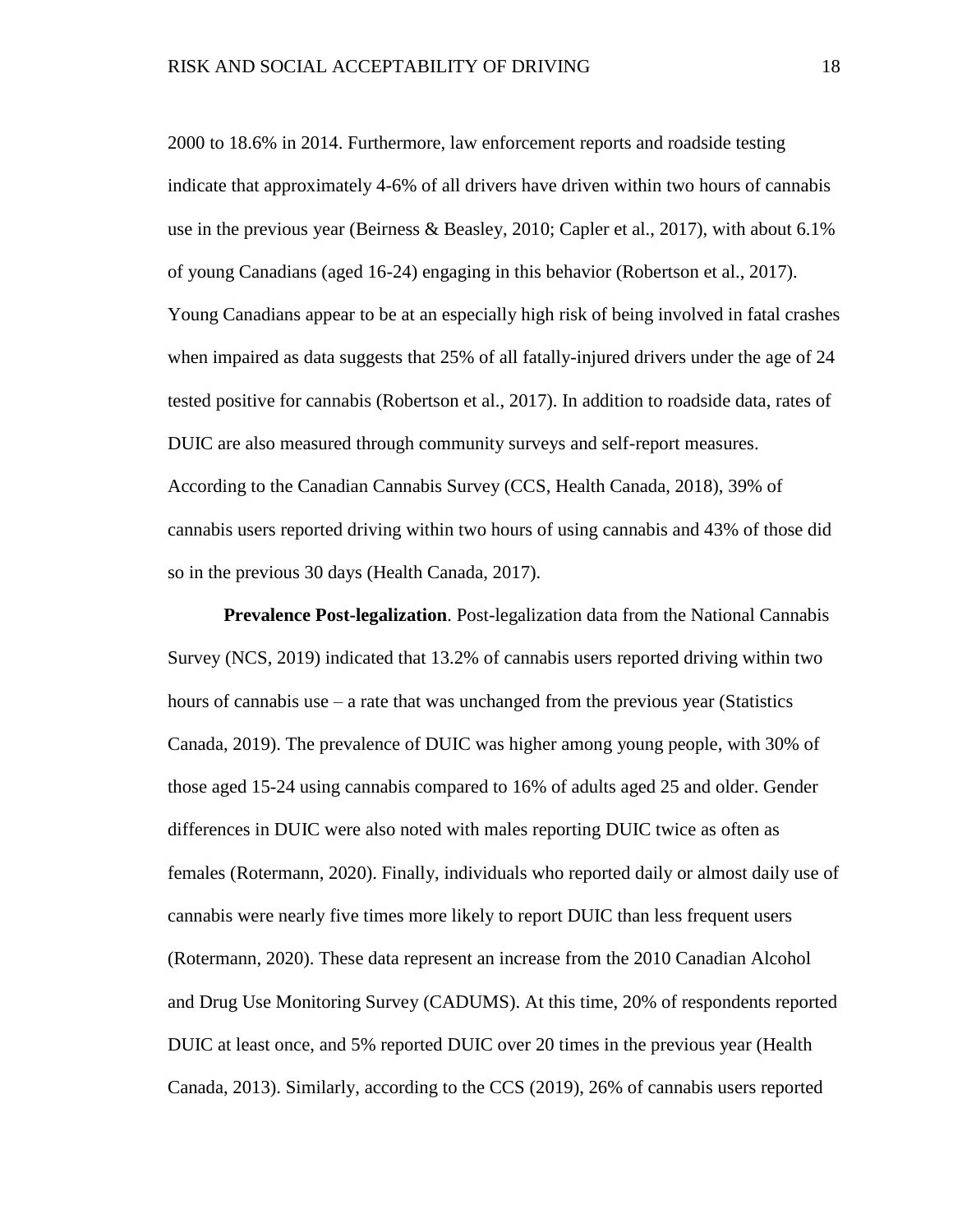driving after smoking or vaping cannabis and 43% of those respondents did so in the previous 30 days (a rate unchanged from the year prior to legalization). Sixteen percent of respondents reported driving within four hours after ingesting cannabis and 37% of those did so in the previous 30 days (Health Canada, 2019).

Although prevalence of cannabis use and DUIC post-legalization is important to consider to understand legalization's impacts on these behaviours, cannabis legalization in Canada is still in its infancy and several factors have impacted the availability of legal cannabis products across Canada including supply shortages and backlogged orders, difficulty for business owners and retailers to become licensed to sell cannabis, and limitations on the number of cannabis retail outlets permitted in certain provinces, particularly Ontario (Levinson-King, 2019). As a result, it is too early to determine the extent to which legalization may impact the prevalence of cannabis use and DUIC.

However, research from States in the US where cannabis has been legal for a longer period of time (e.g., Colorado, Oregon, and Washington) indicates that usage rates and the prevalence of DUIC increased following legalization (Cerda et al., 2017; Parnes et al., 2018; Substance Abuse and Mental Health Services Administration [SAMHSA], n.d.; Zvonarev et al., 2019). For example, data from 2014-2016 (after legalization) in Colorado suggest that rates of cannabis use increased from the 2002-2013 rates. Moreover, in 2016 Colorado reported the highest usage rates compared to all other US States (Center for Behavioral Health Statistics and Quality [CBHSQ], 2016). In accordance with this, decreases in the perceived risk of cannabis use were also reported across age groups, with risk perceptions in Colorado falling below the US national average (CBHSQ, 2016; Reed, 2016). Data from Washington and Oregon indicate that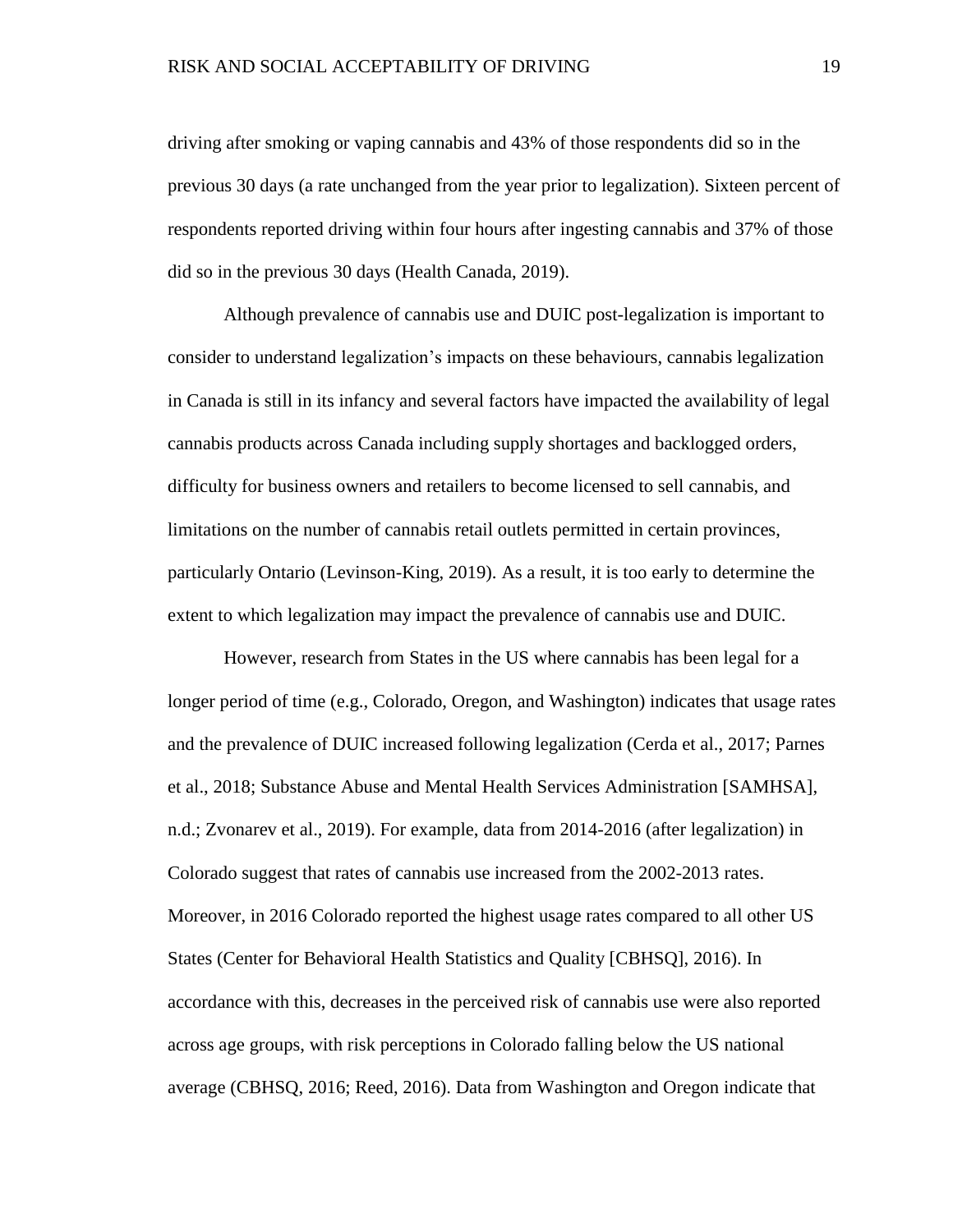past-year cannabis use increased significantly following legalization, particularly amongst 18-25 year olds (Kerr et al., 2017; Miller et al., 2017; SAMHSA, n.d.). Similar increases were noted in terms of DUIC across these states. For example, Lee et al. (2018) found that the relative number of cannabis-related fatal crashes increased following recreational legalization in both Colorado and Washington by 63.1% and 32.1%, respectively. This finding is congruent with results from Tefft et al., (2016), who revealed that rates of DUIC doubled from 2013-2014 following the recreational legalization of cannabis in Washington. Relatedly, Ghosh et al., (2017) found that DUIC increased by 16% in 2016 compared to 2014 in Colorado and fatalities due to DUIC increased by 80% post legalization.

In sum, prior to legalization, rates of DUIC were increasing in Canada and youth were disproportionately involved in fatal crashes involving cannabis. Preliminary postlegalization data revealed that rates of DUIC remain unchanged from the previous year. However, issues with legalization and access to cannabis have impacted the ability to develop a clear picture of how legalization will impact DUIC in the years to come. Postlegalization data from the US suggests that Canada may see an increase in both usage rates and DUIC across age groups.

**DUIC Passengers***.* In addition to DUIC prevalence, rates of passengers riding with a cannabis-impaired driver are also of concern. Data from the NCS (2019) indicate that nearly 40% of respondents rode as passengers of someone who used cannabis less than two hours prior to driving. This behaviour was even more common amongst cannabis users as 79% of users reported riding in a car with a cannabis-impaired driver compared to 27% of non-users (Health Canada, 2017). Instances of being the passenger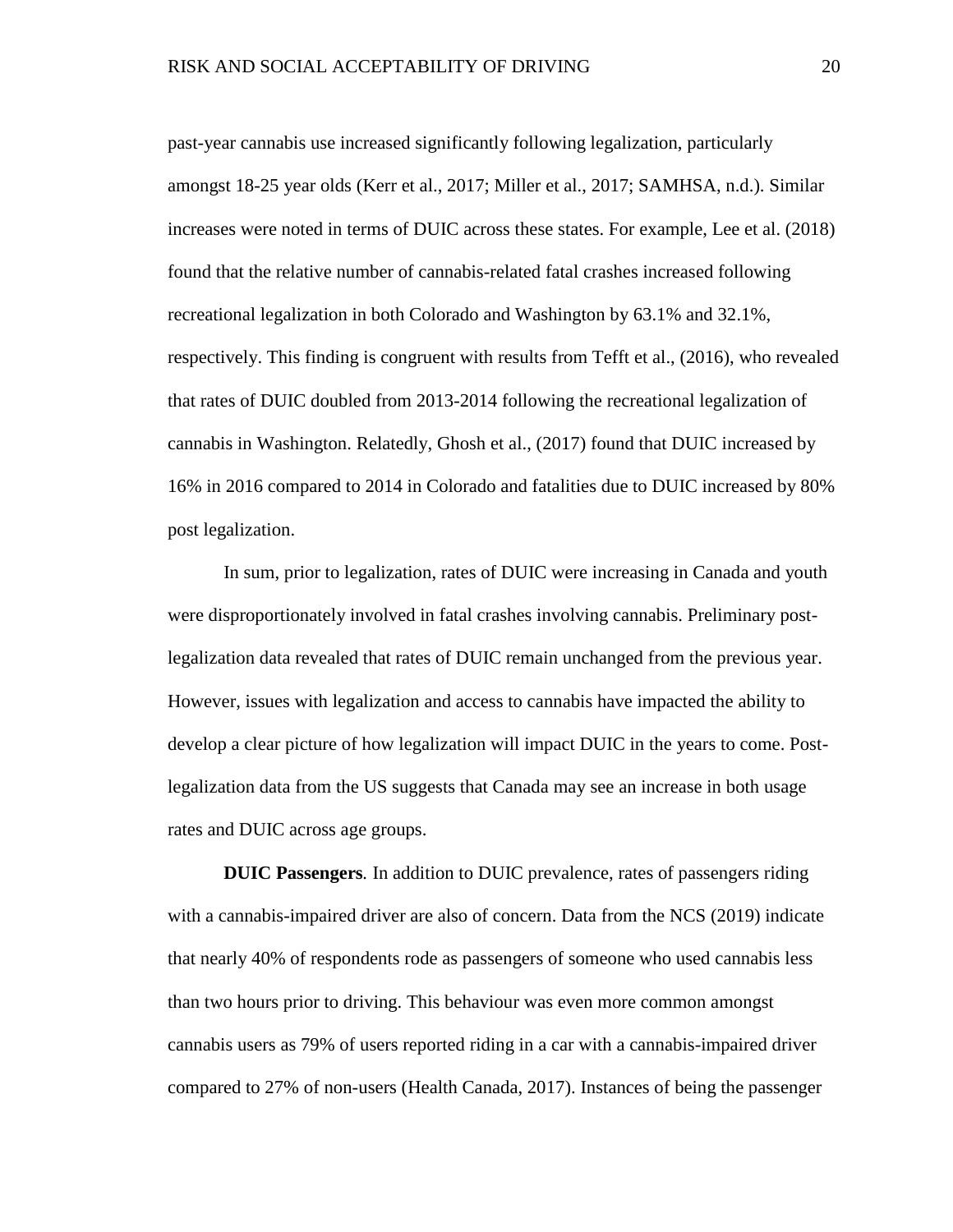of an impaired driver are highest amongst young adults aged 19-24 and the vast majority of cannabis users (70%) report engaging in this behaviour (EKOS Research Associates, 2016). Additionally, the NCS revealed that 4% of all Canadians aged 15 years or older have been a passenger with a driver DUIC (Statistics Canada, 2019). The high prevalence of this behavior and of DUIC in general are problematic given the significant impact that cannabis use has on driving ability and crash rates.

#### *Impact of Cannabis on Driving Ability*

During acute cannabis intoxication, various motor and cognitive abilities are impaired including, processing speed, motor control (Richer & Bergeron, 2009), visual attention, coordination (Weinstein et al., 2008), reaction time, concentration, tracking ability, short-term memory, and divided attention (Berghaus & Guo, 1995; Hartman & Huestis, 2013; Hartman et al., 2015; Ramaekers et al., 2000). These impairments result in significant driving-related deficits. On road and simulation studies have found that drivers who report DUIC show increased variability in lane position, shorter following distances between vehicles, increased speed, decreased tracking ability, distorted time perception, and increased braking and reaction time (Anderson et al., 2010; Bierness & Porath, 2019; Capler et al., 2017, Riedel & Davies, 2005; Watson & Mann, 2016). Cannabis use also impairs divided attention, limiting drivers' ability to handle unexpected events on the road (e.g., a pedestrian running into the street) (Beirness & Porath, 2019). In addition, infrequent cannabis users may be more impaired by THC than regular users and consequently display more driving errors, including impaired peripheral vision, slower reaction time, and overall greater driving impairment resulting in a higher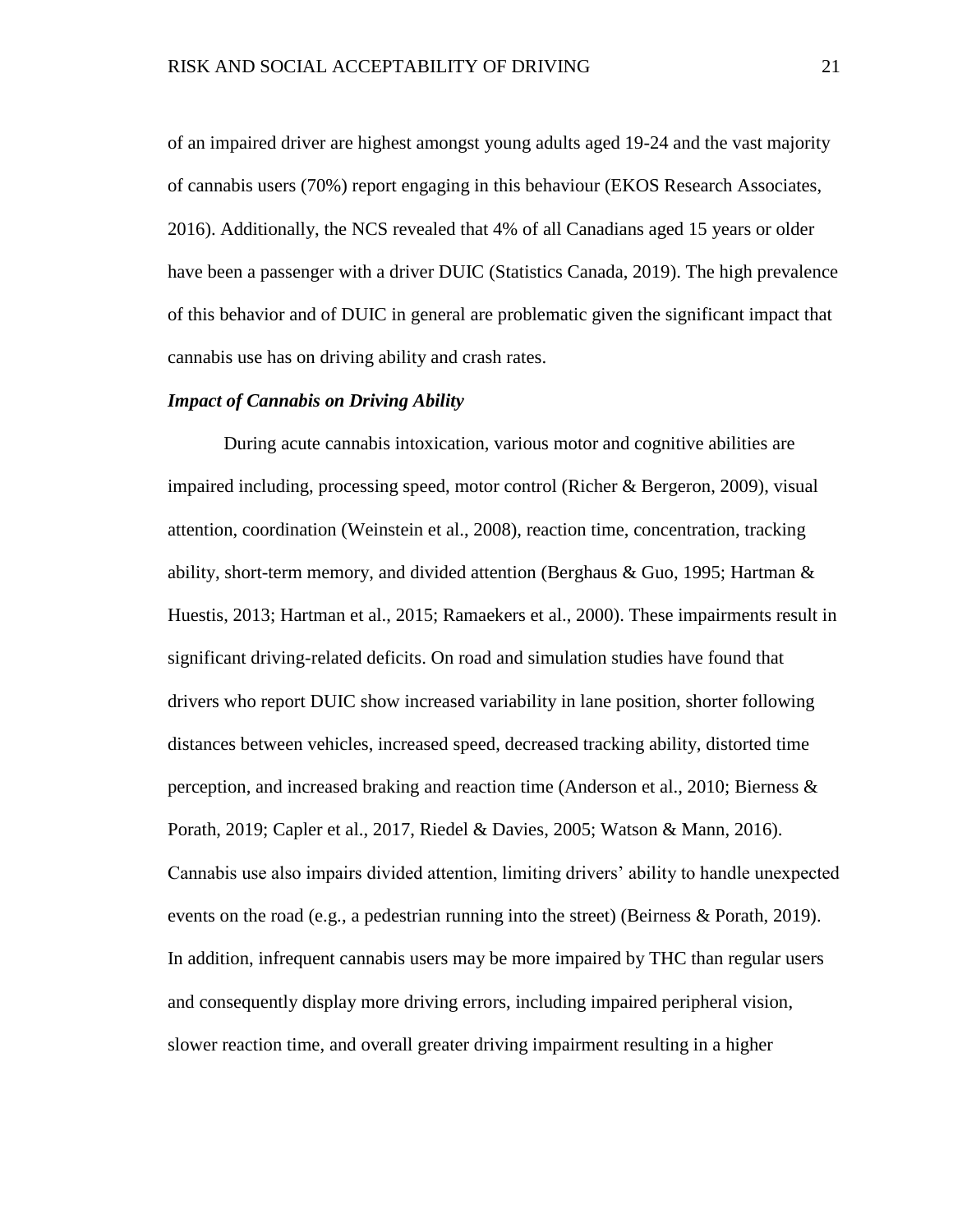frequency of collisions (Marks & McAvoy, 1989; Papafotiou, 2001; Ramaekers at al., 2011).

A number of reviews and meta-analyses have found that cannabis use significantly increases the risk of motor vehicle collision (Asbridge et al., 2012; Li et al., 2012; Rogeberg & Elvik, 2016). For example, Asbridge et al., (2012) systematically reviewed observational epidemiological studies to determine whether acute cannabis impairment increases the risk of motor vehicle accidents and found that cannabis use before driving nearly doubles the likelihood of being involved in a serious motor vehicle accident (Odds ratio [OR] of 1.92), with the risk of a fatal crash increasing the most (OR of 2.10). Similarly, Li et al. (2012) reviewed observational case control studies and found that cannabis use increases crash risk by an OR of 2.66. Finally, a more recent review by Rogeberg and Elvik (2016) that included studies from the previous reviews and more recent research concluded that DUIC increases the risk of a motor vehicle accident by 20- 30% (OR of 1.22).

There are a number of factors that contribute to an individual's level of impairment following cannabis consumption. In particular, evidence suggests that chronic cannabis users may develop a tolerance to the impairing effects of THC on both cognitive and motor abilities (D'Souza et al. 2008; Hart et al. 2001; Jones et al. 1981; Ramaekers et al. 2009). For example, Ramaekers et al., (2011) found that heavy cannabis users were unimpaired by cannabis on tasks measuring cognition, inhibition, divided attention, and motor control suggesting that chronic users may become tolerant of the effects of cannabis overtime. Research also suggests that unlike alcohol-impaired drivers, cannabisimpaired drivers may overestimate their degree of impairment and thus, employ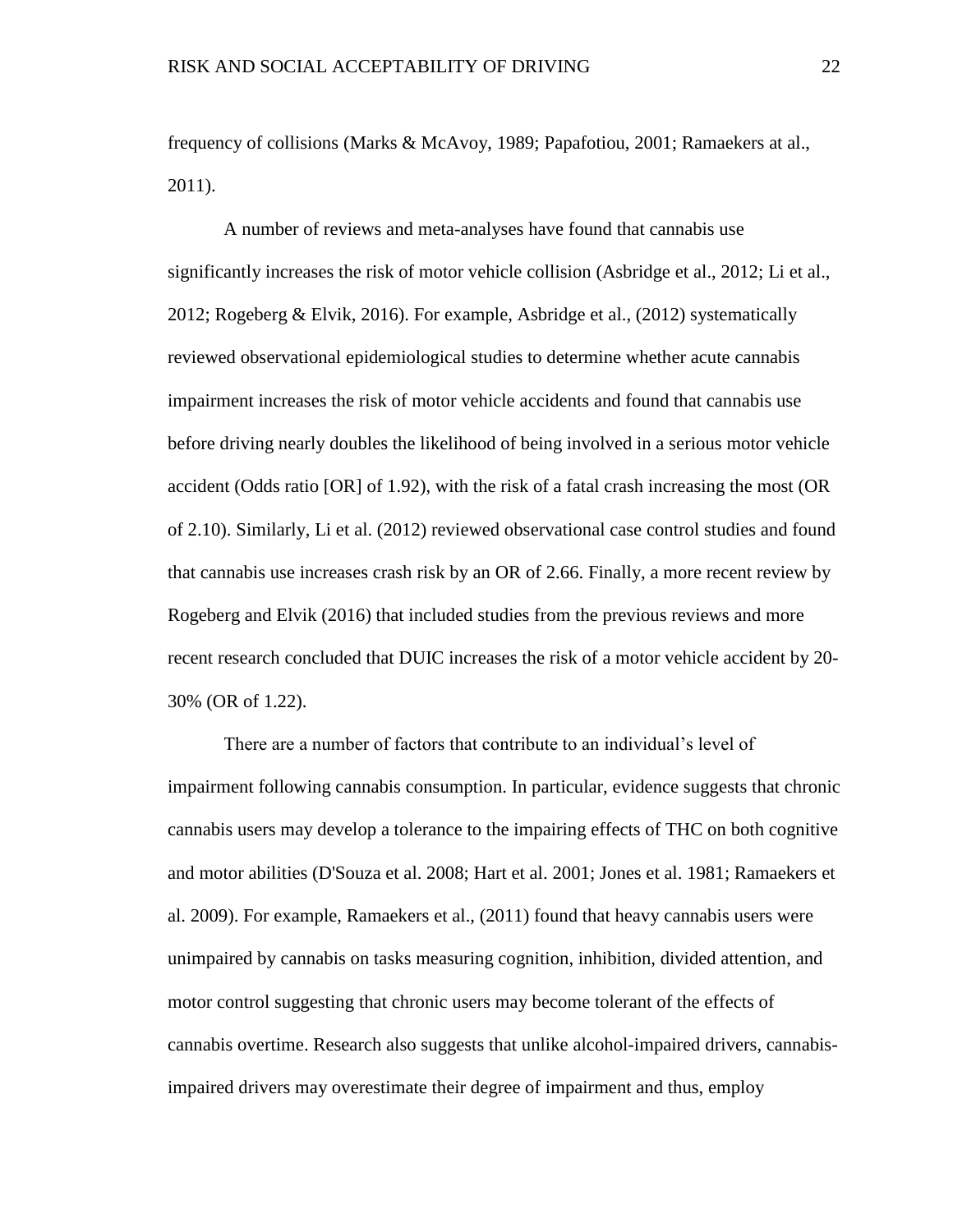compensatory behaviors such as driving more slowly (even when expected to maintain a certain speed) to counteract their impairment (Sewell et al., 2009). Such compensatory activity may help limit the dangerous driving behaviors (e.g., lane swerving) demonstrated by individuals who have used cannabis in some scenarios; however, they are unlikely to compensate for specific cannabis related impairments such as impaired motor control and visual attention.

Additionally, factors including method of ingestion (e.g., whether smoked, inhaled, or ingested), amount of THC consumed, and the type of THC used impact an individual's level of impairment and resultant driving ability (Government of Canada, 2020). As such, there is no clear guideline about how much cannabis can be consumed before becoming impaired or how long one should wait after cannabis use to drive, leading the Government to promote no driving at any point after consuming cannabis (Government of Canada, 2020). Despite the noted variability in cannabis impairment as a function of individual differences, the Canadian Public Health Association (2018) recommends that people wait at least six hours before driving after smoking cannabis and eight hours after ingesting it. This is in line with the "lower risk cannabis guidelines" outlined by Fischer et al., (2017) and MADD Canada (2019).

Overall, cannabis use impairs cognitive abilities that are essential to driving including processing speed, attention, and executive functioning. This significantly increases the likelihood of being involved in a motor vehicle accident. However, there are many individual factors that influence one's level of impairment after cannabis use (e.g., frequency of use, method of consumption, etc.) making it difficult for the Government to provide specific driving related guidelines.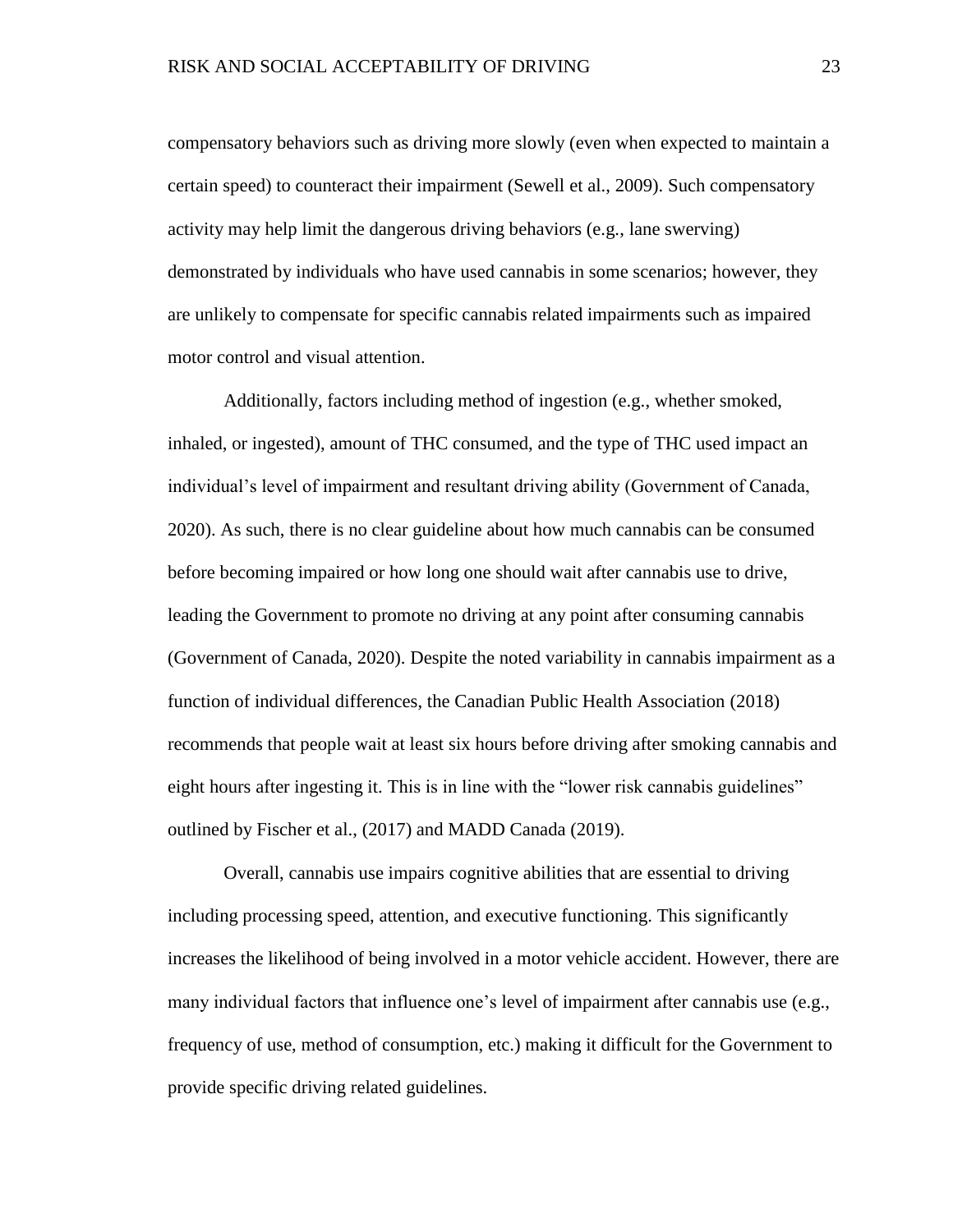#### *Legal Implications*

As with DUIA, it is a criminal offence for an individual to operate a motor vehicle when their ability to do so is impaired to any degree by a non-alcohol drug (Beirness  $\&$ Porath, 2019). According to Canadian law, a blood concentration of 2ng/ml to 5ng/ml of THC is considered a lower criminal offence, while concentrations higher than 5ng/ml of THC are considered a more severe criminal offense (Department of Justice, 2019). Penalties for DUIC range from a mandatory minimum fine of \$1000 with the possibility of receiving a maximum penalty of 10 years in prison for a first time offender with 5ng or more THC in their blood to a 120 day imprisonment minimum penalty (with a 10 year imprisonment maximum) for a third DUIC offence (Department of Justice, 2019). For individuals who drive with a blood THC concentration between 2 and 5ng the maximum penalty is a \$1000 fine. Finally, those who are convicted of DUIC resulting in bodily harm to another person or death face the same penalties as DUIA, which include 2-14 years or life in prison, respectively.

Many provinces in Canada also have provincial level restrictions in place for DUIC, including immediate license suspension (for three days) for non-alcohol drugimpaired driving, additional monetary fines, and documenting license suspensions on individuals' driving records (Canadian Centre on Substance Use and Addiction, 2019). Comparable to the rules for DUIA, most provinces also have zero tolerance laws prohibiting the use of any amount of cannabis before driving for individuals under the age of 21 and novice drivers (Beirness & Porath, 2019).

Unlike the use of a breathalyser to assess DUIA, there is no equally reliable method that police officers can utilize for detecting individuals DUIC. Current detection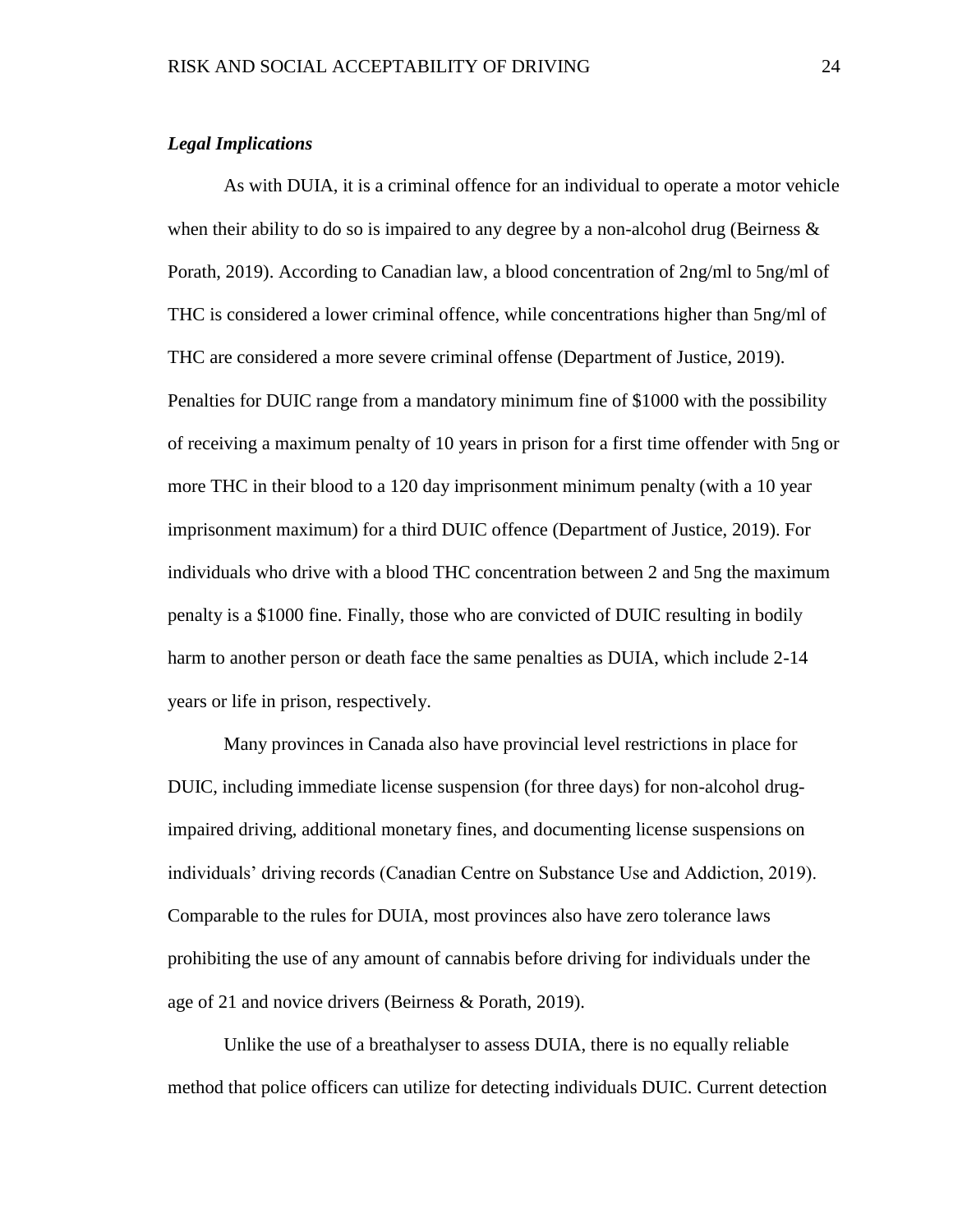methods for DUIC include DRE, relying on visual cues (e.g., red eyes, tremors, agitation, abnormal speech patterns, or lapses in attention), SFST, or oral fluid samples to detect the presence of THC (Government of Canada, 2019). If police suspect a driver may be impaired by cannabis (based on visual cues) they can demand that the driver complete an SFST and/or provide an oral fluid sample at the roadside (Beirness & Porath, 2019; Department of Justice, 2019). If positive, the results from the oral screener combined with the police officer's observational data provide enough evidence to proceed with further testing, including an evaluation by a DRE and/or providing a blood sample.

Unfortunately, there are issues with these methods, such as sample testing delays that result in an underestimation of THC concentration in the blood of drivers, difficulty detecting visual signs of cannabis impairment at low doses, and human error, that make detecting DUIC unreliable (Sewell et al., 2009). For example, research indicates that DRE's may not be able to definitively detect cannabis impairment at the 5ng/ml level (Armentano, 2013; Logan et al., 2016), which has implications for the likelihood of apprehending and charging impaired drivers (Robertson et al., 2016). Furthermore, cannabis has a short half-life, with peak levels occurring about 15 minutes after smoking (Hunault et al., 2014). As such, police officers have a limited amount of time during which they can gather accurate data regarding cannabis impairment or administer drugtesting at the roadside (Robertson et al., 2016).

Studies of roadside testing indicate that rates of non-alcohol drug-impaired driving exceed rates of DUIA, particularly amongst young people aged 16-24 (Beirness & Beasley, 2018; Soloman et al., 2018). However, incidents of drug-impaired driving are less likely to result in criminal charges than DUIA. For example, in 2015, only 59% of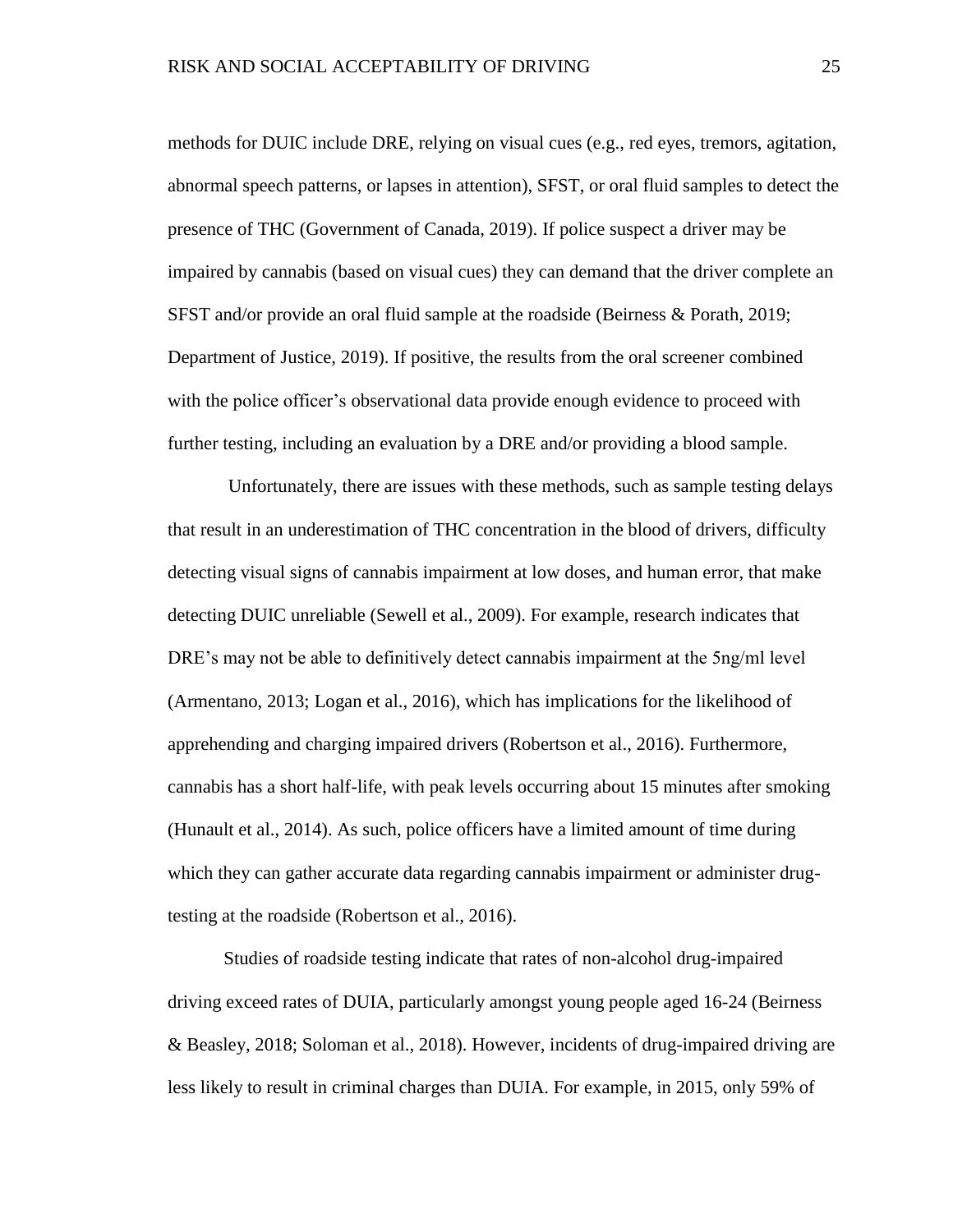drug-related driving incidents resulted in the driver being charged compared to 71% of those involving DUIA (Perreault, 2016). This may be due to the complexity of accurately detecting drug-impaired driving (as noted above for cannabis) and the time and resources required to clear a drug-impaired driving case. In particular, Statistics Canada revealed that in 2015, 28% of drug-impaired driving cases took 30 days or more to clear compared to only 16% of DUIA (Perreault, 2016). Moreover, these cases were less likely to lead to a guilty verdict, with only 61% of drug-impaired drivers found guilty compared to 81% of alcohol-impaired drivers (Perreault, 2016). These data are relevant as they highlight the discrepancy in ability to detect and punish drug-impaired driving in general, an issue that is likely compounded when considering difficulties related to DUIC specifically.

In general, significant legal penalties exist for DUIC ranging from fines to imprisonment. Unfortunately difficulties with reliable detection methods and the increased time and resources required to prosecute DUIC cases means that fewer drivers are found guilty for drug-impaired driving than DUIA. These issues highlight the need for widespread awareness campaigns designed to increase knowledge about and curb incidents of DUIC and other drugs.

#### *Public Knowledge and Awareness Efforts*

As part of the legalization plan, the Federal government budgeted \$100 million for the implementation and evaluation of cannabis awareness programs from 2018-2023 (The Canadian Press, 2018). Early public outreach efforts have focused on understanding Canadians' knowledge and perceptions of cannabis use and DUIC, tailoring campaigns to effectively target youth and young adults, building on lessons learned from initiatives in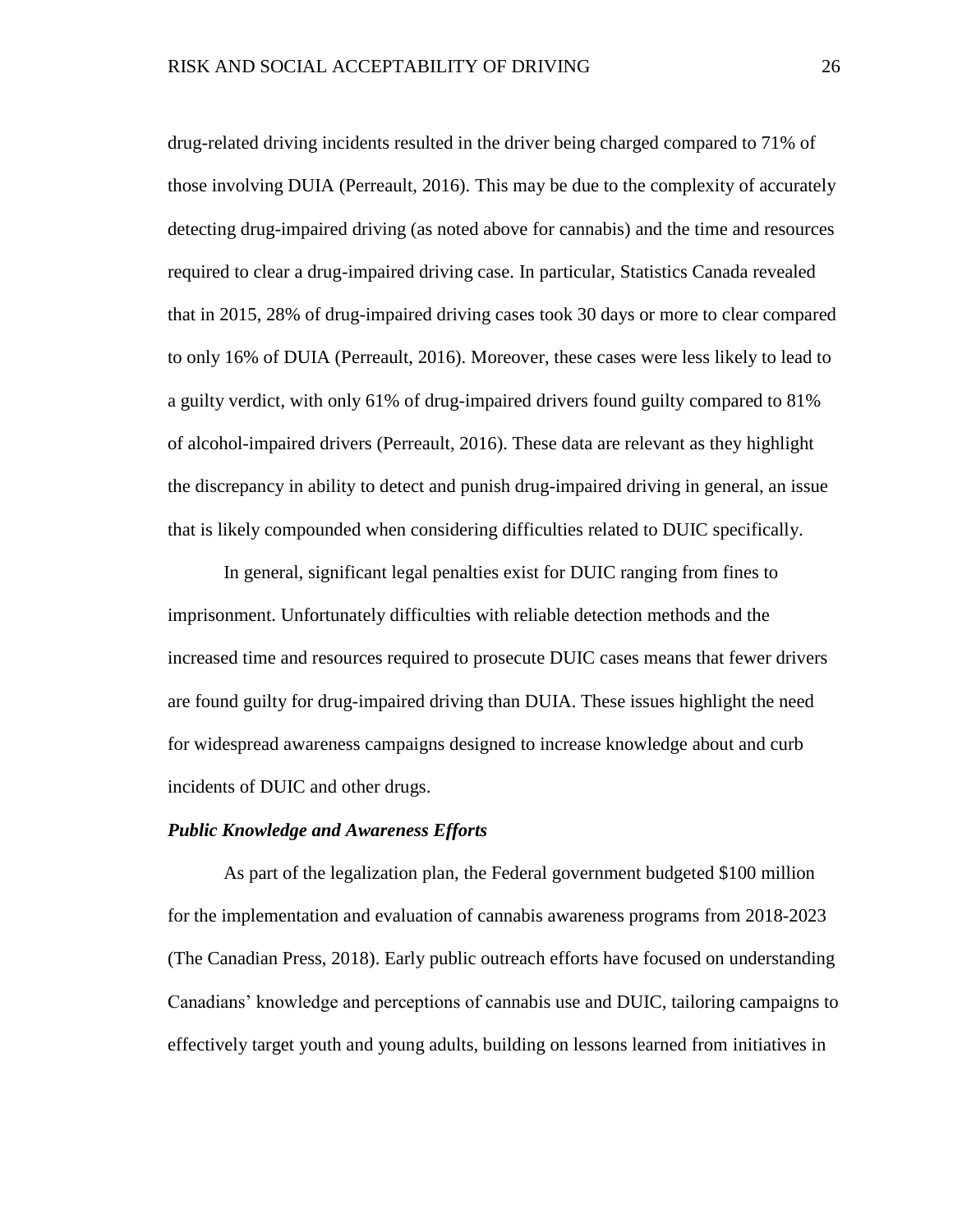the US, and engaging stakeholders to educate the public about cannabis use (Government of Canada, 2018).

MADD Canada has developed and implemented a number of campaigns about the risks of DUIC. For example, the "Don't Drive High" campaign, developed in partnership with Uber and Tweed, focuses on promoting alternatives to DUIC, including a list of 101 options for individuals other than DUIC and providing \$5 Uber vouchers to members of the public (Draaisma, 2018; MADD Canada, n.d.). Other initiatives include the School Assembly Program and the SmartWheels program, which aim to educate school-aged children and youth about the risks of DUIC and DUIA, and the Weed Out the Risk program, which is designed specifically for high school students. MADD Canada (n.d.) has also created television and radio ads designed to have an emotional impact on audiences and to highlight the dangers of DUIC and other drugs.

Awareness efforts in the US also provide valuable knowledge about the types of campaigns that may be effective (or not) in promoting public knowledge about cannabis. For example, following legalization the Colorado Department of Public Health and Environment (CDHPE) launched the "Good to Know" television/radio campaign - a widely accessible campaign designed to educate the Colorado public about safe and responsible cannabis use, with a focus on the laws surrounding recreational cannabis and deterrence of high-risk use amongst youth (CDHPE, 2015). Evaluation of this initiative revealed an overall increase in knowledge about cannabis laws, with significant knowledge gains found for non-users but less so amongst cannabis users (Brooks-Russell et al., 2017). Similarly, the "Don't Be a Lab Rat" campaign was launched in Colorado post-legalization with the goal of educating youth about cannabis related harms.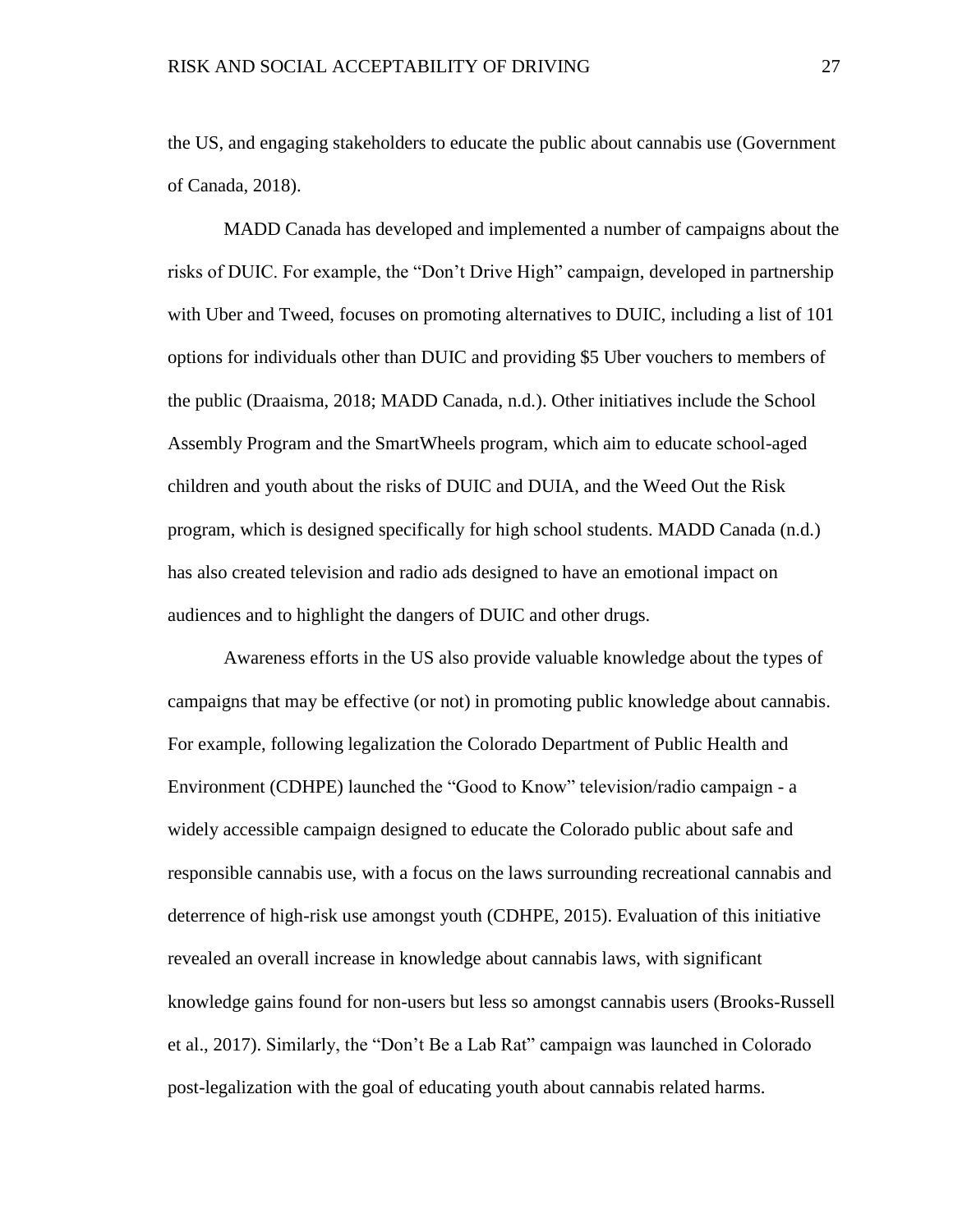However, this initiative was criticized for its focus on abstinence-based messaging (Roberts, 2014) which has been shown to be ineffective for preventing drug use and negative outcomes (e.g., Allara et al., 2015; Hyshka, 2013; Werb et al., 2011).

Given the recency of cannabis legalization in Canada, education and awareness campaigns are still in the early stages of development and implementation (Watson et al., 2019) and there is little data available evaluating the efficacy of existing cannabis awareness efforts. Examples of recent initiatives across Canada include, the "Know the Risks" campaign in Manitoba which aims to highlight the risks associated with cannabis use (e.g., risk for addiction and impaired brain development) (Government of Manitoba, n.d.), a website launched by the Quebec Government that promotes open dialogue between parents and children about cannabis use and encourages involving youth in cannabis education and discussions (Government of Quebec, 2020), and a partnership between the Ontario government and Kids Help Phone to create a fact sheet about the effects of cannabis use and DUIC (Kids Help Phone, n.d.). The Government of Canada (2019) also launched a website to provide the public with facts about cannabis use and health, impairment, implications for travelling across the border, DUIC, and other cannabis education resources.

Taken together, early outreach efforts in Canada have focused on promoting public awareness of cannabis related harms and involving children and youth in conversations about cannabis use. Despite these examples, there has been a lag in the implementation of widespread campaigns that promote harm reduction rather than abstinence (which has been found to be ineffective in the US) and that are designed for youth and young adults (Watson et al., 2019). The limited availability of such campaigns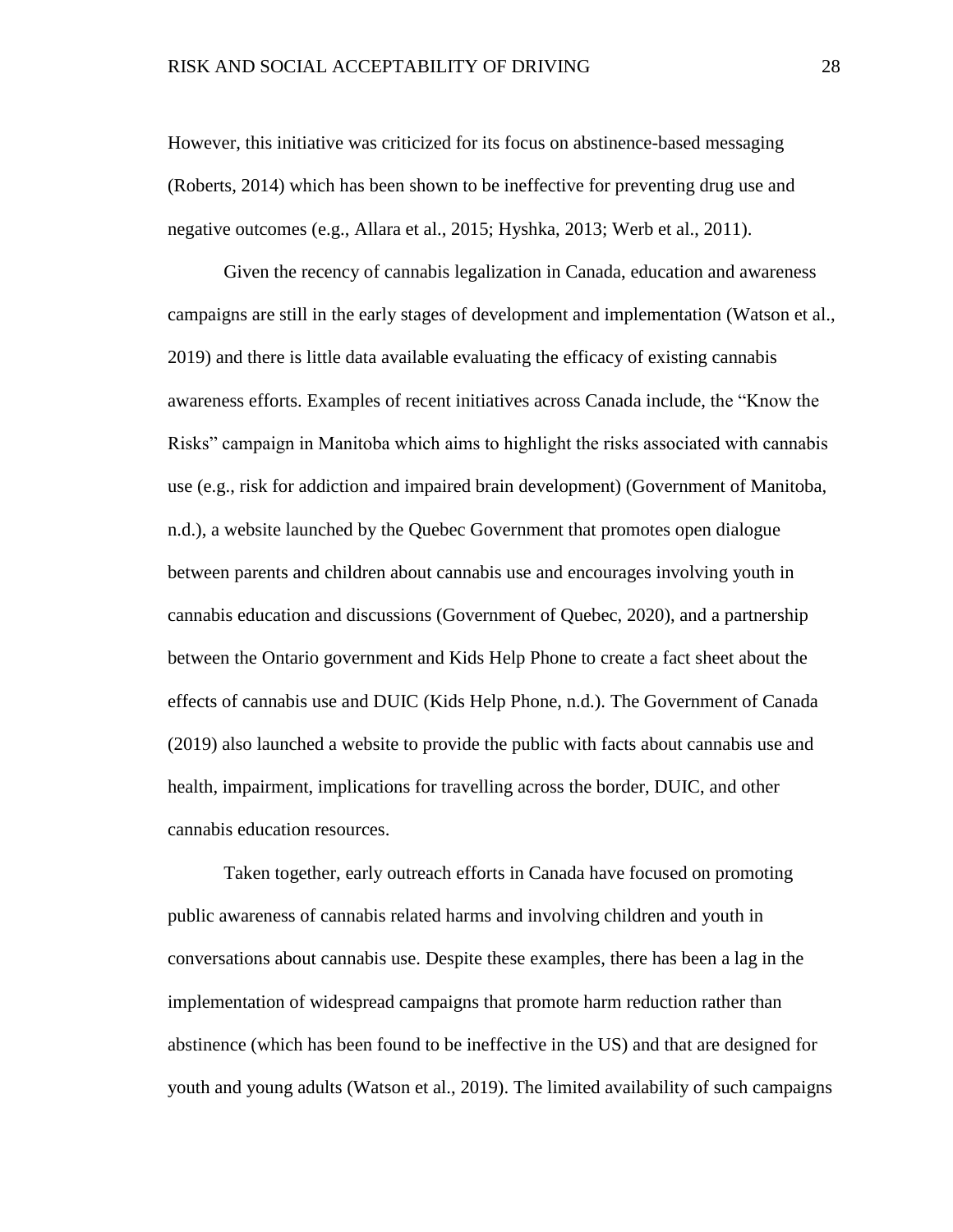about DUIC is concerning given the widespread acceptance of cannabis use and the role that attitudes towards DUIC play in predicting this behavior. Attitudes towards DUIA and DUIC will be discussed below.

## **Public Perceptions of DUIA and DUIC**

For many years, DUIA has been considered a vital road safety concern. For example, in 1991 the NHTSA administered the first national survey to assess perceptions of DUIA in the US (NHSTA, 1995). The survey revealed that 83% of respondents considered DUIA to be a "major threat" to public safety and 77% of respondents reported that driving after consuming any amount of alcohol should be prohibited. In 2008, the NHTSA found similar results with 81% of the driving aged public reporting DUIA to be a major safety concern (Drew et al., 2010). More recent research suggests that DUIA is also a prominent concern for many Canadians. In 2019 the TIRF found that nearly 81% of Canadians rated DUIA as a "very or extremely serious problem" (Lyon et al., 2019). In fact, DUIA was rated the most significant concern for 9 of the 14 years that this survey was conducted (2005-2019) compared to all other societal issues (including crime, economic concerns, global warming, etc.).

While the majority of Canadians (75%) also believe that cannabis has a negative impact on driving ability (Koundakjian et al., 2018), only 50% of cannabis users hold this belief, and 19% of users report that cannabis has no effect on driving ability. Watson et al. (2019) interviewed adults with impaired driving convictions and found that participants considered DUIC to be convenient and cost-effective, and most believed that cannabis did not impair driving ability or require compensatory behavior (see also Wickens et al., 2019). The CCS (2019) found similar results with 28% of cannabis users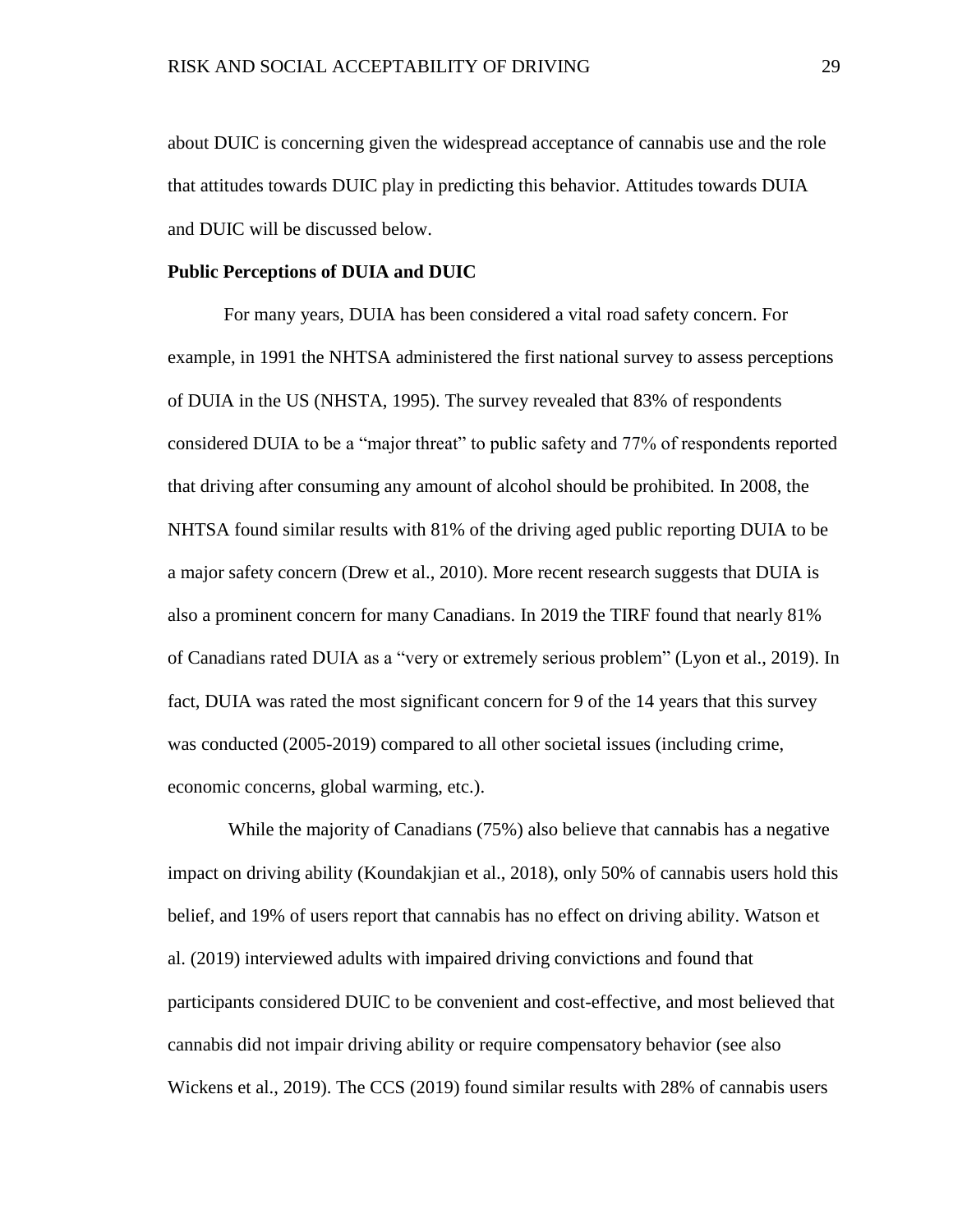reporting that the effect of cannabis on driving ability depends on certain factors or does not exist (Health Canada, 2019). Frequency of cannabis use also appears to be associated with beliefs about safe driving behaviors such that 18% of those who use cannabis almost daily or more believe it is safe to drive within three hours compared to only 7% of less frequent users, 5% of former users, and 4% of non-users (Health Canada, 2019). According to the NCS, a small gender effect exists such that female drivers are more likely to believe that using cannabis within an hour of driving increases motor vehicle crash risk, and males are more likely to believe DUIC is not associated with increased risk of harm (Arnold & Tefft, 2016).

In a survey conducted by the Canadian Council of Motor Transport Administrators (CCMTA), respondent data allowed for direct comparisons of attitudes toward DUI of different substances including cannabis and alcohol. Eighty percent of Canadian respondents reported being very concerned about DUIA, more so than about DUI of any other licit or illicit drug including cannabis, with 58% of respondents reporting concern about DUIC (Jonah, 2013). Furthermore, while 90% of respondents reported that alcohol impairs driving ability to a significant degree, only 68% reported that cannabis impairs driving ability. Of note, attitudes regarding the dangerousness of DUIA and DUIC were lowest amongst 20-24 year old's and females expressed higher levels of concern about DUIA and DUIC than males across all age groups (Arnold & Tefft, 2016; Jonah, 2013). Similarly, Danton et al. (2003) evaluated attitudes toward DUI amongst young people (aged 16-25) in the UK and found a widespread cultural belief that DUIA is dangerous and should be condemned, but that the same extreme attitudes did not exist about DUIC and young people held more lenient beliefs about the danger of DUIC.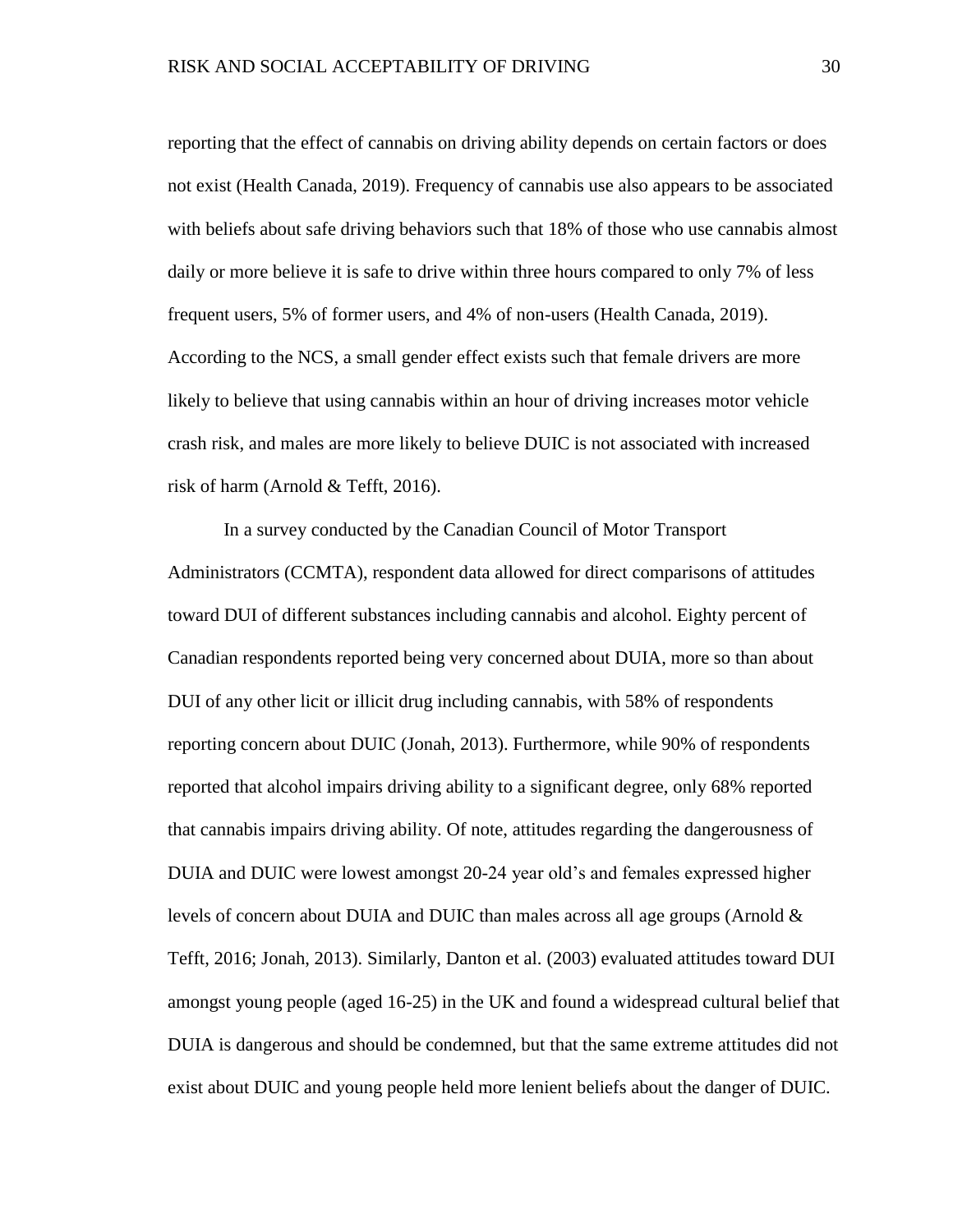Relatedly, research from Canada and Australia found that the majority of cannabis users surveyed in these studies believed that DUIA increases crash risk significantly more than DUIC (Fischer et al., 2006; Swift et al., 2010). Furthermore, Greene (2018) assessed the opinions of rural Americans towards DUIC and found that some participants believed that cannabis improves driving ability and that drivers who drive under the influence of cannabis are able to compensate for their impairment effectively enough to mitigate the potential crash risk.

Overall, this research highlights a widespread discrepancy in opinions about DUI. On one hand, members of the public largely consider DUIA to be dangerous and unacceptable, and express an unwillingness to engage in this behavior. On the other hand, opinions about DUIC seem to be more liberal, especially amongst users, and people believe that DUIC is less detrimental to driving ability and safer than DUIA (Government of Canada, 2020).

According to the Theory of Planned Behavior (TPB), individuals' attitudes about a behavior, beliefs about their ability to control the behavior, and societal norms (Ajzen, 1985; 1991) all contribute to the likelihood of engaging in risky health behavior, such as DUIC. As such, understanding public perceptions about DUIC is necessary because attitudes about DUIC play a key role in determining the likelihood of participating in this behavior (Collins & Carey, 2007). In line with this, research has demonstrated a strong association between the perceived risk of DUIC and the likelihood of DUIC (Capler et al., 2017). In particular, individuals who believe that cannabis use does not impair driving ability are more likely to DUIC than those who understand the risks (Arterberry et al., 2013; Aston et al., 2007; Fischer et al., 2006; Jones et al., 2007; Kelly et al., 2004;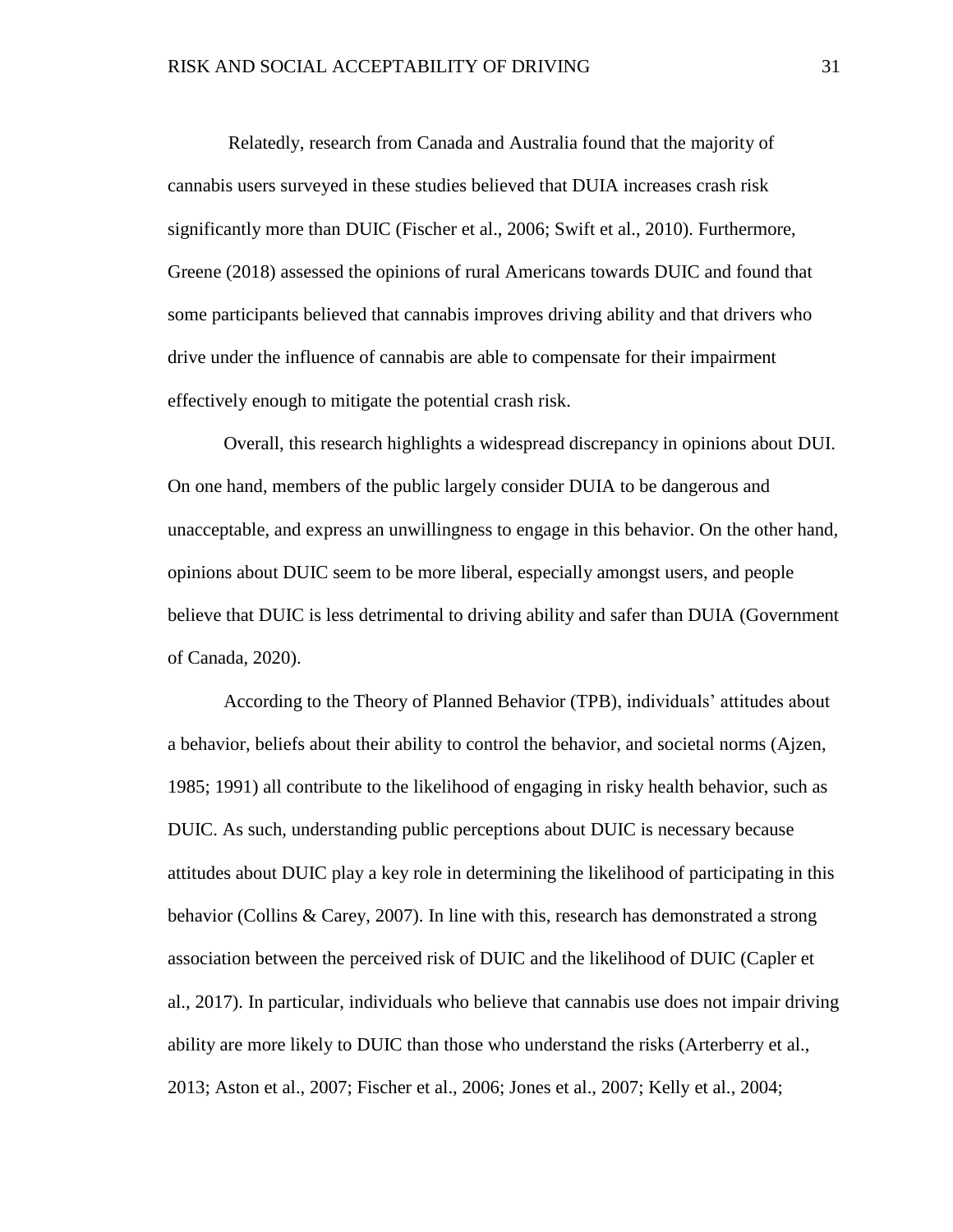Matthews et al., 2014; McCarthy et al., 2007; Swift et al., 2010). For example, data from the NCS (2019) found that 36% of cannabis users who believed it was safe to drive within two hours after use reported engaging in this behavior compared to only 2% of people who believed you should wait longer. Relatedly, cannabis users who reported it was safe to drive within two hours after use were five times more likely to report being a passenger of a driver DUIC (20%) than those who believed it was not safe to drive within two hours following cannabis use (4%) (Statistics Canada, 2019).

#### **The Current Study**

Cannabis is the second most frequently used substance in Canada (after alcohol), with the highest rates of use among young people aged 18-24 (Health Canada, 2017; Rotermann, 2019). With the recent legalization of recreational cannabis in Canada, there has been a strong push by the federal government for more research on cannabis related risks in young people (Webster, 2018). One of the highest risk behaviors associated with cannabis use among young people is DUIC (Colonna, 2019; Robertson et al., 2017; Statistics Canada, 2019). Cannabis use affects important motor and cognitive abilities involved in driving including processing speed, motor control, and reaction time, and significantly increases the risk of being involved in an automobile accident (Asbridge et al., 2012; Hartman & Huestis, 2013). Despite this, survey based research suggests that many people believe DUIC is not dangerous (a belief held more frequently by people who use cannabis; Statistics Canada, 2019), or at least that DUIC is safer than DUIA (Fischer et al., 2006; Swift et al., 2010), and that cannabis-impaired drivers may be able to compensate for their level of impairment (Greene, 2018; Sewell et al., 2009). Such beliefs are cause for concern given the harms associated with DUIC including significant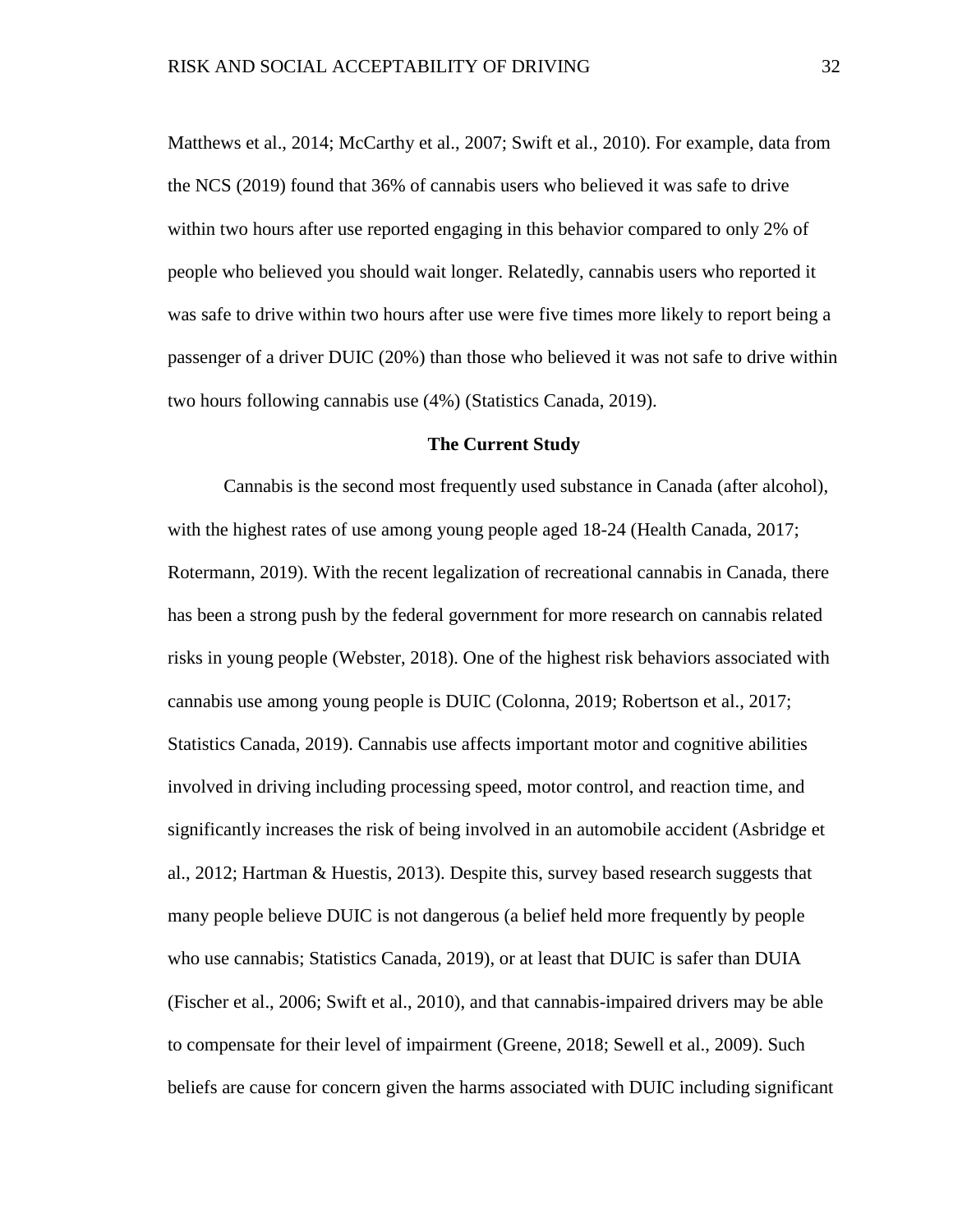impairment in key driving abilities and an increased risk of being involved in a motor vehicle accident, all of which are experienced more frequently by young people DUIC (Asbridge et al., 2012; Li et al., 2012; Rogenberg & Elvik, 2016).

While there has been a long history of public awareness efforts and campaigns targeting DUIA such initiatives for DUIC remain underdeveloped and less widespread (Watson et al., 2019). It is important that more effective education and awareness programs on DUIC be developed and implemented with the primary aims of educating the public on DUIC harms and reducing instances of DUIC behaviour (Government of Canada, 2018; MADD Canada, n.d.). In order to help facilitate this process, further research intended to help better understand attitudes toward DUIC is imperative.

As demonstrated in the above introduction, to date, our primary method for understanding public perceptions of DUIC has been data from survey based research where respondents have been asked generic questions about their attitudes toward DUIC (e.g., "do people your age think driving after marijuana use is more or less dangerous then driving after alcohol use?"; Danton et al., 2003; Greene, 2018) and their engagement in DUIC and related behaviours (e.g., "In the past 3 months, have you been a passenger in a motor vehicle driven by someone who had used cannabis in the previous two hours?"; NCS, 2019). Such research has been instrumental in understanding how DUIC is perceived in general, and relative to DUIA – a behaviour that is considered dangerous and unacceptable (Jonah, 2013; Lyon et al., 2019). The current study sought to expand on this survey based research by utilizing vignettes to measure public opinions about a realistic impaired driving scenario. The use of vignettes in a survey-based study allowed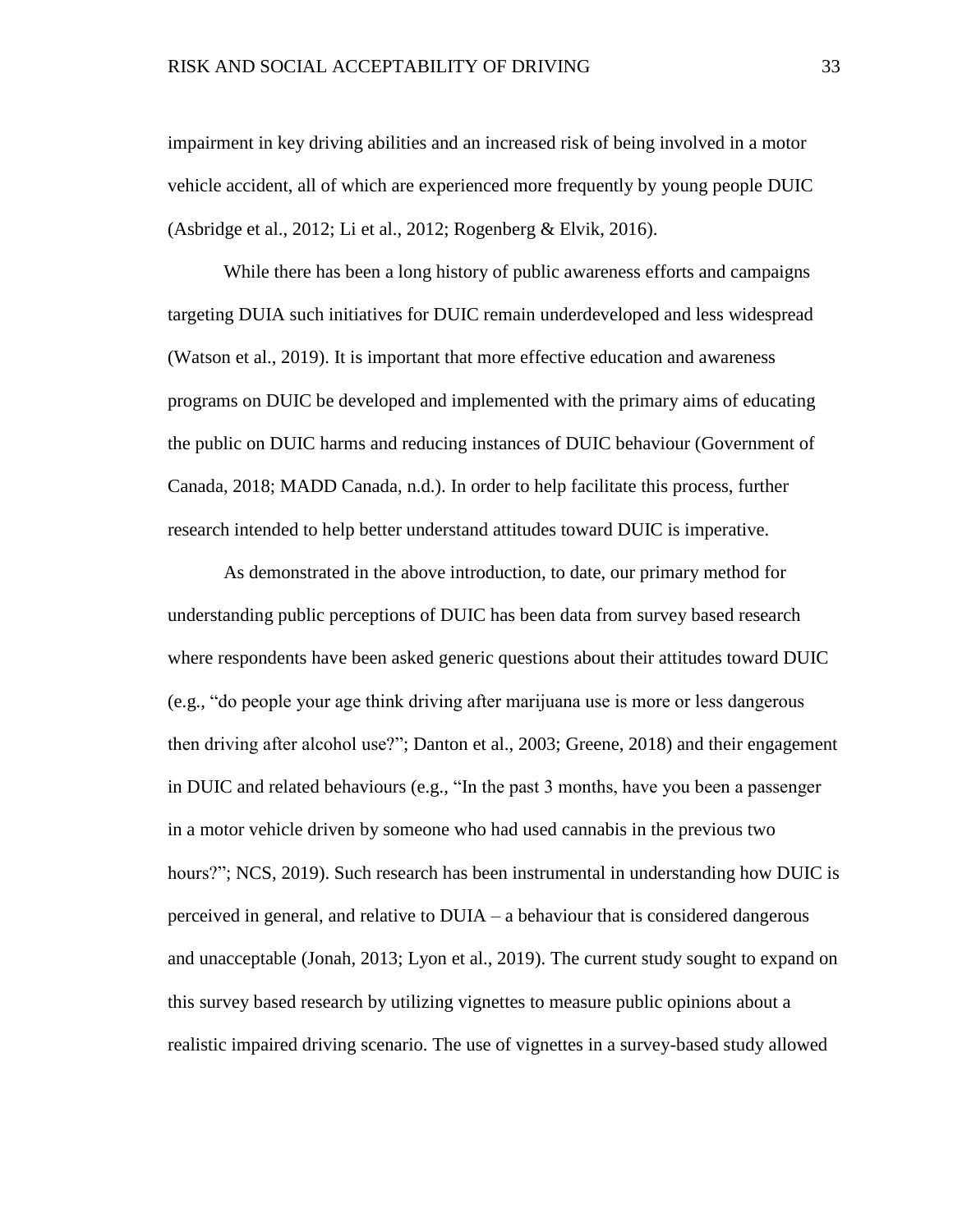the researcher to directly manipulate the variables of interest and provided participants with real-world context through which to evaluate the DUI behavior.

Using an experimental vignette design, the current study aimed to assess the perceived dangerousness and social acceptability of the driving behavior of a young adult (i.e. a 22-year-old) vignette character. To the authors knowledge, this is the first study to utilize this design to measure the perceived dangerousness and social acceptability of DUIC. A young adult character was chosen due to the high rates of DUIC exhibited by this age group and their increased vulnerability to injuries and death associated with DUI. The primary purpose of the study was to examine public opinions about the risk and social acceptability of DUIC, DUIA, or driving while tired (control condition). Given that DUIA has been the focus of awareness campaigns for many years, the public is wellinformed about the dangers associated with DUIA and it is widely considered a major threat to safety. As such, the goal was to use these opinions as a baseline with which to compare opinions about DUIC. Of additional interest was determining how attitudes about DUIC and DUIA differ depending on the sex of the driver (i.e., male or female), as males drive under the influence of cannabis more frequently than females. The secondary purpose of the study was to examine if participants' self-reported cannabis use frequency was related to their attitudes about DUIC. To address these areas, the following research questions and hypotheses were devised:

1. How do participants' beliefs about the danger and social acceptability of a young adult (i.e., a 22-year-old) DUIC compare to attitudes about DUIA? It was hypothesised that participants would perceive DUIC to be less dangerous and more socially acceptable for a 22-year-old than DUIA. It was also hypothesized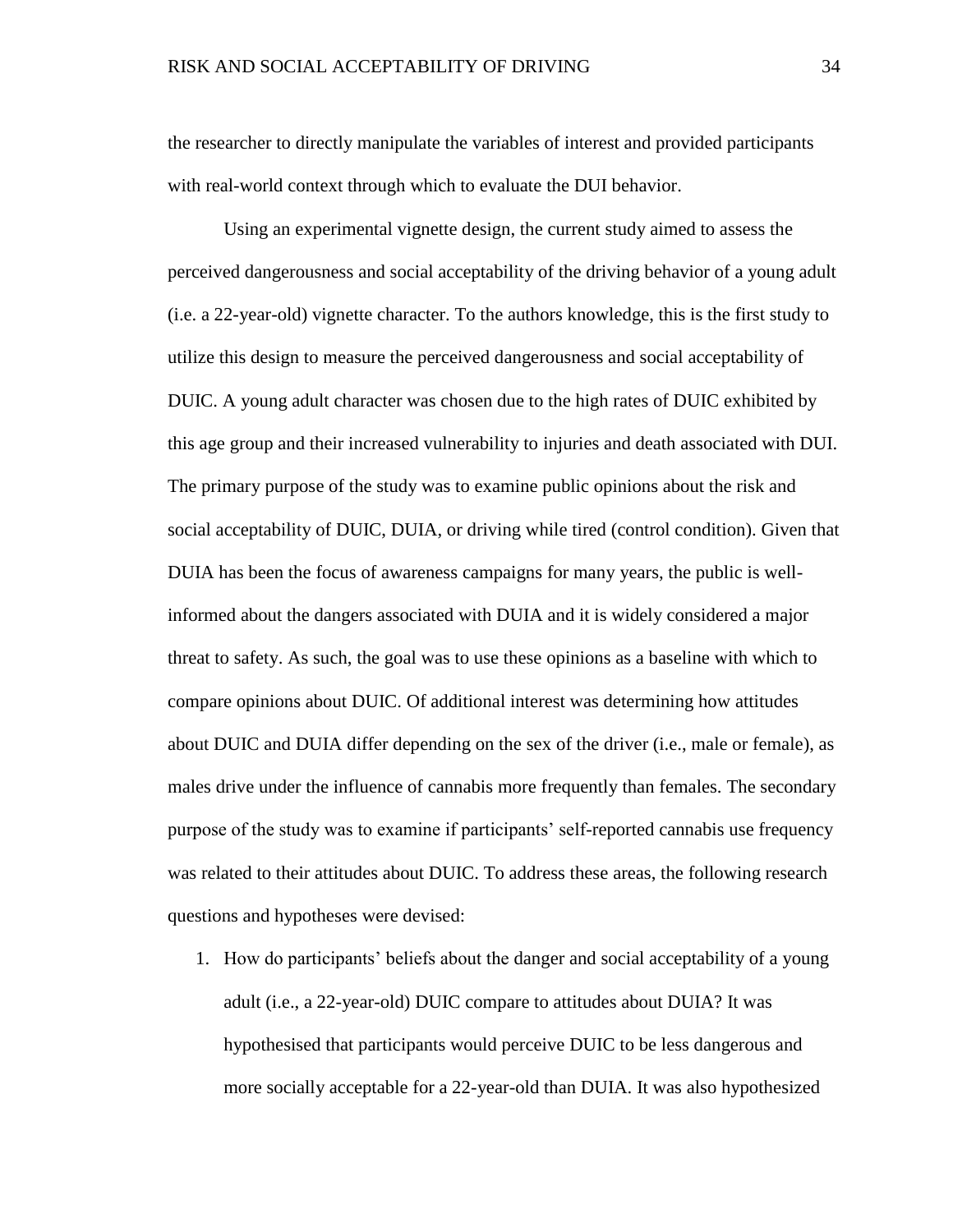that both DUIC and DUIA would be considered more dangerousness and less socially acceptable than driving while tired.

- 2. How do participants' attitudes about the perceived risk and social acceptability of DUI vary based on the sex of the young adult (i.e., 22-year-old) driving the vehicle (i.e., male versus female driver)? No formal hypothesis was proposed for this research question. Although research suggests sex differences in both DUI behaviours (e.g., young adult males drive under the influence of cannabis more frequently) and attitudes (e.g., females perceive DUIC to be more dangerous), research to date does not allow for a formal hypothesis as to whether attitudes toward a male or female DUI would differ. As such, this research question was exploratory in nature.
- 3. How do participants' attitudes about the perceived risk and social acceptability of a young adult (i.e., 22-year-old) DUIC vary depending on their reported frequency of cannabis use? It was hypothesised that more frequent cannabis use would be related to lower ratings of perceived dangerousness and higher ratings of social acceptability.

# **Methods**

# **Participants**

Four hundred and fifty-three participants between the ages of 18 and 65 completed this study ( $M = 35.50$  years;  $SD = 13.06$ ). The majority of participants identified as female ( $n = 342$ ; 75.5%), followed by male ( $n = 92$ ; 20.3%), gender neutral  $(n = 2; 0.4\%)$ , and two participants identified as "other"  $(0.4\%)$ . Sixteen participants (3.5%) chose not to report their gender. The ethnicity of the sample was homogeneous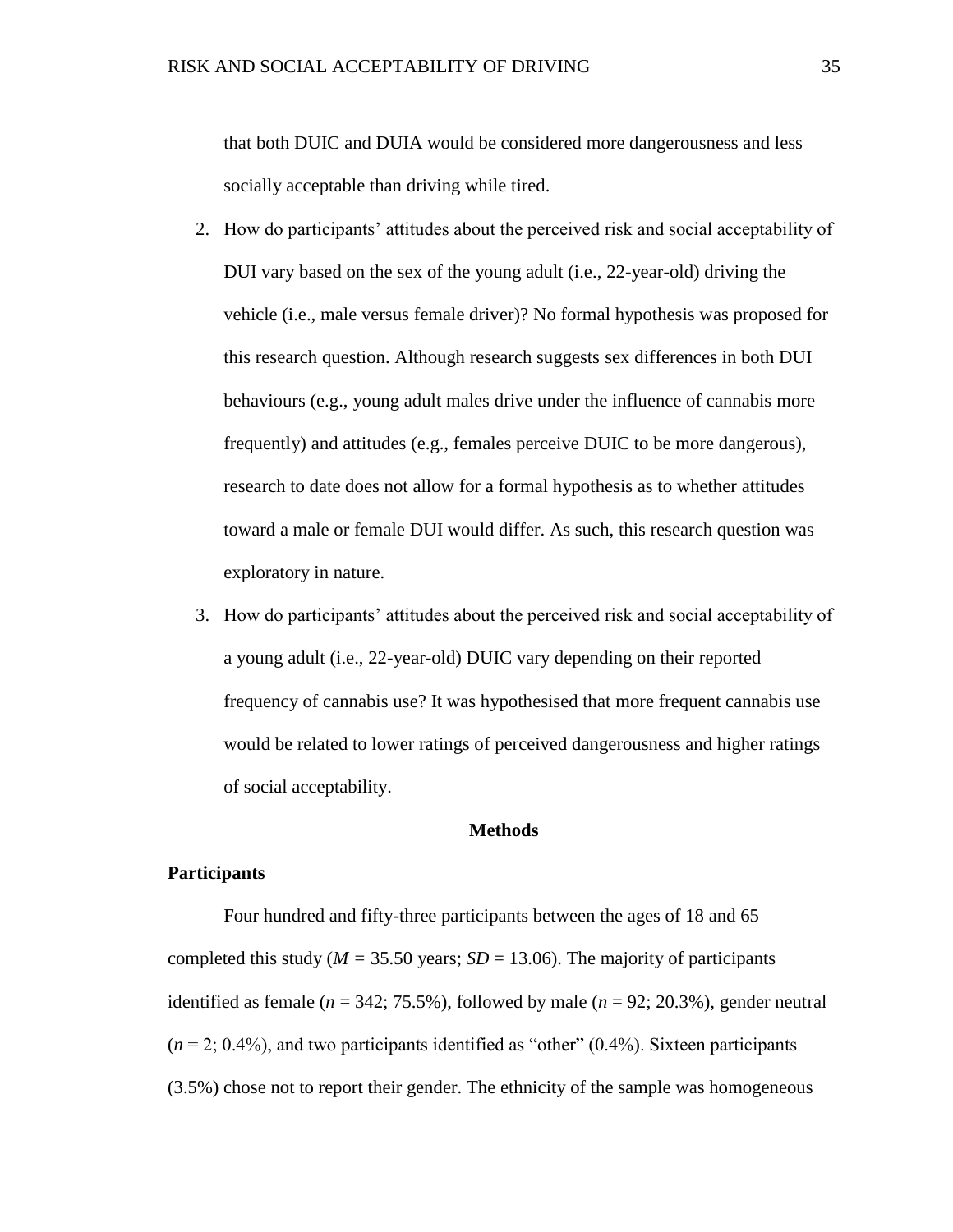with 92% of participants identifying as Caucasian/White  $(n = 417)$ . The remaining participants identified as Indigenous ( $n = 6$ ; 1.3%), "Other" ( $n = 6$ ; 1.3%), Hispanic/Latino (*n =* 3; 0.7%), Middle Eastern (*n =* 3; 0.7%), and Asian (*n* = 2; 0.4%). Sixteen participants (1.3%) did not report their ethnicity (3.5%). While we did not ask directly, most participants were likely living in Canada when they completed the study. Participants completed an average of 16.62 years of education.

## **Procedure**

Data for this study were collected through the online survey platform, Qualtrics. Data collection occurred between August 27, 2018 and October 8, 2018. Participants were recruited through social media sites such as Facebook, and word-of-mouth. The recruitment information included a short description of the research study, ethics approval information, a link to the survey, and an additional link for participants to enter into a draw to win one of five \$50 restaurant gift cards. The surveys were linked separately to ensure that participants' responses to the experimental survey remained anonymous. Upon clicking the survey link, participants were presented with an informed consent form (see Appendix A).

If participants chose to participate they were randomly assigned to one of six vignettes where the independent variables (1) sex of the vignette character (i.e., male or female) and (2) substance used by the character (i.e., cannabis, alcohol, or no substance) were varied. Participants were then asked to complete a series of questions assessing the perceived dangerousness and social acceptability of the vignette character's behavior (six questions), participants' personal cannabis and alcohol use, and demographic information (see appendices B-D for instruments). Participants completed the demographic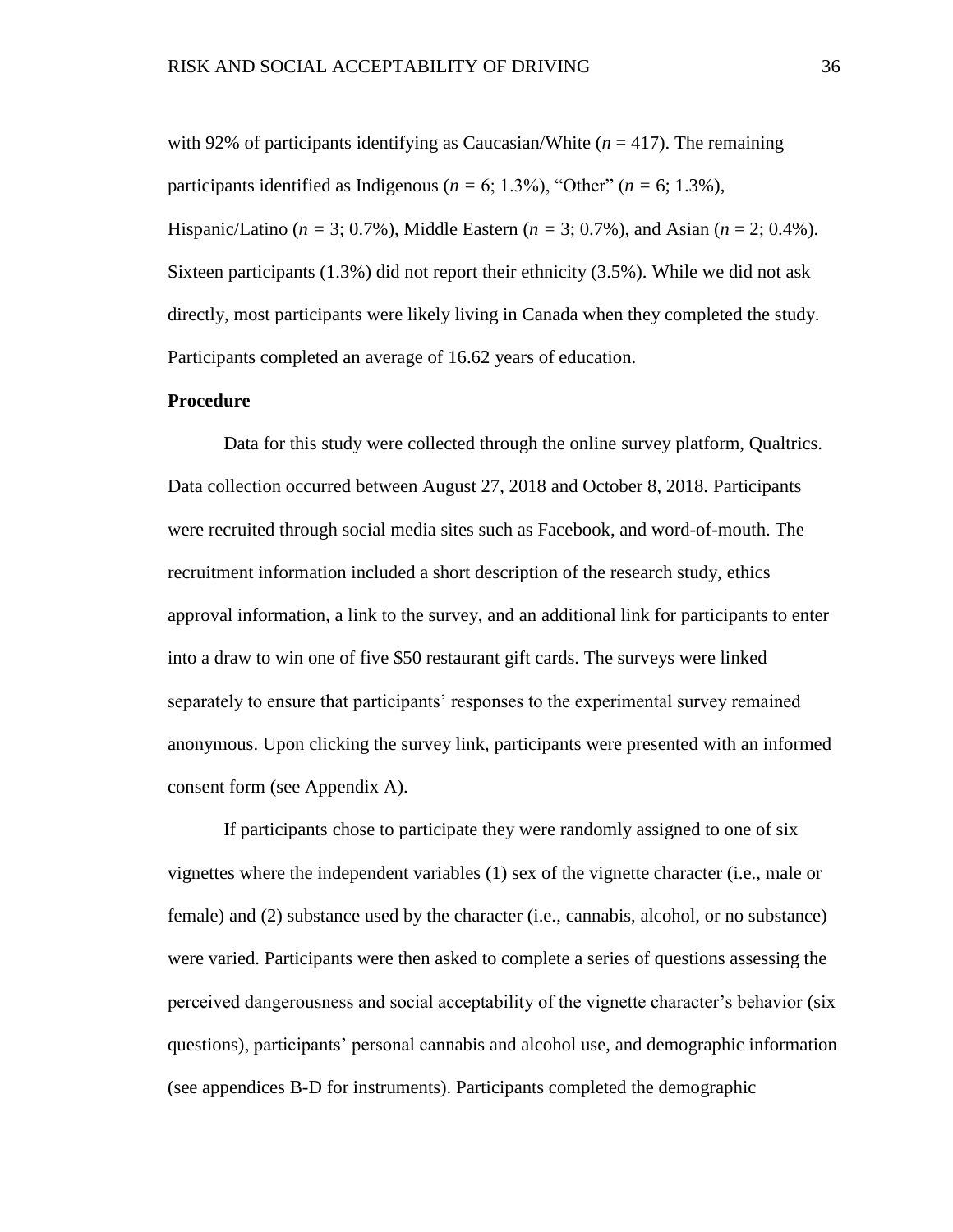information questionnaire first followed by the questions related to the vignette they were assigned. Questions assessing personal alcohol use, cannabis use, and driving behaviours were answered last as to not bias respondents before completing the vignette questionnaire. Completion of the survey took approximately 10 to 15 minutes and participants were able to discontinue at any time by clicking on an exit button present on every survey page. Upon completion, participants were thanked for their participation and provided with a debriefing statement. The protocol for the study was approved by the Interdisciplinary Committee on Ethics in Human Research (ICEHR # 20190587-SC).

# **Vignettes**

Vignettes are commonly used in social science research to examine attitudes, perceptions, beliefs, and norms (Evans et al., 2015; Gould, 1996). Vignettes have been used previously to assess attitudes about a range of topics, including mental illness (e.g., Angermeyer & Dietrich, 2006; Winters & Harris, 2019), substance use (McGinty et al., 2015; Harris-Lane et al., 2020; Sordahl et al., 2012), and dangerous driving (e.g., DUIA) (Farrow, 1987). Based on previous research, the vignettes in the current study were created by the researcher to elicit participants' reactions to a dangerous driving situation involving alcohol and cannabis. They were designed to depict a typical social scenario in which a young adult may use alcohol or drugs and resultantly DUI (Finken et al., 1998).

There are a number of benefits to using vignettes in attitudinal-focused research. First, vignettes can be created and modified to directly assess the variables of interest to the researcher. Second, vignettes allow the researcher to provide context and detail about the behavior of interest rather than asking generic questions about DUI (in this case). Third, vignettes allow for depersonalization, which enables respondents to analyze the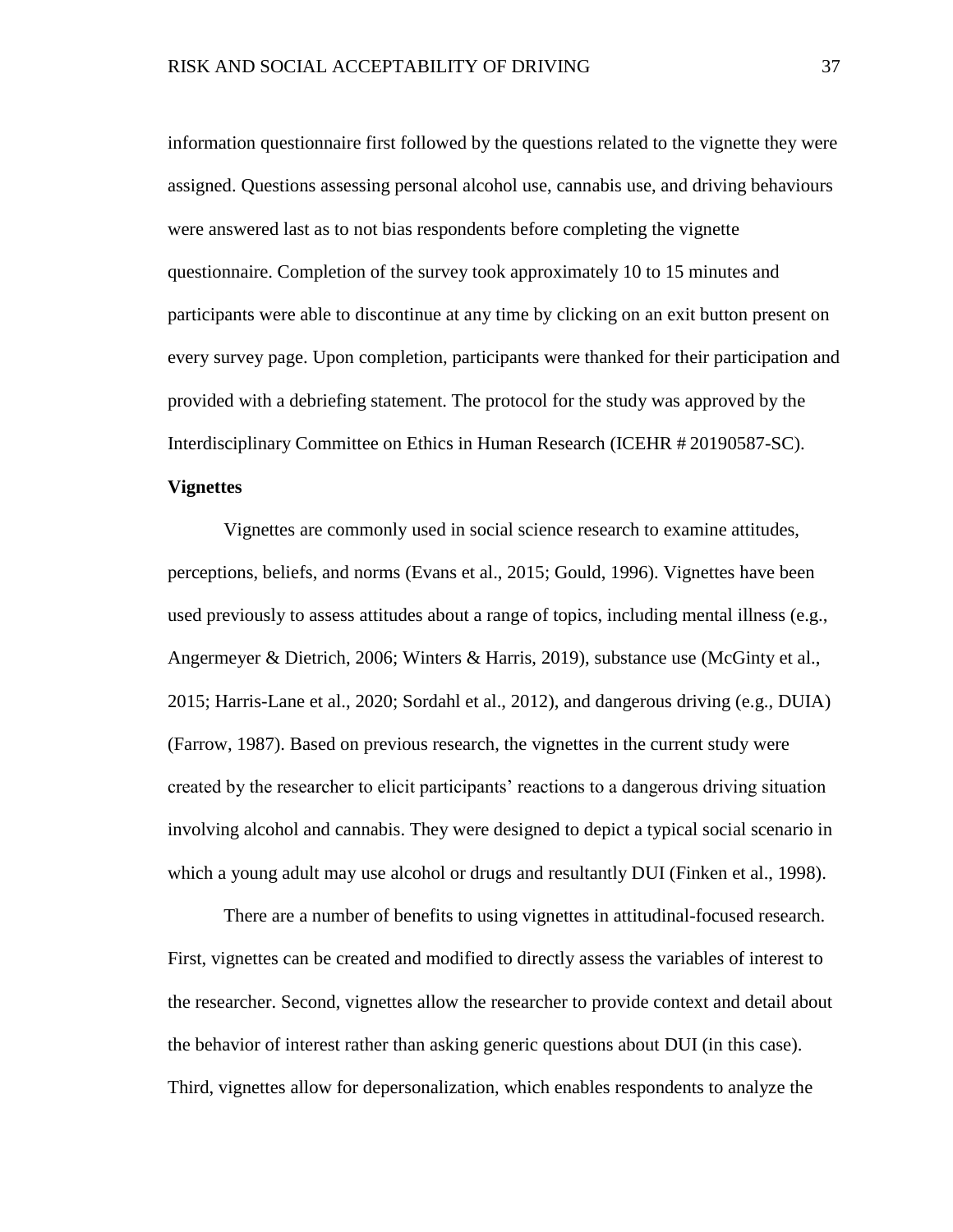scenario from a variety of perspectives rather than responding based on their own circumstances (Schoenberg & Ravdal, 2000). Fourth, the use of vignettes can help reduce respondents' social desirability bias by having them respond to the behavior of a character rather than their own actions (Pescosolido et al., 2010). Finally, vignettes are a cost-effective research tool that enable participants to be randomly assigned to experimental conditions (Winters & Harris, 2019).

In the current study, participants were randomly assigned to read one of six vignettes describing a scenario in which a young adult drove while impaired. Specifically, the vignettes described a 22-year-old character named Barry or Betty who drove a vehicle after consuming cannabis, or alcohol, or while tired. A 22-year-old character was chosen due to the impending legalization of cannabis (at the time) for individuals over the age of 18 and the associated zero tolerance driving laws for novice drivers (i.e., new drivers and those under 21 years of age). We believe that because of the changing laws respondents may have viewed the behavior of a younger vignette character more severely (as it would clearly be illegal) and thus rated the behavior by default as dangerous and unacceptable, whereas it is less clear whether our 22-year-old character has broken the law. Additionally, research has demonstrated that the cannabis use of a younger adult (i.e., a 21-year-old) is not considered more dangerous than that of a 28 year-old (see Harris-Lane et al., 2020) suggesting that choosing an older age for our character would not have significantly influenced how respondents viewed their behavior.

The information in each vignette was consistent except for the variation of the independent variables (i.e., sex and substance used). The six vignettes described: (1) a male who was DUIC; (2) a male who was DUIA; (3) a male who drives without using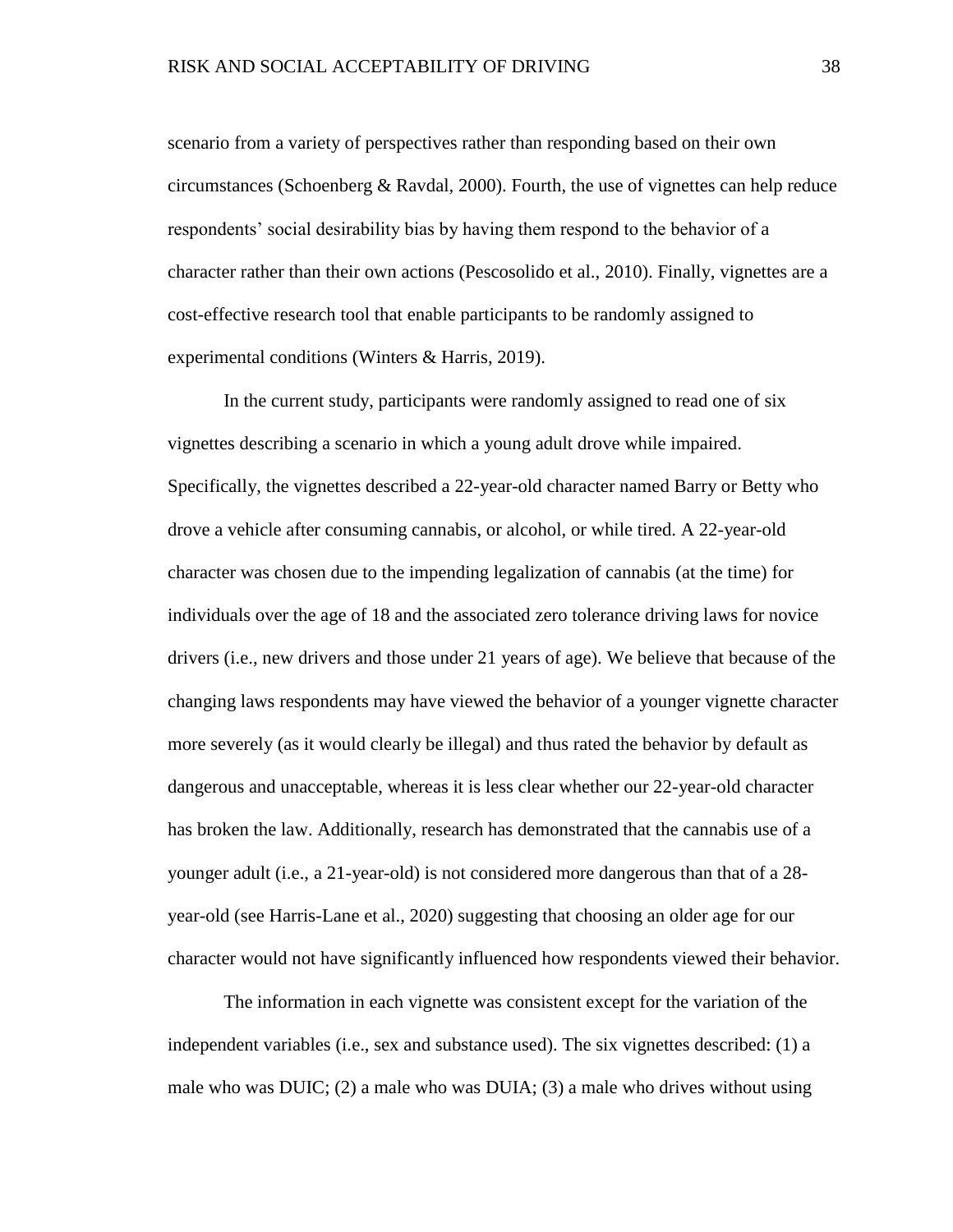any drug (i.e., who drives while tired); (4) a female who was DUIC; (5) a female who was DUIA; and (6) a female who drives without using any drug (i.e., who drives while tired) (see Appendix E). The vignettes where the character is driving while tired served as the control conditions.

To create the vignettes, several vignette-based studies were reviewed to provide examples of acceptable length, structure, and content (e.g., Harris-Lane et al., 2020; McGinty et al., 2015; Winters & Harris, 2019). Based on this, the vignettes were created using simple language (Hughes 2000b) to depict a realistic/plausible scenario that could occur in daily life (i.e., was not dramatized). Research suggests that vignettes are most effective when they are relevant and realistic (Hughes & Huby, 2004), and lack of plausibility can result in negative feedback and disengagement from participants (Hughes, 1998). The content of the vignettes was then vetted by a group of doctoral students in clinical psychology. They reviewed the vignettes for clarity/readability, to ensure the scenario described was realistic and believable, and that the material was presented in an objective, non-biased format.

#### **Measures**

**Perceived dangerousness and social acceptability** (See Appendix B). A series of single-item measures were used to assess the perceived risk and social acceptability of the vignette character's driving behaviour (i.e., DUIC, DUIA, or driving while tired). These questions were created for this study as there does not appear to be an existing vignette based measure assessing perceived dangerousness and social acceptability of DUI behaviours. Six items were developed to both directly and indirectly (i.e., likelihood of engaging in behaviors that support or challenge DUIC, for example, stopping a driver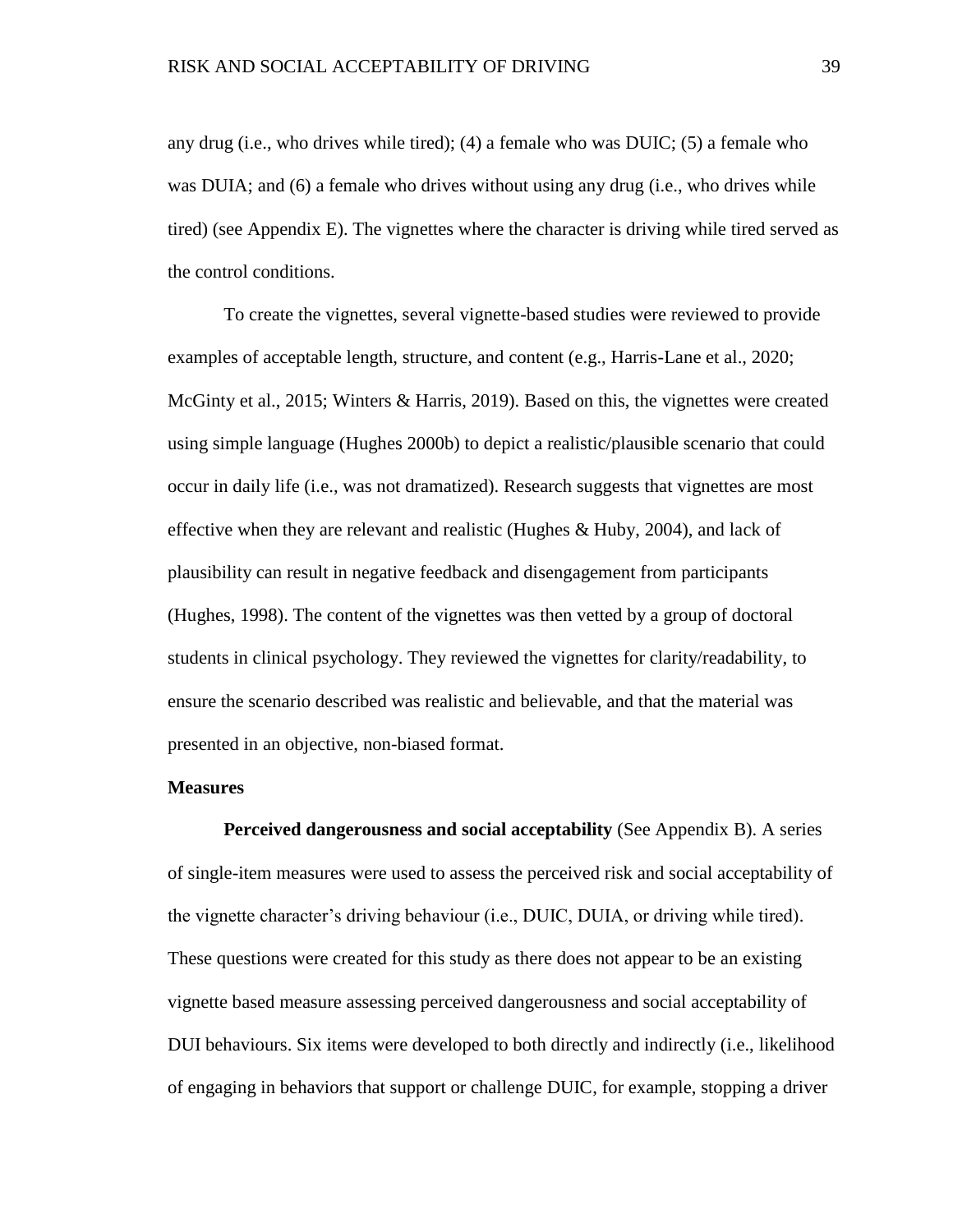from DUIC, etc.) assess DUI related attitudes. Participants rated the risk of the behaviour posed in the vignette using a 4 or 5-point Likert scale.

To assess the overall perceived dangerousness and social acceptability of the scenario (questions 1 and 2 from the vignette questionnaire, see Appendix B), participants were asked to rate their perceptions on a 5-point Likert Scale from 0 (*Not At All Dangerous*) to 4 (*Extremely Dangerous*). For example, "Based on this scenario, to what extent do you think Barry driving himself home is dangerous?" and "Based on this scenario, to what extent do you think Barry driving himself home is socially acceptable?". These questions were created based on previous research that has used single item Likert scale questions to assess the perceived dangerousness and social acceptability of driving within two hours of smoking cannabis (see Arterberry et al., 2013; Aston et al., 2015; CCS, 2018). For example, Aston et al., (2015) measured perceived dangerousness as follows: "how dangerous is it to drive within 2 hours after smoking cannabis?".

To assess the perceived risk of physical harm, participants were asked to rate how much the vignette character risks harming themselves or others based on their actions, for example, "Based on this scenario, how much do you think Barry risks harming himself physically by using cannabis and driving?". These questions were rated on a 4-point Likert Scale ranging from 0 (*No Risk*) to 3 (*Severe Risk*). These questions were developed based on the Monitoring the Future Survey (MTF, 2017), which asks participants to rate "how much do you think people risk harming themselves (physically or otherwise) if they smoke marijuana regularly?" on a 4-point Likert scale. The content/wording of this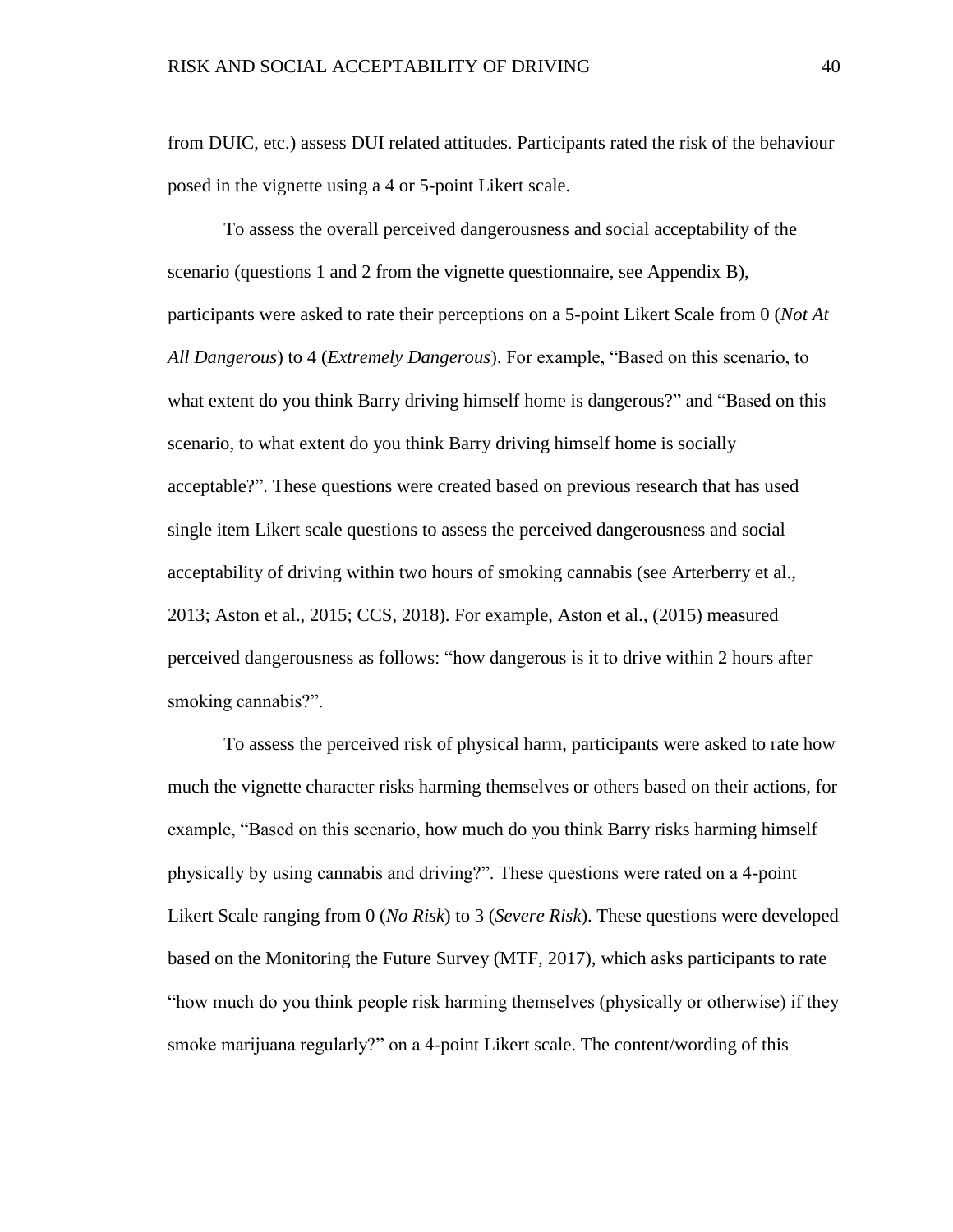question was adapted to measure the perceived risk of physical harm associated with DUI (see questions 3 and 4 from the vignette questionnaire; see Appendix B).

Finally, two additional questions were included to measure how participants would respond behaviorally (e.g., what action they may or may not take) if faced with the vignette scenario in real life. The question "if you were at the party with Barry and saw him getting in his car to drive home, how likely would you be to try and stop him?" was included as a behavioral measure of perceived dangerousness. Research suggests that in order for an observer to intervene to prevent someone from DUI they must perceive the event as dangerous or an emergency (see Buckley et al., 2016). As such, responses to this question provide a nuanced measure of perceived dangerousness (see question 5 from the vignette questionnaire; see Appendix B). This question was rated on a 4-point Likert scale from 0 (*Not Likely At All*) to 3 (*Very Likely*). The final question, "if you needed a ride home, how likely would you be to get a ride with Barry"?, was adapted from previous research that used similar questions to determine participants normative beliefs about DUIC (Aston et al., 2016; McCarthy et al., 2007). For example, these studies asked participants to rate how many of their three closest friends would accept a ride from a cannabis-impaired driver. This concept was adapted for the current study and we created the final question to measure participants' social beliefs about DUIC (see question 6 from the vignette questionnaire; see Appendix B). This question was rated on the same 4-point Likert scale as question five.

**Alcohol and Cannabis Use** (see Appendix D). Questions from the CCS (2017) and the CCHS-MH (2012) (Statistics Canada, 2013; see the following link for more information about the CCHS-MH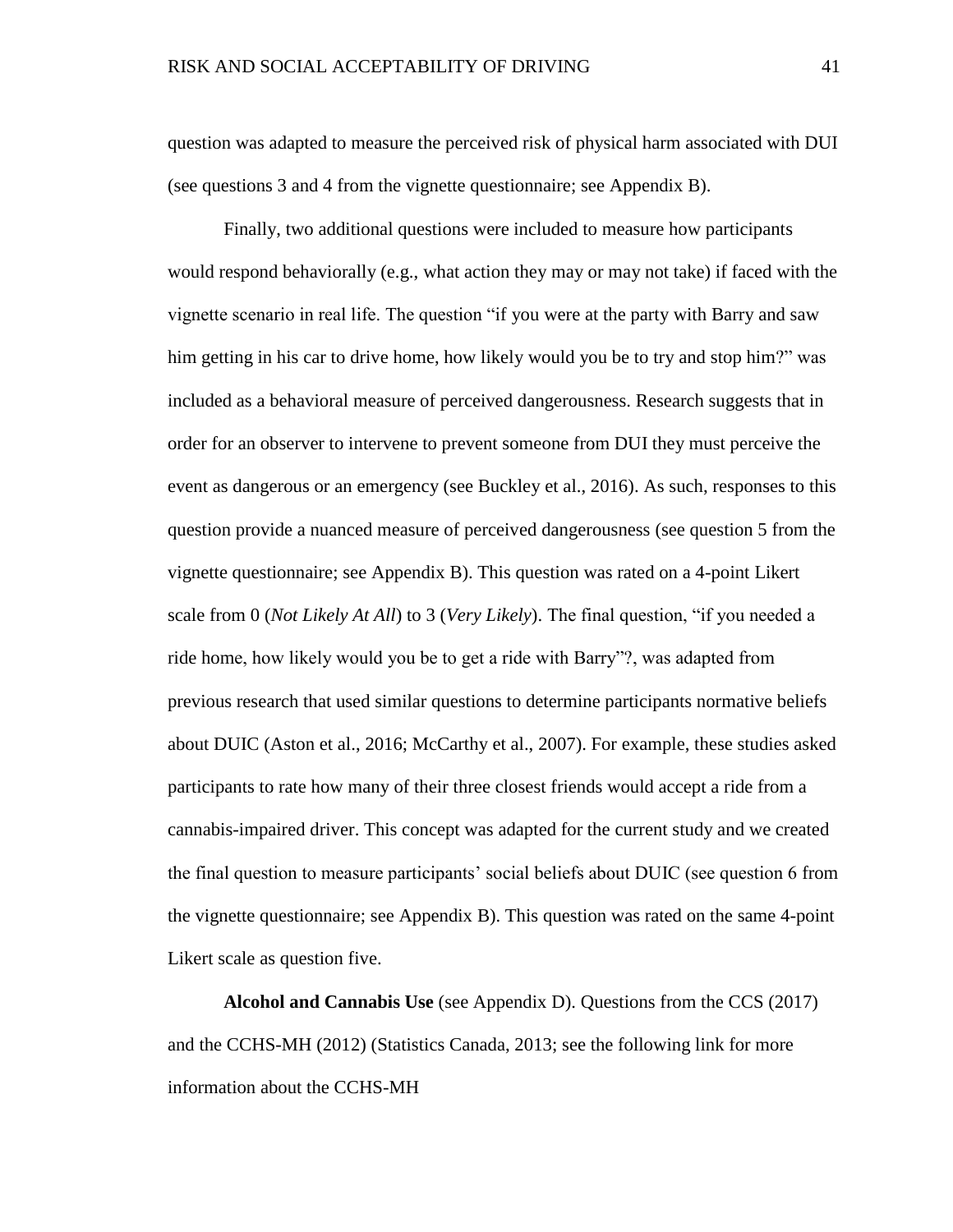https://www23.statcan.gc.ca/imdb/p2SV.pl?Function=getSurvey&SDDS=5015) were used to measure participants' frequency of alcohol and cannabis use and whether they had driven under the influence of either substance. Based on the CCHS-MH, participants were asked to report their substance use behaviour, for example, "Have you ever used or tried marijuana, cannabis or hashish?" to which they responded "*Yes, just once*; *Yes, more than once*; or *No*". From the CCS, a question to assess impaired driving behaviour was included "Have you ever driven or operated a vehicle while under the influence of cannabis?" The same response options were provided for the CCS questions to keep the survey consistent.

**General Attitudes about DUIC** (See Appendix D)**.** Questions from the CCS (2017) were also included to directly measure attitudes regarding the risk and social acceptability of DUIC in general. The content and wording of the questions was unchanged from the CCS survey, for example "To what extent do you agree or disagree with the following statement: Cannabis use impairs one's ability to drive or operate a vehicle?" These questions were rated on a 5-point Likert scale ranging from 1 (*Strongly Disagree*) to 5 (*Strongly Agree*) and were given to all participants, as a general measure of respondents' attitudes, regardless of vignette condition.

**Demographic information** (See Appendix C). Participants were asked questions regarding their age, years of education, gender identity, and ethnicity.

# **Data Analysis**

The survey data was analyzed using descriptive statistics in order to characterize the sample in terms of the demographic variables, scores on items assessing alcohol and cannabis use frequency, reported DUI behaviours, and general attitudes about DUIC.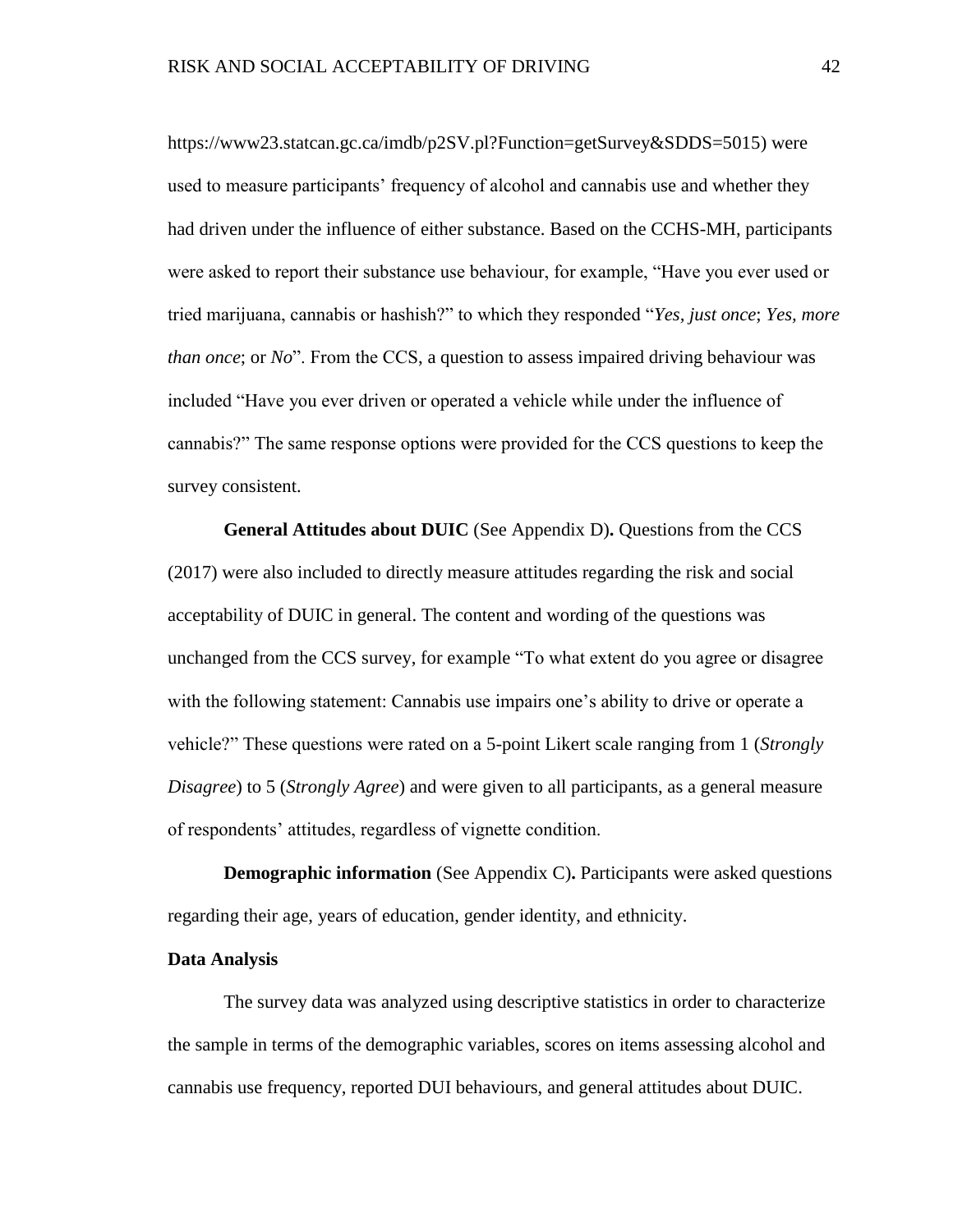Primary analyses included a series of 2 (sex: male or female) x 3 (substance use: cannabis, alcohol, or no substance) ANOVAs (Between Subjects Factorial Design) to examine independent variable effects (i.e., vignette character's substance use while driving and vignette character's sex) on outcome measures assessing perceived danger and social acceptability of the activity. Lastly, among the participants assigned to one of the two vignettes depicting a character using cannabis before driving, a series of Pearson *r* correlation coefficients were utilized to examine the relationships between participants' reported cannabis use frequency and their attitudes toward the vignette character driving under the influence of cannabis. All data analyses were completed using IBM SPSS Statistics Software version 25.

#### **Results**

#### **Analyses of Frequency of Missing Data**

Four hundred and eighty-three participants clicked on the survey link, however, 30 participants completed less than 20% of the survey questions and their data were removed from the analyses. It is likely that these participants began the survey but chose to forfeit their participation. For the remaining 453 participants who were included in data analysis participants were missing  $< 3.6 %$  of data points on average. If a participant failed to respond to an item they were not included in any analyses involving that item.

# **Descriptive Statistics for Participant Reported Substance Use, DUI Behaviours, and General Attitudes about DUIC**

Means and standard deviations were calculated to describe the frequency of participants' substance use behaviors. Regarding cannabis use, 65.4% of the current sample reported using cannabis more than once in their lifetime, 9.9% used cannabis only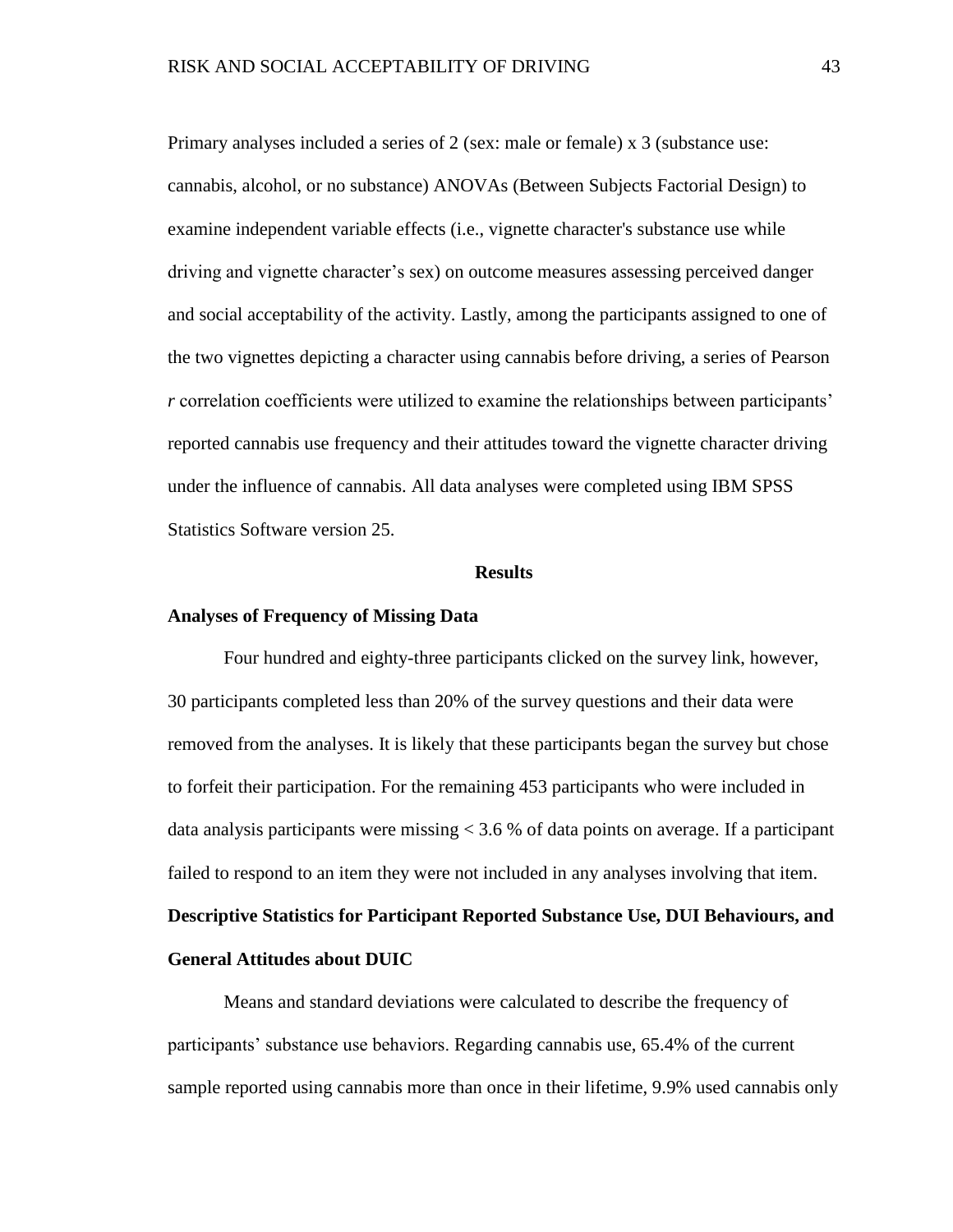once, and 24.7% reported never using cannabis. Forty-six percent of respondents who used cannabis reported doing so in the previous 12 months with an average usage rate of less than once per month  $(M = 0.73$  times per month,  $SD = 1.3$ ). Participants' responses on these items indicated that cannabis use frequency (e.g., using more than once) and rates of past-year cannabis use were higher amongst our sample than amongst Canadians surveyed in the CCHS-MH (2012). According to the CCHS-MH (2012), only 33.5% of people reported using cannabis more than once in their lifetime and 12.2% reported pastyear cannabis use.

To determine if this discrepancy was the result of demographic differences (e.g., age and sex) between our sample and the CCHS-MH respondents (i.e. females were overrepresented in our sample) an age- and sex-matched sample was created from the CCHS-MH data set and two independent samples t-tests were conducted to compare this new data set with our data set on lifetime cannabis use (i.e. using cannabis once or more than once in their lifetime). Results revealed significant differences between the current sample and the CCHS age and sex-matched respondents, with respondents from the current study reporting higher rates of using cannabis once  $(t(709) = -5.84)$  and more than once in their lifetime  $(t(749) = -8.70)$  (see Appendix F). This discrepancy may be related to the change in cannabis attitudes in more recent years and the move towards legalization that occurred at the time of the current study. Alternatively, because our recruitment materials specified that the purpose of this study was to explore public perceptions of cannabis use, potential respondents may have been more likely to participate if they used cannabis themselves due to the relevance of the topic or personal interest in the subject matter.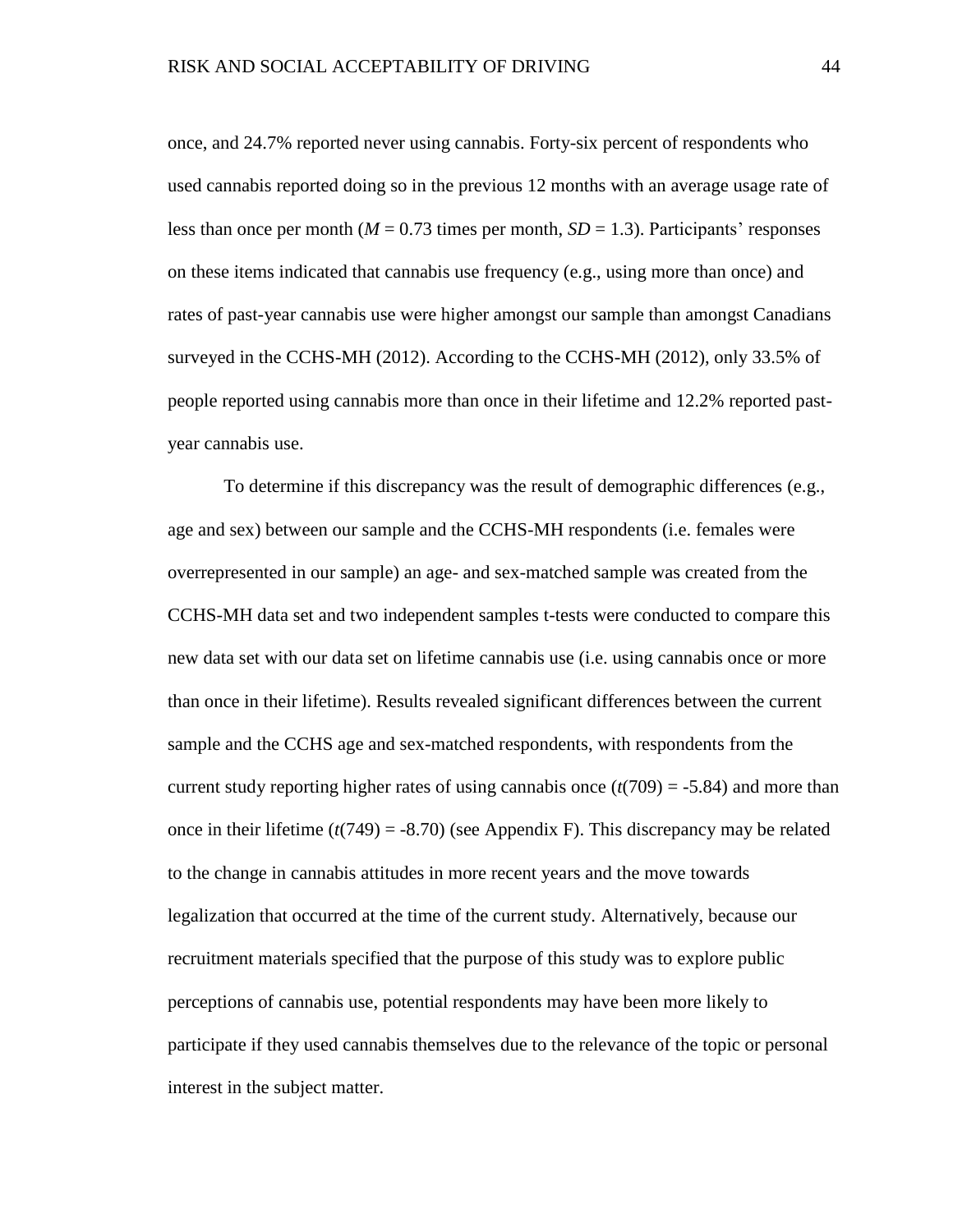When asked about DUIC, 15.7% of respondents reported doing so more than once in their lifetime, 6.9% of respondents DUIC just once, and 77.3% reported never DUIC. Relatedly, 41.9% of our sample were passengers with a cannabis-impaired driver more than once, 11.6% were once, and 46.5% had never rode with a cannabis-impaired driver. These data are comparable to results from the CCS (2020), however, rates of riding with a high driver were higher amongst our sample (e.g., 53.5% total compared to 23% total from the CCS).

Respondents reported higher levels of alcohol use with 97% of the sample indicating that they used alcohol more than once in their lifetime, 1.9% using only once, and 1.2% reported never trying alcohol. Ninety-three percent of respondents who used alcohol did so within the previous 12 months. Specifically, these participants reported using alcohol about 1 to 3 times per month  $(M = 2.3$  times per month,  $SD = 1.2$ ) on average. This finding is slightly higher than prevalence rates reported in previous surveys. For example, past-year prevalence rates from both the Canadian Alcohol and Drug Use Monitoring Survey (Health Canada, 2013) and Canadian Tobacco, Alcohol, and Drugs Survey (CTADS) (Canadian Centre on Substance Use and Addiction, 2017) were 78%. Regarding lifetime rates of DUIA, 21.3% of people reported doing so more than once, 10.4% of respondents DUIA just once, and 68.3% reported never DUIA. Additionally, 35% of the current sample reported riding with an alcohol-impaired driver more than once in their lifetime, 16.7% did so once, and 48.4% have never driven with a driver DUIA.

Means and standard deviations were also calculated to determine participants' general opinions about the dangerousness and social acceptability of DUIC. On average,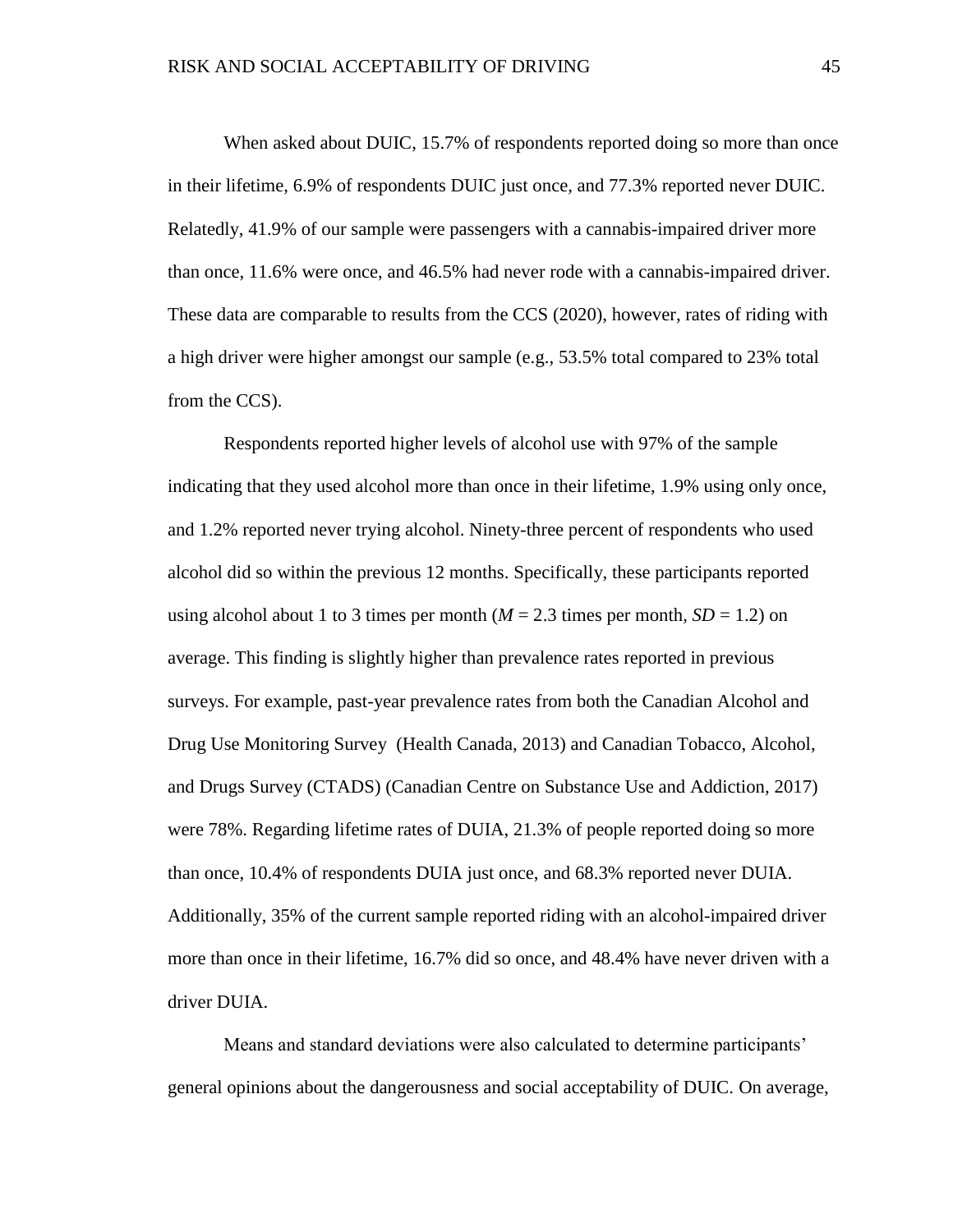participants agreed with the statements "cannabis impairs driving ability" ( $M = 4.3$ ,  $SD =$ 1.0) and "driving or operating a vehicle under the influence of cannabis is dangerous" (*M*   $= 4.3$ ,  $SD = 0.9$ ). Participants on average rated that they disagreed with the statement "driving or operating a vehicle under the influence of cannabis is socially acceptable" (*M =* 2.3*, SD =* 1.2). Responses from the CCS (2020) were comparable with the vast majority (83%) of respondents agreeing that cannabis impairs driving ability.

## **Preliminary Analyses**

A number of one-way ANOVAs and chi-squares were conducted to examine group differences on demographic and substance use variables including age, gender, ethnicity, years of education, and frequency of cannabis and alcohol use in the previous 12 months. No significant differences were found between the six groups on any of the variables measured (Appendix F).

# **Primary Analyses**

Six 2 (sex: male or female) x 3 (substance use: cannabis, alcohol, or no substance) univariate ANOVAs were conducted to assess the perceived dangerousness and social acceptability of DUIC. The dependent variables were measured using six items that directly assessed participants' perceptions of the dangerousness and social acceptability of DUIC as well as the perceived likelihood that DUIC poses a risk to the driver or others, and how likely participants were to accept a ride from or to stop a driver who DUIC. Levene's Test of Equality of Variances was significant on all six of the outcome items. An alpha level of .01 was used to correct for multiple analyses and for significant heterogeneity of variances.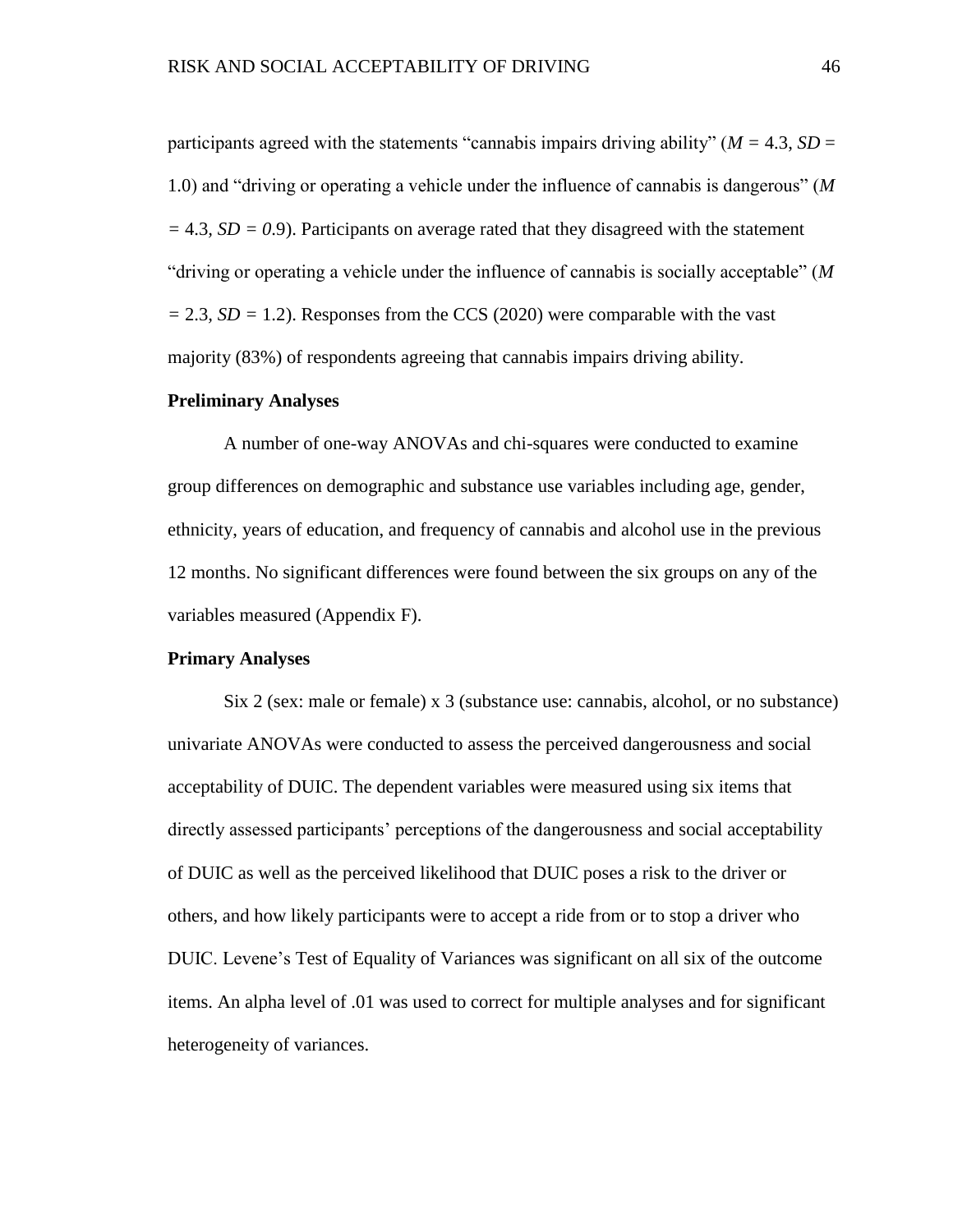Results from the first ANOVA revealed a significant main effect of substance use on the item "to what extent do you think Barry/Betty driving is dangerous?",  $F(2, 453) =$ 82.56,  $p < .001$ , Partial  $\eta^2 = .270$ . Post hoc tests revealed significant group differences between all three groups such that participants perceived DUIA to be more dangerous than DUIC which was considered to be more dangerous than driving while tired. See Table 1 for group means and Table 2 for measures of effect size. Results did not indicate a main effect of sex,  $F(2, 453) = .71$ ,  $p = .399$ , Partial  $\eta^2 = .002$  or an interaction between sex and substance use,  $F(2, 453) = 1.31$ ,  $p = .272$ , Partial  $\eta^2 = .006$ . Results of this ANOVA can be found in Figure 1.



Table 1. *Mean scores for the six dependent variables as a function of substance used by* 

*the vignette character.*

|  |  | Perceived | Social Harm to Harm to Stop |  |  | Accept a |
|--|--|-----------|-----------------------------|--|--|----------|
|--|--|-----------|-----------------------------|--|--|----------|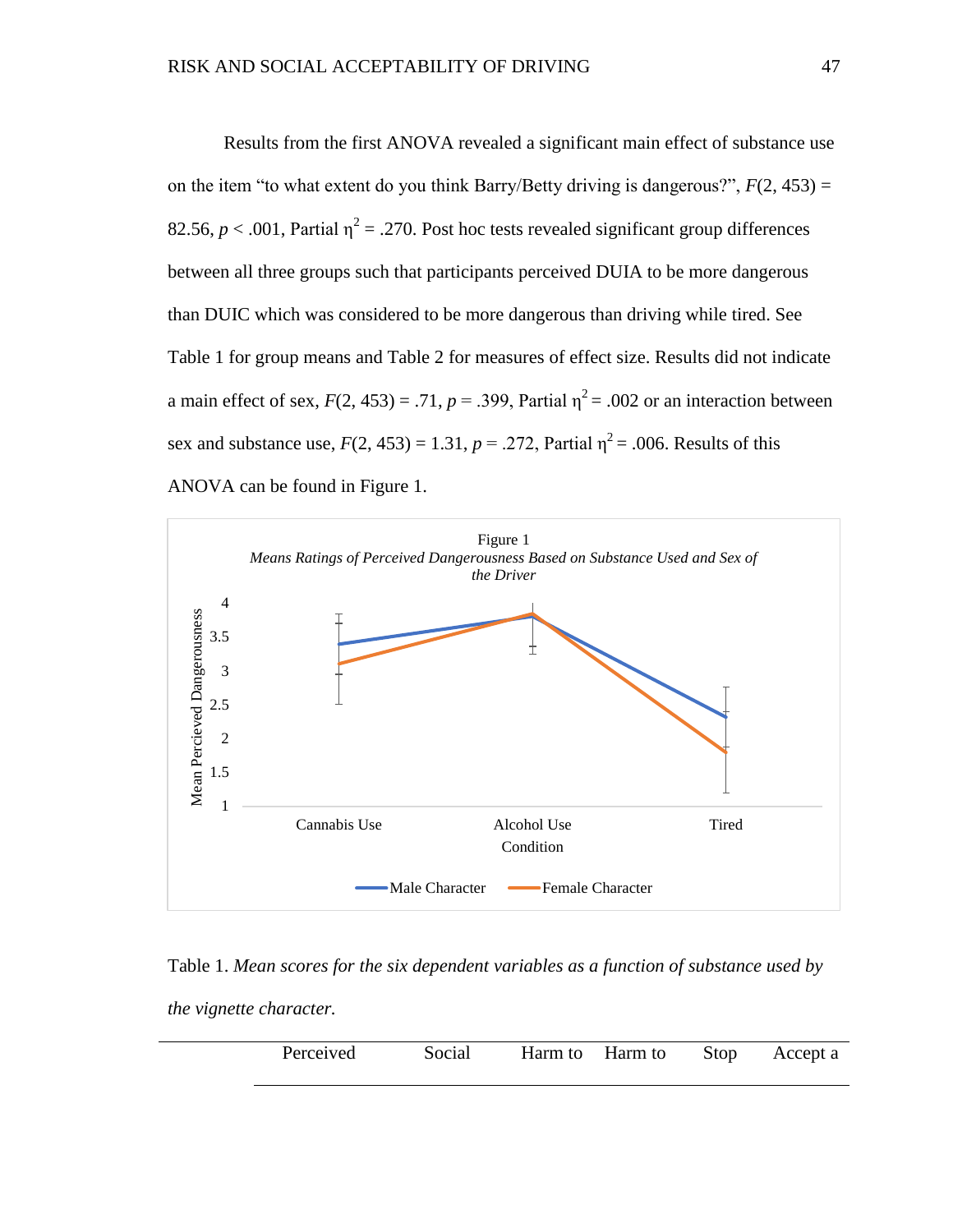|          | Dangerousness | $Acceptability*$ | Self   | Others | Driver | Ride   |
|----------|---------------|------------------|--------|--------|--------|--------|
| Cannabis | 3.25(1.08)    | 2.53(1.45)       | 2.91   | 3.01   | 2.78   | 1.72   |
|          |               |                  | (0.86) | (0.88) | (1.12) | (0.95) |
| Alcohol  | 3.83(0.99)    | 2.08(1.45)       | 3.38   | 3.45   | 3.37   | 1.26   |
|          |               |                  | (0.69) | (0.68) | (0.88) | (0.59) |
| Tired    | 2.33(0.89)    | 3.94(1.32)       | 2.31   | 2.34   | 1.68   | 2.75   |
|          |               |                  | (0.77) | (0.91) | (0.97) | (1.06) |

*Note:* Standard deviations are in parentheses

*\*Higher scores indicate that the behavior is perceived as more socially acceptable*

Table 2. *Measures of significance (p) and effect size (Cohen's d) for the main effect of substance use as a function of the dependent variables.* 

|                | Cannabis vs Alcohol |                | Cannabis vs Tired |                  | Alcohol vs Tired |                  |
|----------------|---------------------|----------------|-------------------|------------------|------------------|------------------|
|                | Cohen's $d$         | $\overline{p}$ | Cohen's $d$       | $\boldsymbol{p}$ | Cohen's $d$      | $\boldsymbol{p}$ |
| Perceived      | 0.560               | < .001         | 0.934             | < .001           | 1.60             | < 0.001          |
| Dangerousness  |                     |                |                   |                  |                  |                  |
| Social         | 0.308               | .006           | 1.015             | < 0.001          | 1.337            | < .001           |
| Acceptability  |                     |                |                   |                  |                  |                  |
| Harm to Self   | 0.607               | < .001         | 0.742             | < .001           | 1.473            | < .001           |
| Harm to Others | 0.562               | < .001         | 0.799             | < .001           | 1.506            | < .001           |
| Stop from      | 0.586               | ${<}001$       | 1.043             | < .001           | 1.827            | < .001           |
| Driving        |                     |                |                   |                  |                  |                  |
| Accept a Ride  | 0.594               | < .001         | 1.018             | < .001           | 1.736            | < .001           |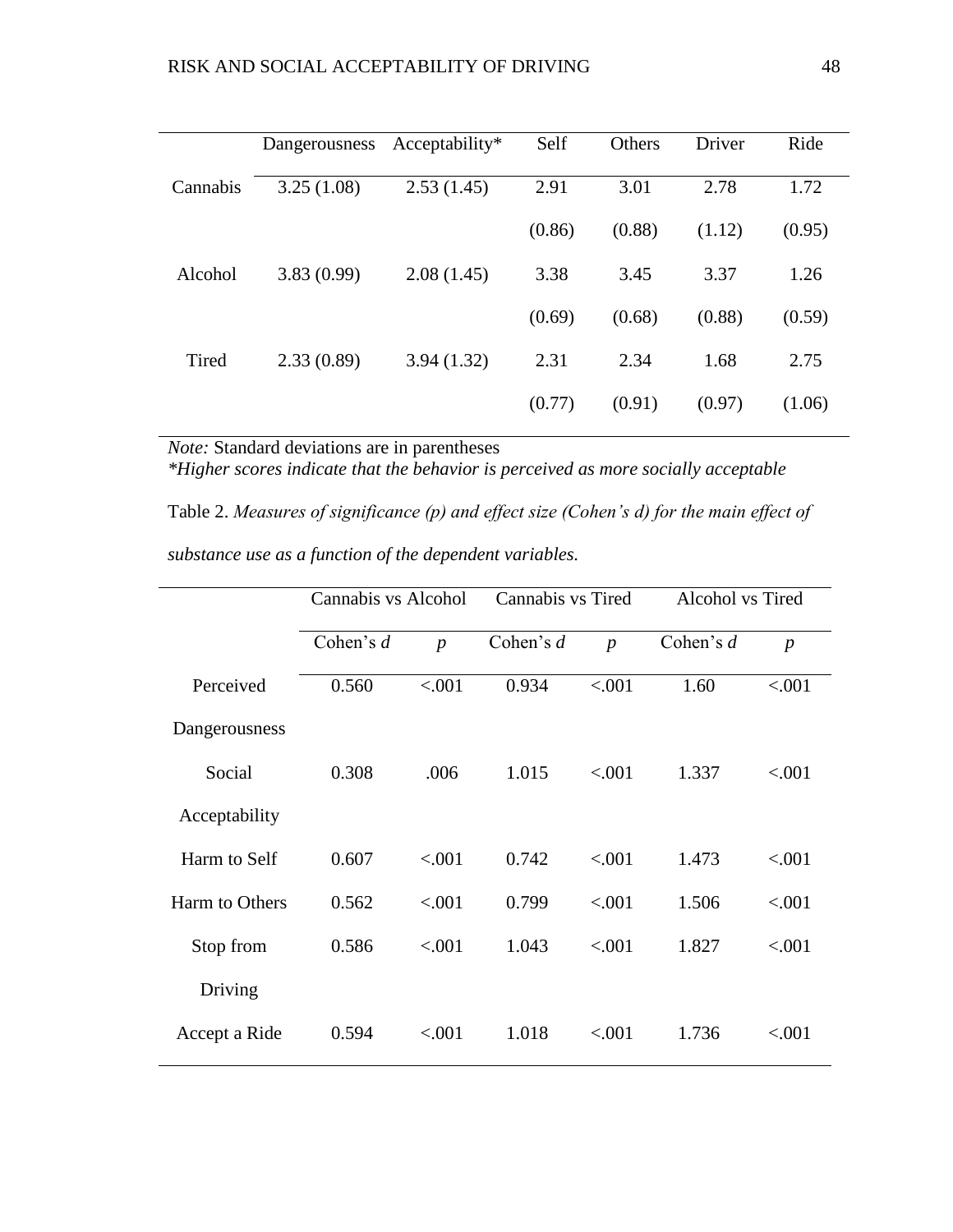Results of the second ANOVA indicated significant main effects of sex, *F*(2, 453)  $= 7.08$ ,  $p = .008$ , Partial  $\eta^2 = .016$  and substance use,  $F(2, 453) = 66.83$ ,  $p < .001$ , Partial  $\eta^2$  = .230 on the item "to what extent do you think Barry/Betty driving is socially acceptable?". Participants assigned a male vignette character  $(M = 2.6, SD = 1.5)$ significantly differed in their ratings of social acceptability than those who were assigned a female character ( $M = 3.1$ ,  $SD = 1.7$ ) such that a male driver was considered less socially acceptable than a female driver regardless of the substance used. Post hoc tests revealed significant differences across all three substance use groups indicating that participants perceived driving while tired to be the most socially acceptable, followed by DUIC, then DUIA. See Tables 3 and 4 for means and effect sizes. No significant interaction effect was found between sex and substance use,  $F(2, 453) = 1.2$ ,  $p = .293$ , Partial  $\eta^2$  = .005. Results of this ANOVA can be found in Figure 2.

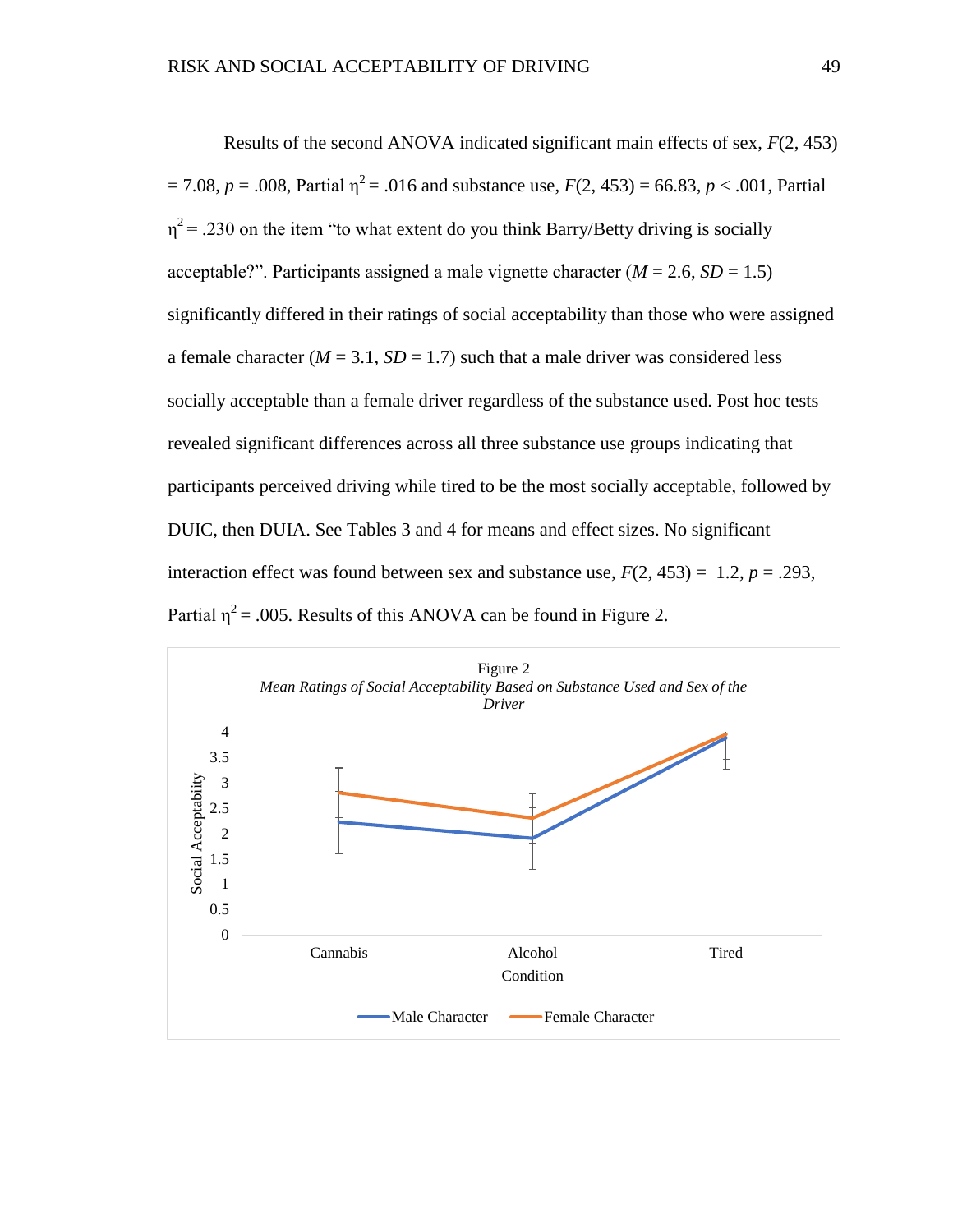A third ANOVA was conducted that revealed a significant main effect of substance use on the item "how much do you think Barry/Betty risks physically hurting themselves by using [cannabis, alcohol, or being tired] and driving?",  $F(2, 453) = 64.56$ ,  $p < .001$ , Partial  $\eta^2 = .224$ . Post hoc tests indicated significant group differences across all three groups such that participants rated DUIA as posing the highest risk of physical harm to the vignette character, followed by DUIC, then driving while tired. See Tables 3 and 4 for means and measures of effect size. There was no significant main effect of sex,  $F(2, 453) = .68$ ,  $p = .410$ , Partial  $\eta^2 = .002$ , and no significant interaction effect  $F(2, 453)$  $= .04$ ,  $p = .958$ , Partial  $\eta^2 < .001$ . Results of this ANOVA can be found in Figure 3.



Results of the fourth ANOVA revealed a main effect of substance use on the item "how much do you think Betty/Barry risks harming others physically by using [cannabis, alcohol, or being tired] and driving?",  $F(2, 453) = 68.58$ ,  $p < .001$ , Partial  $\eta^2 = .235$ . Post hoc tests indicated differences across all three substance use groups. Participants rated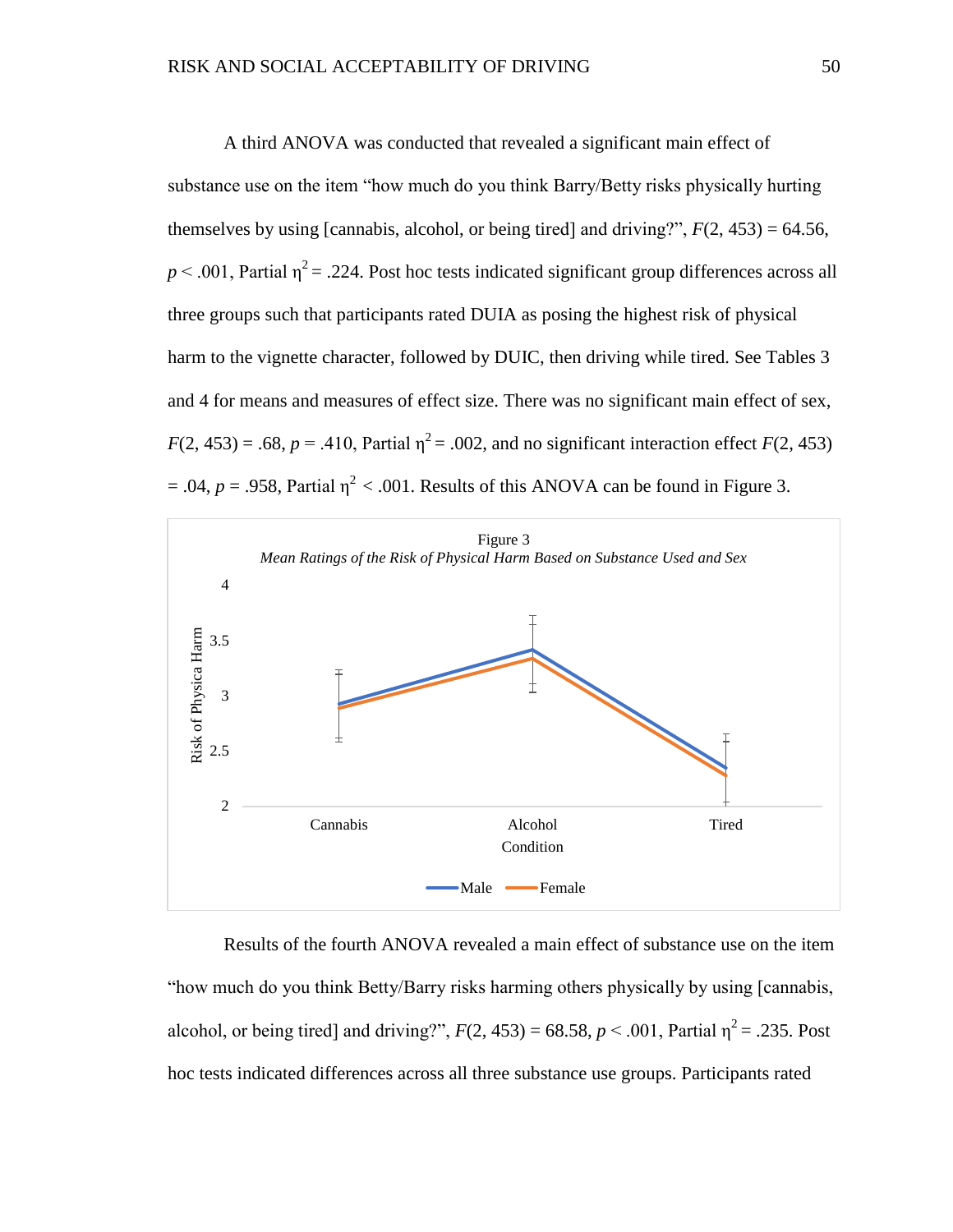DUIA as posing the highest risk of physical harm to others, followed by DUIC, then driving while tired. See Tables 3 and 4 for means and effect sizes across the groups. Results did not indicate a main effect of sex,  $F(2, 453) = .42$ ,  $p = .519$ , Partial  $\eta^2 = .001$ , or a significant interaction between sex and substance use,  $F(2, 453) = .20$ ,  $p = .822$ , Partial  $\eta^2$  = .001. Results of this ANOVA can be found in Figure 4.



The fifth ANOVA that was conducted indicated a main effect of substance use on the item "how likely would you be to try to stop Barry/Betty from driving?",  $F(2, 453) =$ 101.62,  $p < .001$ , Partial  $\eta^2 = .313$ . Post hoc tests revealed significant differences between all three groups such that participants rated themselves as most likely to try to stop a driver who was DUIA, followed by DUIC, then driving while tired. See Tables 3 and 4 for means and effects sizes. Results did not indicate a main effect of sex,  $F(2, 453) =$ 2.24,  $p = 0.120$ , Partial  $\eta^2 = 0.005$ , nor did analyses indicate a significant interaction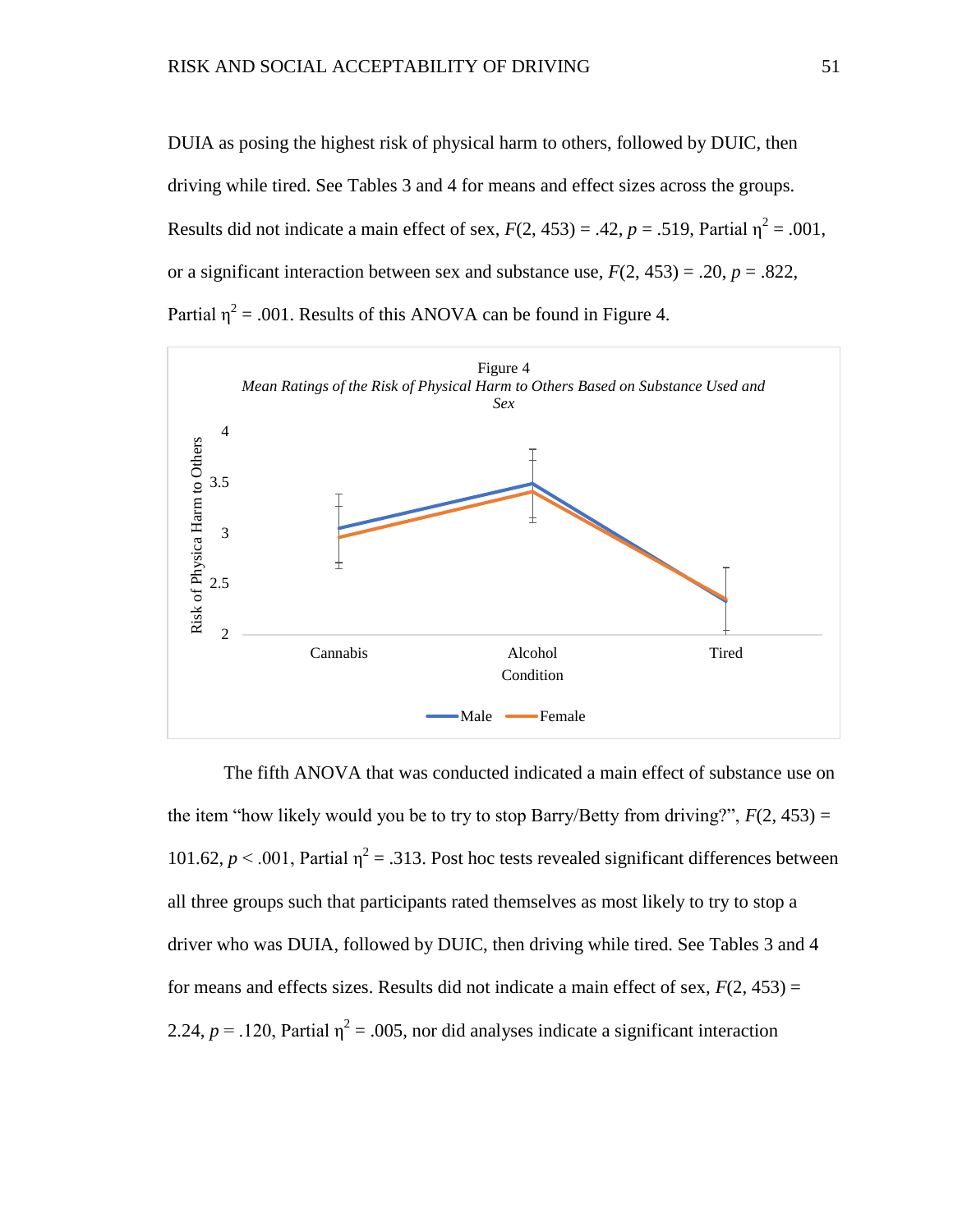between sex and substance use,  $F(2, 453) = 1.08$ ,  $p = .342$ , Partial  $\eta^2 = .005$ . The results



from this ANOVA can be found in Figure 5.

Results of the sixth ANOVA revealed a main effect of substance use on the item "how likely would you be to get a ride with Barry/Betty?",  $F(2, 453) = 99.65$ ,  $p < .001$ , Partial  $\eta^2$  = .308. Participants indicated that they were significantly more likely to accept a ride from a driver who was tired than a driver who was impaired by either substance. Additionally, participants rated themselves as more likely to accept a ride from a driver who DUIC than a driver who DUIA. See Tables 3 and 4 for means and effects sizes. Results did not reveal a significant main effect of sex,  $F(2, 453) = .48$ ,  $p = .490$ , Partial  $\eta^2$  $= .001$ , or a significant interaction effect,  $F(2, 453) = .09$ ,  $p = .891$ , Partial  $\eta^2 = .001$ . Results of this ANOVA can be found in Figure 6.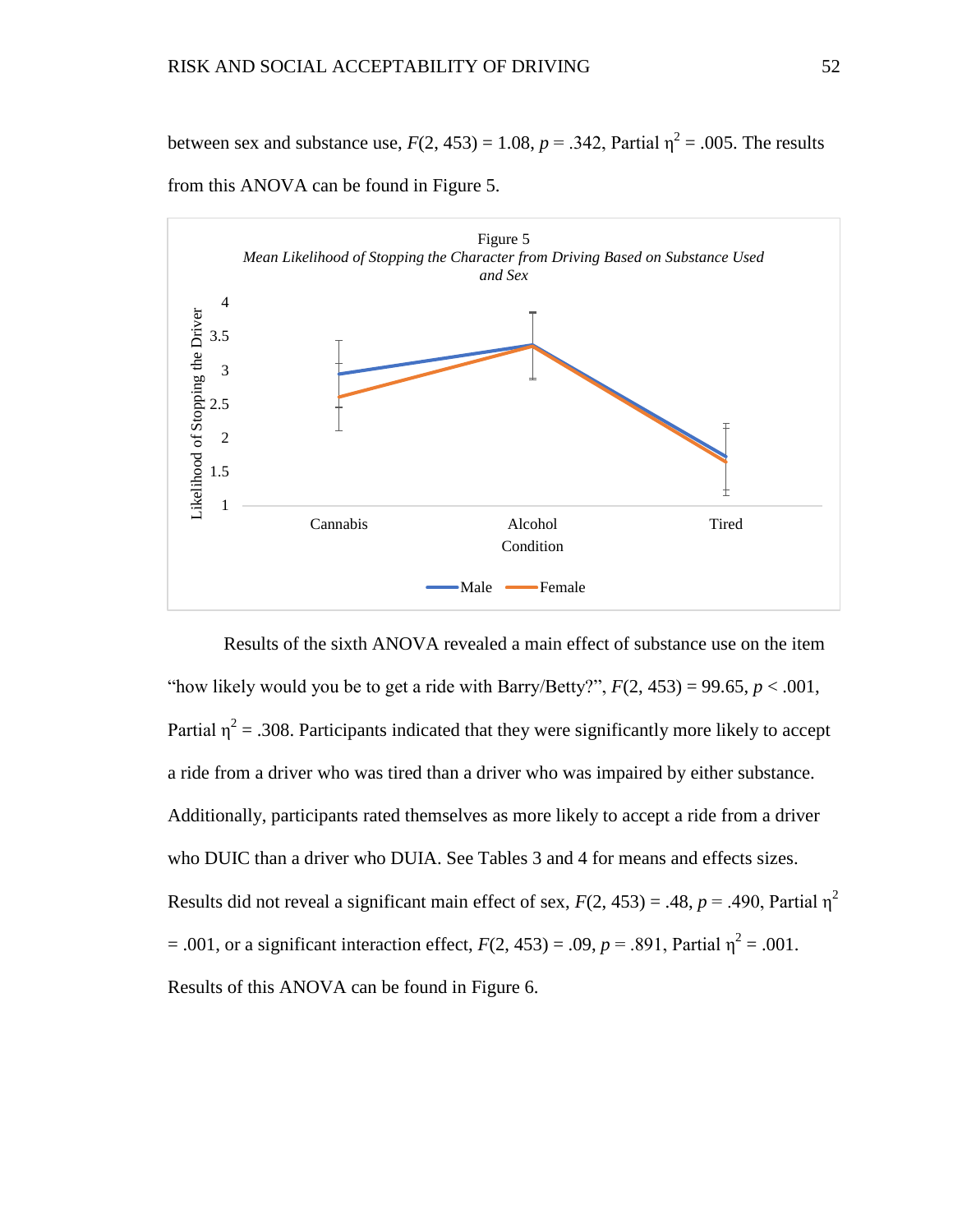

Finally, among the participants assigned to one of the two vignettes depicting a character DUIC ( $n = 159$ ), a series of Pearson  $r$  correlation coefficients were conducted to examine the relationships between participants' reported cannabis use frequency and their attitudes toward the vignette character DUIC. Cannabis use frequency was negatively correlated with four of the six dependent variables, indicating that participants who used cannabis more frequently were less likely to consider DUIC as dangerous. Cannabis use frequency was positively correlated with two of the dependent variables, which suggested that participants who used cannabis more frequently considered cannabis use to be socially acceptable and were more likely to accept a ride from a driver who had recently used cannabis. See Table 3 for correlation results.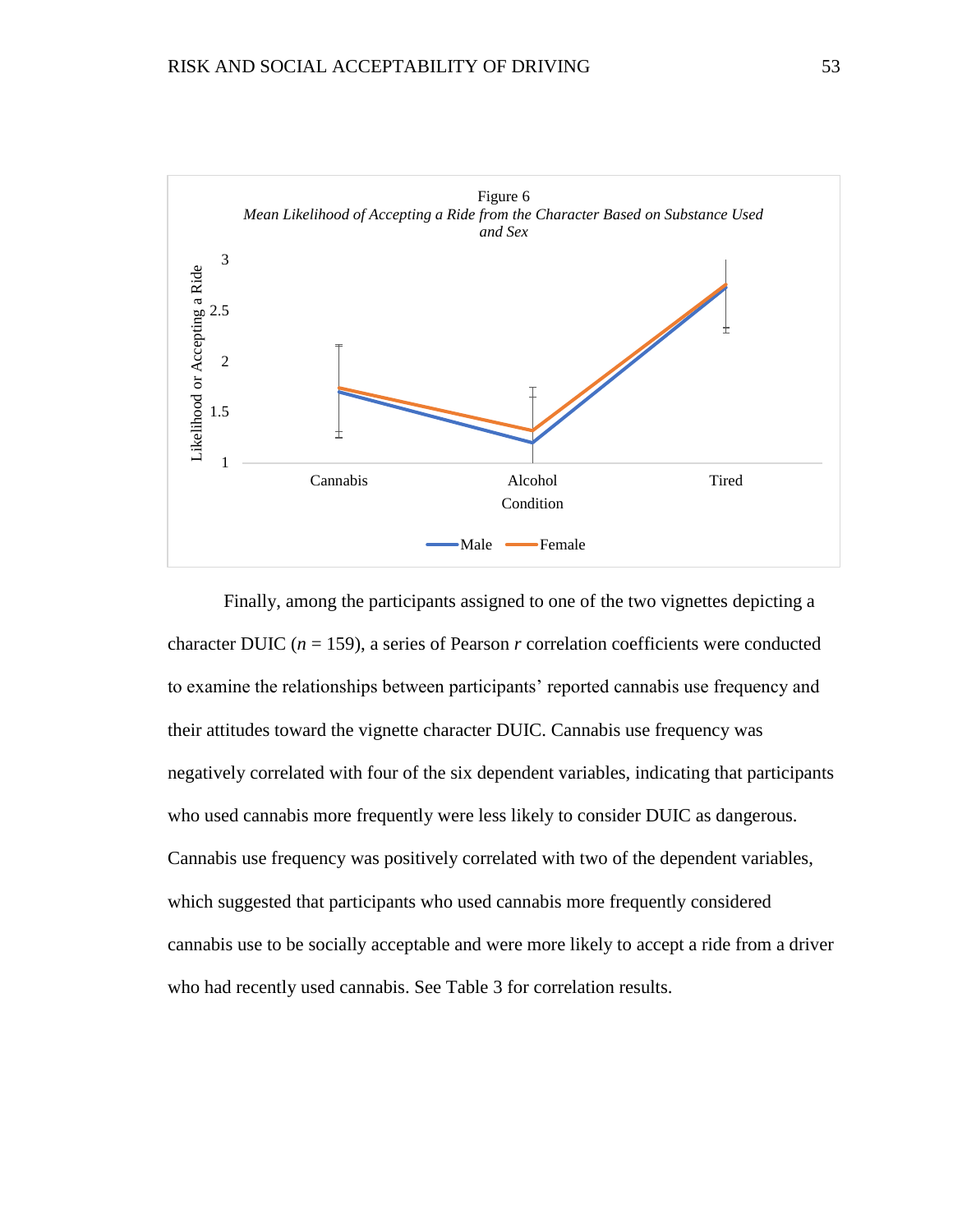*dependent variables.*

|                  | Perceived     | Social        | Harm to | Harm to | Stop   | Accept a |
|------------------|---------------|---------------|---------|---------|--------|----------|
|                  | Dangerousness | Acceptability | Self    | Others  | Driver | Ride     |
| Cannabis use     | $-.43$        | .22           | $-.40$  | $-.40$  | $-.36$ | .49      |
| frequency $(12)$ |               |               |         |         |        |          |
| months)          |               |               |         |         |        |          |

Table 3. *Correlations between cannabis use frequency in the previous 12 months and the* 

*Note:* All correlations are significant at the .01 level

## **Discussion**

Utilizing an experimental vignette design, the purpose of the current study was to examine public perceptions (i.e., adults between the ages of 18 and 65) about the dangerousness and social acceptability of DUIC (compared to DUIA and driving while tired). Additional aims of the study included determining how respondents' perceptions of DUI varied depending on the sex of the driver, and how their reported frequency of cannabis use was related to attitudes about DUIC.

Results revealed a main effect of substance use on all measures of perceived dangerousness and social acceptability. A main effect of sex was found for ratings of social acceptability. Finally, significant inverse relationships were found between pastyear cannabis use frequency and four of the six dependent variables (i.e., variables that indicated DUIC was dangerous), while significant positive relationships were found for the remaining two dependent variables (i.e., variables that indicated DUIC is socially acceptable). To the current author's knowledge, this was the first study to have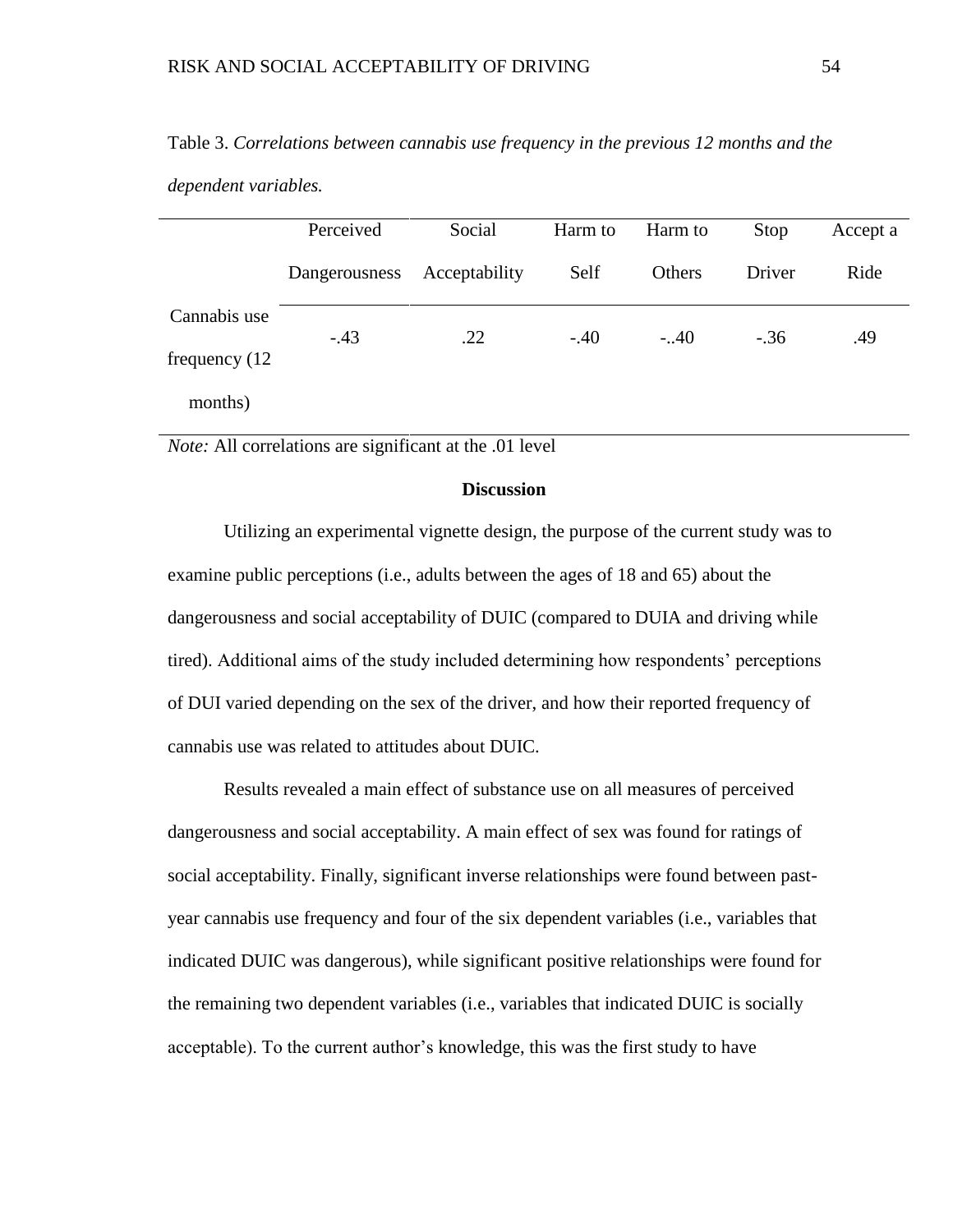implemented an experimental vignette design to examine the perceived dangerousness and social acceptability of DUIC.

# **Perceived Dangerousness and Social Acceptability Based on Substance Use of the Driver**

The results of this study demonstrated that respondents perceived DUIC to be more dangerous than driving while tired but less dangerous than DUIA. Findings revealed a similar pattern regarding the social acceptability of DUIC in that participants perceived DUIC to be less socially acceptable than driving while tired but more acceptable than DUIA. In general, both DUIC and DUIA were considered to be more dangerous and less socially acceptable than driving while tired. These findings are in line with our first hypothesis which predicted that participants would consider DUIC to be less dangerous and more socially acceptable than DUIA, and with research demonstrating that the public (particularly cannabis users) holds favorable attitudes towards cannabis use (McHale et al., 2016) and believes that cannabis has minimal impact on driving ability (Arnold & Tefft, 2016; Capler et al., 2017; Watson et al., 2019; Wickens et al., 2019).

The fact that respondents viewed DUIC as more dangerous and less socially acceptable than driving while tired suggests that they believe there is some degree of risk associated with DUIC. For example, cannabis acutely impairs driving-related abilities including attentiveness, perception of time and speed, reaction time, steering ability, vision, and use of learned driving-related knowledge (Sewell et al., 2009; Richer & Bergeron, 2008; Weinstein et al., 2008) – all of which increase the likelihood of being involved in a motor vehicle accident. However, respondents indicated that they consider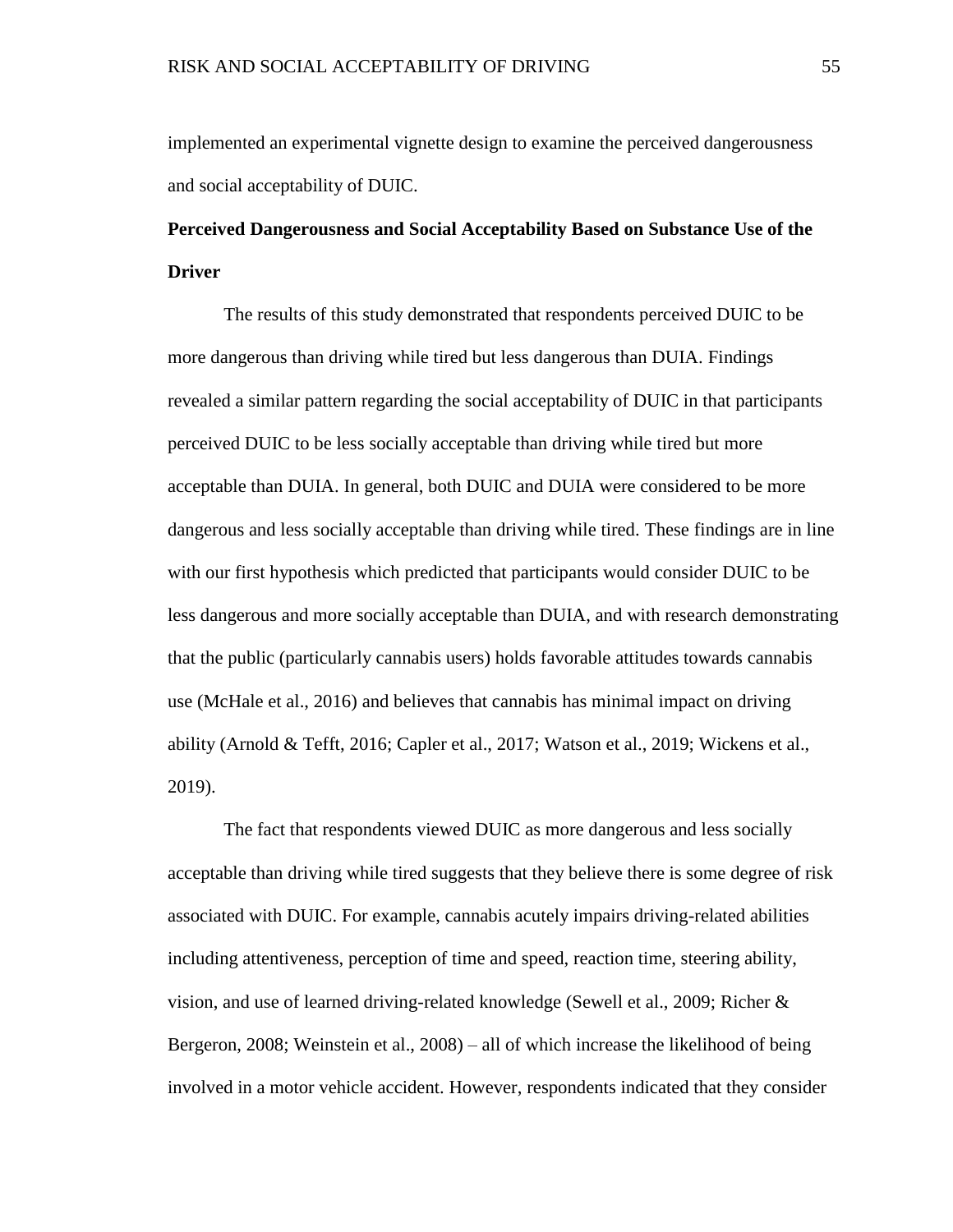DUIC to be safer and more acceptable than DUIA, suggesting that misconceptions about the seriousness of DUIC and the degree of impairment caused by cannabis exist within the Canadian public. This finding is comparable to data from previous research studies and population surveys which indicate that a proportion of the public believes cannabis use does not impair driving ability, that impairment only results under certain circumstances (e.g., depending on the driver's body weight, frequency of use, etc.), and/or that DUIA is a more serious road safety concern (e.g., Arnold  $&$  Tefft, 2016; CCS, 2019; Jonah, 2013; Watson et al. 2019).

The results from the first research question are concerning given the documented link between attitudes towards a behavior and the likelihood of engaging in that behavior. The TPB is a widely used framework for predicting behavior in health and social domains (McMillan & Conner, 2003). According to the TPB (Ajzen, 1985; 1991), intention to engage in any behavior is determined by three factors: attitude toward the behavior (what an individual thinks about the behavior), subjective norms (what other people think about the behavior), and perceived behavioral control ([PBC] whether the person believes it is possible) (Collins & Carey, 2007; LaMorte, 2019). A person's attitude toward a behaviour is determined by whether they anticipate positive or negative consequences from engaging in the behavior, subjective norms reflect one's belief about how the behavior will be perceived by others (e.g., if it will be considered acceptable), and PBC represents perceptions about the ease of performing the behavior of interest in the face of barriers (Cooke et al., 2016). These three factors together determine intention or readiness to perform a behavior which in turn predicts the likelihood of actually completing the behavior. This theory has been found to predict engagement in a range of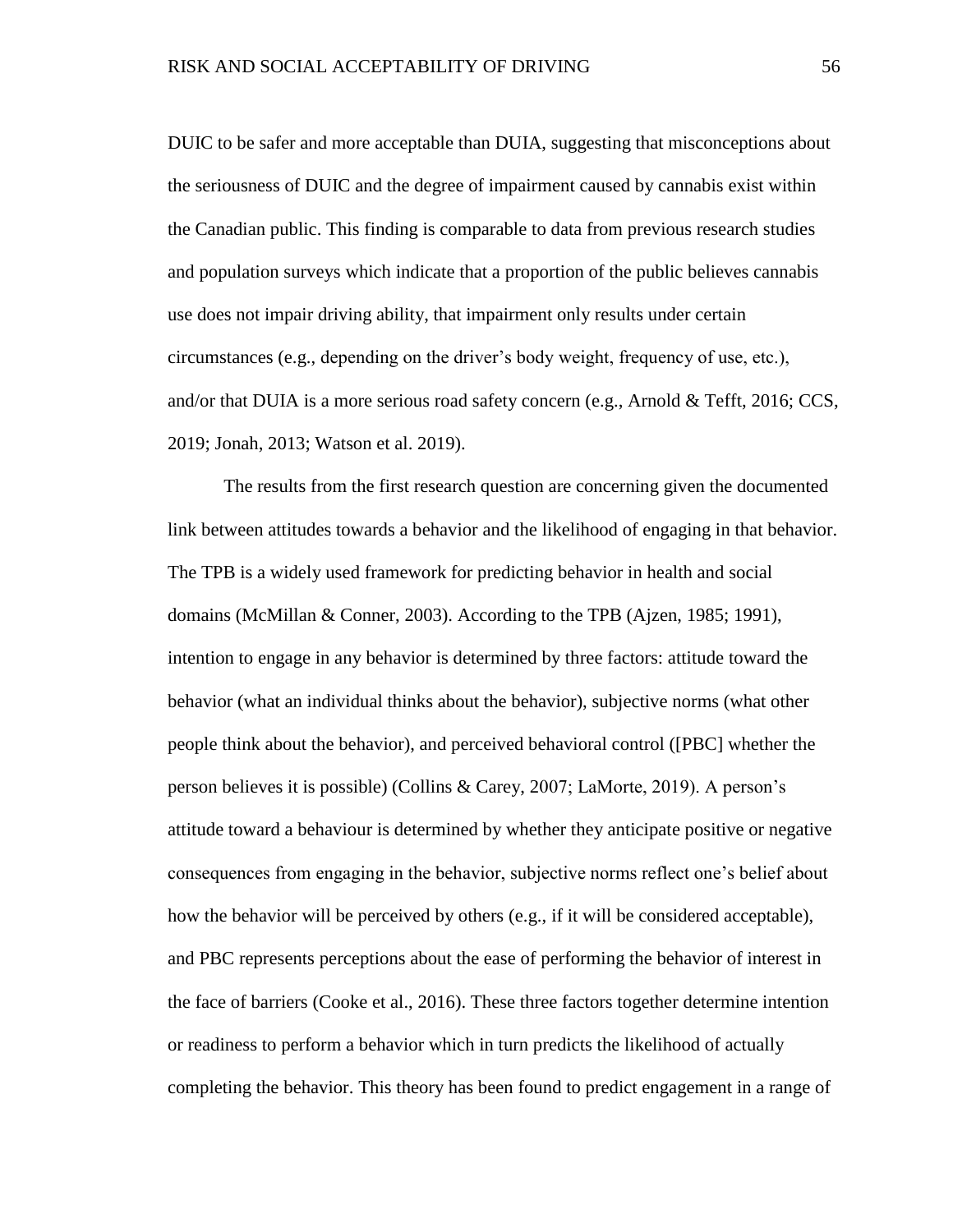health behaviors including binge drinking (Collins & Carey, 2007), use of illicit drugs such as cannabis, LSD, amphetamines, and ecstasy (McMillan & Conner, 2003), physical activity and sport participation (Downs  $\&$  Hausenblaus, 2005), and oral health behaviors (Dumitrescu et al., 2011), etc.

Of particular relevance to the current study is research examining the connection between the TPB and cannabis-related driving behaviors. For example, Earle et al., (2020) examined the role of TPB in predicting college students' intention to drive under the influence of cannabis or ride with a high driver (RWHD). They found that attitudes towards DUIC and RWHD and PBC were positively related to intentions to engage in these behaviors. Similarly, Ward et al., (2018) surveyed a nationally representative sample of Americans to determine the role of cultural variables (e.g., attitudes, social norms) on DUIC and related behavior. They found that positive attitudes towards DUIC and the perception that DUIC was commonplace amongst cannabis users predicted past instances of DUIC, intention to drive under the influence of cannabis in the future, and overall willingness to drive under the influence of cannabis. Additionally, beliefs that significant others disapprove of DUIC decreased the probability of reporting DUIC behavior. These findings clearly demonstrate that attitudes towards DUIC are a key factor in predicting DUIC. Taken together, our data and research supporting the applicability of the TPB for predicting behavior highlight the importance of measuring public attitudes towards DUIC and of developing awareness campaigns/strategies to target these attitudes and decrease the likelihood of DUIC.

There are a number of factors that may have contributed to the findings from our first research question. First, while it is promising that participants acknowledged some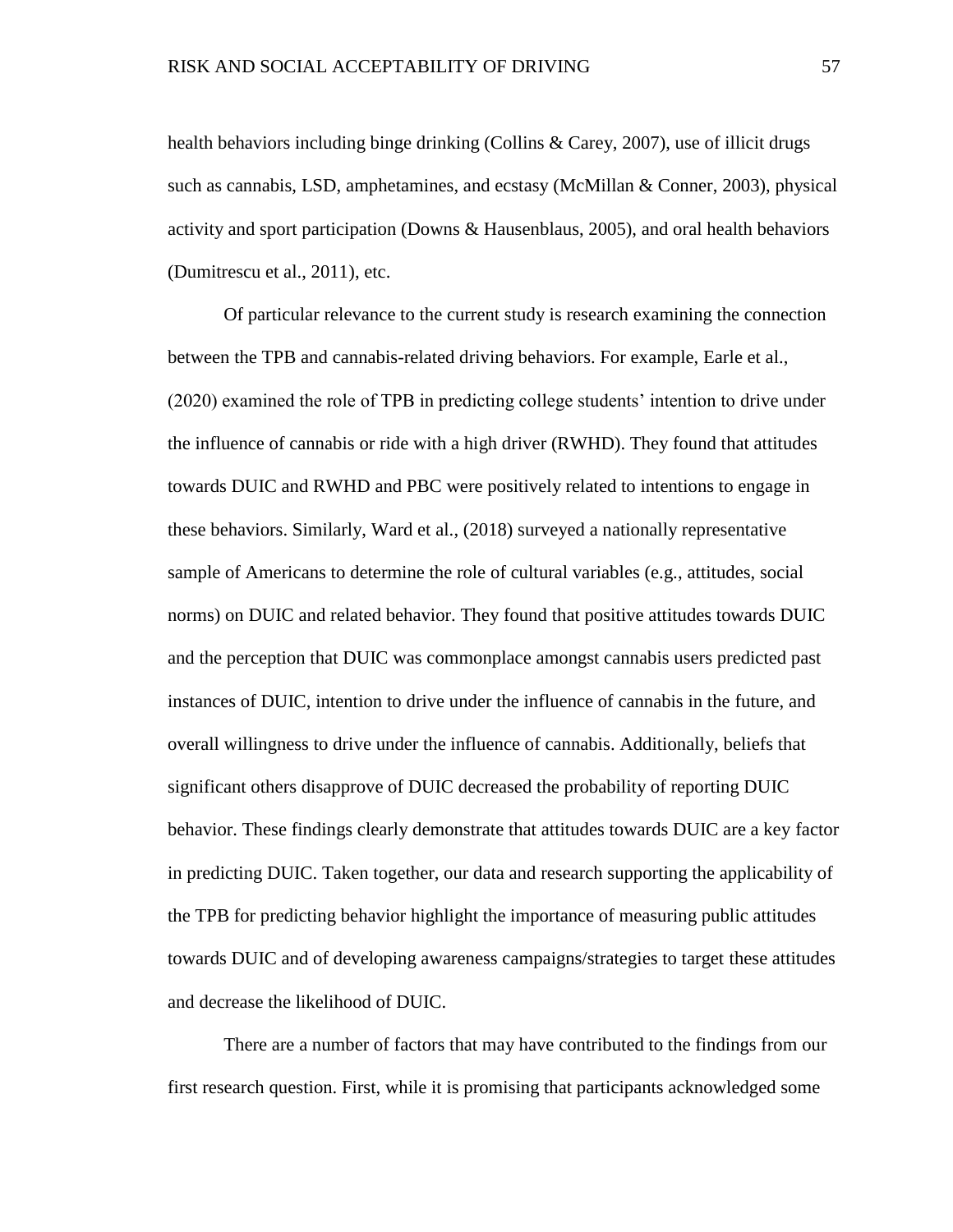degree of risk associated with DUIC (e.g., that it is more dangerous than driving while tired), inaccurate beliefs about the severity of cannabis impairment and the ability to compensate for such impairment may have impacted our results. For example, research suggests that cannabis users tend to overestimate their degree of impairment and attempt to compensate for the effects of cannabis on driving ability by decreasing driving speed, making fewer passes or lane change attempts, and increasing their following distance (Sewell et al., 2009; Smiley, 1999; Ramaekers et al., 2004). In contrast, individuals who DUIA underestimate their level of impairment and engage in dangerous driving behaviors including driving at high speeds, more frequent attempts to overtake other vehicles, and driving closer to vehicles (Sewell et al., 2009; Smiley, 1986).

Given that those who drive under the influence of cannabis may appear to drive safer than people who DUIA, participants in the current study may believe that these compensatory behaviors are sufficient to mitigate the risk associated with DUIC. However, while compensatory driving behavior may decrease the likelihood of lane swerving or other tasks that require conscious control, it is unlikely to compensate for impairments in motor control, visual attention, and automatic driving behaviors (e.g., response time) (Ramaekers et al., 2009; 2011; Sewell et al., 2009). Therefore, the perception that DUIC is relatively safe may be based on incorrect or incomplete evidence. Similarly, a second explanation for our results may be related to beliefs about cannabis tolerance. Research has shown that chronic cannabis users are more likely to drive under the influence of cannabis than less frequent users. They are also more likely to develop a tolerance to the effects of cannabis (D'Souza et al., 2008; Hart et al., 2001; Jones et al. 1981; Ramaekers et al., 2009; Ramaekers et al., 2011; Sewell et al, 2009). As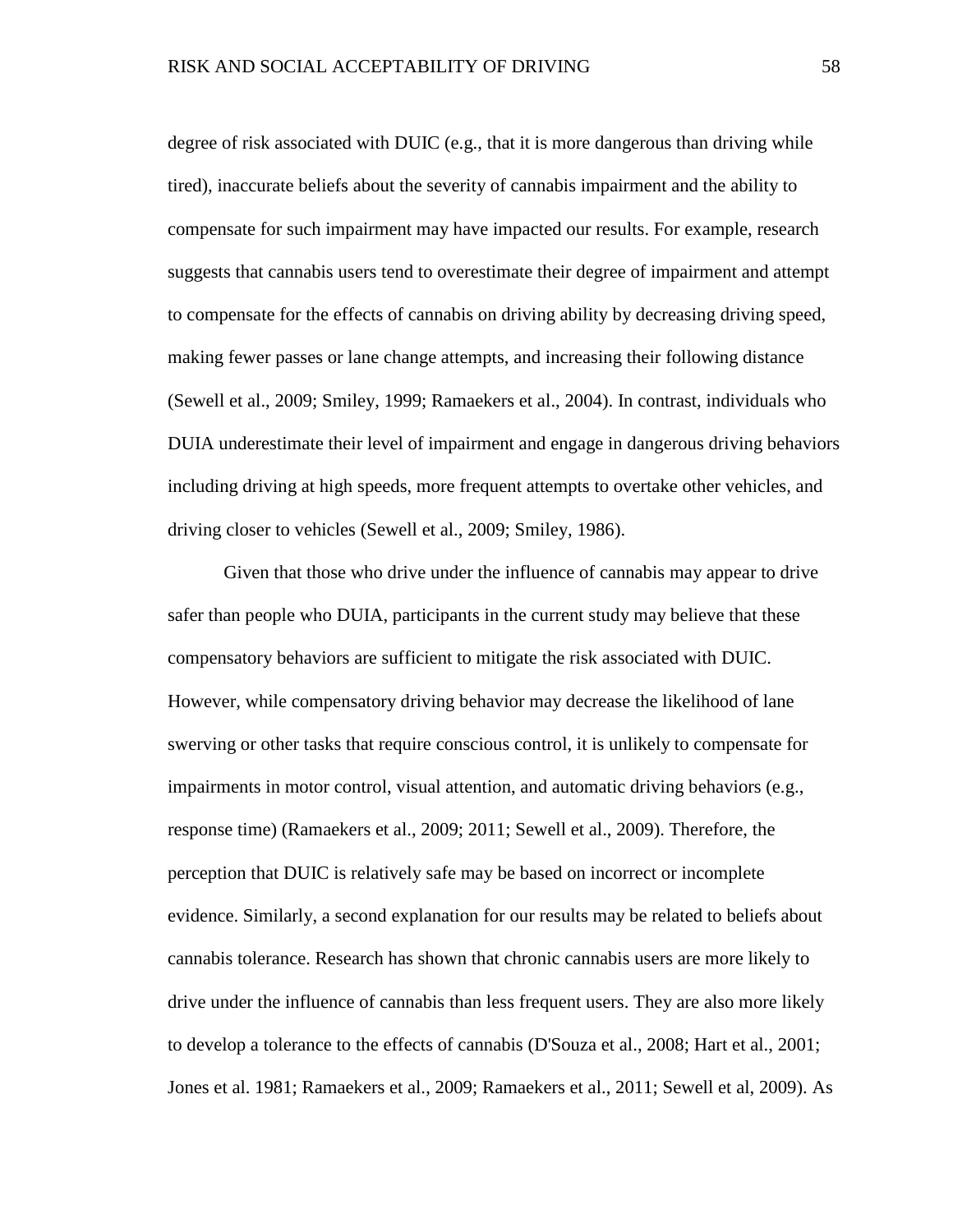such, participants from the current study may have assumed that the vignette character DUIC had a high cannabis tolerance and therefore was less prone to experiencing impairment while driving.

A third possible explanation for our findings is related to the lack of concrete/specific guidelines about when it is safe to drive after cannabis use. Current guidelines recommend waiting at least six hours before driving after consuming *any* amount of cannabis with much of the messaging by the Canadian Government promoting abstinence from driving at any point after cannabis use. Additionally, information about cannabis impairment and driving clearly highlights that the effects of cannabis can vary significantly on a person-by-person basis (Government of Canada, 2020). For example, level of cannabis impairment differs based on body weight, frequency of use, method of consumption, type of cannabis consumed, etc. (Government of Canada, 2021). This suggests that there are many factors involved in determining one's level of cannabis impairment and blanket/general guidelines from the Government may not be perceived as accurate or specific enough by the public. In fact, some people go so far as to say that regulating DUIC in the same way as DUIA, by implementing *per se* laws, is not effective given the variability of cannabis impairment on a person-to-person level (Bayern, 2015).

This lack of clear and specific information may lead people to rely on their own judgment when estimating level of cannabis impairment and determining when it is safe to drive. Because the language used in the vignettes used in the current study was intentionally vague and provided limited information about the physical attributes of the vignette character, the distance they would be driving, and the amount of cannabis they consumed, etc. respondents may have felt they did not have sufficient information to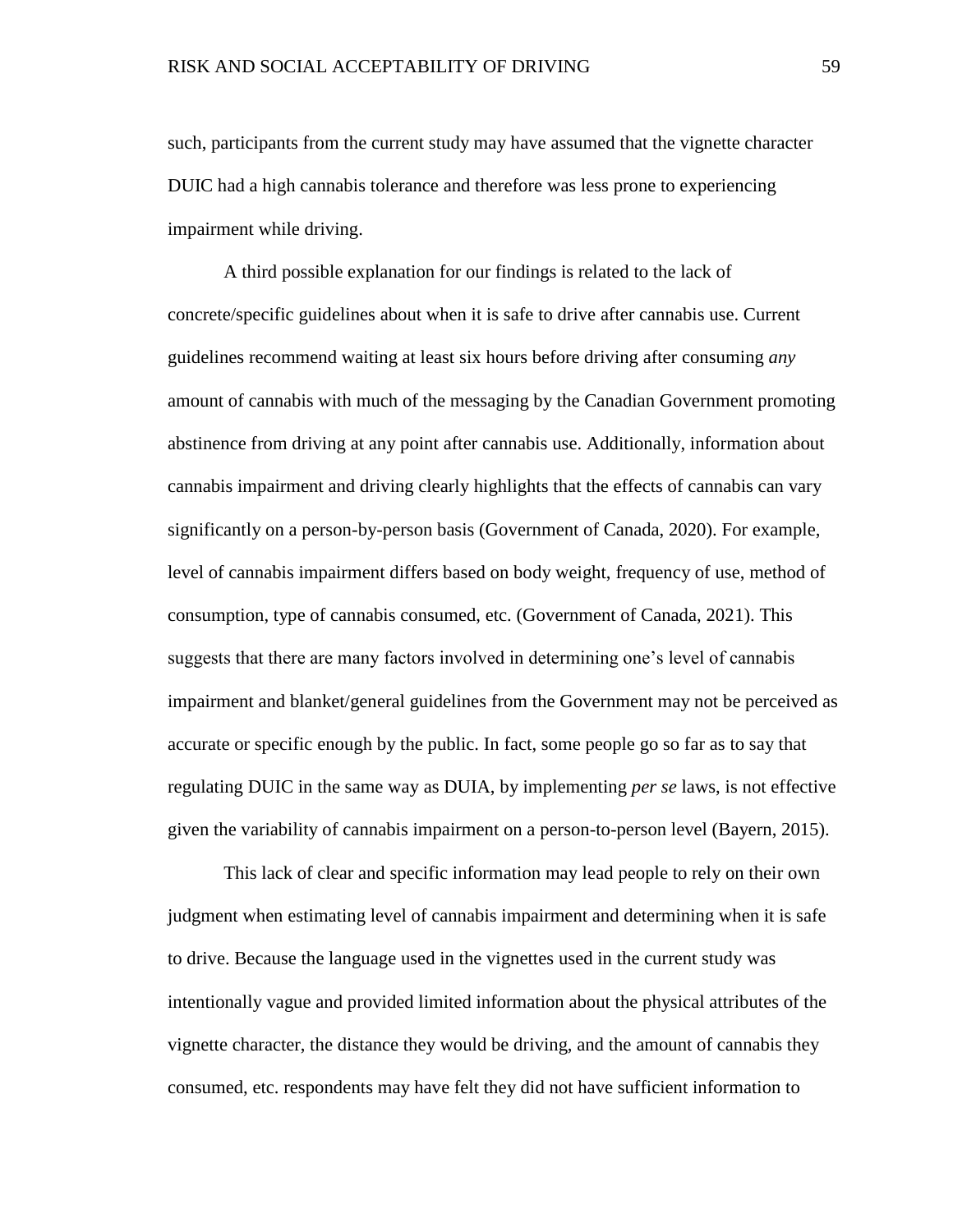consider the behavior dangerous. Alternatively, because participants relied on their own judgment to make these ratings, they may have made assumptions about the vignette character (e.g., that they used a small amount of cannabis, only drove a short distance to their home, or were of larger stature), that resulted in decreased ratings of dangerousness and higher ratings of social acceptability.

A fourth explanation comes from research highlighting that detecting DUIC is more difficult and less likely to result in criminal charges than DUIA (Ginsburg, 2019; Jonah, 2013). Current methods of detecting cannabis-impairment, including SFST's and blood sampling, rely on there being consistent relationships between amount of cannabis consumed and resultant impairment across individuals which, as outlined above, is untrue (Ginsburg, 2019). Research also indicates that there is little agreement between detected levels of cannabis in the blood, amount consumed, and its behavioral effects (Ginsburg, 2019). Additionally, current methods of detection are prone to testing delays, which can lead to underestimations of impairment, and human error (associated with subjective SFST's) (Armentano, 2013; Logan et al., 2016; Sewell et al., 2009).

Based on this, respondents in the current study may have rated DUIC to be safer and more acceptable than DUIA as difficulties with detection methods suggests that drivers who drive under the influence of cannabis are more likely to go undetected by police and less likely to face legal repercussions. In fact, legal data indicates that DUIC cases require significantly more time and resources to prosecute than DUIA cases, and are less likely to result in criminal charges (Perreault, 2016). As a result, respondents may have considered the safety of DUIC in terms of the likelihood of being caught and charged and therefore rated it as safer than DUIA. Furthermore, given the negative social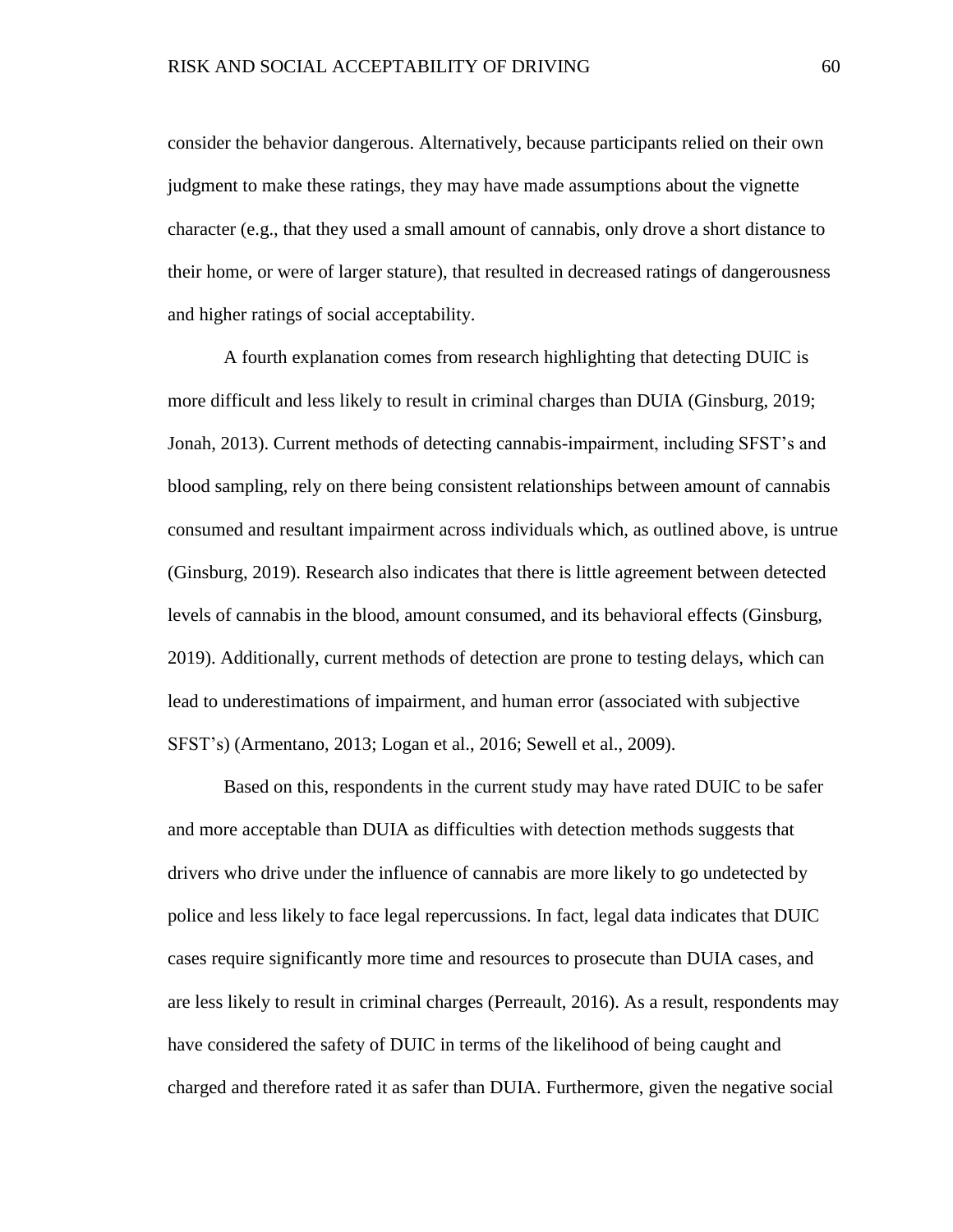connotations/stigma associated with an impaired driving charge (Tatch, 2019), DUIC may be viewed as more socially acceptable given that it is less likely to lead to a criminal charge.

Fifth, differences in the amount and distribution of awareness campaigns about DUIC compared to DUIA may help to explain the current results. For example, awareness campaigns outlining the risks associated with DUIA exist in many forms, ranging from grass roots initiatives to large scale policy change, and have been widely distributed within the public for decades (DeJong & Hingson, 1998; Holder, 2000; Schermer, 2006). As such, it is likely that this messaging has permeated society and that most members of the public have been impacted by these campaigns in some form. However, given the recency of cannabis legalization in Canada, awareness campaigns about DUIC are in the early stages of development and distribution (Government of Canada, 2018) and are unlikely to have effectively reached all members of the public. Furthermore, much of the early cannabis outreach efforts have focused on targeting youth and young adults (Government of Canada, 2018). As most respondents in the current study fall outside this targeted age range, education about the harms associated with DUIC may not yet be common knowledge within our sample. As a result, the finding that DUIC is considered less dangerous and more socially acceptable than DUIA may be partially accounted for by lack of education/awareness about DUIC in our sample.

Finally, the overall finding that DUIC is considered more socially acceptable than DUIA is in line with research indicating that there is a culture surrounding cannabis use in which people view the drug positively and believe it has beneficial effects for both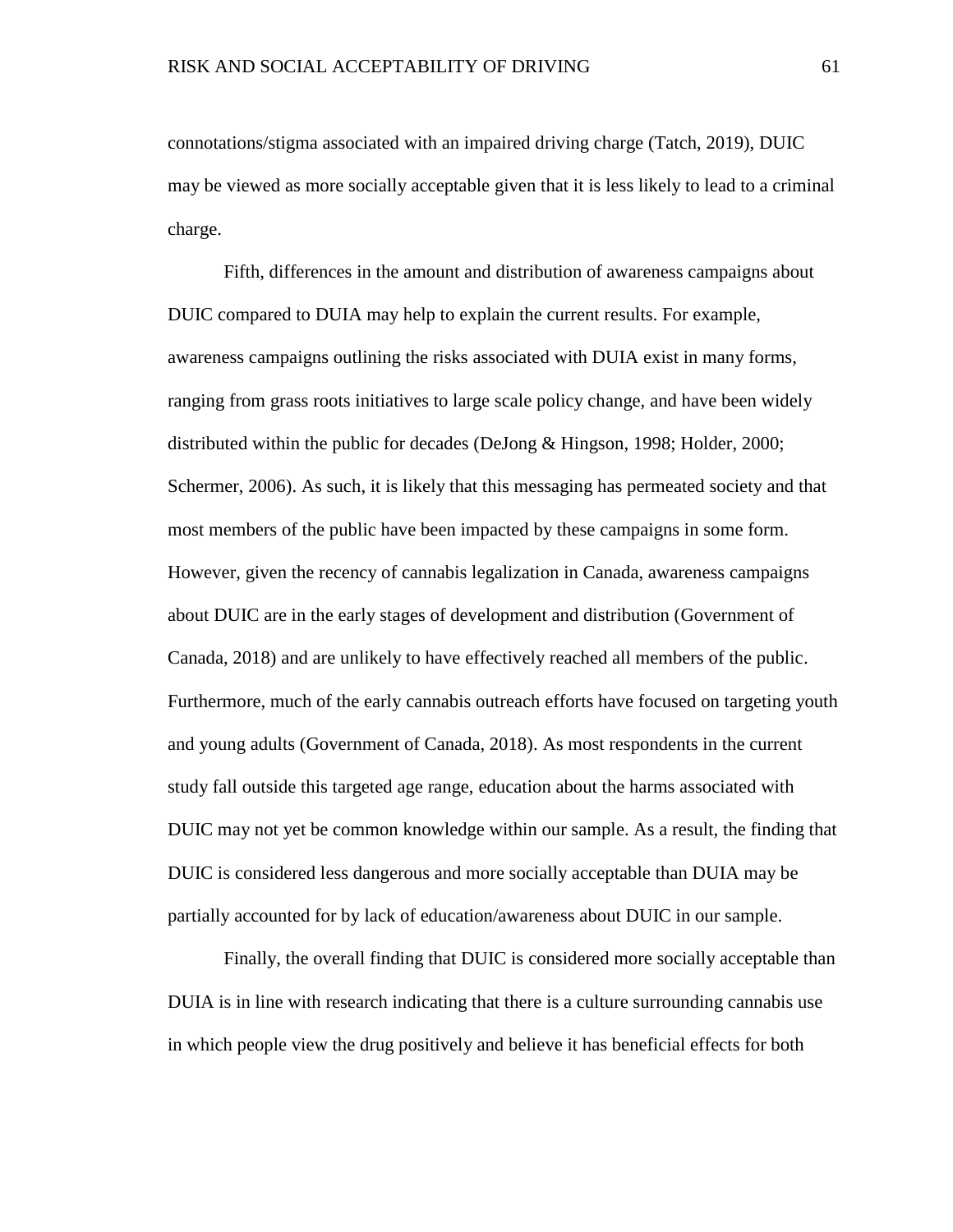society and individual users (Holm et al., 2014). These beliefs are deeply engrained in many users who consider cannabis to be a harmless, natural product.

## **Perceptions of Social Acceptability Based on the Sex of the Driver**

While the results revealed a main effect of substance use across all dependent variables, a main effect of sex was only found for our variable measuring social acceptability. This finding means that respondents considered it to be more socially acceptable for females to drive under any condition of impairment than for males. One possible explanation for this may stem from research indicating that young females engage in less risky driving (Rhodes & Pivik, 2011) and are involved in fewer fatal crashes than male counterparts (e.g., Amarasingha & Dissanayake, 2014; Williams & Shabanova, 2003; Williams & Karpf, 1984). For example, Williams and Shabanova (2003) examined data from the NHTSA's fatality reports and found that young males (ages 16-30) had the highest rates of fatal crash involvement and were responsible for more deaths than females of the same age.

Other researchers have found that males in general exhibit more dangerous driving behaviors, receive more traffic fines and other violations, and are involved in more accidents than females (Butters et al., 2012). Amarasingha and Dissanayake (2014) found that young males were at increased risk for motor-vehicle crash than young females and were also more likely to experience a crash when driving without a valid driver's license, without wearing a seatbelt, and when DUI. Further, young males (in this case 21 years old) are also more likely to take driving risks for fun, to speed up when attempting to be passed, and to drive faster than the speed limit and other drivers (Begg  $\&$ Langley, 2001).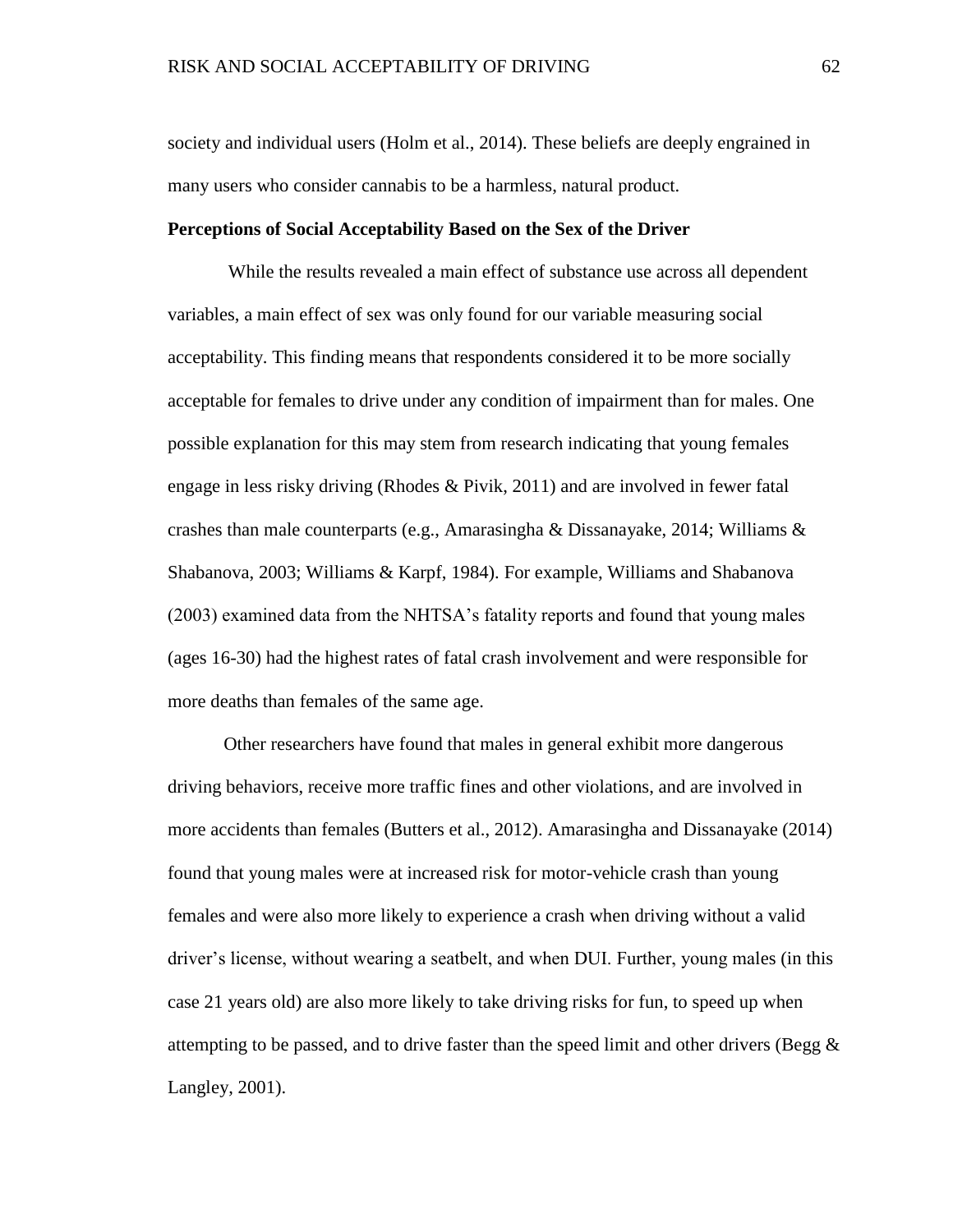Several reasons for this discrepancy in driving behavior have been proposed in the literature, including that males report higher levels of driving aggression and thrillseeking behavior in general, and that they are more likely to downplay their chances of being involved in a crash (Begg & Langley, 2001; Turner & McClure, 2003). Taken together, data clearly highlights that young males engage in risky driving behaviors more often than females, even when driving unimpaired. As such, it is possible that respondents in the current study believed it was more acceptable for the female vignette character to DUI because she was less likely to engage in risky driving behaviors over and above the risk inherent to DUI. This may also explain why we did not find any difference in perceived dangerousness across sex; our sample appears to believe that DUI for either sex is dangerous, but may be more acceptable for females because they are safer drivers in general.

Alternatively, as the vast majority of the current sample identified as female, this finding may be explained by the fact that female respondents identified more strongly with the female vignette character and thus considered her behavior to be more acceptable than a vignette character of the opposite sex. Research by Rudman and Goodmwin (2004) examining gender differences in automatic in-group bias lends support to this theory. This study revealed that women have a stronger automatic in-group bias than males, meaning that they inherently prefer other women (e.g., same sex people) over men. Specifically, the authors propose that women compared to men have developed a cognitive mechanism that promotes own group preference. Relatedly, research in the field of social identity has highlighted that due to lower societal status, women share a stronger group bond than men (Ellemers et al., 1997; Scmitt et al., 2002).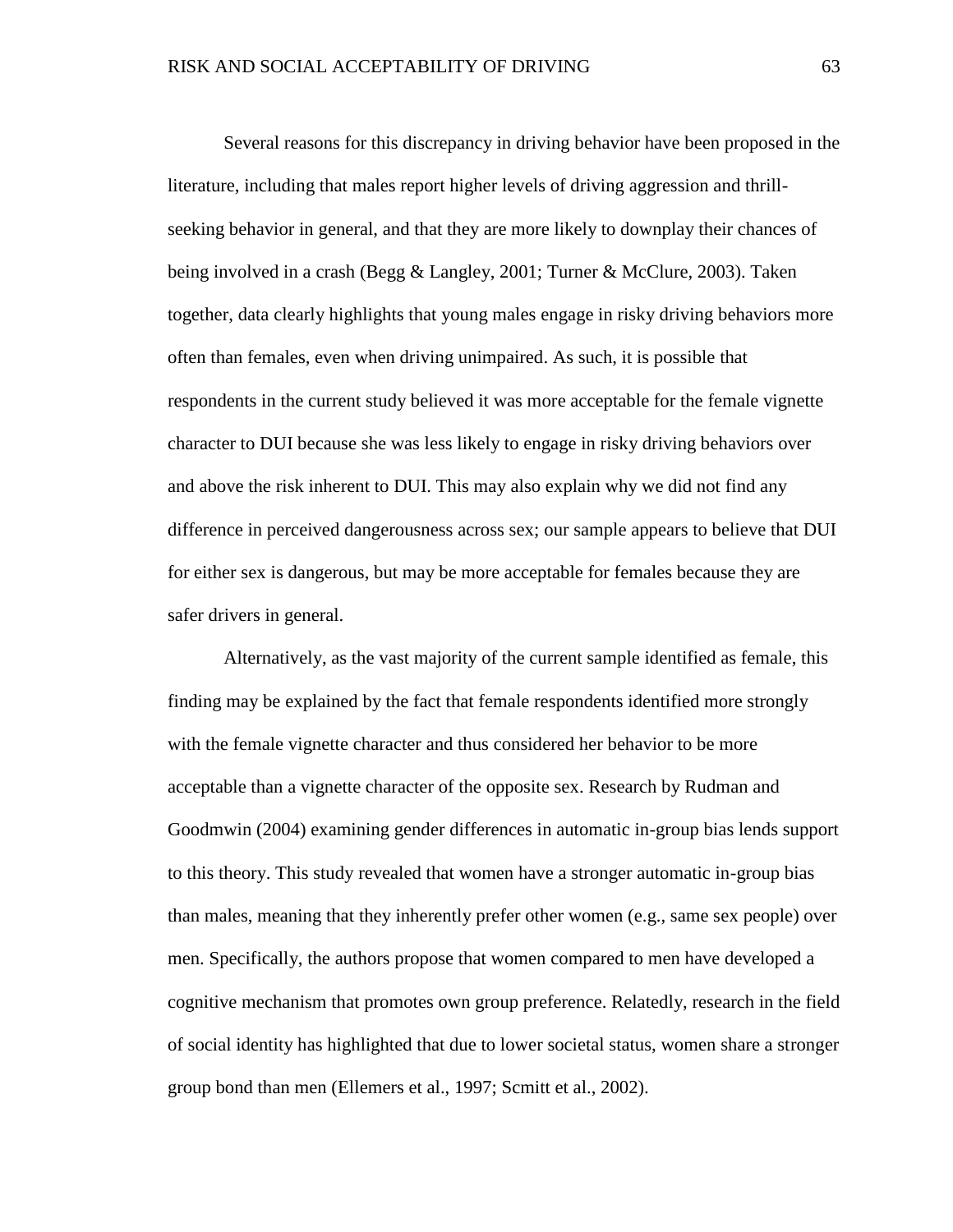# **Relationship Between Cannabis Use Frequency, Perceived Dangerousness and Social Acceptability**

Among participants assigned a vignette with a character DUIC, results indicated significant inverse relationships between cannabis use frequency and variables measuring the perceived risk of DUIC. Specifically, respondents who used cannabis more frequently rated DUIC lower on measures of perceived dangerousness and on measures assessing the likelihood of stopping someone from DUIC than those who used cannabis less frequently. Positive correlations were revealed between cannabis use frequency and variables measuring the social acceptability of DUIC and the likelihood of accepting a ride from a driver who DUIC. This indicates that respondents who used cannabis more frequently rated DUIC higher on measures of social acceptability and on measures assessing the likelihood of accepting a ride from a cannabis-impaired driver than less frequent users.

These results are in line with our third hypothesis which predicted that respondents who used cannabis more frequently would rate DUIC to be lower on measures of perceived dangerousness and higher on measures of social acceptability. These findings are also consistent with previous research that has established a link between cannabis use frequency and the perceived risk associated with DUIC. In particular, research has revealed a positive relationship between cannabis use and DUIC such that the more frequently individuals use cannabis, the less likely they are to consider DUIC as harmful (e.g., Bergeron et al., 2014; Danseco et al., 1999; Hemmelstein, 1995; Fergusson et al., 2008; Statistics Canada, 2019).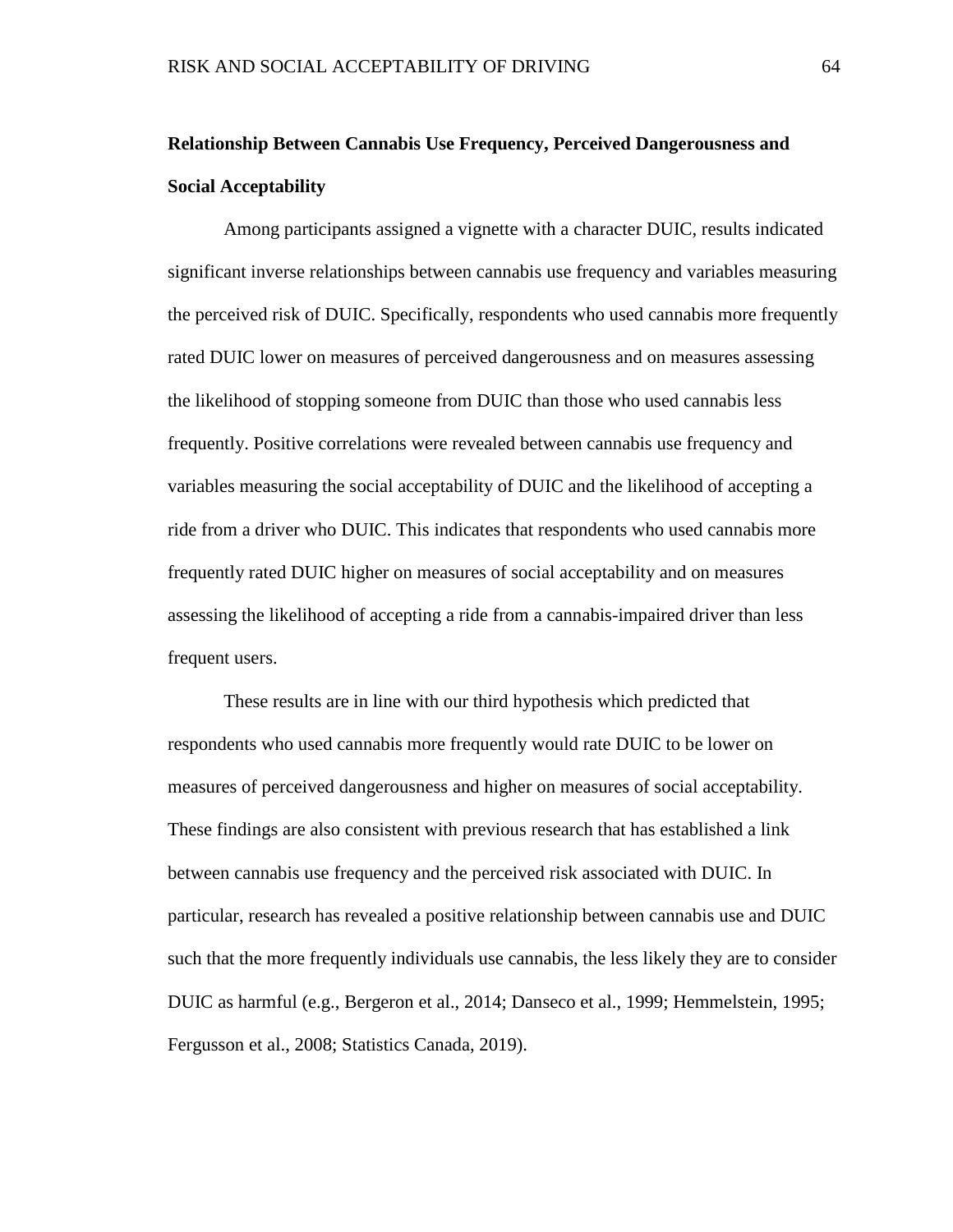A possible explanation for this finding is related to the psychological concept of cognitive dissonance. Festinger (1962) proposed the theory of cognitive dissonance which states that when two pieces of information psychologically contradict each other people will attempt to make them more consistent in a variety of ways. This applies to information about behavior, feelings, opinions, objects in the environment, etc. Festinger (1962) described the experience of cognitive dissonance as a motivator for change (e.g., in behavior or opinion) in order to reduce the discomfort of being faced with dissonant information.

In the current study, 21% of the sample reported DUIC at least once in their lifetime. If respondents understand the harms associated with DUIC and choose to engage in this behavior anyway, they create a situation in which their beliefs and actions are psychologically dissonant. In response, they may be motivated to reduce the experience of dissonance and resultantly change their opinion about the risks of DUIC to make their beliefs congruent with their behavior. This may help explain why more frequent cannabis users (those who are also more likely to drive under the influence of cannabis) rated DUIC as safer and more acceptable - to reduce their own cognitive dissonance.

## **Implications**

The results of this study highlight significant discrepancies in how members of the public view DUIC compared to DUIA. Misguided beliefs about the relative safety of DUIC and about individuals' ability to compensate for the impairment caused by cannabis use emphasize the need for more widespread and effective awareness campaigns about the harms of DUIC. In further support of this, rates of DUI recidivism and fatal crashes do not decrease as the severity of punitive measures (e.g., fines, DUI laws)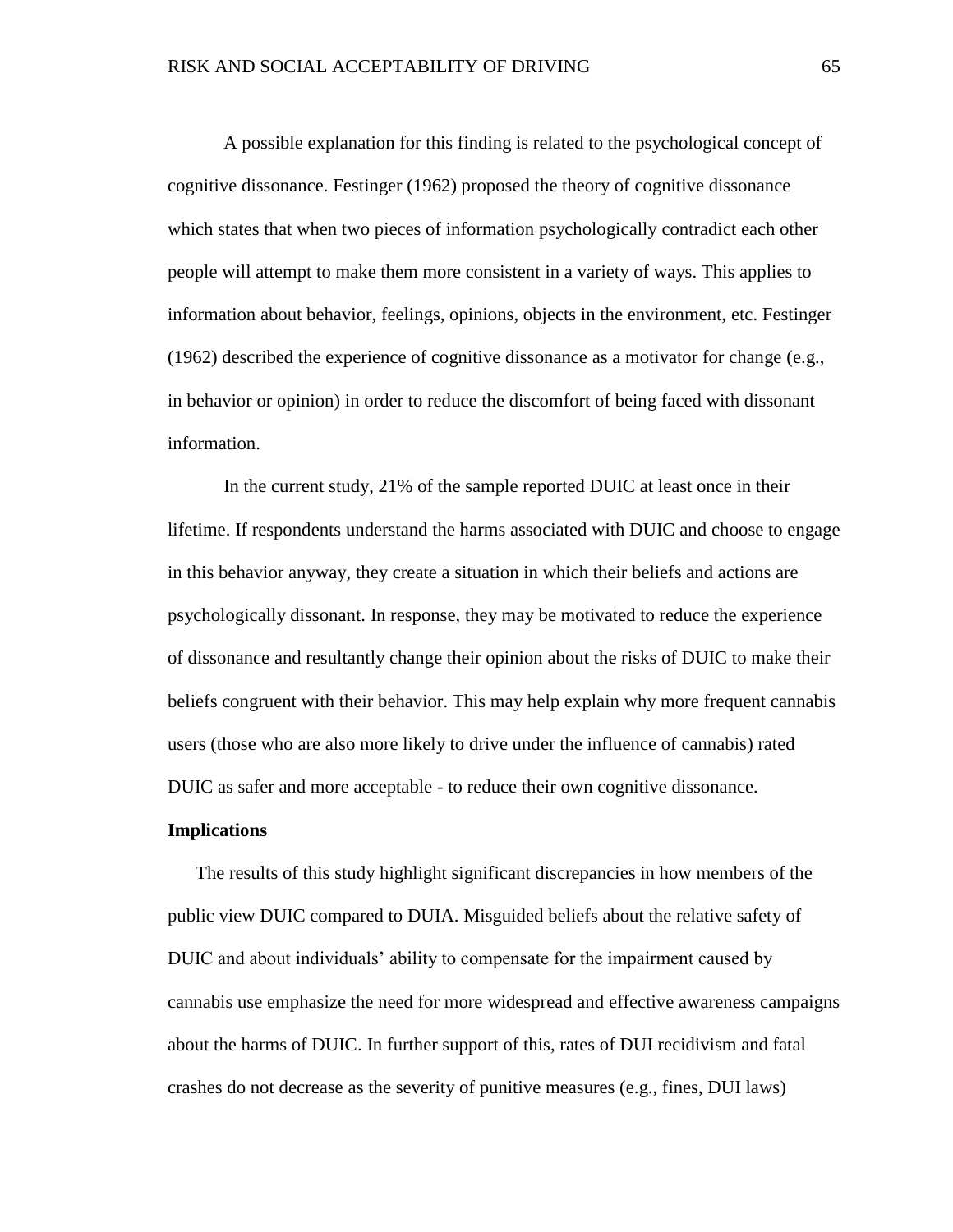increases (see Department of Justice, 2015) and rates of drug-impaired driving continue to rise despite increased law enforcement efforts (Public Safety Canada, 2021), highlighting the need for more effective preventative measures such as educational campaigns.

Research suggests that campaigns designed using a theoretical framework, such as the Protection Motivation Theory (PMT), are effective for promoting change to cognitions and behaviors associated with health behaviors, including drunk-driving (Cismaru et al., 2009). The PMT is a comprehensive theory of health communication (Boer & Seydel, 1996) that stipulates that protection motivation, or the desire to protect oneself, is enhanced when individuals believe that a behavior (e.g., drunk-driving) is severely threatening to their health, that they are vulnerable to the risks associated with the behavior (e.g., causing a crash), that a more adaptive response is effective (e.g., having a designated driver, calling a cab), that the costs of the adaptive response are low, and that they are able to choose and implement the adaptive response successfully (Rogers, 1983).

In general, evaluations of the risk associated with a behavior such as DUI depend upon perceived vulnerability (e.g., likelihood of being in a car accident) and perceived severity (e.g., likelihood of experiencing injury/death or social consequences) (Cismaru et al., 2009), otherwise known as "threat" variables. Protection motivation also depends on "coping" variables including the person's belief that recommended solutions are effective and achievable. Data suggests that higher self-efficacy, strong beliefs about the effectiveness of alternative behaviors, and lower perceived costs lead to high levels of protection motivation (Floyd et al., 2000; Milne et al., 2000). Notably, one's belief about their ability to engage in adaptive behavior, or self-efficacy, is one of the strongest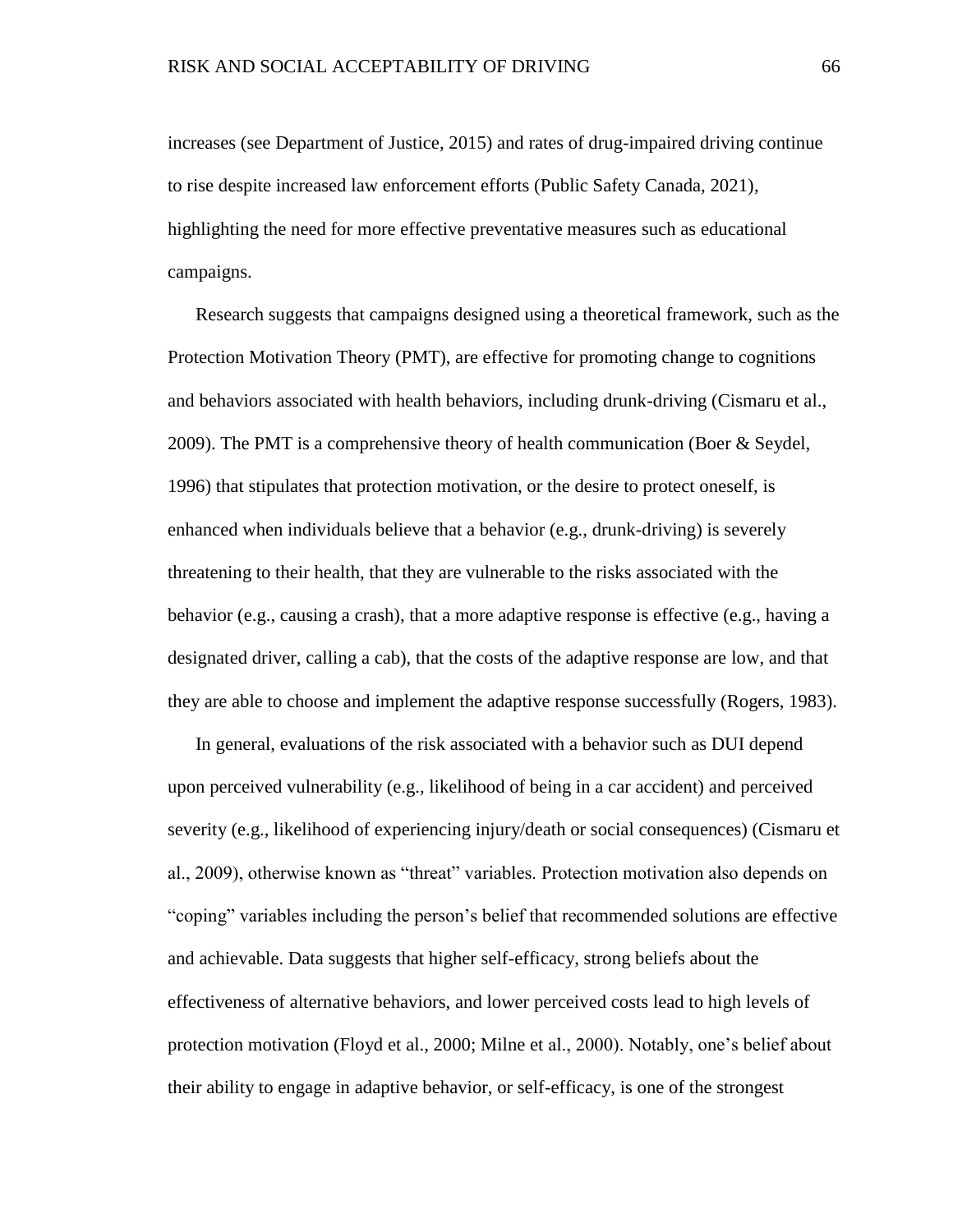predictors of behavior change (Milne et al., 2000) and coping variables play a more important role in promoting change than threat variables (e.g., vulnerability and severity) (see Eagly & Chaiken, 1993; Floyd et al., 2000; Milne et al., 2000).

In sum, PMT suggests that the commonly used threat-based messaging of awareness campaigns is unlikely to be effective in promoting awareness and decreasing instances of DUIC. In fact, based on this theory, emerging campaigns about DUIC should utilize messaging that enhances the target audiences' belief in their ability to implement alternatives to DUIC and to follow the available recommendations about when it is safe to drive after cannabis use. In other words, awareness efforts should aim to increase individuals' self-efficacy to refuse to drive under the influence of cannabis and to choose alternative behaviors. Additionally, awareness efforts should clearly provide advice about how to avoid DUI by promoting low cost and easy to implement solutions (Cismaru et al., 2009).

Furthermore, research suggests that sensationalized messaging (e.g., images that show people hallucinating after using cannabis [Washington Traffic Safety Commission, 2014] or comparing users to sloths [Nudd, 2015]) is largely considered unrealistic and unbelievable by viewers. Even messaging that is more realistic and representative of the impairments experienced while under the influence of cannabis are less effective than simple campaigns that provide clear and concise information about cannabis impairment and driving (Colorado Department of Transportation, 2016). In particular, the most effective campaigns provide detailed information about how to determine level of impairment, about when to drive after using, and about safe alternatives to DUIC (Colorado Department of Transportation, 2016). Brief evidence-based interventions that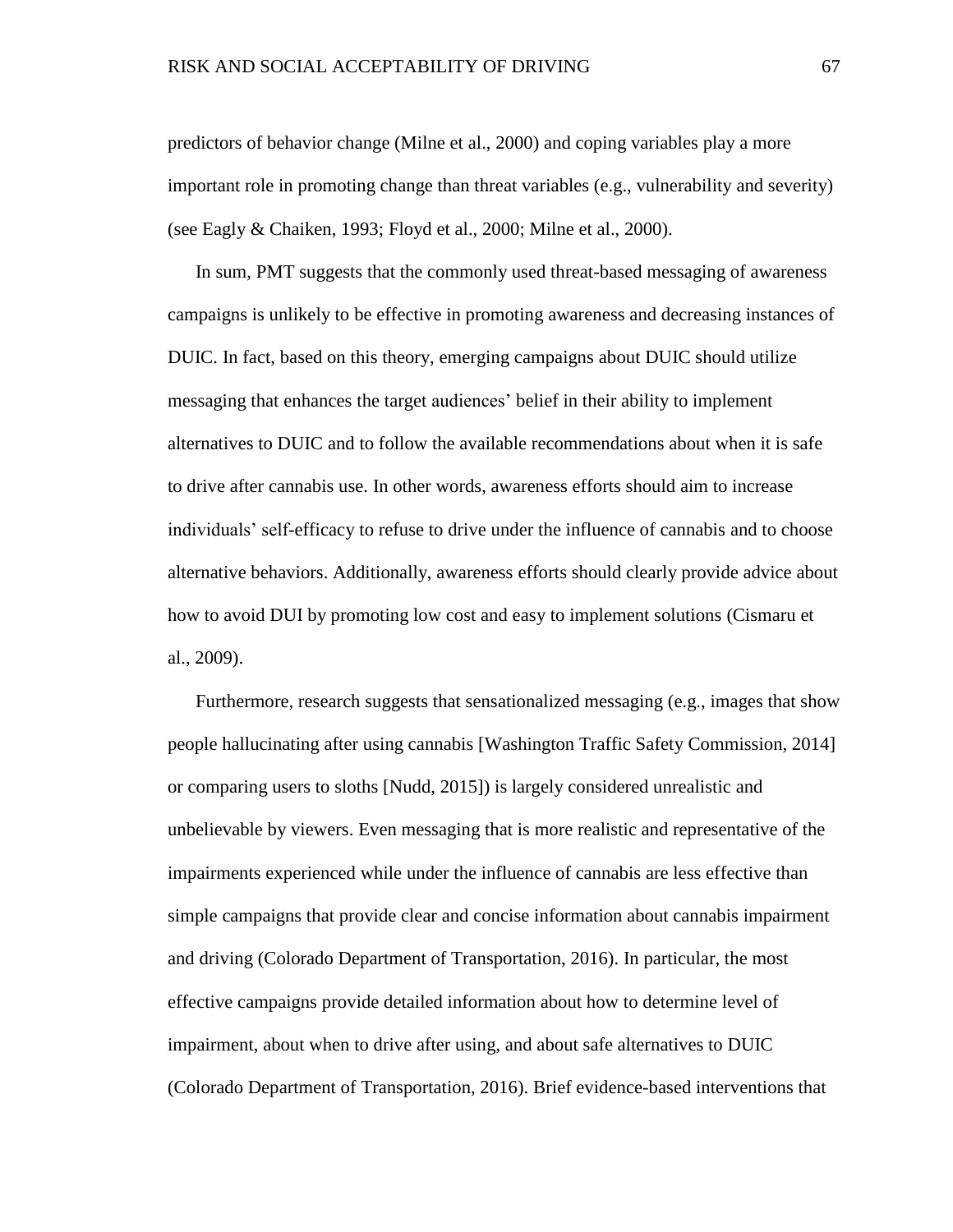present information using short, fact-based and non-judgmental language are more likely to reduce dangerous cannabis-related behaviors including DUIC (Fischer et al., 2012; Fischer et al., 2013).

Finally, given that youth and young adults are most vulnerable to cannabis related harms, campaigns should make an active effort to appeal to this target demographic. Research suggests that stimulating and non-traditional messaging is more likely to attract and maintain the attention of youth (Capler et al., 2017). Similarly, given that social norms and peer approval play a significant role in the behavior of adolescents, creating interventions that focus on changing normative beliefs about DUIC and that use interactive, creative formats to promote information sharing between peers and from peer leaders may be particularly effective (Cuijpers, 2002).

*Clinical implications.* In addition to general implications, findings from the current study have implications for those who work with cannabis users in a clinical or mental health setting. In line with the need for campaigns about the risks of DUIC, clinicians may need to provide psychoeducation about cannabis use/DUIC to clients for whom cannabis use is a concern or for those who risk endangering themselves and others by DUIC. However, data suggests that psychoeducation/preventative education about cannabis use and DUIC alone are ineffective at reducing DUI behavior (Miller et al., 2015). Education is most effective when used as part of a larger intervention strategy that includes motivational enhancement and development of a safety plan (e.g., alternative plan to DUI) (Rider et al., 2006; Robertson et al., 2009).

Motivational interviewing (MI) is a therapeutic technique used to enhance clients' motivation to change a harmful behavior (e.g., substance use) by facilitating the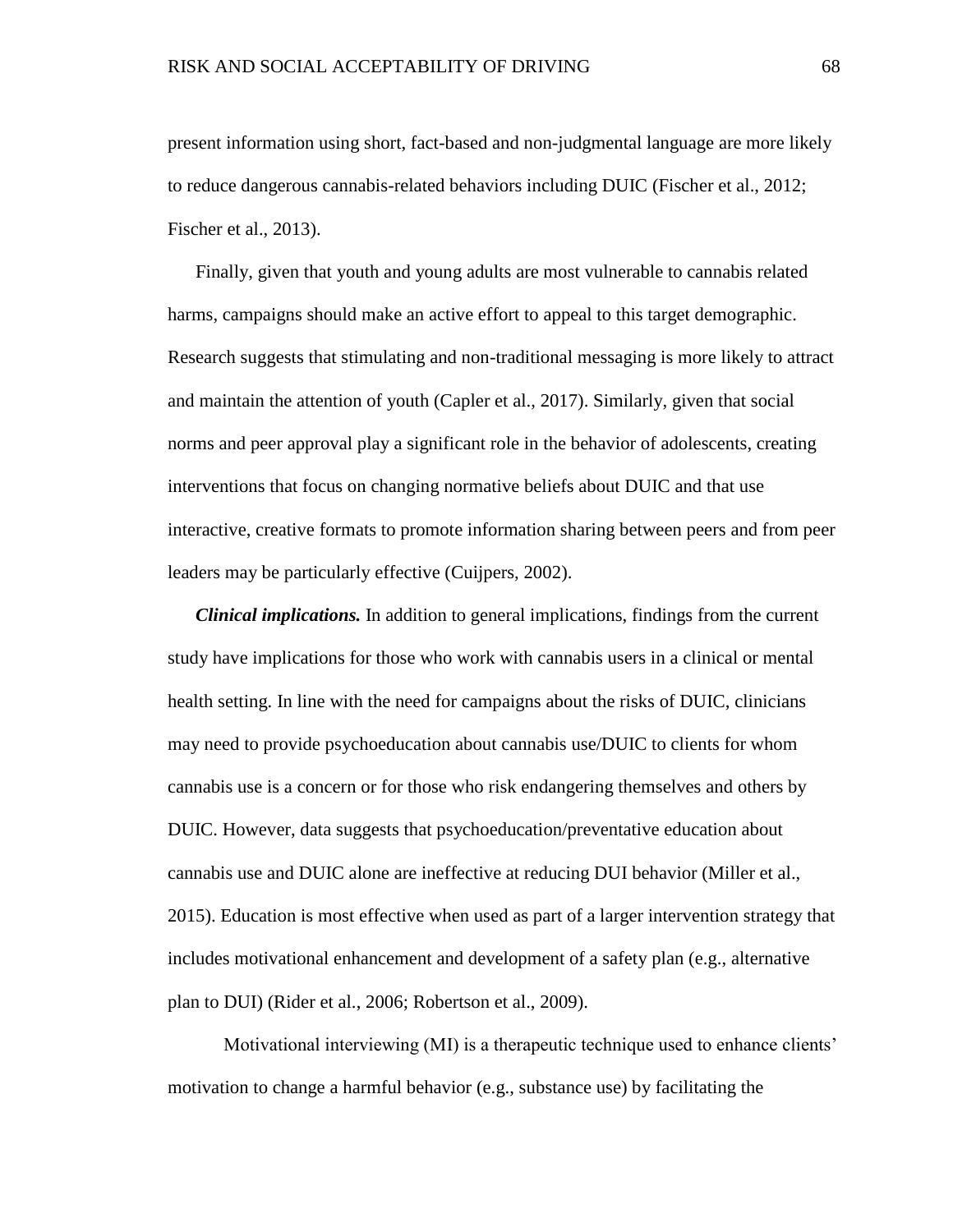resolution of ambivalence (Hall et al., 2012). Ambivalence exists when individuals hold contradictory attitudes or feelings about a behaviour, especially when there is conflict between the immediate reward and potential long-term consequences of said behavior (Hall et al., 2012).

According to Prochaska and DiClemente (1986), people progress through five stages when deciding to make a change – precontemplation, contemplation, preparation, action, and maintenance. Individuals move from the beginning stage where they are not considering change, through to ambivalence, and on to planning for and maintaining change (Prochaska & DiClemente, 1986). Clinically, therapists provide nonjudgmental feedback, collaborate with clients to set goals, and take an empathic approach to elicit "change talk", which predicts future behavior change (Sherman & McRae-Clark, 2016). Following this model, clinicians tailor their MI techniques to meet clients' stage of change and gradually move them closer toward their goal. Research indicates that MI has been effective in decreasing negative health behaviors including smoking (Gray et al., 2005) and risky sexual behaviors, increasing medication compliance (Swanson et al., 1999), and facilitating diabetes management (West et al., 2007).

As related to the current study, MI has also been found to be effective in reducing alcohol and drug use across the lifespan (Burke et al., 2003; Hettema et al., 2005; Lundahl et al., 2010; Jensen et al., 2011). For example, a meta-analysis by Sayegh et al. (2017) comparing the long-term effects of MI and a contingency management (CM) intervention on decreasing rates of substance use including alcohol and cannabis revealed that both treatments were effective in reducing rates of substance use for all substances measured. Specifically, MI had a small but enduring effect (e.g., results lasted for 6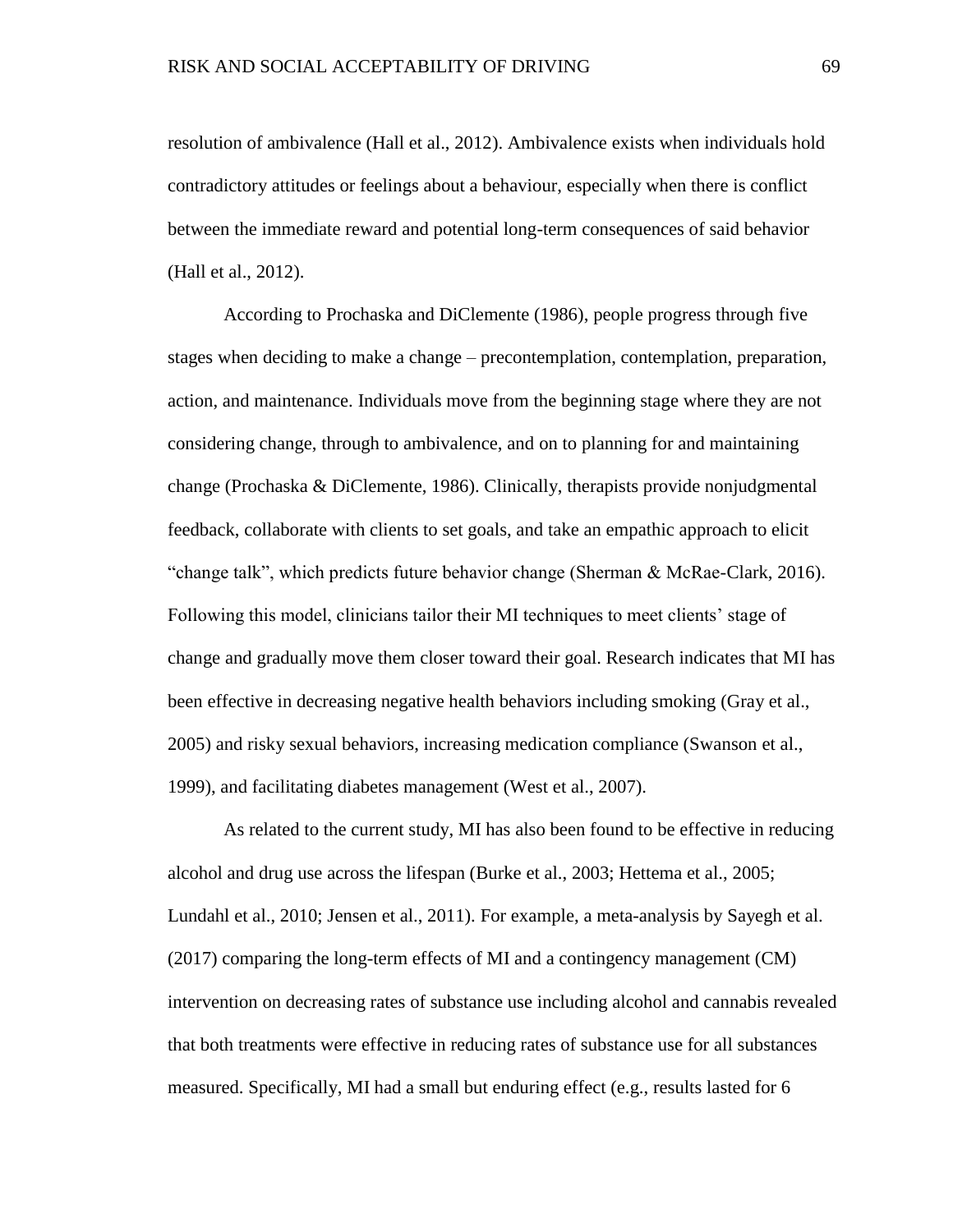months) on reducing substance use. This suggests that MI (and CM) interventions are effective in targeting problematic substance use and may be employed to reduce instances of this behaviour.

Similarly, a review by Sherman and McCrae (2016) revealed that brief motivational interventions (e.g., the Marijuana Check-up, see Stephens et al., 2004; 2007) consisting of one or two sessions of MI are effective at engaging clients and reducing cannabis use behaviors, including days of use, number of dependence symptoms, and quantity of use, compared to no treatment conditions (de Gee et al., 2014; Martin  $\&$ Copeland, 2008; Stevens et al., 2004; 2007). This was true for adults and adolescents, and was particularly useful for those who were the heaviest cannabis users.

Regarding the use of MI for DUI behaviors specifically, research presents some promising results about the effectiveness of MI for reducing alcohol-related driving behaviors. For example, Ouimet et al., (2013) found that a brief MI intervention was more effective than a control condition at delaying at-risk driving behaviors (including DUIA) amongst adult DUI offenders under the age of 43. Stein et al., (2006) found that MI reduced rates of DUIA and of riding with an impaired driver amongst adolescent DUI offenders when compared to relaxation training. However, the impact of MI was moderated by levels of depression such that it was more effective with adolescents who had low levels of depression.

Steinka-Fry et al., (2015) conducted a systematic review and meta-analysis on the impact of brief alcohol interventions on youth DUIA behaviors and found that these interventions (most of which were brief MI) led to a reduction in DUI behaviors. Unfortunately, most of the research on MI for DUI to date has focused on DUIA and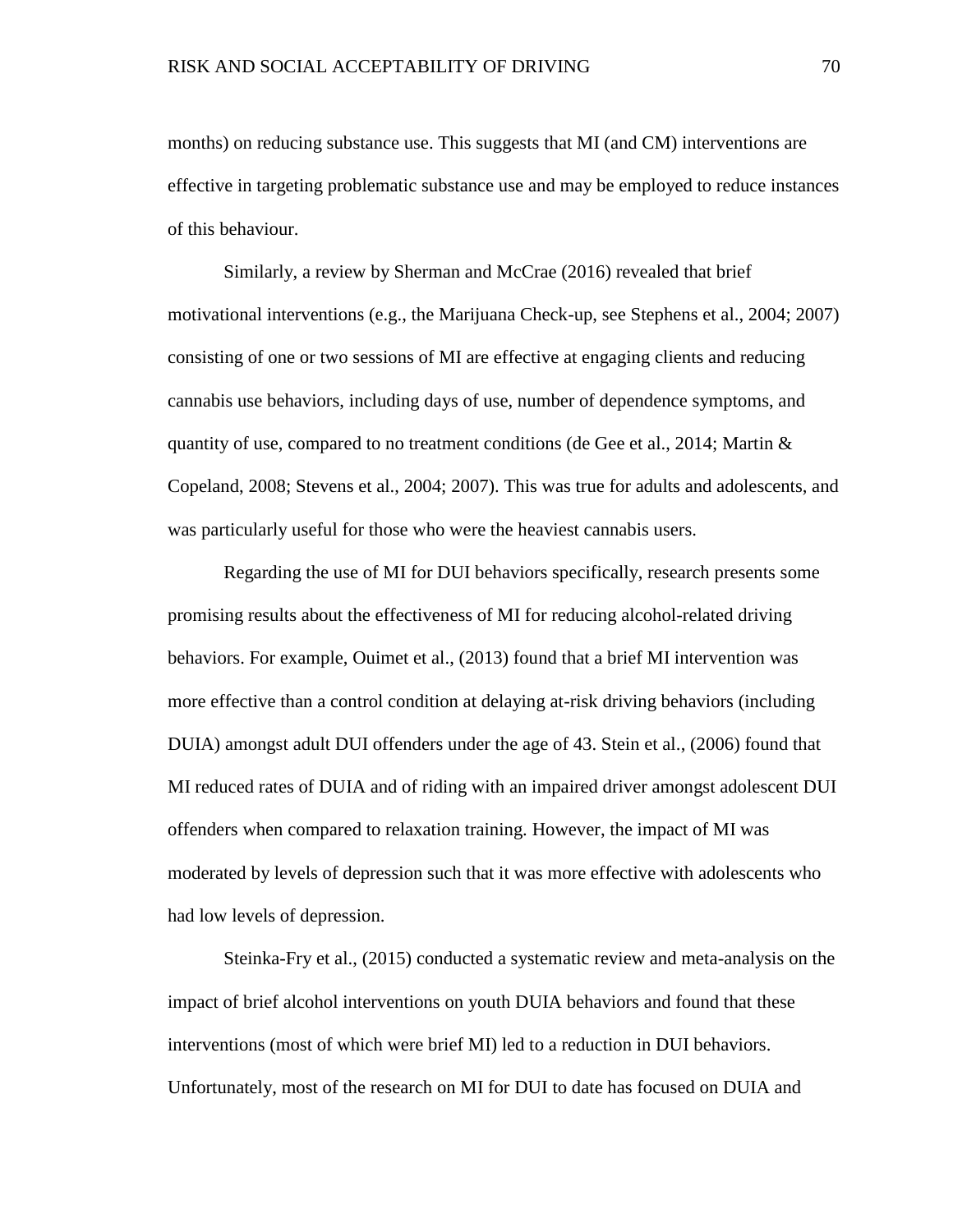there is little to no available data on the impact of MI for DUIC. It has also been noted that there is a general lack of scientifically rigorous research evaluating interventions for DUI, indicating the need for more research in this area (Miller et al., 2015; Steinka-Fry et al., 2015).

Overall, data on the effectiveness of MI for reducing substance use in general and DUIA are promising and extending the use of MI principles to individuals at risk for DUIC in a clinical setting may help reduce ambivalence about this behavior. In particular, clinicians should utilize the four principles of MI – engaging, focusing, evoking, planning – to inspire change in clients who engage in dangerous driving behaviors. According to Miller and Rollnick (1991), effective use of MI in a clinical setting involves building a strong therapeutic relationship, developing a shared goal for clients' recovery journey, highlighting clients' own arguments for change, and helping clients plan and implement the necessary steps to produce change. Given the legalization of cannabis, and the existing culture of acceptance around cannabis use within the public, cannabis users may be increasingly ambivalent to recognizing the risks associated with cannabis and its impact on driving (Addiction Center, 2021). As such, using MI techniques that facilitate intrinsic motivation and personal accountability in a nonjudgmental and supportive environment may be the most fruitful option for changing cannabis-related behaviors.

# **Limitations and Future Research**

The current study had several limitations. First, the vast majority of our sample was female (75.5%) and Caucasian (92%), which may limit the generalizability of our findings to other groups of people. Furthermore, the average age of our sample was higher than expected (e.g., 35 years old), meaning our results may not represent the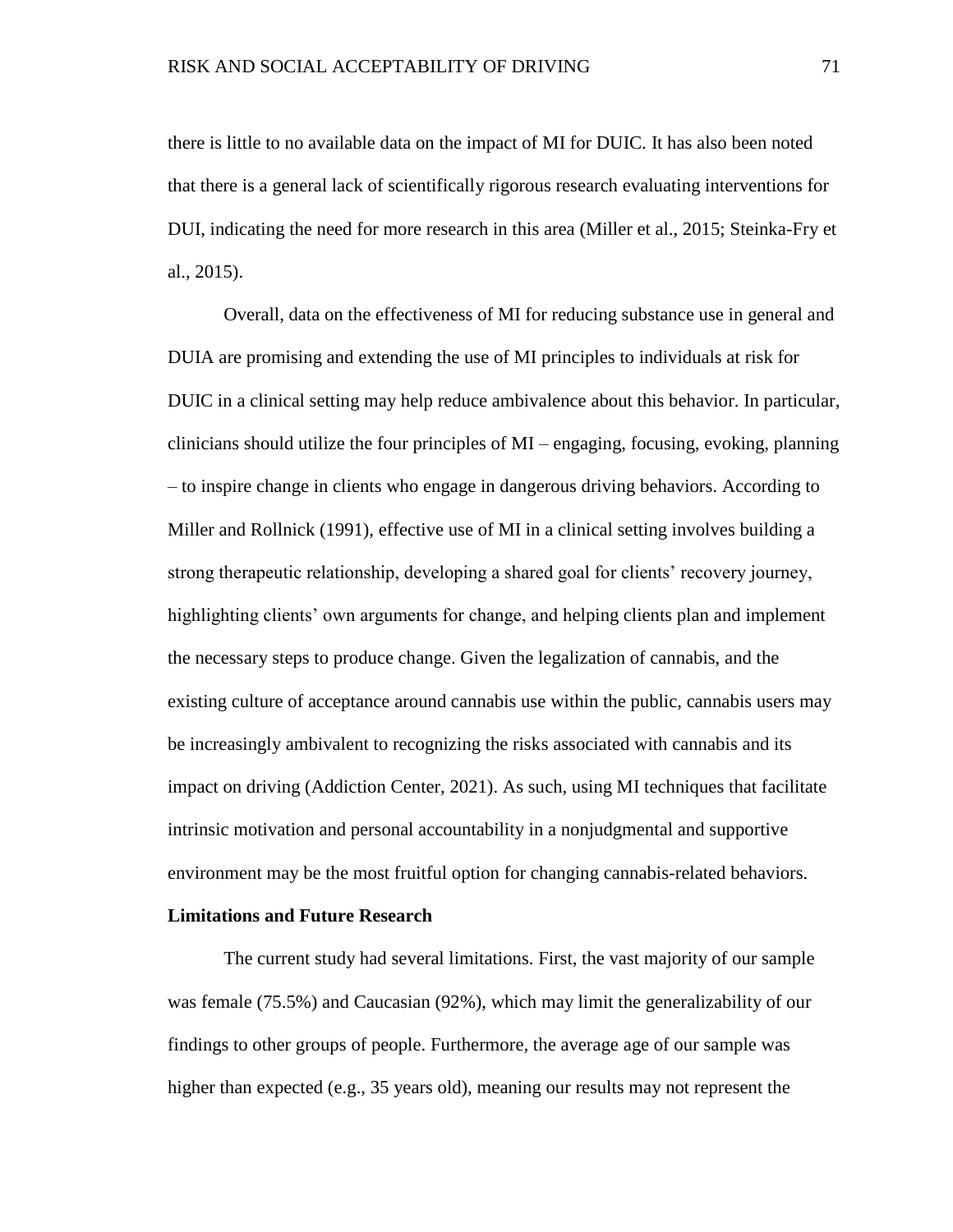opinions of younger adults who are at the highest risk for problematic cannabis use and DUIC. As such, future research could utilize a similar vignette design but specifically target youth and young adults to determine their attitudes about DUIC. Another avenue for future research could be to use a similar study design but compare public attitudes about DUI of substances compared to driving and texting, which has been found to adversely impact all aspects of driving (e.g., visual, cognitive, and physical driving skills) (Caird et al., 2014). It may be particularly beneficial to understand how youth and young adults perceive DUI compared to driving while texting as they are also the group at highest risk for both (Olsen et al., 2013).

Second, due to the nature of our recruitment methods most of our sample was well-educated and the majority completed some form of post-secondary education (16 years of education on average). Consequently, the opinions expressed by the current sample may not be representative of the public as a whole and may not have captured the opinions of individuals who did not complete high school and/or attend university or college.

Third, to measure the perceived dangerousness and social acceptability of DUI, the authors created a series of six single items based on previous research that used a single item measure to assess the perceived dangerousness and social acceptability of driving within two hours of smoking cannabis (see Arterberry et al., 2013; Aston et al., 2015; CCS, 2018). While it would have been more rigorous to use a previously developed and validated vignette based measure of our dependent variables, such a measure does not appear to exist; however, research indicates that single item measures can be reliable and valid (Robins, et al., 2001; Von Hippel et al., 2018). The development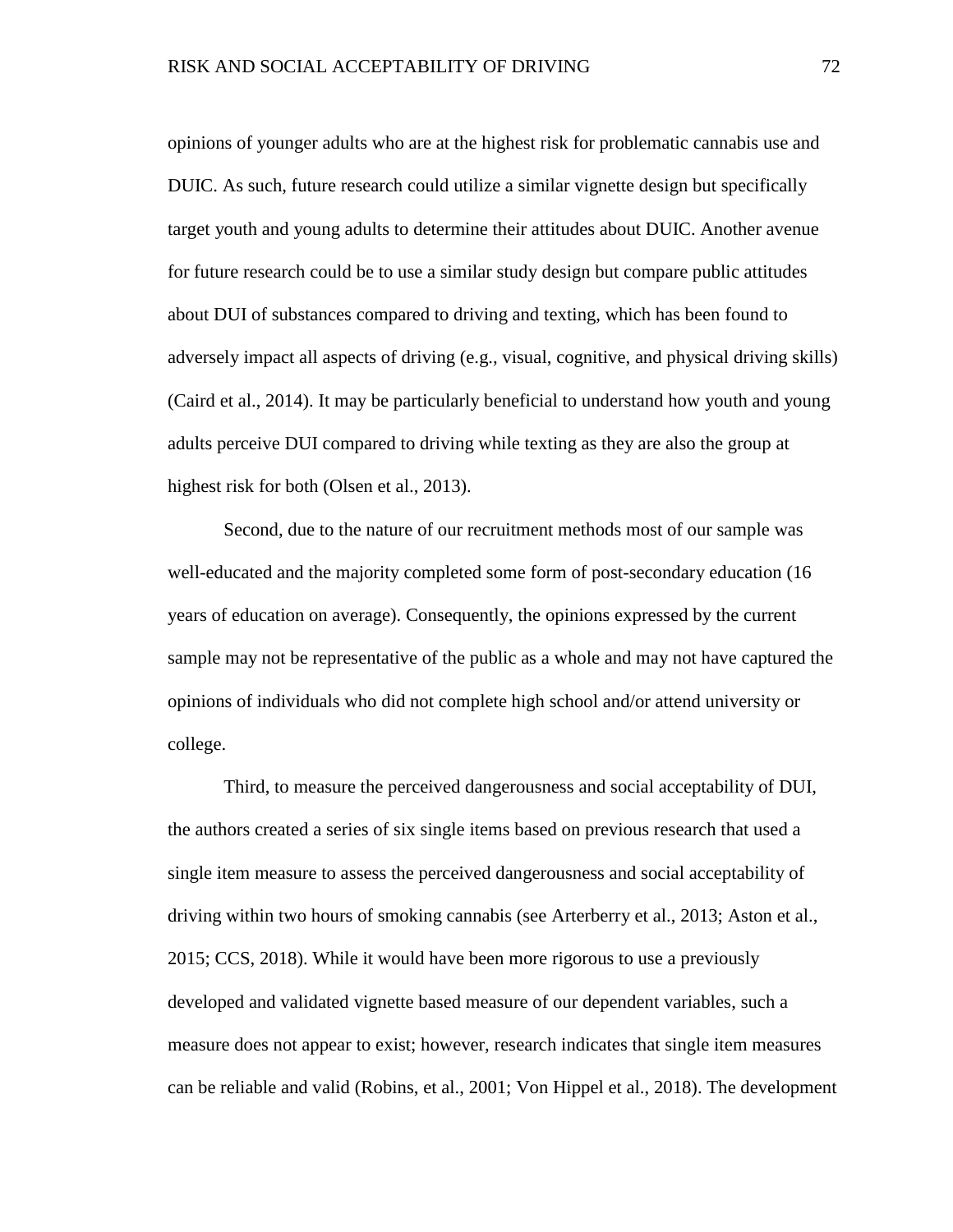of a measure assessing attitudes toward DUIC may be beneficial for future research. Finally, the results from the current study and the body of research surrounding DUIC indicates the need for more research on factors that influence individual's decisions to drive under the influence of cannabis in order to inform targeted awareness campaigns.

# **Conclusion**

The current study utilized an experimental vignette design to examine public perceptions about the dangerousness and social acceptability of a young person DUIC, DUIA, or driving while tired. Additional aims of the study included determining how attitudes differed based on the sex of the driver, and whether respondents' self-reported frequency of cannabis use impacted attitudes about DUIC. Results revealed that members of the public considered DUIC to be safer and more acceptable than DUIA in a variety of contexts. Participants also considered it to be more socially acceptable for females to drive while impaired than males. Taken together, these results highlight important misconceptions about the harms associated with DUIC that exist within the general public and have implications for predicting/preventing future DUIC. Specifically, research indicates that favorable attitudes towards DUIC are strongly related to individuals' intention and willingness to drive under the influence of cannabis. Based on this, it is imperative for future awareness campaigns about cannabis to utilize effective messaging (e.g., that provides detailed information about how to judge level of impairment, when it is safe to drive after using, and safe alternatives to DUIC) and innovative methods (e.g., peer-to-peer communication) to educate the public about the impact of cannabis on driving ability/crash risk across genders to decrease the likelihood of DUIC.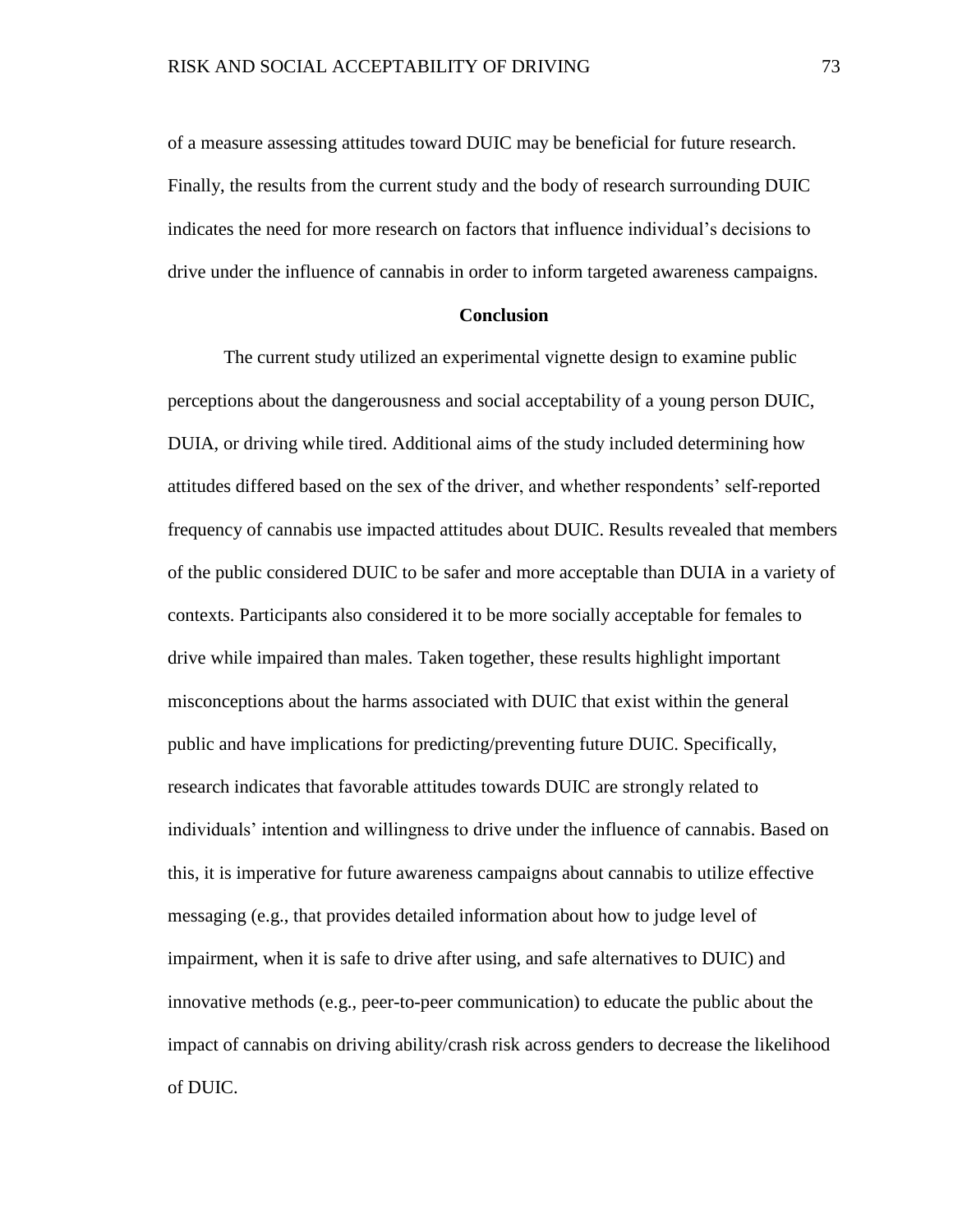The current data also indicated that individuals who use cannabis more frequently consider DUIC to be safe and socially acceptable. This suggests that widespread misconceptions about cannabis use are amplified amongst cannabis users – those most likely to drive under the influence of cannabis. In addition to reinforcing the need for effective, far-reaching cannabis awareness initiatives, this has implications for healthcare providers who may work with cannabis users in a clinical setting. In particular, psychoeducation, motivational enhancement strategies, and DUIC safety planning may be effective tools for shifting client's ambivalence about DUIC when there is a concern for those who risk endangering themselves and others by DUIC.

In sum, the current study adds important information to the cannabis literature regarding public misconceptions about the safety and acceptability of cannabis use and DUIC. Moving forward, the government and other regulating bodies will benefit from continued efforts to understand factors that contribute to individuals' decisions to drive under the influence of cannabis and from educational initiatives that target these factors amongst highest risk populations.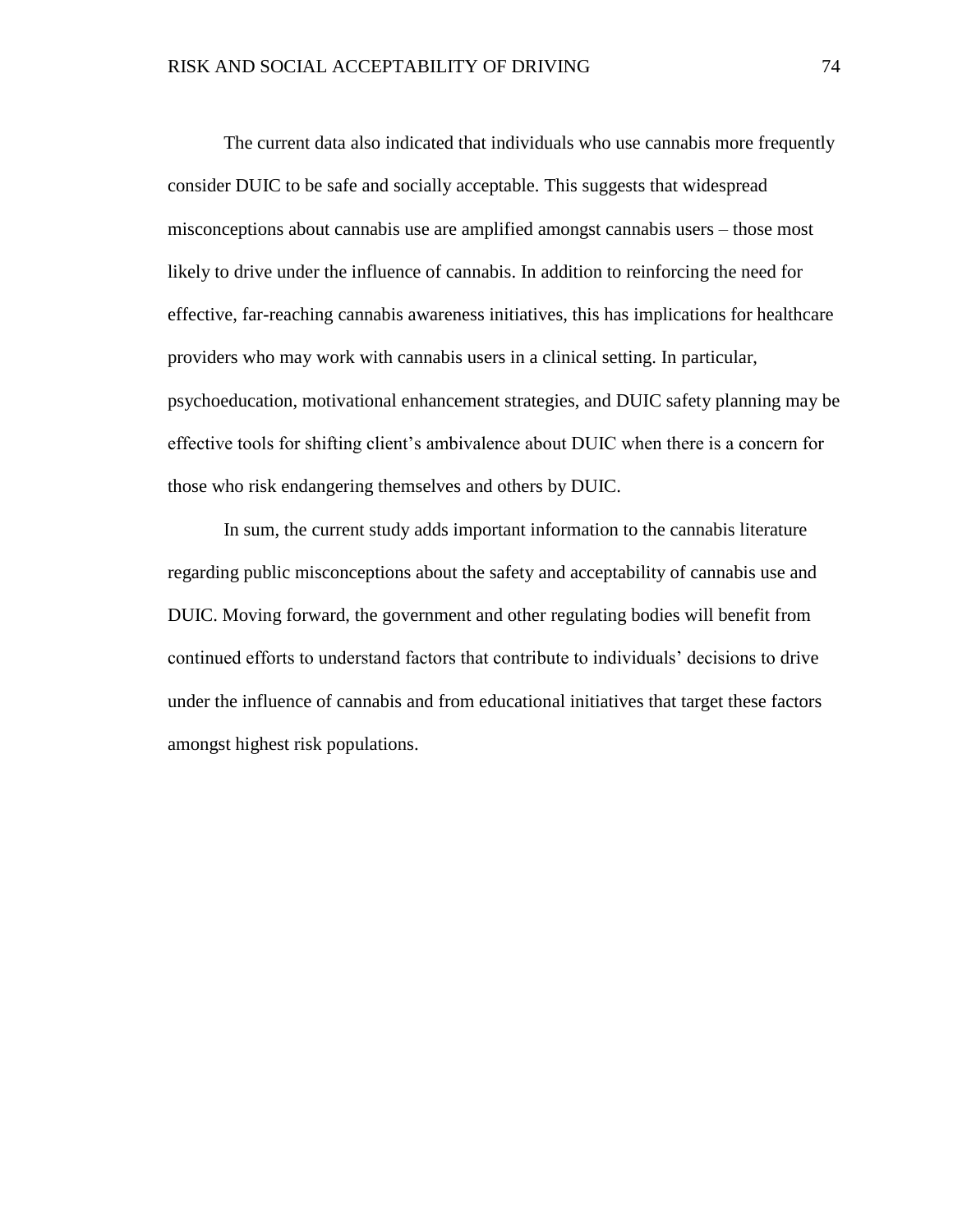#### **References**

Addiction Center. (2021). Motivational Interviewing. Retrieved from:

https://www.addictioncenter.com/treatment/motivational-interviewing/

- Adlaf, E. M., & Paglia-Boak, A. (2007). *Drug use among Ontario students 1977–2007: Detailed OSDUHS findings*. Toronto, ON: Centre for Addiction and Mental Health. CAMH Research Document Series No. 20.
- Ajzen, I. (1985). From intentions to actions: A theory of planned behavior. In J. Kuhl  $\&$ J. Beckman (Eds.), Action-control: From cognition to behavior (pp. 11-39). Heidelberg, Germany: Springer.
- Ajzcn, I. (1991). The theory of planned behavior. *Organizational Behavior and Human Decision Processes, 50,* 179-211.
- Allara, E., Ferri, M., Bo, A., Gasparrini, A., & Faggiano, F. (2015). Are mass-media campaigns effective in preventing drug use? *A Cochrane systematic review and meta-analysis. BMJ Open, 5*, e007449.
- Amarasingha, N., & Dissanayake, S. (2014). Gender differences of young drivers on injury severity outcome of highway crashes. *Journal of Safety Research, 49,* 113- 120.
- American Psychiatric Association. (2013). *Diagnostic and statistical manual of mental disorders (5th ed.).* American Psychiatric Publishing: Arlington, VA.
- Anderson, B. M., Rizzo, M., Block, R. I., Pearlson, G. D., & O'Leary, D. S. (2010). Sex, drugs, and cognition: Effects of marijuana. *Journal of Psychoactive Drugs.* https://doi.org/10.1080/02791072.2010.10400704

Angermeyer, M., & Dietrich, S. (2006). Public beliefs about and attitudes towards people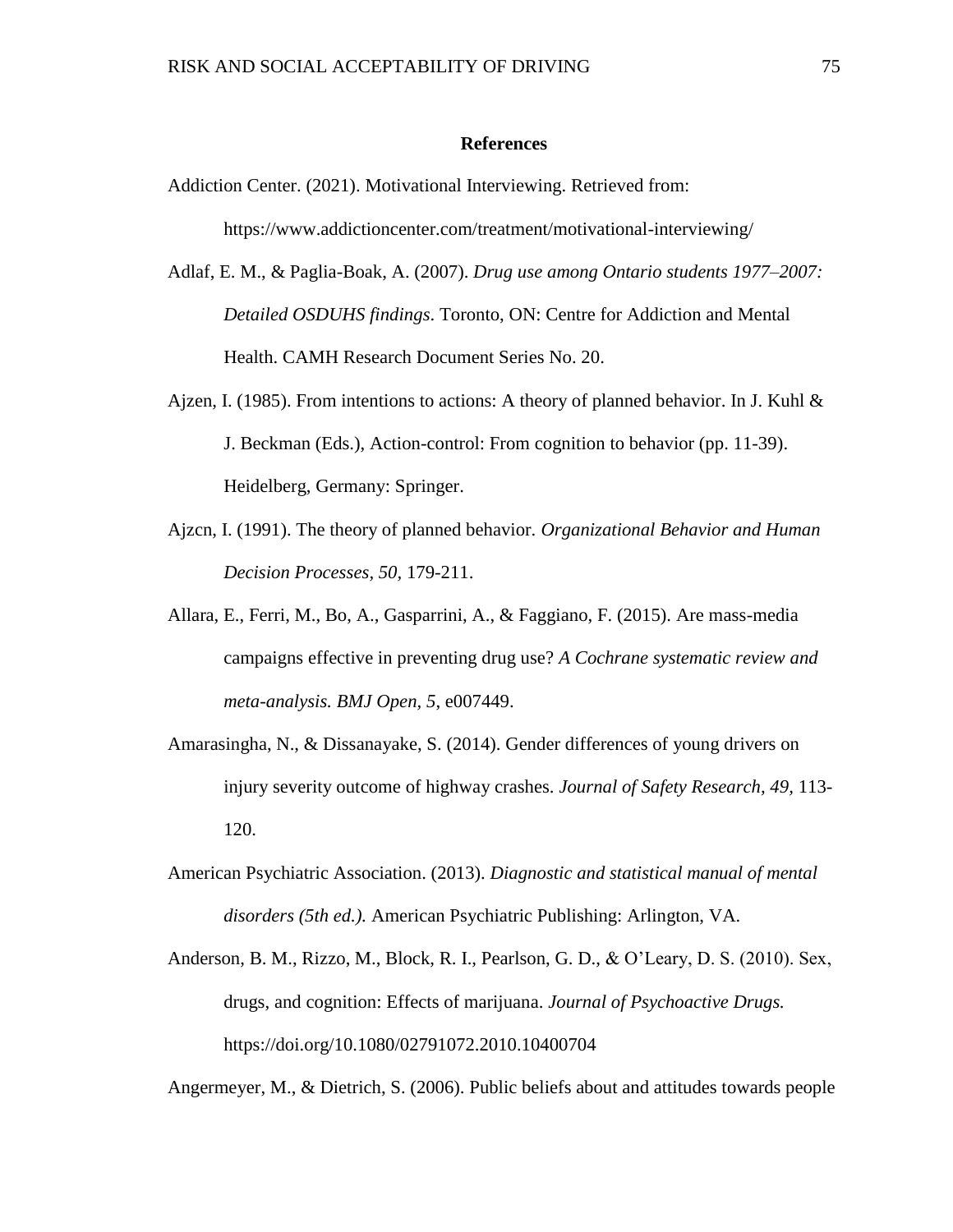with mental illness: A review of population studies. *Acta Psychiatrica Scandinavica, 113,* 163-179. https://www.researchgate.net/profile/Sandra-Dietrich-

5/publication/7308814\_Public\_Beliefs\_About\_and\_Attitudes\_Towards\_People\_w ith\_Mental\_Illness\_A\_Review\_of\_Population\_Studies/links/578f3f8808ae35e97c 425620/Public-Beliefs-About-and-Attitudes-Towards-People-with-Mental-Illness-A-Review-of-Population-Studies.pdf

- Armentano, P. (2013). Cannabis and psychomotor performance: A rational review of the evidence and implications for public policy. *Drug Testing and Analysis, 5*, 52-6.
- Arnedt, A., Wilde, W., Munt, M., & Maclean, M. (2000). Simulated driving performance following prolonged wakefulness and alcohol consumption: Separate and combined contributions to impairment. *Journal of Sleep Research, 9,* 233–241.
- Arnold, L., & Tefft, B. (2016). *Driving Under the Influence of Alcohol and Marijuana: Beliefs and Behaviors, United States, 2013-2015.* Washington (DC): AAA Foundation for Traffic Safety.
- Arseneault, L., Cannon, M., Poulton, R., Murray, R., Caspi, A., & Moffitt, T. (2002). Cannabis use in adolescence and risk for adult psychosis: longitudinal prospective study. *British Medical Journal, 325*, 1212–1213.

Arterberry, B. J., Treloar, H. R., Smith, A. E., Martens, M. P., Pedersen, S. L., & McCarthy, D. M. (2013). Marijuana use, driving, and related cognitions. *Psychology of Addictive Behavior, 27*, 854–60. https://doi.org/10.1037/a0030877.

Asbridge, M., Hayden, J. A., & Cartwright, J. L. (2012). Acute cannabis consumption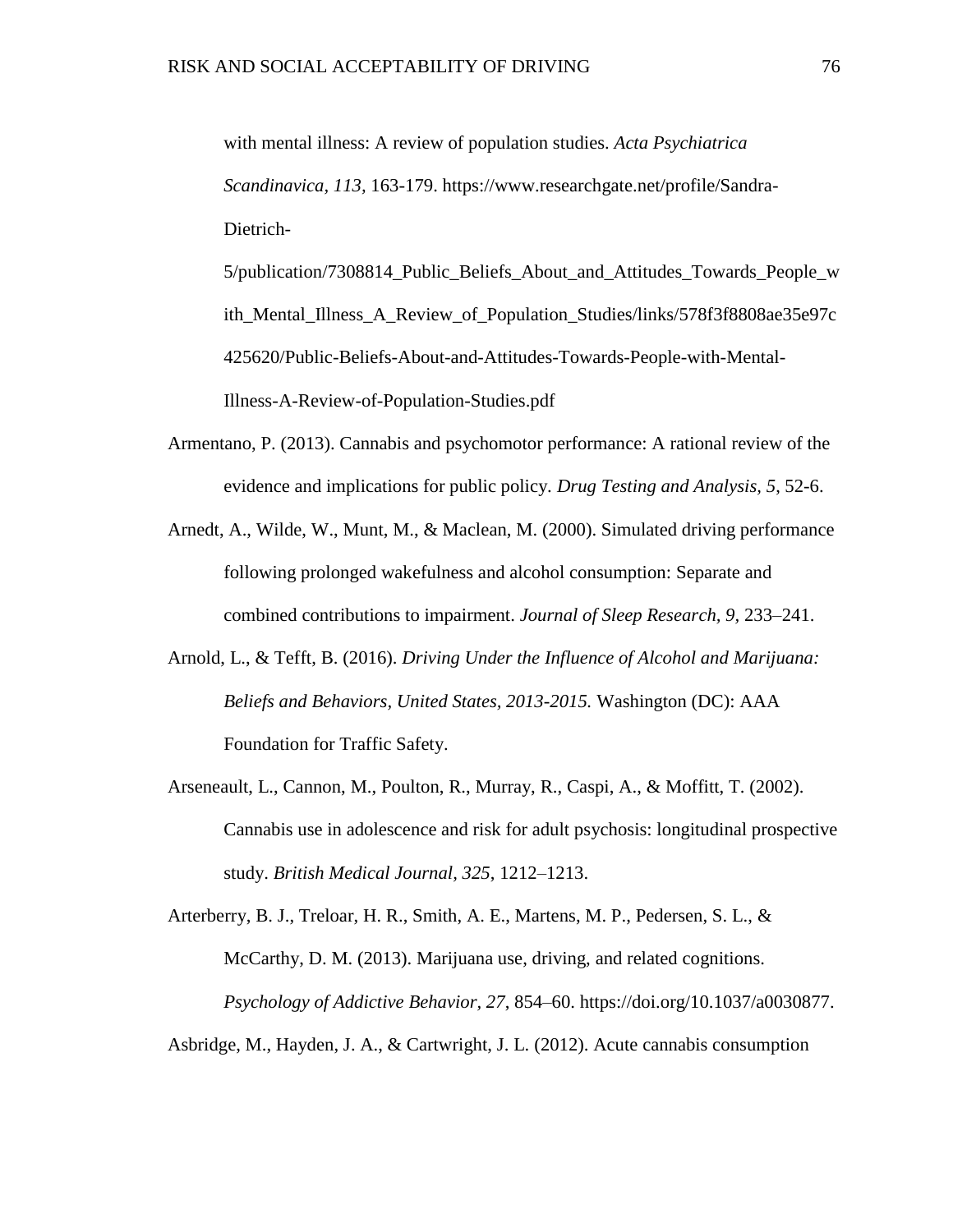and motor vehicle collision risk: systematic review of observational studies and meta-analysis. *British Medical Journal, 344*, e536.

- Aston, E. R., Merrill, J. E., McCarthy, D., & Metrik, J. (2016). Risk factors for driving after and during marijuana use. *Journal of Studies on Alcohol and Drugs, 77*, 309–16. [https://doi.org/10.15288/jsad.2016.77.309.](https://doi.org/10.15288/jsad.2016.77.309)
- Augustyn, M., & Simons-Morton, B. G. (1995). Adolescent drinking and driving: Etiology and interpretation. *Journal of Drug Education, 25*, 41-59.
- Bayern, S. (2015). Offer and acceptance in modern contract law: A needless concept. *California Law Review, 103,* 67.
- Beirness, D. (1987). Self-estimates of blood alcohol concentration in drinking-driving context. *Drug and Alcohol Dependence, 19,* 79-90.
- Beirness, D. (2014). *The characteristics of youth passengers of impaired drivers: Technical report.* Ottawa, Ontario: Canadian Center on Substance Abuse.
- Beirness, D. J., & Beasley, E. E. (2010). A roadside survey of alcohol and drug use among drivers in British Columbia. *Traffic Injury Prevention, 11*, 215–221. https://doi.org/10.1080/15389581003735626
- Beirness, D. J., & Beasley, E. E. (2014). An evaluation of immediate roadside prohibitions for drinking drivers in British Columbia: findings from roadside surveys. *Traffic Injury Prevention,*15, 228–233.

Beirness, D. J., & Beasley, E. E. (2018). *Alcohol and drug use among drivers in Ontario: Findings from the 2017 roadside survey*. Toronto, Ont.: Ministry of Transportation.

Beirness, D. J., & Porath, A. J. (2017). *Clearing the Smoke on Cannabis: Cannabis Use*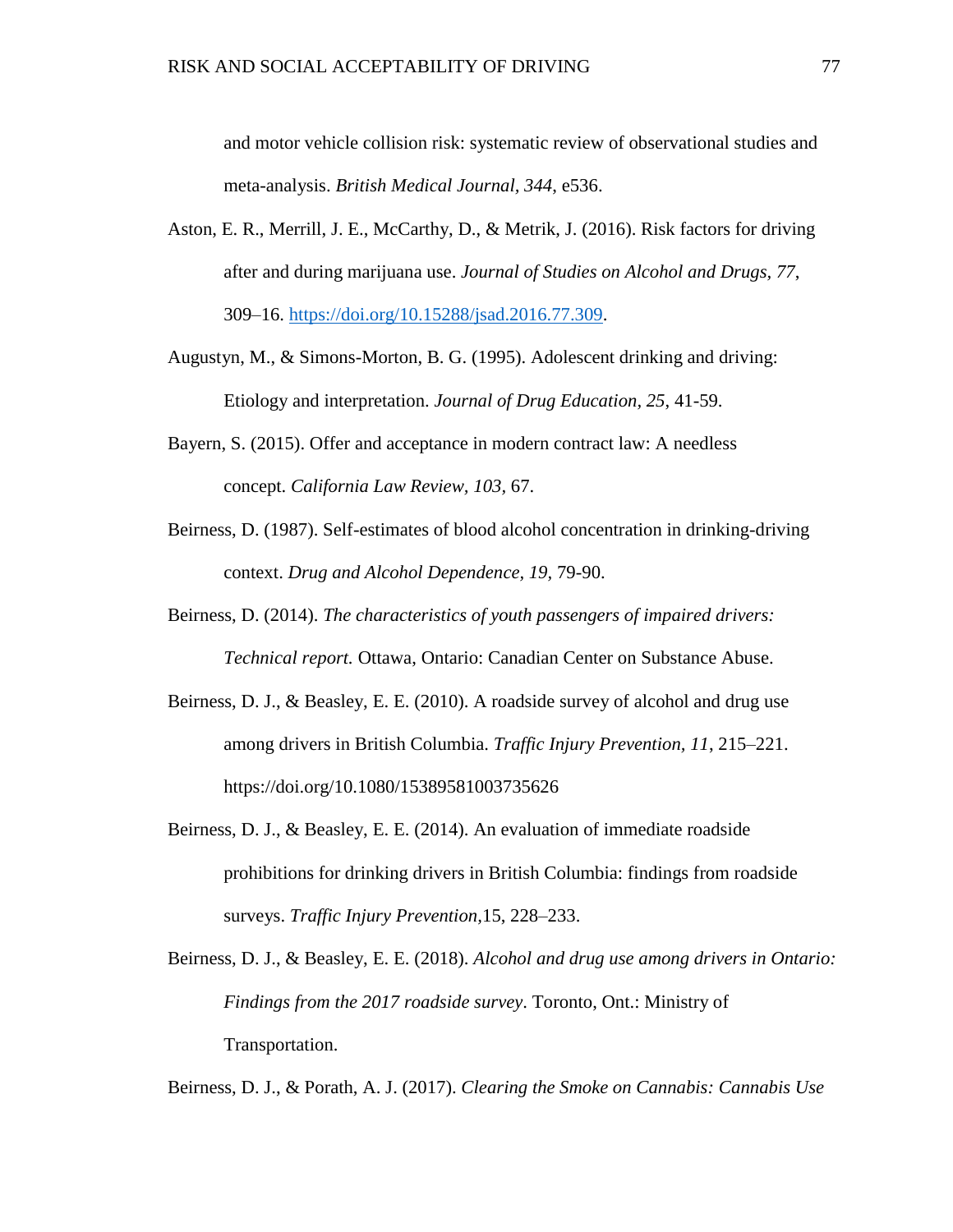*and Driving—An Update.* Ottawa, ON, Canada: Canadian Centre on Substance Use and Addiction.

- Beirness, D., & Porath, A. (2019). Drug evaluation and classification: Review of the program opportunities and enhancement. https://aaafoundation.org/wpcontent/uploads/2019/05/AAAFTS-DRE-Final-Report-complete.pdf
- Beirness, D., & Porath-Waller, A. J. (2019). *Clearing the smoke on cannabis: Cannabis use and driving – An update*. Ottawa, ON: Canadian Centre on Substance Abuse. https://www.ccsa.ca/sites/default/files/2019-10/CCSA-Cannabis-Use-Driving-Report-2019-en\_1.pdf
- Begg, D., & Langley, J. (2001). Changes in risky driving behaviors from age 21 to 26 years. *Journal of Safety Research, 32,* 491-499.
- Bergeron, J., Langlois, J., & Cheang, H. (2014). An examination of the relationships between cannabis use, driving under the influence of cannabis, and risk-taking on the road. *Revue Européenne de Psychologie Appliquée, 64*, 101-109. DOI: 10.1016/j.erap.2014.04.001
- Bergeron, J., & Paquette, M. (2014). Relationships between frequency of driving under the influence of cannabis, self-reported reckless driving and risk-taking behavior observed in a driving simulator. *Journal of Safety Research, 19,* e1-24. doi: 10.1016/j.jsr.2014.02.002
- Berghaus, G., & Guo, B. (1995). Medicines and driver fitness Findings from a metaanalysis of experimental studies as basic information to patients, physicians and experts. In: Kloeden C, McLean A, (Eds.). Alcohol, Drugs, and Traffic Safety -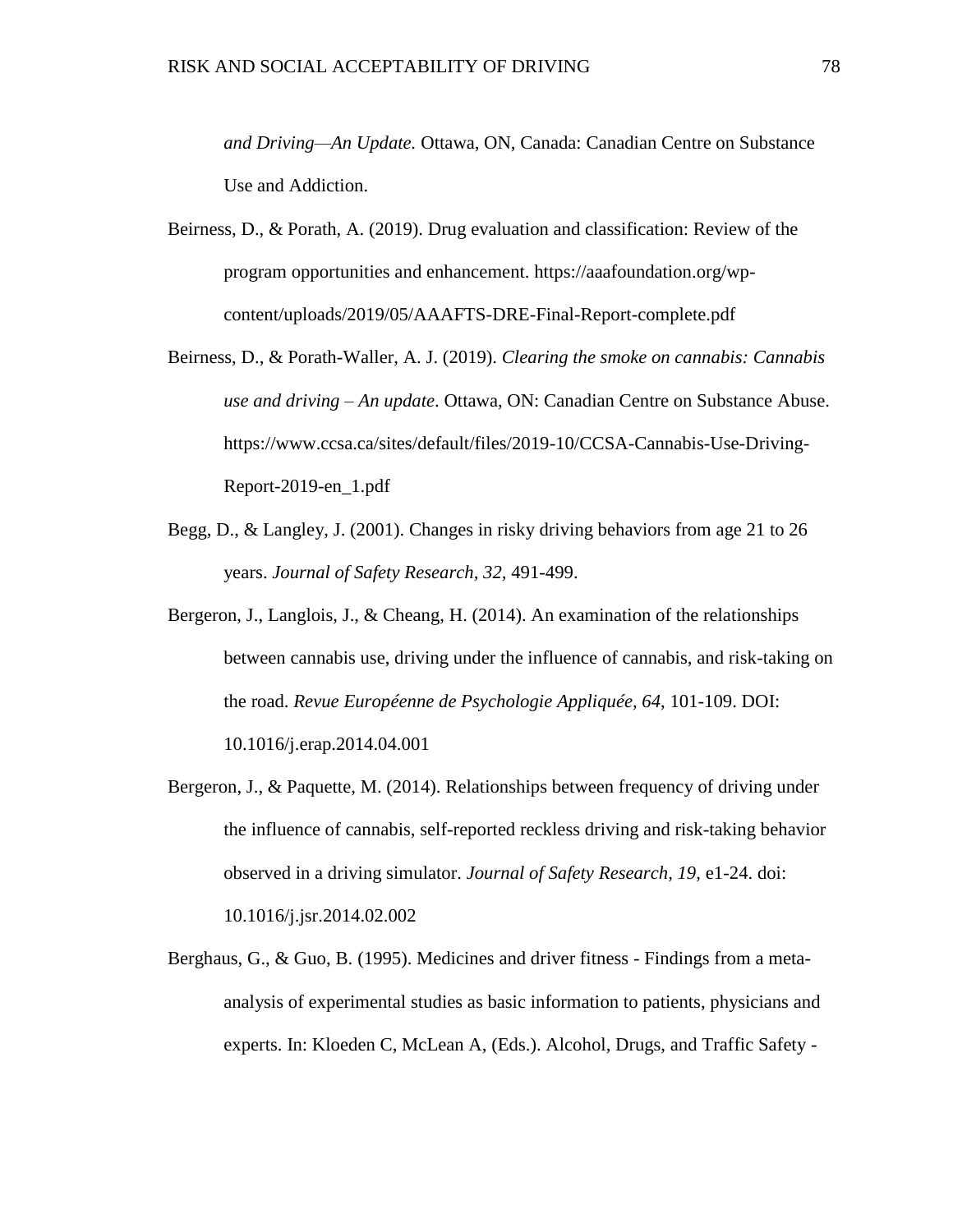T95: Proceedings of the 13th International Conference on Alcohol, Drugs and Traffics Safety; Adelaide, Australia. 295–300.

- Boer, H. & Seydel, E. R. (1996). Protection Motivation Theory. In M. Conner, & P. Norman (Eds.), *Predicting health behavior: Research and practice with social cognition model.* Open University Press, Buckingham: UK, (pp. 95-120).
- Breitmeier, D., Seeland-Schulze, I., Hecker, H., & Schneider, U. (2007). The influence of blood alcohol concentrations of around 0.03% on neuropsychological functions— A double-blind placebo-controlled investigation. *Addiction Biology, 12*, 183–9.

Brooks-Russell, A., Levinson, A., Li, Y., Roppolo, R. H., & Bull, S. (2017). What do Colorado adults know about legal use of recreational marijuana after a media campaign? *Health Promotion Practice, 18*, 193–200. https://doi.org/10.1177/1524839916677210

- Brown, S. W., Mainegra Hing, M., Vanlaar, W. G. M., & Robertson, R. D. (2017). Road Safety Monitor 2017: Drinking & Driving in Canada. Traffic Injury Research Foundation. Ottawa, Canada.
- Brubacher, J. R., Chan, H., Brasher, P., Erdelyi, S., Desapriya, E., Asbridge, M., Purssell, MacDonald, M., Schuurman, N., & Pike, I. (2014). Reduction in fatalities, ambulance calls, and hospital admissions for road trauma after implementation of new traffic laws. *American Journal of Public Health, 104,* e89–e97.
- Brubacher, J., Chan, H., & Staples, J. (2020). Cannabis-impaired driving and Canadian Youth. *Paediatrics & Child Health, 25,* S21-25. https://doi.org/10.1093/pch/pxaa017

Brumback, T., Cao, D., & King, A. (2007). Effects of alcohol on psychomotor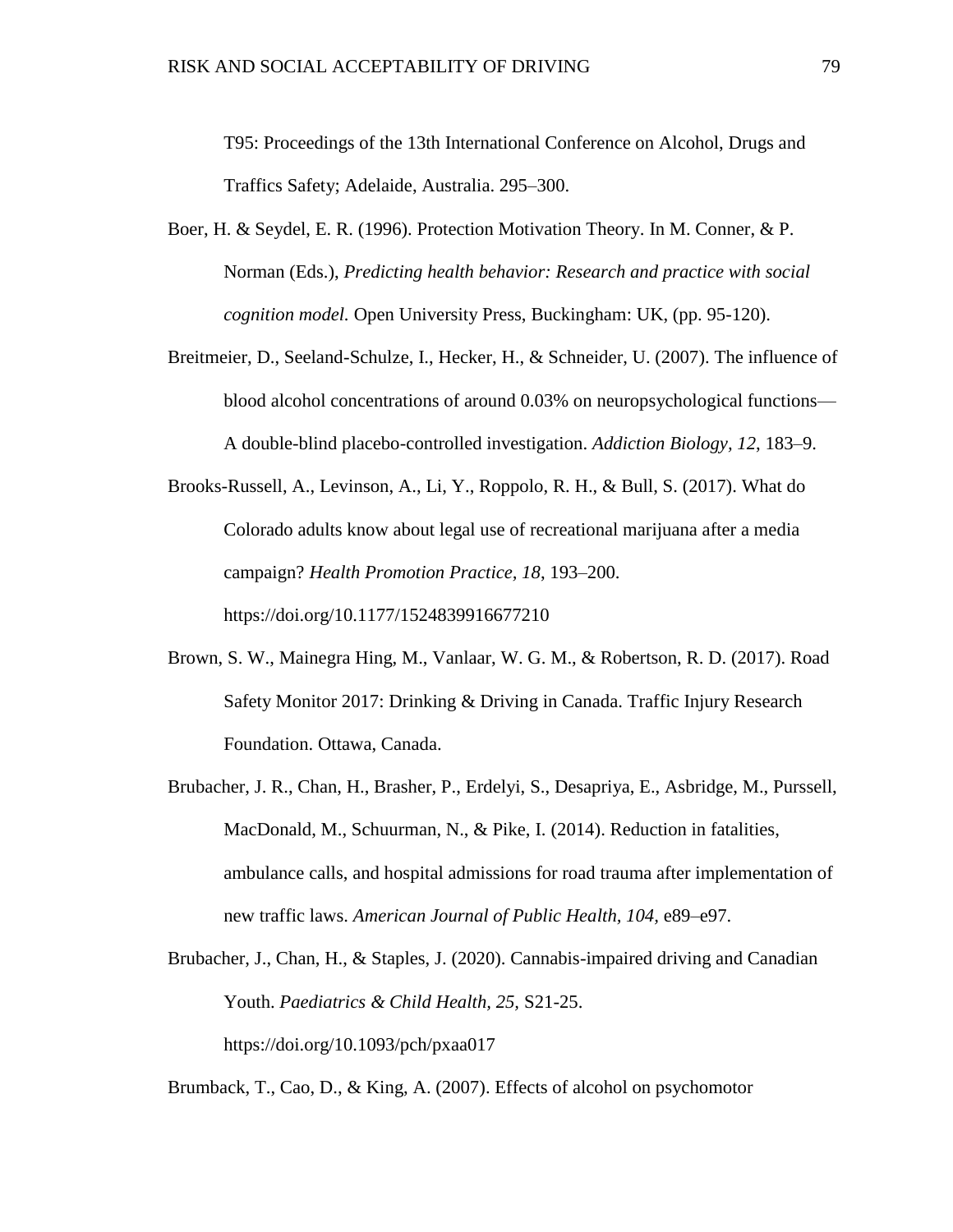performance and perceived impairment in heavy binge social drinkers. *Drug and Alcohol Dependence, 91*, 10–17.

- Buckley, L., Chapman, R. L., & Lewis, I. (2016). A systematic review of intervening to prevent driving while intoxicated: The problem of driving while intoxicated (DWI). *Substance Use & Misuse*, *51*(1), 104–112. https://doi.org/10.3109/10826084.2015.1090452
- Burian, S. E., Liguori, A., & Robinson, J. (2002). Effects of alcohol on risk-taking during simulated driving. *Human Psychopharmacology, 17,* 141–150.
- Burke, B. L., Arkowitz, H., & Menchola, M. (2003). The efficacy of motivational interviewing: A meta-analysis of controlled trials. *Journal of Consultation and Clinical Psychology, 71*, 843–61.
- Butters, J., Mann, R. E., Wickens, C. M., & Boase, P. (2012). Gender differences and demographic influences in perceived concern for driver safety and support for impaired driving countermeasures. Journal of Safety Research, 43, 405–411.
- Caird, J., Johnston, K., Willness, C., Asbridge, M. & Steel, P. (2014). A meta-analysis of the effects of texting on driving. *Accident Analysis and Prevention, 71,* 311-318.
- Canadian Automobile Association. (2017). Cannabis Impaired Driving. Retrieved from https://www.caa.ca/cannabisimpaireddriving/

Canadian Automobile Association. (2019). *Younger Canadians making dangerous decisions when it comes to cannabis and driving*. Newswire. [https://www.newswire.ca/news-releases/younger-canadians-making-dangerous](https://www.newswire.ca/news-releases/younger-canadians-making-dangerous-choices-when-it-comes-to-cannabis-and-driving-caa-finds-845971151.html)[choices-when-it-comes-to-cannabis-and-driving-caa-finds-845971151.html.](https://www.newswire.ca/news-releases/younger-canadians-making-dangerous-choices-when-it-comes-to-cannabis-and-driving-caa-finds-845971151.html)

Canadian Centre on Substance Use and Addiction. (2017). Cannabis. Retrieved from: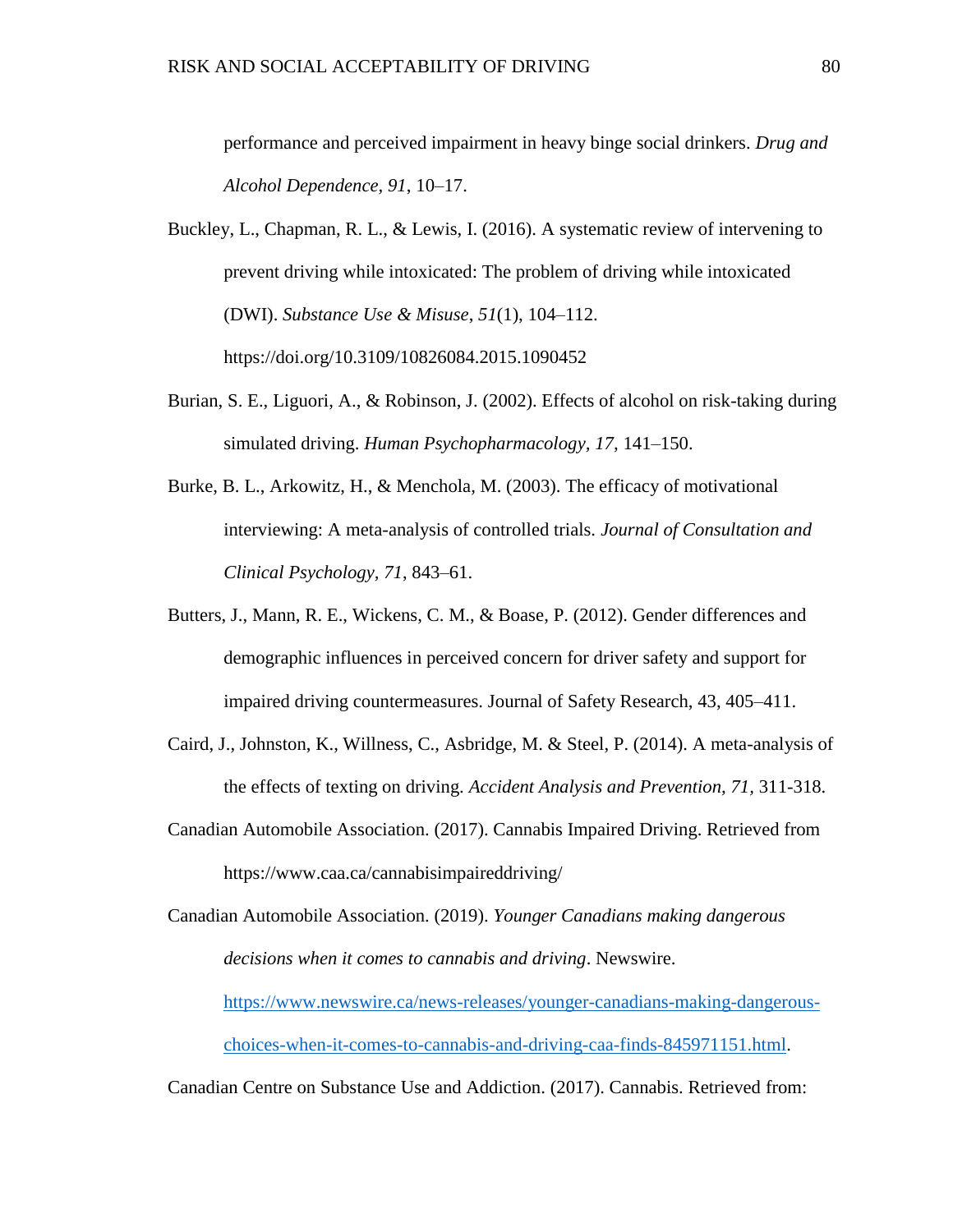http://www.ccsa.ca/Resource%20Library/CCSA-Canadian-Drug-Summary-Cannabis-2017-en.pdf

Canadian Centre on Substance Use and Addiction. (2019). *Short-term administrative sanctions for alcohol and drug use by drivers*.

https://www.ccsa.ca/sites/default/files/2019-04/CCSA-Administrative-Sanctions-Impaired-Driving-Policy-Brief-2019-en.pdf

Canadian Public Health Association. (2018). Frequently asked questions about pot and driving.

https://www.cpha.ca/sites/default/files/uploads/resources/cannabis/Pot%20+%20 Driving%202012/pot+driving\_faq\_e.pdf

Cannabis Act. S.C, c. 16. , (2018).

- Capler, R., Blisker, D., Van Pelt, K., & MacPherson, D. (2017). Cannabis use and driving: evidence review. *Canadian Drug Policy Coalition.* Retrieved from: *https://drugpolicy.ca/wp-content/uploads/2017/02/CDPC\_Cannabis-and-Driving\_Evidence-Review\_FINALV2\_March27-2017.pdf*
- Cartwright, J. & Asbridge, M. (2011). Passengers' decisions to ride with a driver under the influence of either alcohol or cannabis. *Journal of Studies on Alcohol and Drugs,* 86-95.
- Center for Addictions and Mental Health. (2020). *Alcohol and other drugs and driving.*  [https://www.camh.ca/en/health-info/guides-and-publications/alcohol-and-other](https://www.camh.ca/en/health-info/guides-and-publications/alcohol-and-other-drugs-and-driving)[drugs-and-driving.](https://www.camh.ca/en/health-info/guides-and-publications/alcohol-and-other-drugs-and-driving)

Center for Behavioral Health Statistics and Quality. (2016). *Key substance use and*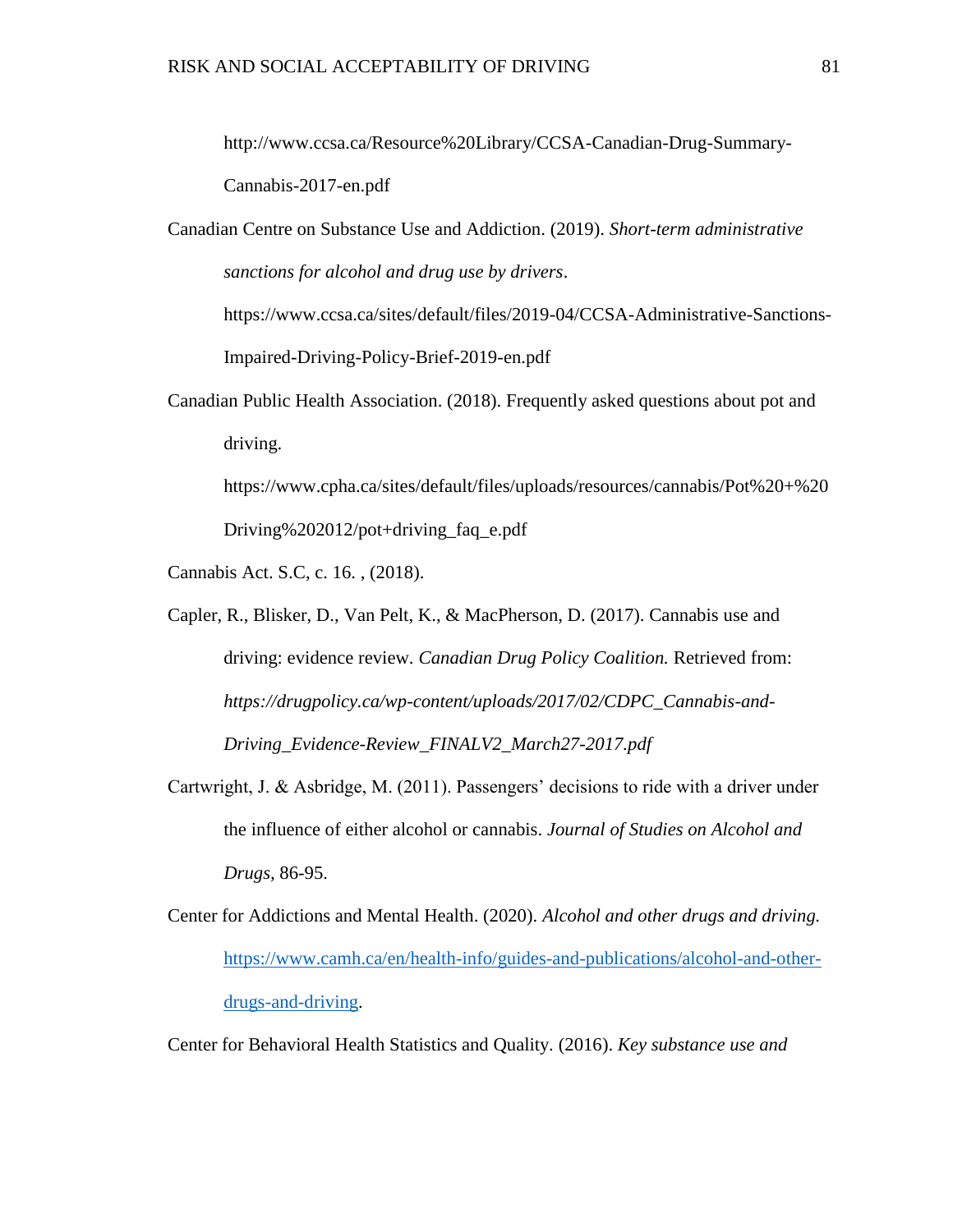*mental health indicators in the United States: Results from the 2015 National Survey on Drug Use and Health.* (HHS Publication No. SMA 16-4984, NSDUH Series H-51). <http://www.samhsa.gov/data/>

- Cerdá, M., Wall, M., Feng, T., Keyes, K. M., Sarvet, A., Schulenberg, J., O'Malley, P., Pacula, R., Galea, S., & Hasin, D. S. (2017). Association of state recreational marijuana laws with adolescent marijuana use. *JAMA Pediatrics, 171*, 142–149. https://doi.org/10.1001/jamapediatrics.2016.3624
- Cheng, S. Y., Lee, H. Y., Lee, J. C., & Tsai, S. Y. (2010). Comparing the effects of light alcohol consumption on human response to auditory and visual stimuli. *Perceptual Motor Skills, 111*, 589–607.
- Cismaru, M., Lavack, A., & Markewich, E. (2009). Social marketing campaigns aimed at preventing drunk driving. *International Marketing Review, 26,* 292-311.
- Clermont, Y. (2018). *Impaired driving statistics.* Statistics Canada, Standing Senate Committee on Legal and Constitutional Affairs.

https://sencanada.ca/content/sen/committee/421/LCJC/Briefs/2018-

LCJC\_StatCan\_e.pdf

- Cohen, J., Dearnaley, E. J., & Hansel, C. E. (1958). The risk taken in driving under the influence of alcohol. *British Medical Journal, 1,* 1438–1442.
- Collins, S. E., & Carey, K. B. (2007). The theory of planned behavior as a model of heavy episodic drinking among college students. *Psychology of Addictive Behaviors, 21*(4), 498–507. https://doi.org/10.1037/0893-164X.21.4.498

Colonna, R. (2019). Cannabis legalization and driving: Exploring young Ontarians'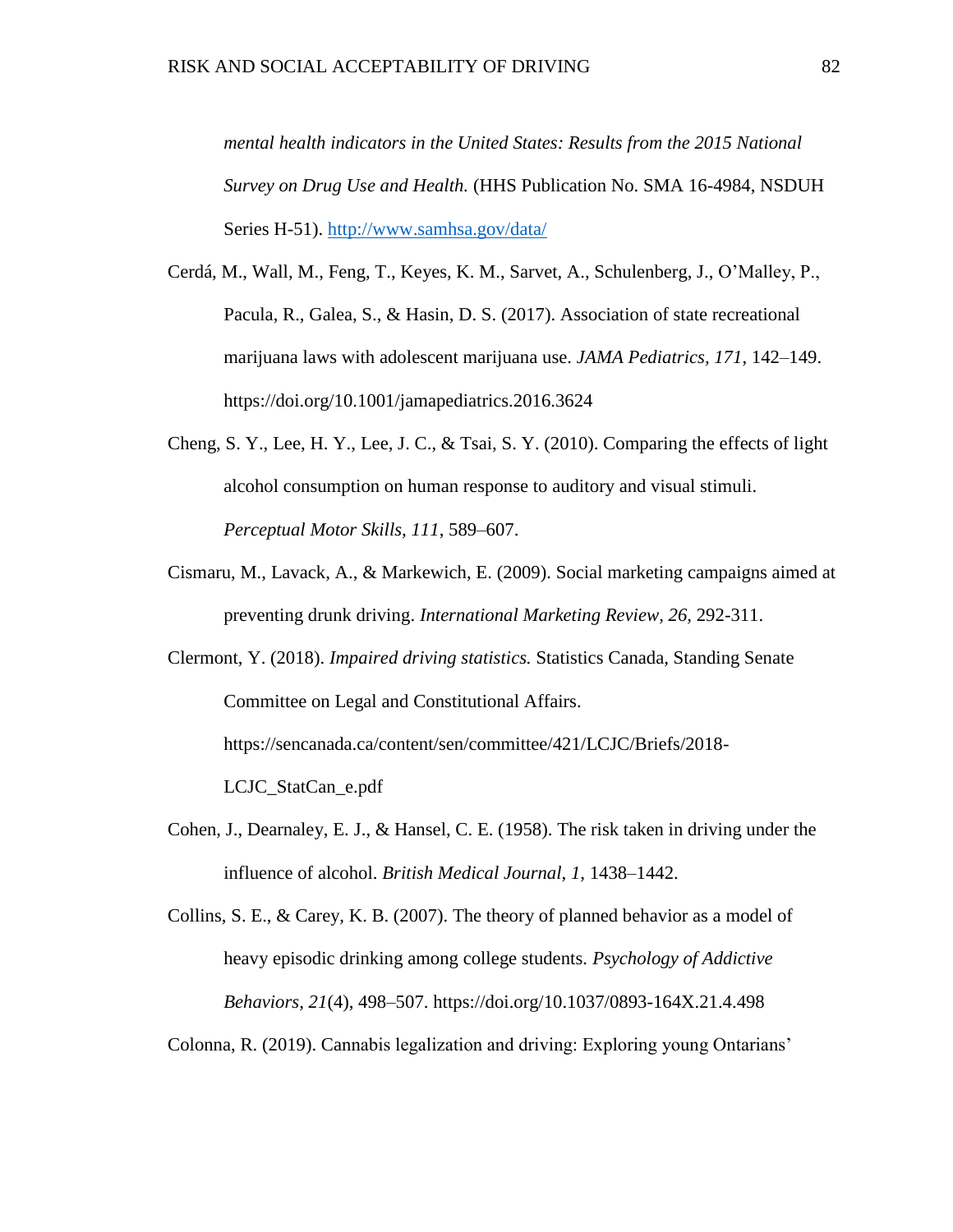knowledge, perceptions, and attitudes. *Electronic Thesis and Dissertation Repository, 6444.* https://ir.lib.uwo.ca/etd/6444

Cooke, R., Dahdah, M., Norman, P., & French, D. (2016). How well does the theory of planned behavior predict alcohol consumption? A systematic review and metaanalysis. *Health Psychology Review, 10,* 148-167. Doi:

10.1080/17437199.2014.947547

- Colorado Department of Public Health and Environment. (2015). *Retail Marijuana Education Program Report: 2015 Legislative Report.*  [https://www.colorado.gov/pacific/sites/default/files/MJ\\_RMEP\\_Legislative-](https://www.colorado.gov/pacific/sites/default/files/MJ_RMEP_Legislative-Report_2015.pdf)[Report\\_2015.pdf](https://www.colorado.gov/pacific/sites/default/files/MJ_RMEP_Legislative-Report_2015.pdf)
- Colorado Department of Transportation. Campaign Materials Drugged Driving Posters 2016 campaign. https://www.codot.gov/safety/alcohol-and-impaireddriving/druggeddriving/assets/2016-campaign-materials/hits-billboard.jpg
- Couper, F. & Logan, B. (2004). *Drugs and Human Performance Fact Sheets.* Washington, DC: National Highway Traffic Safety Administration.
- Cuijpers, P. (2002). Effective ingredients of school-based drug prevention programs: A systematic review. *Addictive Behaviors, 27*, 1009-23.
- Dang, J. N. (2008). *Statistical analysis of alcohol-related driving trends, 1982– 2005.* Washington, DC: National Highway Traffic Safety Administration. (DOT HS 810 942)
- Danseco, E. R., Kingery, P. M., & Coggeshall, M. B. (1999). Perceived risk of harm from marijuana use among youth in the USA. *School Psychology International, 20*(1), 39- 56. doi:10.1177/0143034399201004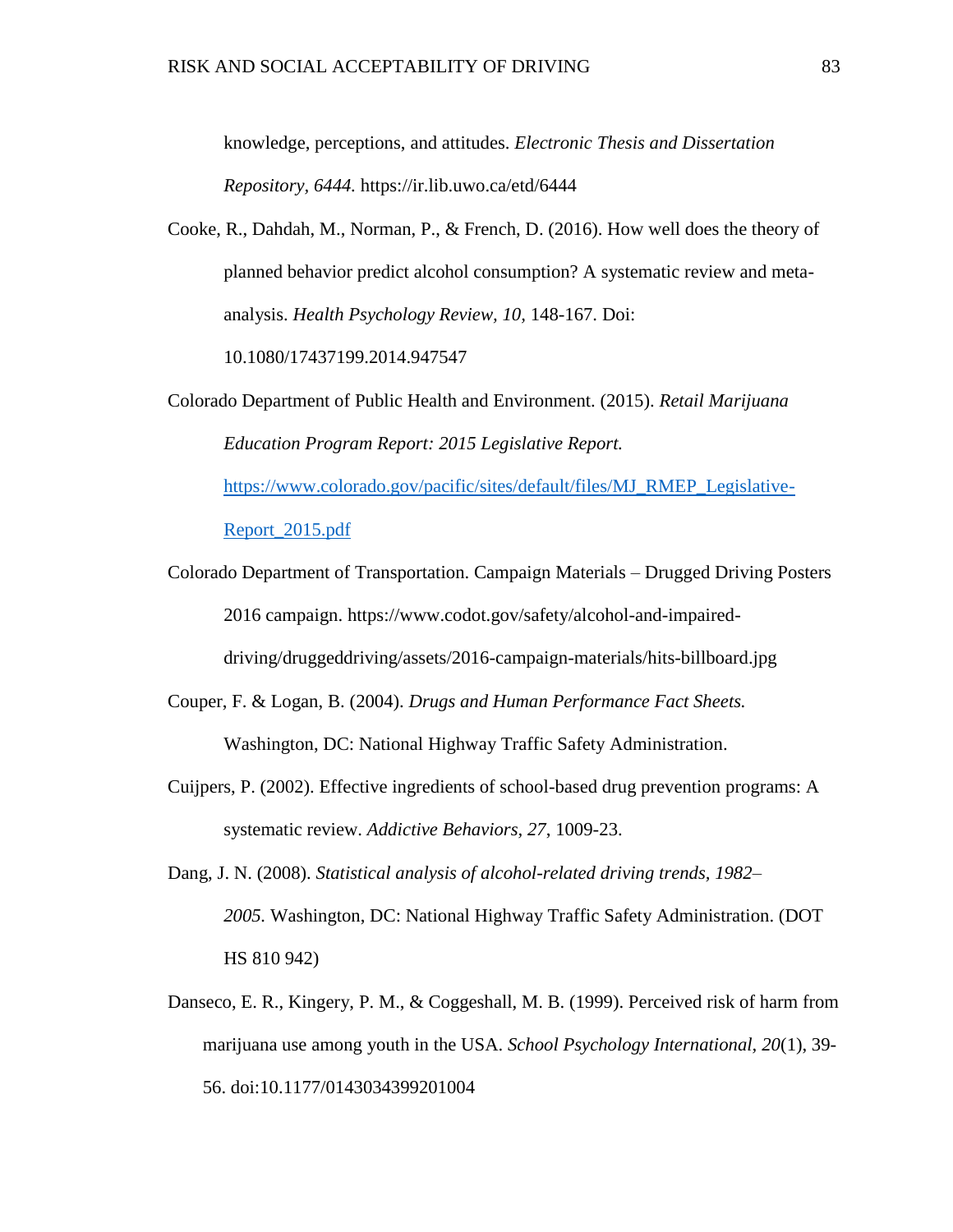- Danton, K., Misselke, L., Bacon, R., & Done, J. (2003). Attitudes of young people toward driving after smoking cannabis or after drinking alcohol. *Health Education Journal, 62*, 50–60. https://doi.org/10.1177/001789690306200106
- De Bellis, M. D., Wang, L., Bergman, S. R., Yaxley, R. H., Hooper, S. R., & Huettel, S. A. (2013). Neural mechanisms of risky decision-making and reward response in adolescent onset cannabis use disorder. *Drug and Alcohol Dependence, 133*(1), 134–145.
- de Gee, E. A., Verdurmen, J. E. E., Bransen, E., de Jonge, J. M., & Schippers, G. M. (2014). A randomized controlled trial of a brief motivational enhancement for non-treatment seeking adolescent cannabis users. *Journal of Substance Abuse Treatment, 3,* 181–188. https://doi.org/10.1016/j.jsat.2014.05.001
- DeJong, W., & Atkin, C. K. (1995). A review of national television PSA campaigns for preventing alcohol-impaired driving, 1987-1992. *Journal of Public Health Policy*, *16*(1), 59–80.
- DeJong, W., & Hingson, R. (1998). Strategies to reduce driving under the influence of alcohol. *Annual Review of Public Health, 19*, 359e378.
- Department of Justice. (2015). *Mandatory minimum penalties: their effects on crime, sentencing disparities, and justice system expenditures.* Government of Canada. https://www.justice.gc.ca/eng/rp-pr/csj-sjc/ccs-ajc/rr02\_1/p5\_2.html
- Department of Justice. (2020). *Impaired driving laws*. https://www.justice.gc.ca/eng/cjjp/sidl-rlcfa/.
- Dott, A. (1971). *Effect of marijuana on risk acceptance in a simulated passing task.* Washington, DC: US Government Printing Office.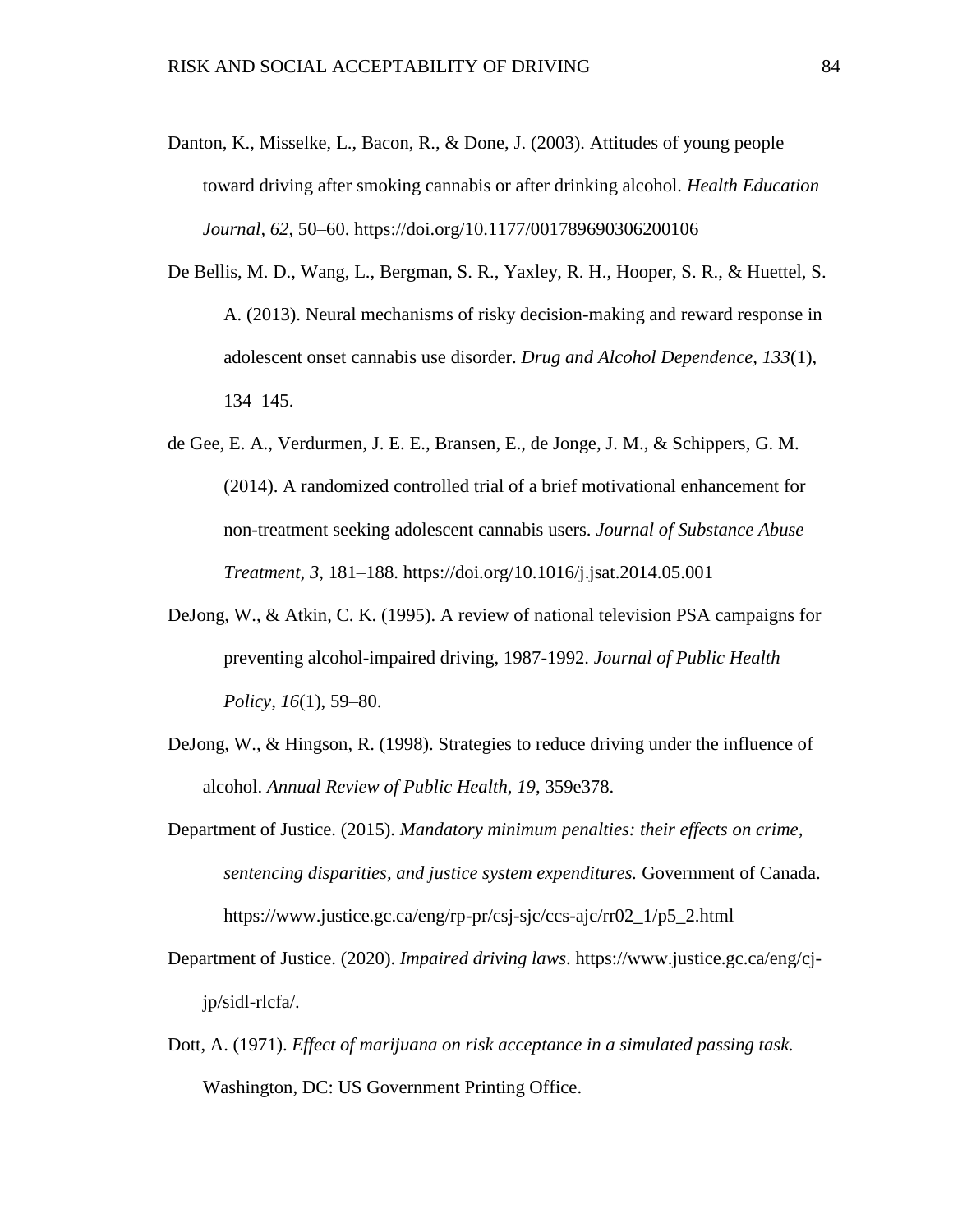Downs, D. S., & Hausenblas, H. A. (2005). The theories of reasoned action and planned behavior applied to exercise: a meta-analytic update. *Journal of Physical Activity and Health, 2,* 76-97.

http://journals.humankinetics.com/view/journals/jpah/2/1/article-p76.xml

- Draaisma, M. (2018). Don't drive while high, Canadians urged in new MADD, Tweed, Uber campaign. CBC News. https://www.cbc.ca/news/canada/toronto/driving-whilehigh-campaign-madd-canada-tweed-uber-1.4856804
- Drew, L., Royal, D., Moulton, B., Peterson, A., & Haddix, D. (2010). Summary report: National survey of drinking and driving. https://one.nhtsa.gov/Driving-Safety/Impaired-Driving/National-Survey-of-Drinking-and-Driving-Attitudes-and-Behaviors:-2008
- D'Souza, D. C., Ranganathan, M., Braley, G., Gueorguieva, R., Zimolo, Z., Cooper, T., Perry, E., & Krystal, J. (2008). Blunted psychotomimetic and amnestic effects of delta-9-tetrahydrocannabinol in frequent users of cannabis. *Neuropsychopharmacology: Official Publication of the American College of Neuropsychopharmacology*, *33*(10), 2505–2516. https://doi.org/10.1038/sj.npp.1301643
- Dumitrescu, A., Wagle, M., Dogaru, B. & Manolescu, B. (2011). Modeling the theory of planned behavior for intention to improve oral health behaviors: the impact of attitudes, knowledge, and current behavior. *Journal of Oral Health, 53,* 369-377. doi:<https://doi.org/10.2334/josnusd.53.369>
- Dunaway, K., Will, K., & Sabo, C. (2011). Alcohol-impaired driving. *Handbook of Traffic Psychology, 231-248. https://doi.org/10.1016/B978-0-12-381984-0.10017-7*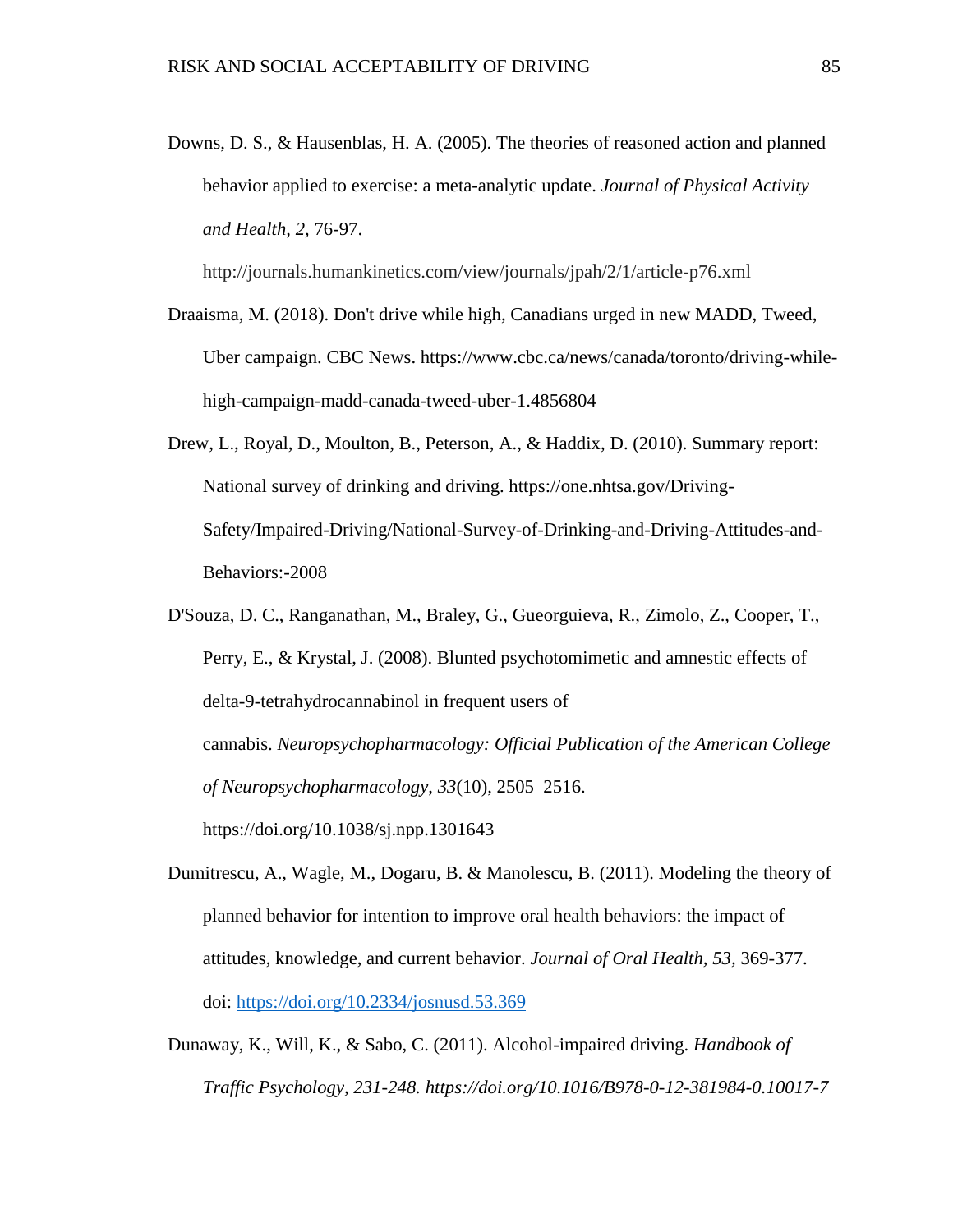- Eagly, A. H. & Chaiken, S. (1993). *The psychology of attitudes.* Orlando, FL: Harcourt Brace Jovanovich.
- Earle, A., Napper, L., LaBrie, J. W., Brooks-Russell, A., Smith, D., & de Rutte, J. (2020). Examining interactions within the theory of planned behavior in the prediction of intentions to engage in cannabis-related driving behaviors. *Journal of American College Health, 68*, 374–380. [https://doi-org.qe2a-](https://doi-org.qe2a-proxy.mun.ca/10.1080/07448481.2018.1557197)

[proxy.mun.ca/10.1080/07448481.2018.1557197](https://doi-org.qe2a-proxy.mun.ca/10.1080/07448481.2018.1557197)

- Eisenberg, D. (2003). Evaluating the effectiveness of policies related to drunk driving. *Journal of Policy Analysis and Management, 22,* 249-274. doi: 10.1002/pam.10112
- EKOS Research Associates. (2016). Baseline Survey on Awareness, Knowledge and Behaviour Associated with Recreational Use of Marijuana: Final Report. http://epe.lac-bac.gc.ca/100/200/301/pwgsc-tpsgc/por-ef/health/2016/046-15 e/report-rapport-eng.html
- Elder, R. W., Lawrence, B., Ferguson, A., Naimi, T. S., Brewer, R. D., Chattopadhyay, S. K., Toomey, T. L., Fielding, J. E., & Task Force on Community Preventive Services (2010). The effectiveness of tax policy interventions for reducing excessive alcohol consumption and related harms. *American journal of preventive medicine*, *38*(2), 217–229. https://doi.org/10.1016/j.amepre.2009.11.005
- Elder, R. W., Shults, R. A., Sleet, D. A., Nichols, J. L., Thompson, R. S., Rajab, W., & Task Force on Community Preventive Services. (2004). Effectiveness of mass media campaigns for reducing drinking and driving and alcohol-involved crashes: A systematic review. *American Journal of Preventive Medicine*, *27*(1), 57–65. https://doi.org/10.1016/j.amepre.2004.03.002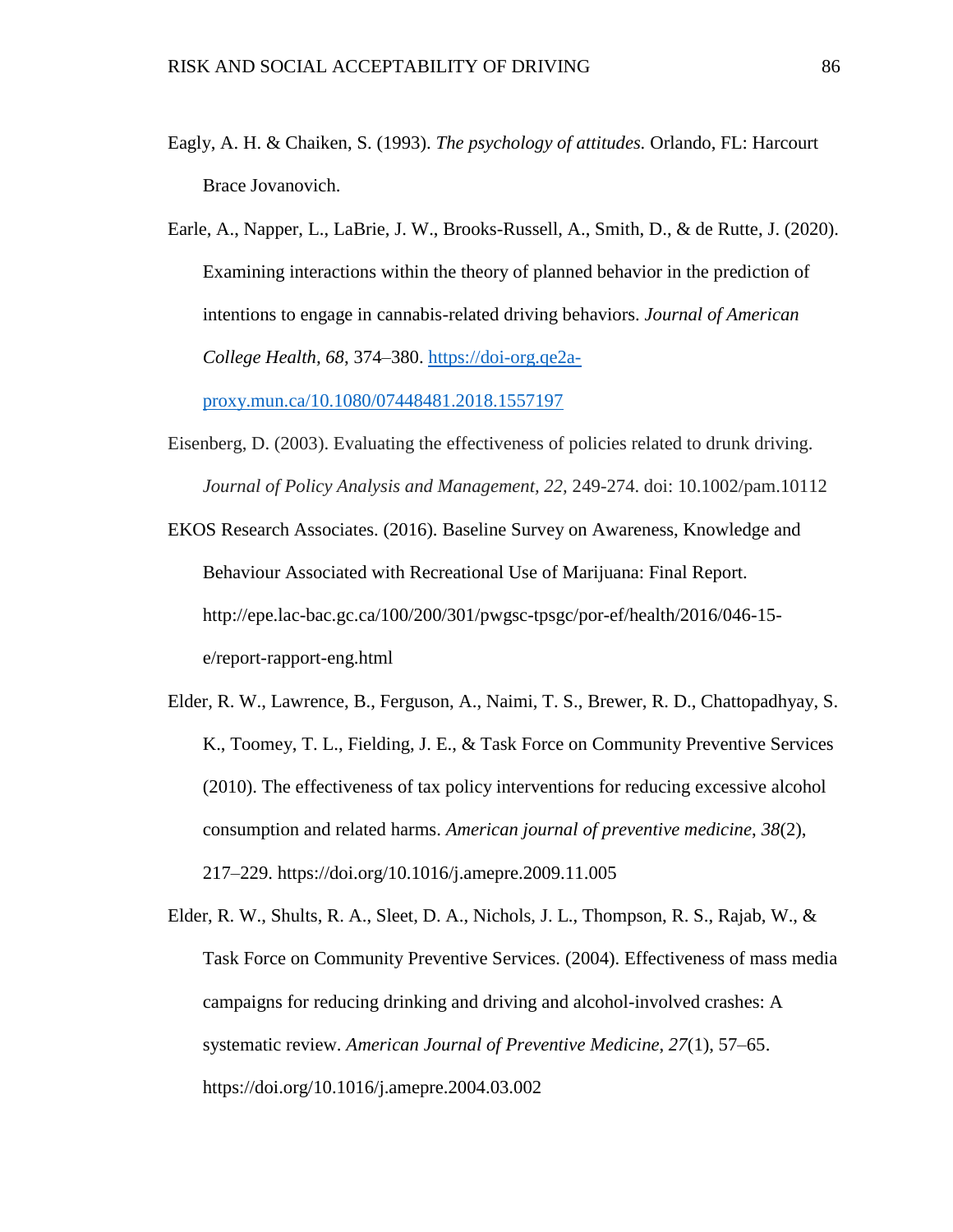- Elder, R. W., Voas, R., Beirness, D., Shults, R. A., Sleet, D. A., Nichols, J. L., Compton, R., & Task Force on Community Preventive Services (2011). Effectiveness of ignition interlocks for preventing alcohol-impaired driving and alcohol-related crashes: A community guide systematic review. *American Journal of Preventive Medicine*, *40*(3), 362–376. https://doi.org/10.1016/j.amepre.2010.11.012
- Ellemers, N., Spears, R., & Doosje, B. (1997). Sticking together or falling apart: In-group identification as a psychological determinant of group commitment versus individual mobility. *Journal of Personality and Social Psychology, 72*, 617–626.
- Ellingstad, V., McFarling, L., & Struckman, D. (1973). *Alcohol, marijuana and risktaking*. Vermillion, DS: Vermillion Human Factors Laboratory, South Dakota University.
- Elliot, B. (1993). *Road safety mass media campaigns: A meta-analysis*. Canberra: Federal Office of Road Safety (report CR 118).
- Epperlein T. (1985). *The use of sobriety checkpoints as a deterrent: An impact assessment.* Phoenix, AZ: Arizona Department of Public Safety.
- Evans, S., Roberts, M., Keeley, J., Blossom, J., Amaro, C., Garcia, A., Stough, C., Canter, K., Robles, R. & Reed, G. (2015). Vignette methodologies for studying clinicians' decision-making: Validity, utility, and application in ICD-11 field studies. *International Journal of Clinical and Health Psychology, 15*, 160-170. http://dx.doi.org/10.1016/j.ijchp.2014.12.001
- Farrow, J. (1987). The use of vignette analysis of dangerous driving situations involving alcohol to differentiate adolescent DWI offenders and high school drivers. *The*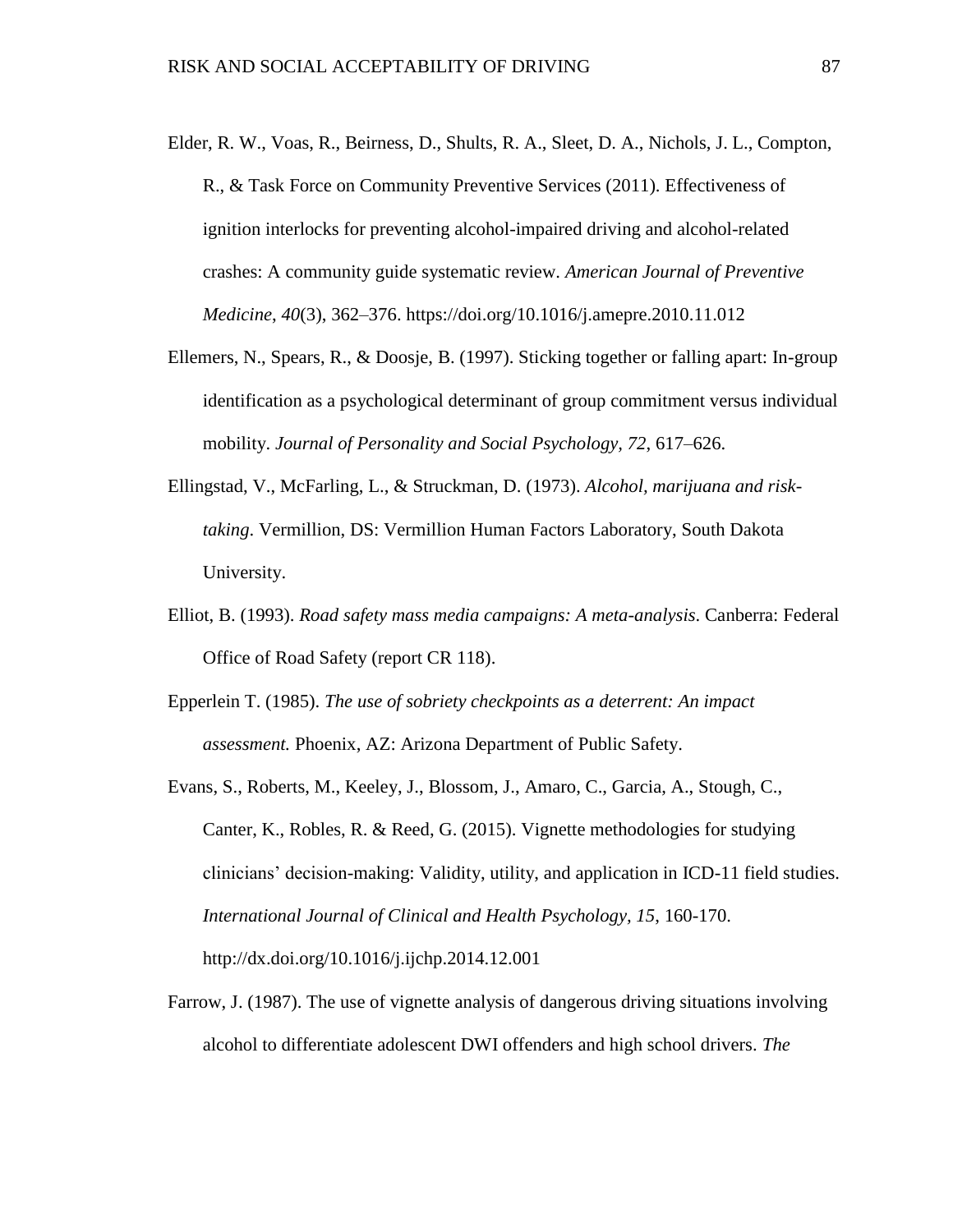*American Journal of Drug and Alcohol Abuse, 13,* 157-174. http://dx.doi.org.qe2aproxy.mun.ca/10.3109/00952998709001506

- Fell, J. C., Beirness, D. J., Voas, R. B., Smith, G. S., Jonah, B., Maxwell, J. C., Price, J., & Hedlund, J. (2016). Can progress in reducing alcohol-impaired driving fatalities be resumed? Results of a workshop sponsored by the Transportation Research Board, Alcohol, Other Drugs, and Transportation Committee (ANB50). *Traffic Injury Prevention*, *17*(8), 771–781.<https://doi.org/10.1080/15389588.2016.1157592>
- Fell, J., Fisher, D., Yao, J. & McKnight, A. (2017). Evaluation of a Responsible Beverage Service and Enforcement Program: Effects on Bar Patron Intoxication and Potential Impaired Driving by Young Adults. *Traffic Injury Prevention, 18*, 1-20. doi: 10.1080/15389588.2017.1285401.
- Fell, J. & Voas, R. (2006). Mothers against drunk-driving (MADD): The first 25 years. *Traffic Injury Prevention, 7,* 195-212.
- Fergusson, D., Boden, J., & Horwood L. (2008) The developmental antecedents of illicit drug use: Evidence from a 25-year longitudinal study. *Drug and Alcohol Dependence, 96*, 165– 77.
- Festinger, L. (1962). Cognitive dissonance. *Scientific American*, *207*, 93–107. doi:10.1038/scientificamerican1062-93
- Finken, L. L., Jacobs, J. E., & Laguna, K. D. (1998). Risky drinking and driving/riding decisions: The role of previous experience. *Journal of Youth and Adolescence, 27,* 493-511.
- Fischer, B., Rodopoulos, J., Rehm, J., & Ivsins, A. (2006). Toking and driving: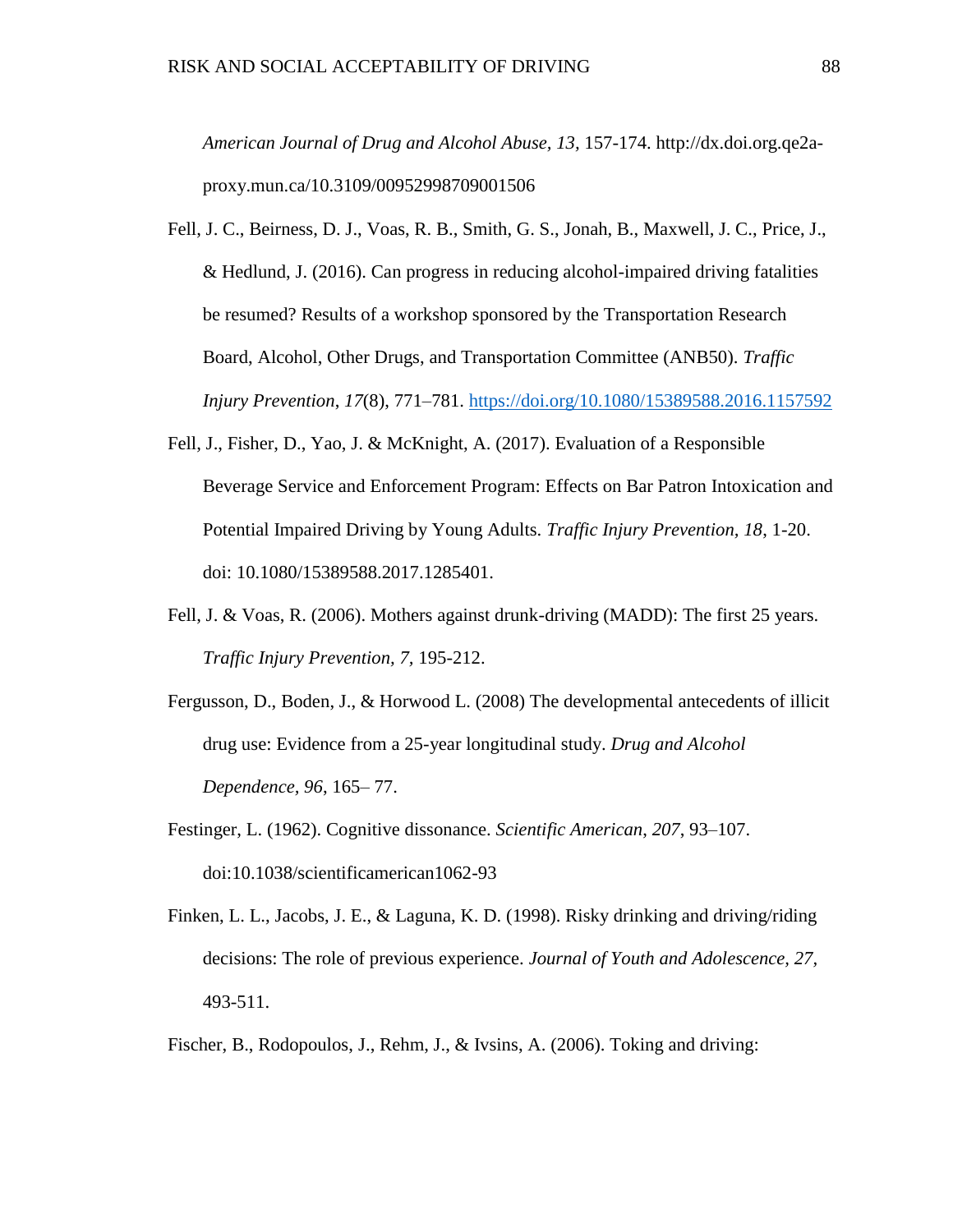characteristics of Canadian university students who drive after cannabis use— an exploratory pilot study. *Drugs: Education, Prevention, and Policy, 13,* 179–87. https://doi.org/10.1080/09687630500512335.

- Fischer, B., Jones, W., Shuper, P., & Rehm, J. (2012). 12-month follow-up of an exploratory 'brief intervention' for high-frequency cannabis users among Canadian university students. *Substance abuse treatment, prevention, and policy, 7*, 1.
- Fischer, B., Dawe, M., McGuire, F., Shuper, P., Capler, R., Bilsker, D., Jones, W., Taylor, B., Rudzinski, K., & Rehm, J. (2013). Feasibility and impact of brief interventions for frequent cannabis users in Canada. *Journal of Substance Abuse Treatment, 44*, 132-8.
- Fischer, B., Russell, C., Sabioni, P., van den Brink, W., Le Foll, B., Hall, W., Rehm, J. & Room, R. (2017). Lower-risk cannabis use guidelines: A comprehensive update of evidence and recommendations. *Public Health Policy, 107,* e1-e12.
- Fishbein, M., & Ajzen, I. (1975). Belief, attitude, intention, and behavior: An introduction to theory and research. Reading, MA: Addison-Wesley.
- Floyd, D. L., Prentice-Dunn, S., & Rogers, R. W. (2000). A meta-analysis of research on Protection Motivation Theory. *Journal of Applied Social Psychology, 30*, 407- 429.
- Freisthler, B., Gruenewald, P. J., Treno, A. J., & Lee, J. (2003). Evaluating alcohol access and the alcohol environment in neighborhood areas. *Alcoholism: Clinical and Experimental Research*, 27, 477e484. doi: 10.1097/01.ALC.0000057043.04199.B7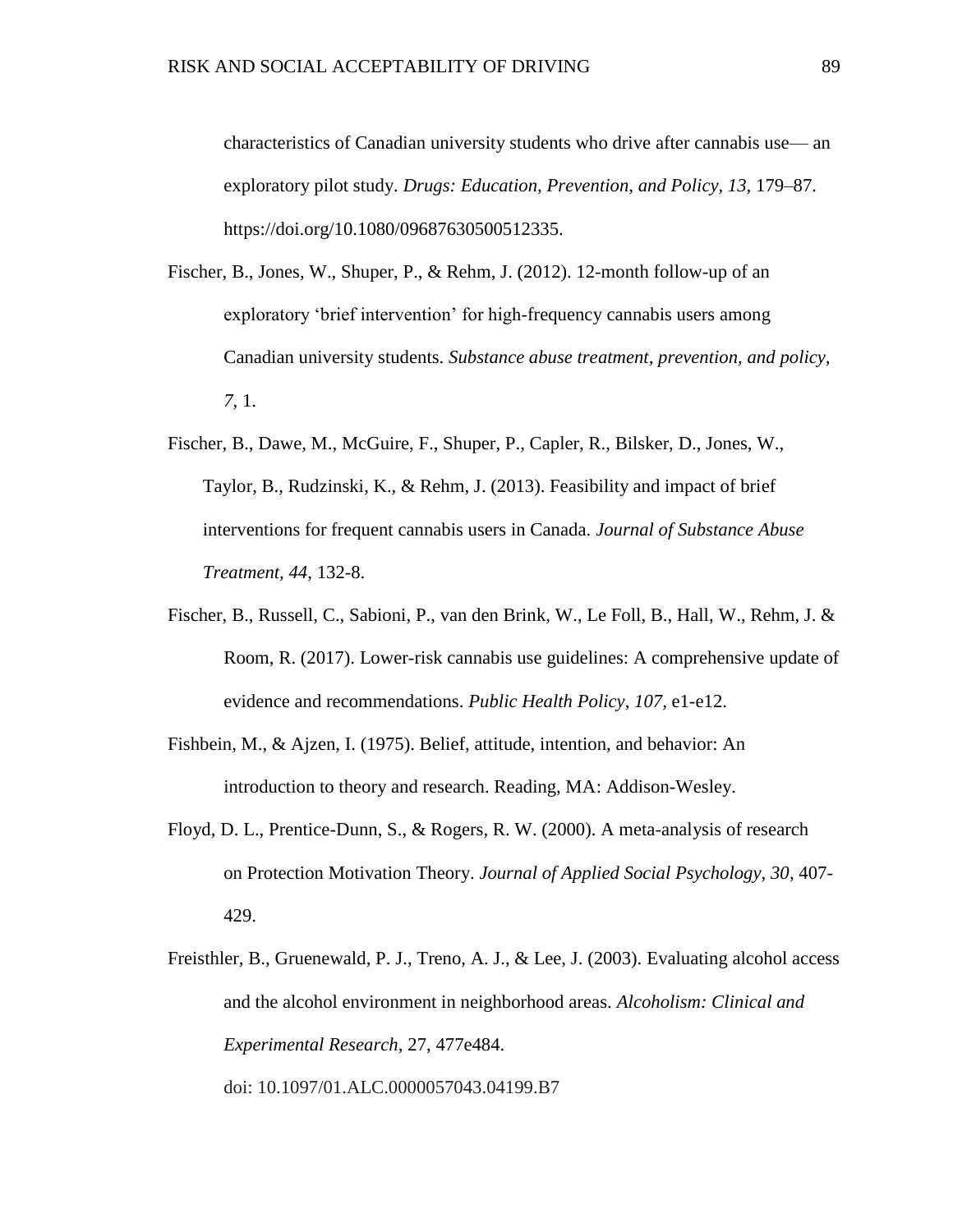- Fromme, K., Katz, E., & D'Amico, E. (1997). Effects of alcohol intoxication on the perceived consequences of risk taking. *Experimental and Clinical Psychopharmacology, 5*, 14–23.
- Gabrys, R., & Porath, A.J. (2019). *Clearing the smoke on cannabis: Regular use and cognitive functioning.* Ottawa, Ont.: Canadian Centre on Substance Use and Addiction.
- Gengo, F. M., Gabos, C., Straley, C., & Manning, C. (1990). The pharmacodynamics of ethanol: Effects on performance and judgment. *Journal of Clinical Pharmacology, 30,* 748-754.
- Ghosh, T. S., Vigil, D. I., Maffey, A., Tolliver, R., Van Dyke, M., Kattari, L., Krug, H., Reed, J., & Wolk, L. (2017). Lessons learned after three years of legalized, recreational marijuana: The Colorado experience. *Preventive Medicine, 104*, 4–6.
- Gieringer, D. H. (1988). Marijuana, driving, and accident safety. *Journal of Psychoactive Drugs, 20,* 93–101.
- Ginsburg, B. (2019). Strengths and limitations of two cannabis-impaired driving detection methods: A review of the literature. *The American Journal of Drug and Alcohol Abuse, 45*, 610-622. doi: 10.1080/00952990.2019.1655568
- Goodman, M., & George, T. (2015). What are the brain and behavioral effects of cannabis use in youth? In George, T., & Vaccarino, F. (Eds.). (pp. 1-16). *Substance abuse in Canada: The Effects of Cannabis Use during Adolescence*. Ottawa, ON: Canadian Centre on Substance Abuse.

Gould, D. (1996). Using vignettes to collect data for nursing research studies: How valid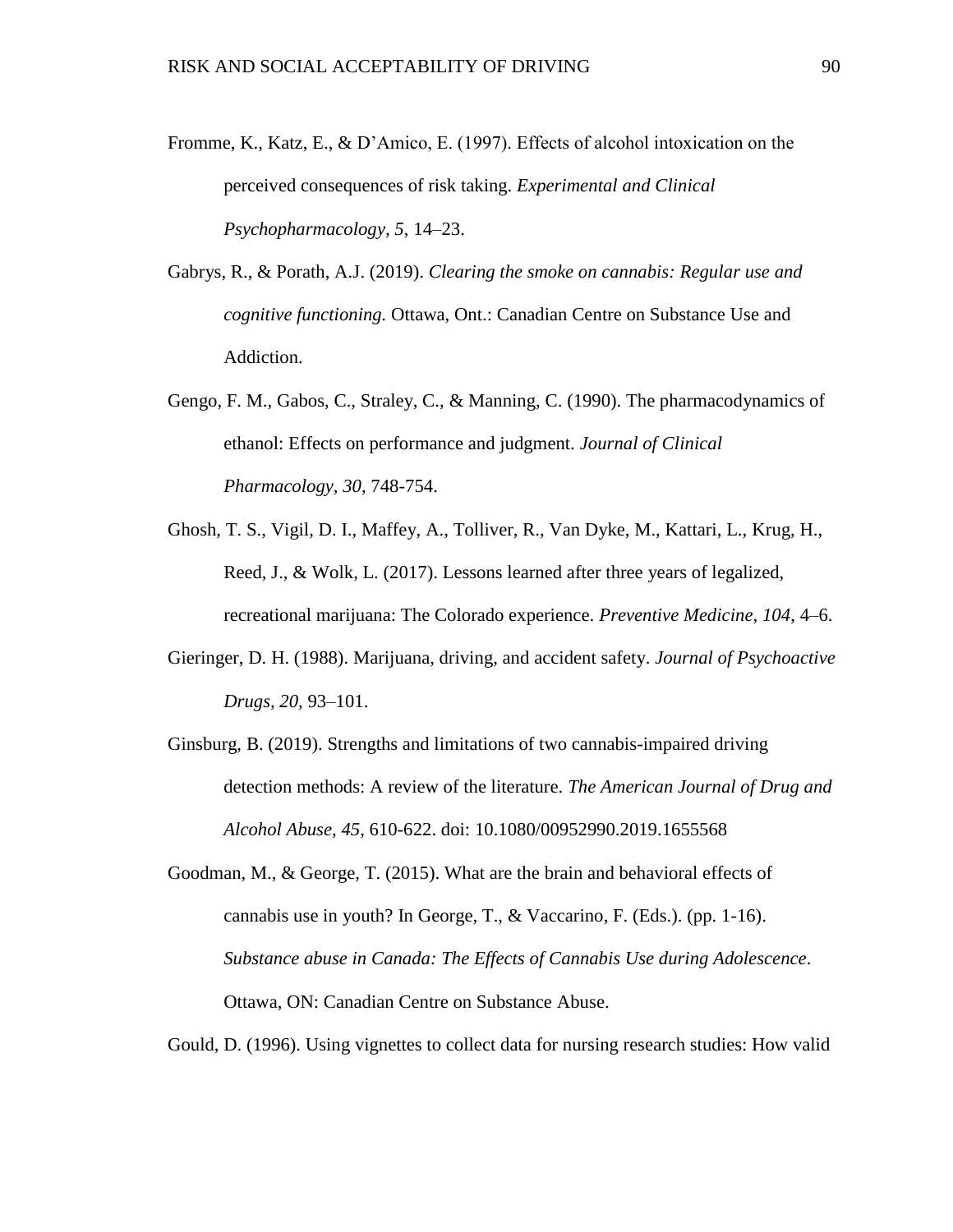are the findings? *Journal of Clinical Nursing, 5,* 207-212. doi: 10.1111/j.1365- 2702.1996.tb00253.x

Government of Canada. (n.d.). What you need to know about cannabis.

https://www.canada.ca/en/services/health/campaigns/cannabis/canadians.html

Government of Canada. (2017). Canadian Cannabis Survey 2017 – Summary. Retrieved from: [https://www.canada.ca/en/health-canada/services/publications/drugs-health](https://www.canada.ca/en/health-canada/services/publications/drugs-health-products/canadian-cannabis-survey-2017-summary.html)[products/canadian-cannabis-survey-2017-summary.html.](https://www.canada.ca/en/health-canada/services/publications/drugs-health-products/canadian-cannabis-survey-2017-summary.html)

Government of Canada. (2018). Cannabis public education activities. https://www.canada.ca/en/health-canada/news/2018/06/cannabis-publiceducation-activities.html

Government of Canada. (2019). Cannabis in Canada: Get the facts.

https://www.canada.ca/en/services/health/campaigns/cannabis.html

Government of Canada. (2020). Justice Laws.<https://laws-lois.justice.gc.ca/eng/acts/C->46/

Government of Canada. (2021). Cannabis and your health.

https://www.canada.ca/en/services/health/campaigns/cannabis/health-effects.html

Government of Manitoba. (n.d.). Cannabis in Manitoba.

<https://www.gov.mb.ca/cannabis/index.html>

Government of Quebec. (n.d.). Cannabis. [https://encadrementcannabis.gouv.qc.ca/en/le](https://encadrementcannabis.gouv.qc.ca/en/le-)cannabis/conseils-aux-parents-d-adolescents/

Grant, S. A., Millar, K. & Kenny, G. N. (2000). Blood alcohol concentration and psychomotor effects. *British Journal of Anaesthesiology, 85,* 401–6.

Gray, E., McCambridge, J., & Strang, J. (2005). The effectiveness of motivational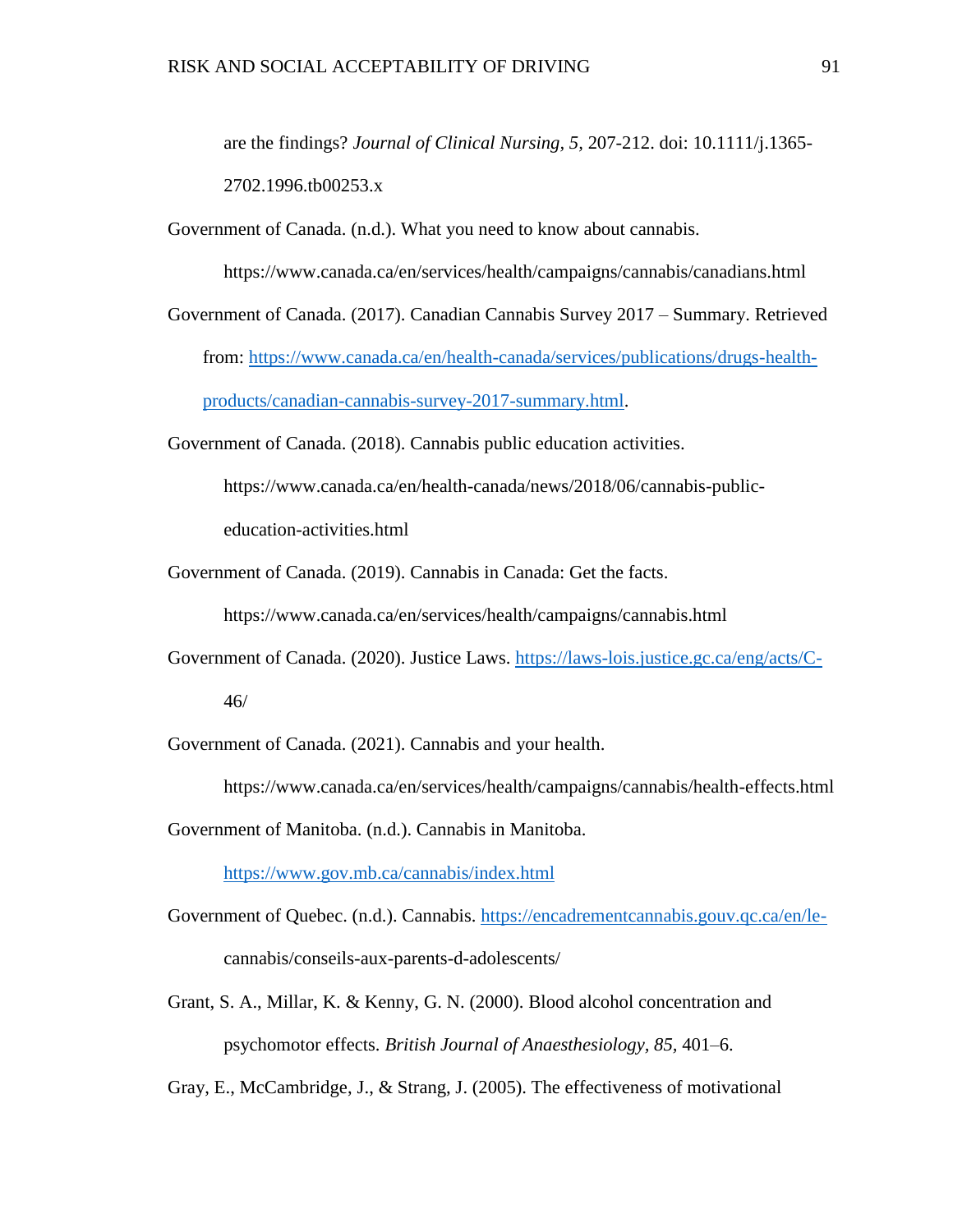interviewing delivered by youth workers in reducing drinking, cigarette and cannabis smoking among young people: quasi-experimental pilot study. *Alcohol, 40*, 535–9.

- Greene, K. M. (2018). Perceptions of driving after marijuana use compared to alcohol use among rural American young adults. *Drug and Alcohol Review*, *37*(5), 637–644. https://doi.org/10.1111/dar.12686
- Hall, K., Gibbie, T., & Lubman, D. (2012). Motivational interviewing techniques: Facilitating behavior change in the general practice setting. *Australian Family Physician, 41,* 660 – 667.

https://www.mcgill.ca/familymed/files/familymed/motivational\_counseling.pdf

- Hart, C. L., van Gorp, W., Haney, M., Foltin, R. W., & Fischman, M. W. (2001). Effects of acute smoked marijuana on complex cognitive performance. *Neuropsychopharmacology: Official Publication of the American College of Neuropsychopharmacology*, *25*(5), 757–765. https://doi.org/10.1016/S0893- 133X(01)00273-1
- Hartman, R. L., Brown, T. L., Milavetz, G., Spurgin, A., Pierce, R. S., Gorelick, D. A., Gaffney, G., & Huestis, M. A. (2015). Cannabis effects on driving lateral control with and without alcohol. *Drug and Alcohol Dependence*, *154*, 25–37. https://doi.org/10.1016/j.drugalcdep.2015.06.015
- Hartman, R. L., & Huestis, M. A. (2013). Cannabis effects on driving skills. *Clinical Chemistry, 59*(3), 478–492. https://doi.org/10.1373/clinchem.2012.194381

Harris-Lane, L., Winters, E., & Harris, N. (2020). Emerging Adult Perceptions of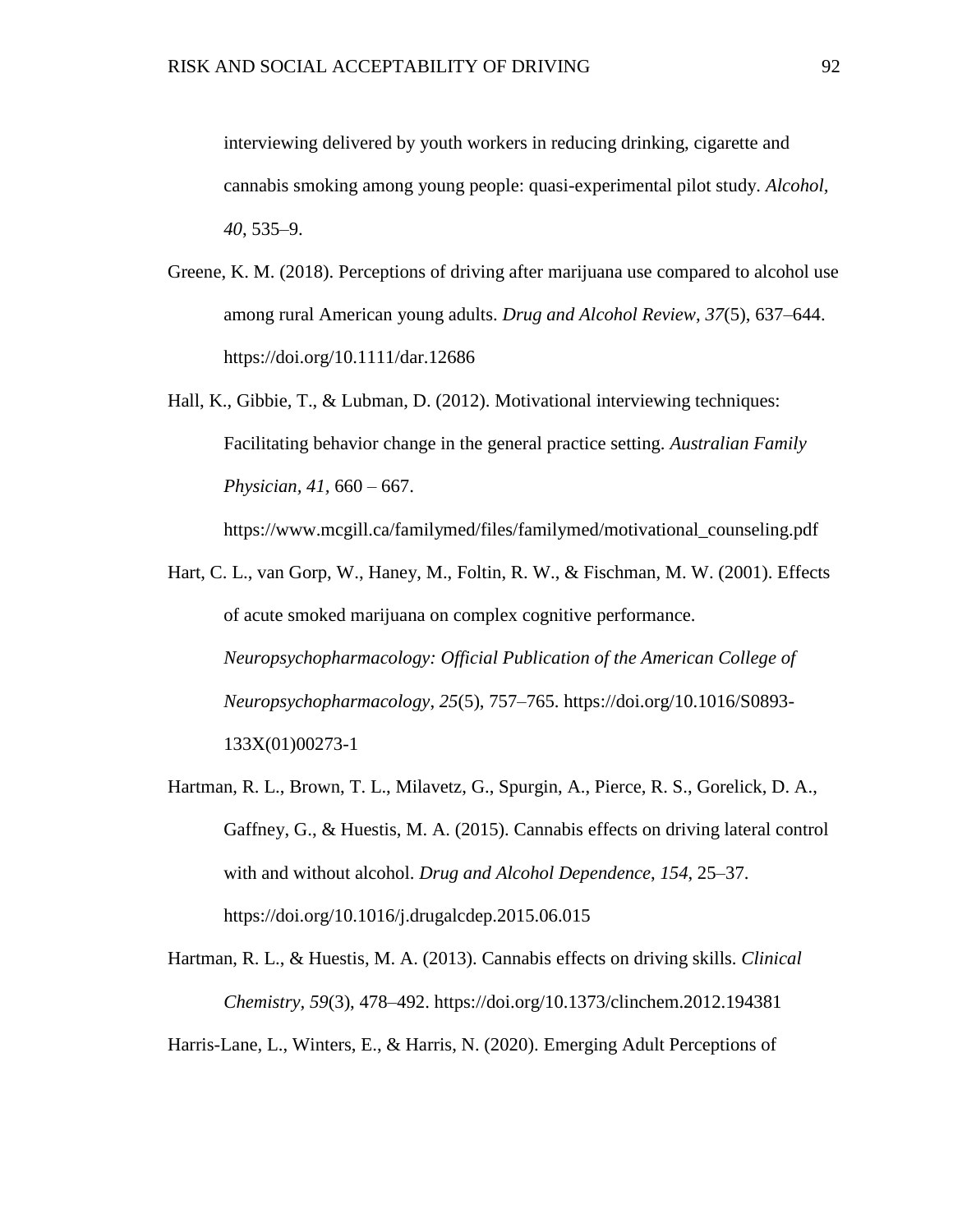Cannabis Use Based on Age and Sex of User. *Emerging Adulthood.* doi: 10.1177/2167696820930862*.*

- Harrison, E. & Fillmore, M. (2011). Alcohol and distraction interact to impair driving performance. *Drug and Alcohol Dependence, 117,* 31-37.
- Health Canada. (2008). Canadian Alcohol and Drug Use Monitoring Survey: Summary results for 2008. [http://www.hc-sc.gc.ca/hc-ps/drugs](http://www.hc-sc.gc.ca/hc-ps/drugs-)drogues/stat/\_2008/summary-sommaire-eng.php
- Health Canada. (2013). Canadian Alcohol and Drug Use Monitoring Survey: summary of results for 2012. Ottawa, Ont.: Author.
- Health Canada. (2017). Canadian Cannabis Survey Summary. https://www.canada.ca/en/health-canada/services/publications/drugs-healthproducts/canadian-cannabis-survey-2017-summary.html
- Health Canada. (2018). Health effects of cannabis. https://www.canada.ca/en/healthcanada/services/drugs-medication/cannabis/health-effects/effects.html.
- Health Canada. (2018). *The Canadian Cannabis Survey: Methodological Report.*  https://epe.lac-bac.gc.ca/100/200/301/pwgsc-tpsgc/por-ef/health/2018/006-18 e/report.pdf
- Health Canada. (2019). Canadian Cannabis Survey Summary. https://www.canada.ca/en/health-canada/services/publications/drugs-healthproducts/canadian-cannabis-survey-2019-summary.html
- Hemmelstein, N. (1995). Adolescent marijuana use and perception of risk. *Journal of Alcohol and Drug Education, 41*, 1-15.
- Henderson, J. (2015). Introduction In George, T., & Vaccarino, F. (Eds.).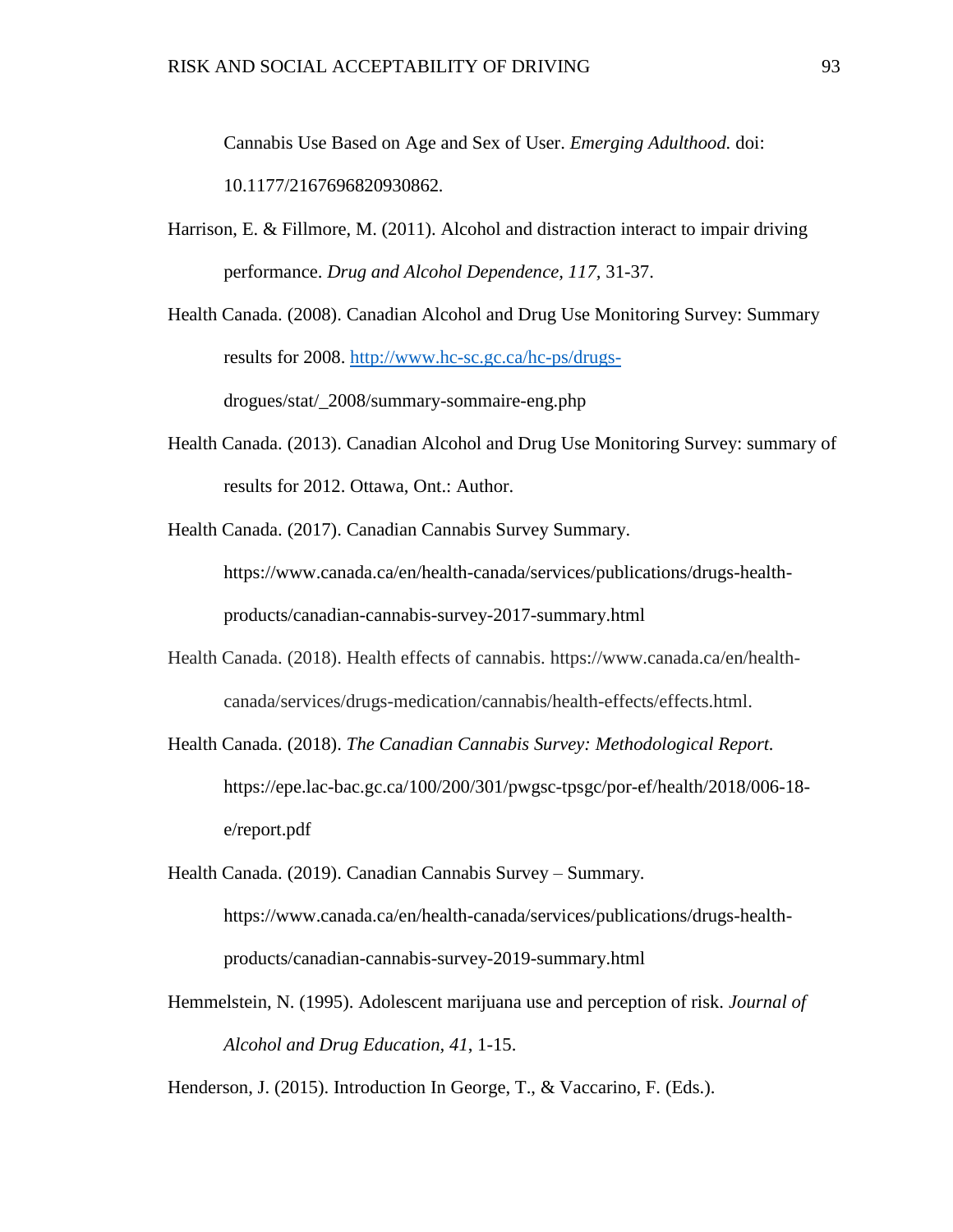*Substance abuse in Canada: The Effects of Cannabis Use during Adolescence*. Ottawa, ON: Canadian Centre on Substance Abuse, (pp. 1-16).

- Hettema, J., Steele, J., & Miller, W. R. (2005). Motivational interviewing. *Annual Review of Clinical Psychology, 1*, 91–111.
- Hindmarch, I., Kerr, J. S., & Sherwood, N. (1991). The effects of alcohol and other drugs on psychomotor performance and cognitive function. *Alcohol, 26,* 71–79. [PubMed: 1854375]
- Holder, H. D. (2000). Community prevention of alcohol problems. *Addictive Behaviors, 25*, 843e859.
- Holdstock, L., King, A. C., & de Wit, H. (2000). Subjective and objective responses to ethanol in moderate ⁄ heavy and light social drinkers. *Alcohol Clinical Experimental Research, 24*, 789–794.
- Holloway, F. (1995). Low-dose alcohol effects on human behavior and performance. *Alcohol, Drugs and Driving, 11,* 39-56.
- Holm, S., Sandberg, S., Kolind, T., & Hesse, M. (2014). The importance of cannabis culture in young adult cannabis use. *Journal of Substance Use, 19,* 251-256. doi: 10.3109/14659891.2013.790493
- Hughes, R. (1998). Considering the vignette technique and its application to a study of drug injecting and HIV risk and safer behaviour. *Sociology of Health and Illness, 20*(3), 381–400.
- Hughes, R. (2000b). 'Friendships are a big part of it': social relationships, social distance, and HIV risks. *Substance Use and Misuse, 35*(9), 1149–1176.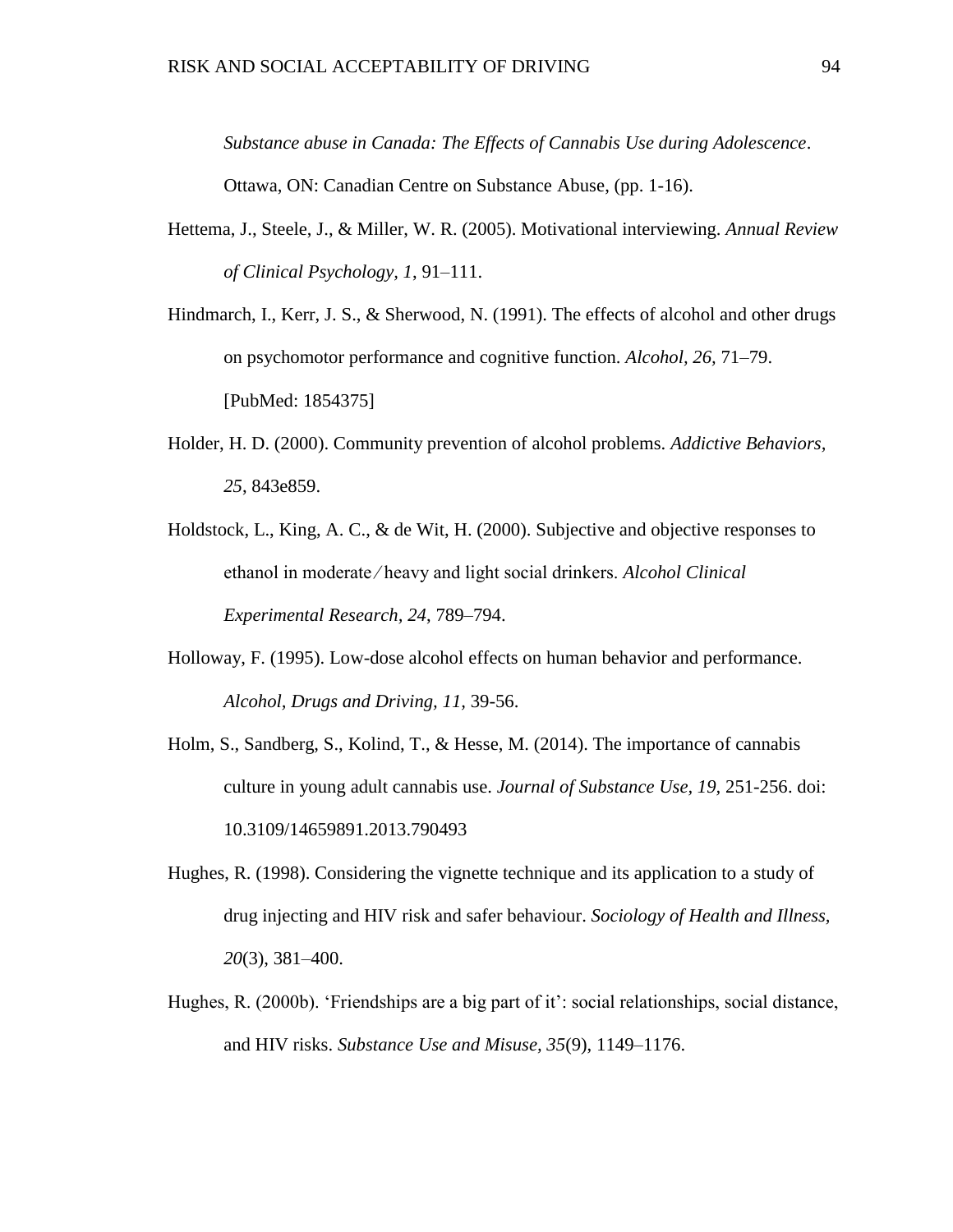- Hughes, R. & Huby, M. (2002) The application of vignettes in social and nursing research. *Journal of Advanced Nursing, 37*, 382-386.
- Hunault, C. C., Böcker, K. B., Stellato, R. K., Kenemans, J. L., de Vries, I., & Meulenbelt, J. (2014). Acute subjective effects after smoking joints containing up to 69 mg Δ9-tetrahydrocannabinol in recreational users: a randomized, crossover clinical trial. *Psychopharmacology*, *231*(24), 4723–4733. https://doi.org/10.1007/s00213-014-3630-2
- Hyshka, E. (2013). Applying a social determinants of health perspective to early adolescent cannabis use – An overview. *Drugs: Education, Prevention and Policy, 20*, 110–119.
- Imtiaz, S., Shield, K., Roerecke, M., Cheng, J., Popova, S., Kurdyak, P., Fischer, B. & Rehm, J. (2015). The burden of disease attributable to cannabis use in Canada in 2012. *Addiction, 111*, 653-662. doi: 10.1111/add.13237
- Irving, A., & Jones, W. (1992). Methods for testing impairment of driving due to drugs. *European Journal of Clinical Pharmacology, 43*, 61–66.
- Jager, G., Block, R.I., Luijten, M., & Ramsey, N.F. (2010). Cannabis use and memory brain function in adolescent boys: A cross-sectional multicenter functional magnetic resonance imaging study. *Journal of the American Academy of Child and Adolescent Psychiatry, 49*(6), 561–572.
- Jensen, C. D., Cushing, C. C., Aylward, B. S., Craig, J. T., Sorell, D., & Steele, R. G. (2011). Effectiveness of motivational interviewing interventions for adolescent substance use behavior change: A meta-analytic review. *Journal of Consultation and Clinical Psychology, 79*, 433–40.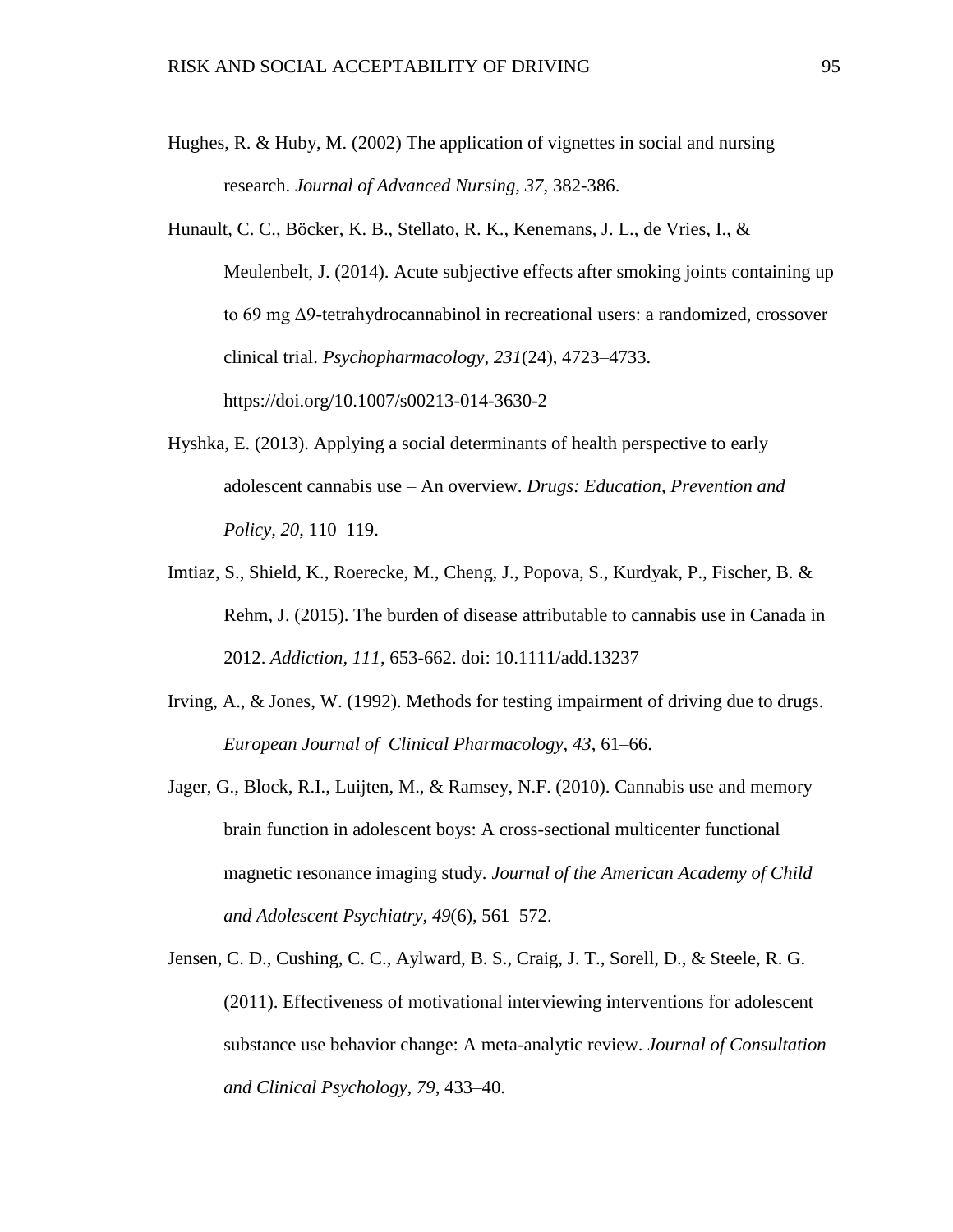- Jonah, B. (2013). *CCMTA Public Opinion Survey of Drugs and Driving in Canada, Summary Report.* Canadian Council of Motor Transport Administrators. http://ccmta.ca/images/publications/pdf/CCMTA\_Public\_Opinion\_Survey\_of\_Dr ug s\_and\_Driving\_in\_Canada\_revised\_2014\_04\_14\_FINAL\_ENGLISH.pdf
- Jones, C. G., Swift, W., Donnelly, N. J., & Weatherburn, D. J. (2007). Correlates of driving under the influence of cannabis. *Drug and Alcohol Dependence, 88*, 83- 86.
- Jones, R. T., Benowitz, N. L., Herning, R. I. (1981). Clinical relevance of cannabis tolerance and dependence. *Journal of Clinical Pharmacology, 21,* 143S–152S. https://doi.org/10.1002/j.1552-4604.1981.tb02589.x
- Keall, M., Frith, W., & Patterson, T. (2004). The influence of alcohol, age and number of passengers on the night-time risk of driver fatal injury in New Zealand. *Accident Analysis and Prevention, 36*, 49–61.
- Kelly, E., Darke, S., & Ross, J. (2004). A review of drug use and driving: Epidemiology, impairment, risk factors and risk perceptions. *Drug and Alcohol Review, 23*, 319- 44.
- Kerr, D. C. R., Bae, H., Phibbs, S., & Kern, A. C. (2017). Changes in undergraduates' marijuana, heavy alcohol and cigarette use following legalization of recreational marijuana use in Oregon. *Addiction, 112*, 1992–2001. https://doi.org/10.1111/add.13906
- Kids Help Phone. (N.d). *Cannabis: Important things to know.* https://kidshelpphone.ca/get-info/cannabis-important-things-know/

Koundakjian, K., Maslov, A., & Ellingwood, H. (2018). Behaviours and Beliefs Related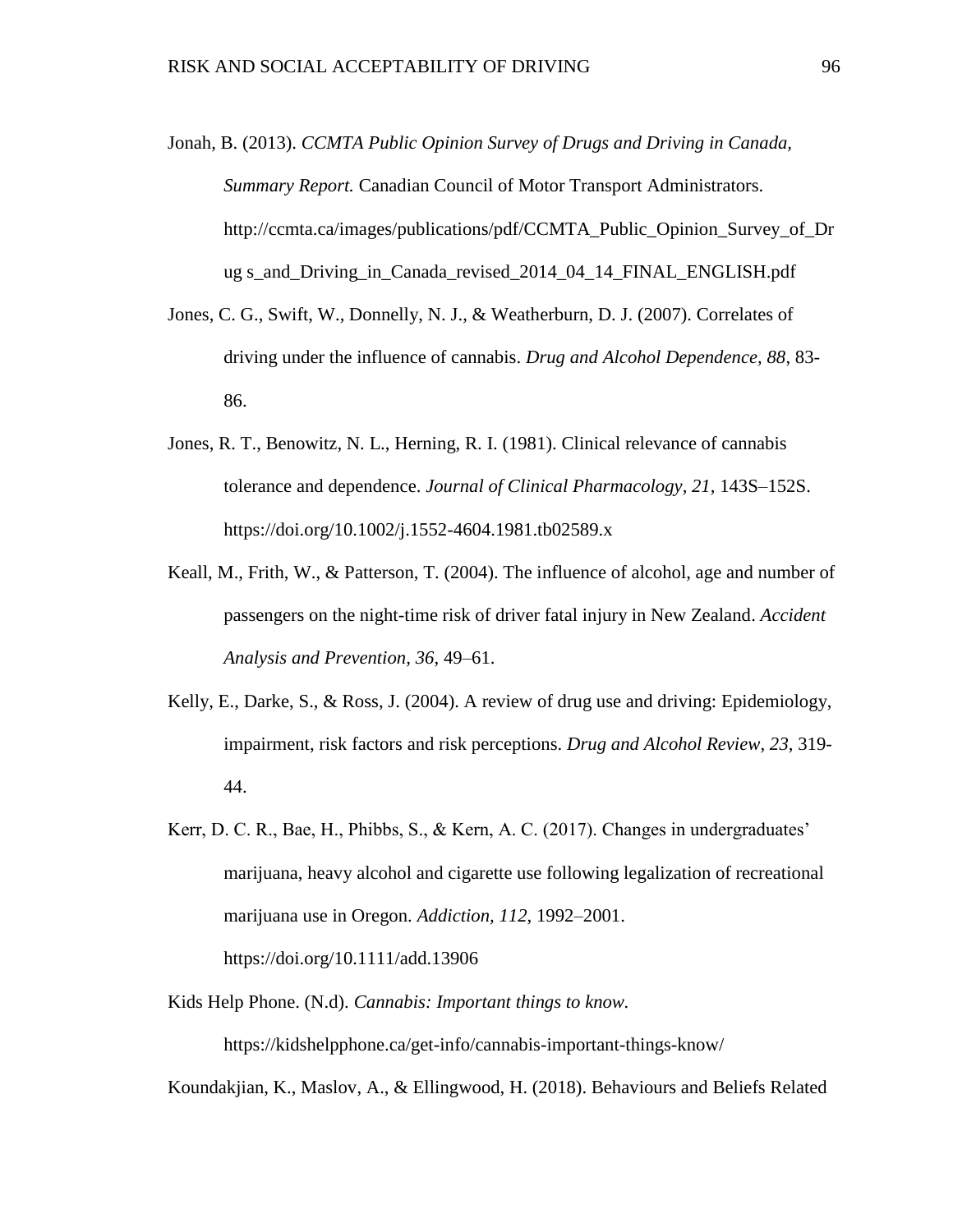to Cannabis Before Legalization: A Public Safety Perspective. *Public Safety Canada, Research Report: 2018–R005.*

- Laberg, J. C., & Loberg, T. (1989) Expectancy and tolerance: A study of acute alcohol intoxication using the balanced placebo design. *Journal of Studies on Alcohol, 50,* 448–55.
- Lacey, J. H., Kelley-Baker, T., Ferguson, S. A., & Rider, R. P. (2006). Low-manpower checkpoints: Can they provide effective DUI enforcement for small communities? *Traffic Injury Prevention, 7,* 213–218.
- Lacey, J. H., Stewart, J. R., Marchetti, L. M., Popkin, C., & Murphy, P. (1986). *Enforcement and public information strategies for the general deterrence of DWI: The Boise City, Idaho, experience.* Washington, DC: National Highway Traffic Safety Administration.
- LaMorte, W. (2019). The Theory of Planned Behavior. Boston University School of Public Health. https://sphweb.bumc.bu.edu/otlt/mphmodules/sb/behavioralchangetheories/BehavioralChangeTheories3.html
- Landauer, A. A., & Howat, P. (1983). Low and moderate alcohol doses, psychomotor performance and perceived drowsiness. *Ergonomics, 26*, 647–57.
- Lazarsfeld, P. F., & Merton, R. K. (1971). Mass communication, popular taste and organized social action. In: Schramm W, Roberts DF, eds. *The process and effects of mass communication.* Urbana: University of Illinois Press, 554–78.

Lee, J., Abdel-Aty, A., & Park, J. (2018). Investigation of associations between marijuana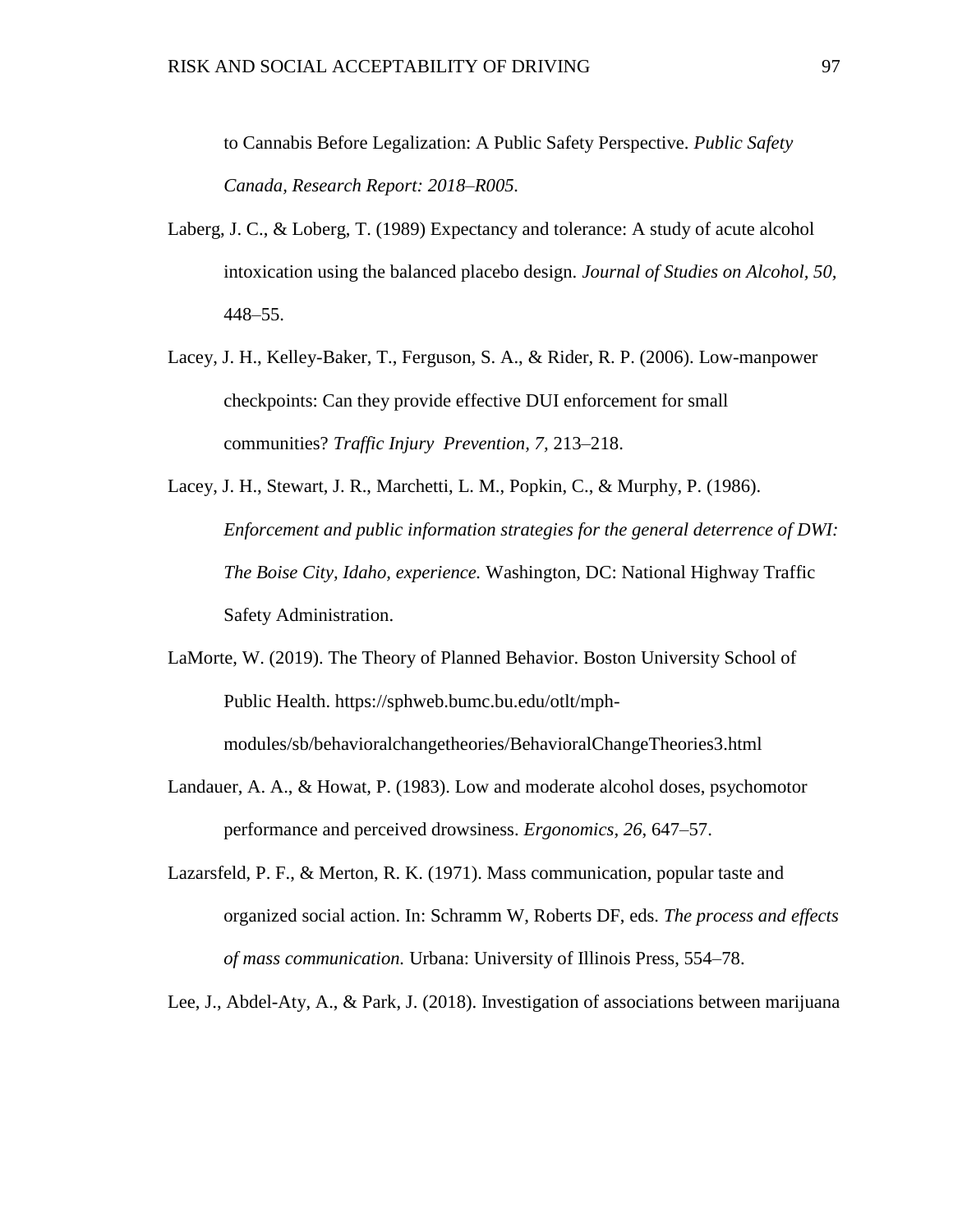law changes and marijuana-involved fatal traffic crashes: A state-level analysis. *Journal of Transport and Health, 10*, 194–202. https://doi.org/10.1016/j.jth.2018.05.017

- Levinson-King, R. (2019). *Why Canada's cannabis bubble burst.* BBC News. https://www.bbc.com/news/world-us-canada-50664578
- Levy, D., Asch, P., & Shea, D. (1990). An assessment of county programs to reduce driving while intoxicated. *Health Education Research, 5*, 247–255.
- Li, M. C., Brady, J. E., DiMaggio, C. J., Lusardi, A. R., Tzong, K. Y., & Li, G. (2012). Marijuana use and motor vehicle crashes. *Epidemiologic Reviews, 34,* 65–72. https://doi.org/10.1093/epirev/mxr017
- Livingston, J., Tugwell, A., Korf-Uzan, K., Cianfrone, M., & Coniglio, C. (2013). Evaluation of a campaign to improve awareness and attitudes of young people towards mental health issues. *Social Psychiatry and Psychiatric Epidemiology, 48,* 965–973.
- Logan, B., Kacinko, S. L., & Beirness D. (2016). *An evaluation of data from drivers arrested for driving under the influence in relation to per se limits for cannabis.* Washington, DC: American Automobile Association Foundation for Traffic Safety.
- Lubman, D. I., Yücel, M., & Hall, W. D. (2007). Substance use and the adolescent brain: a toxic combination?. *Journal of Psychopharmacology, 21*(8), 792–794. https://doi.org/10.1177/0269881107078309

Lundahl, B. W., Kunz, C., Brownell, C., Tollefson, D., & Burke, B. (2010). A meta-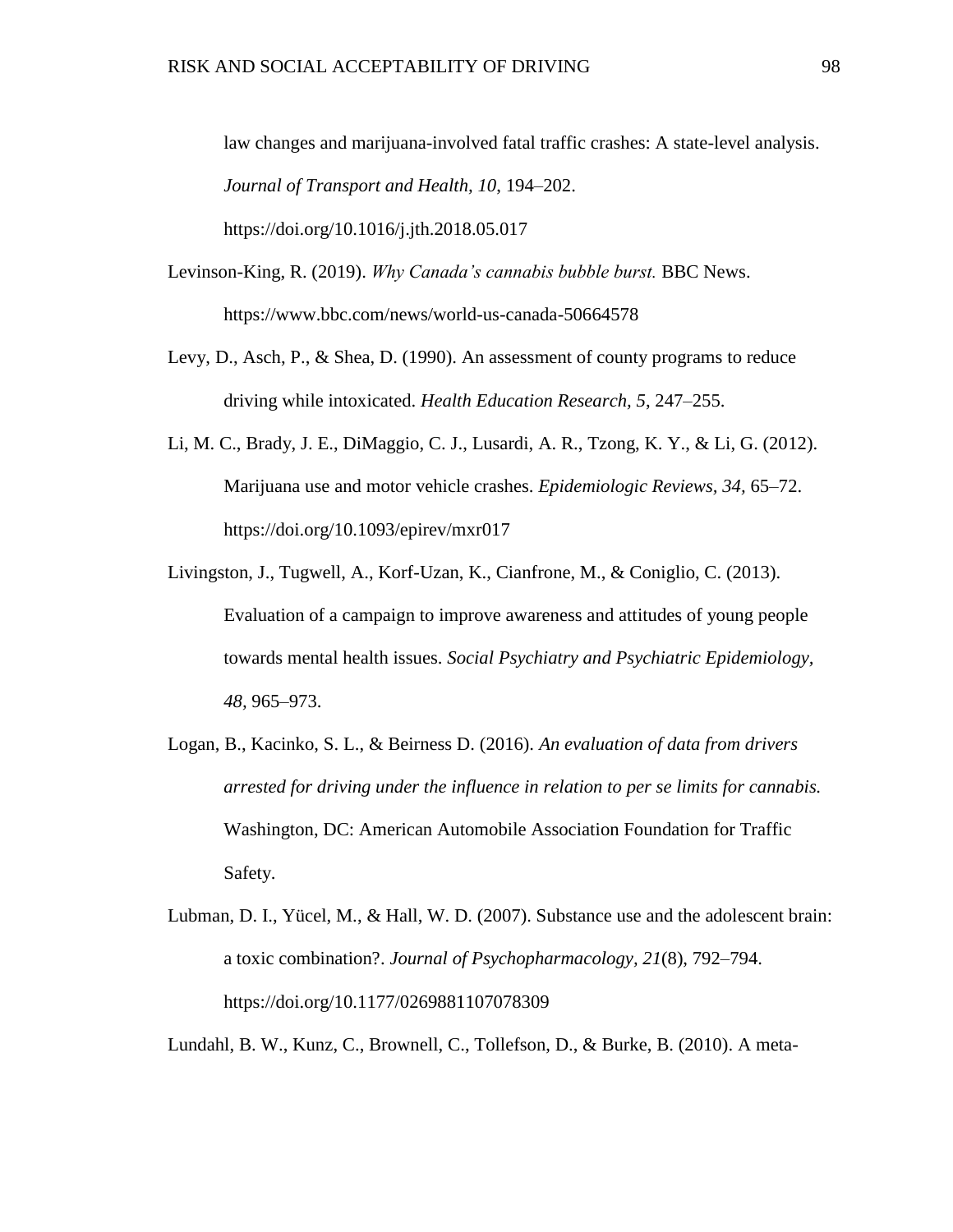analysis of motivational interviewing: Twenty-five years of empirical studies. *Research on Social Work Practice, 20*, 137–60.

- Lyon, C., Brown, S., Vanlaar, W., & Robertson, R. (2019). Road safety monitor 2019: Drinking and driving attitudes and practices in Canada. *Traffic Injury Research Foundation,* 1-7.
- Macdonald, S., Zhao, J., Martin, G., Brubacher, J., Stockwell, T., Arason, N., Steinmetz, S., & Chan. R. (2013). The impact on alcohol-related collisions of the partial decriminalization of impaired driving in British Columbia, Canada. *Accident Analysis and Prevention, 59*, 200–205.
- Manrique-Garcia, E., Zammit, S., Dalman, C., Hemmingson, T, Andreasson, S., & Allebeck, P. (2012). Cannabis, schizophrenia and other non-affective psychoses: 35 years of follow-up of a population-based cohort. *Psychological Medicine, 42,*  12321-1328. doi:10.1017/S0033291711002078
- Marks, D. F., & MacAvoy, M. G. (1989). Divided attention performance in cannabis users and non-users following alcohol and cannabis separately and in combination. *Psychopharmacology*, *99*(3), 397–401. https://doi.org/10.1007/BF00445566
- Martin, G., & Copeland, J. (2008). The adolescent cannabis check-up: randomized trial of a brief intervention for young cannabis users. *Journal of Substance Abuse Treatment*, *34*(4), 407–414. https://doi.org/10.1016/j.jsat.2007.07.004

Martin, T., Solbeck, P., Mayers, D., Langille, R., Buczek, Y., & Pelletier, M. (2013). A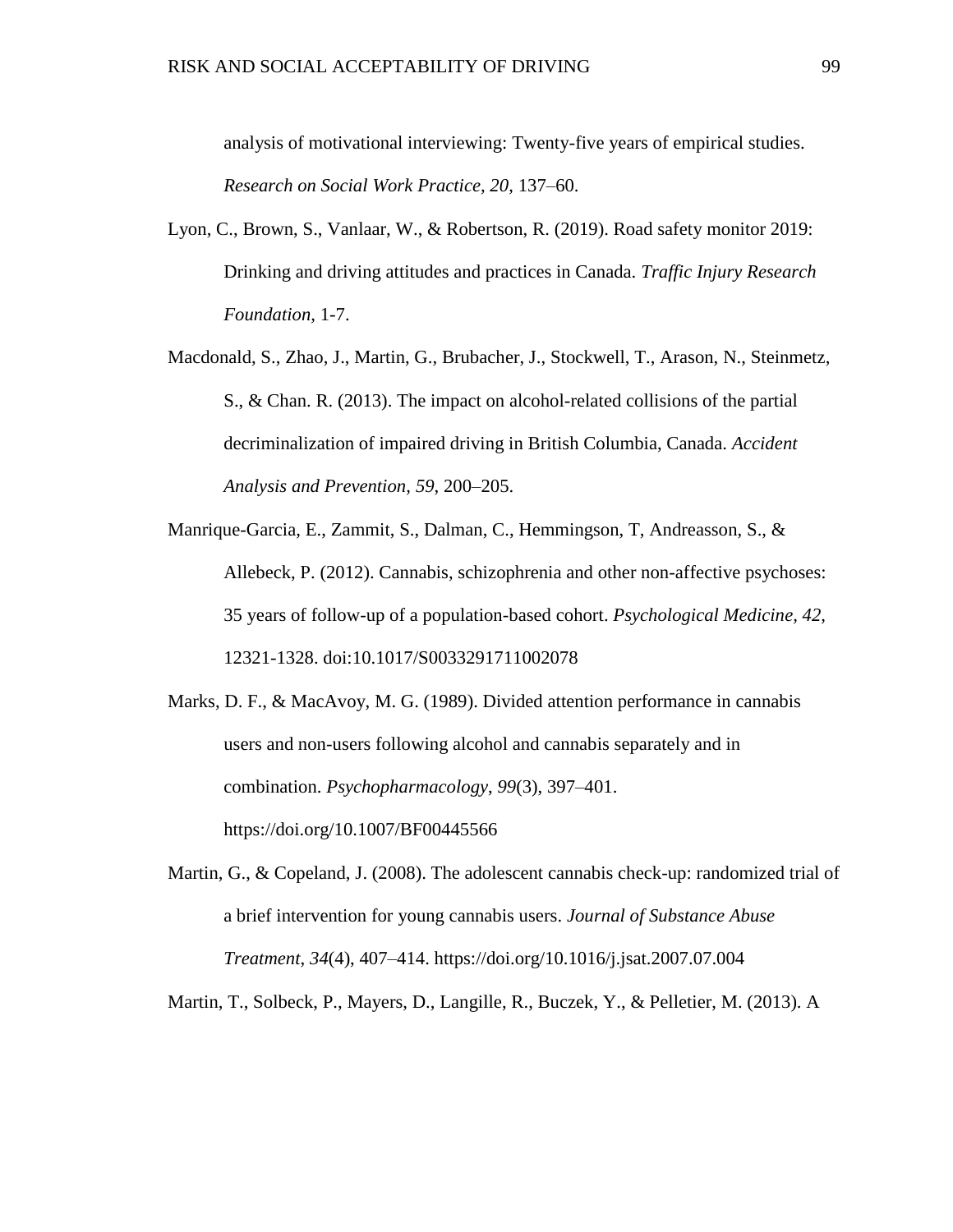review of alcohol-impaired driving: The role of blood alcohol concentration and complexity of the driving task. *Journal of Forensic Science, 58,* 1238-1250. Doi: 10.111/1556-4029.12227

- Marczinski, C. A., Combs, S. W., & Fillmore, M. T. (2007). Increased sensitivity to the disinhibiting effects of alcohol in binge drinkers. *Psychology of Addictive Behaviors, 21*, 346-54.
- Marczinski, C. & Fillmore, M. (2009). Acute alcohol tolerance on subjective intoxication and simulated driving performance in binge drinkers. *Psychology of Addictive Behaviors, 23,* 238-247.
- Martin, G., & Copeland, J. (2008). The adolescent cannabis check-up: Randomized trial of a brief intervention for young cannabis users. *Journal of Substance Abuse Treatment, 4,* 407-14.
- Matthews, A. J., Bruno, R., Dietze, P., Butler, K., & Burns, L. (2014). Driving under the influence among frequent ecstasy consumers in Australia: Trends over time and the role of risk perceptions. *Drug and Alcohol Dependence, 144*, 218-24.
- Maxwell, A. (2015). Adult criminal court statistics in Canada, 2013/2014. *Juristat.* 35, Statistics Canada Catalogue no. 85-002-X
- Mayhew, D., Donelson, A., Beirness, D., & Simpson, H. (1986). Youth, alcohol, and relative risk of crash involvement. *Accident Analysis and Prevention, 18,* 273- 287.
- Maylor, E. A., Rabbitt, P. M. A., James, G. H., & Kerr, S. A. (1990). Effects of alcohol and extended practice on divided-attention performance. *Perception and Psychophysiology, 48*, 445–52.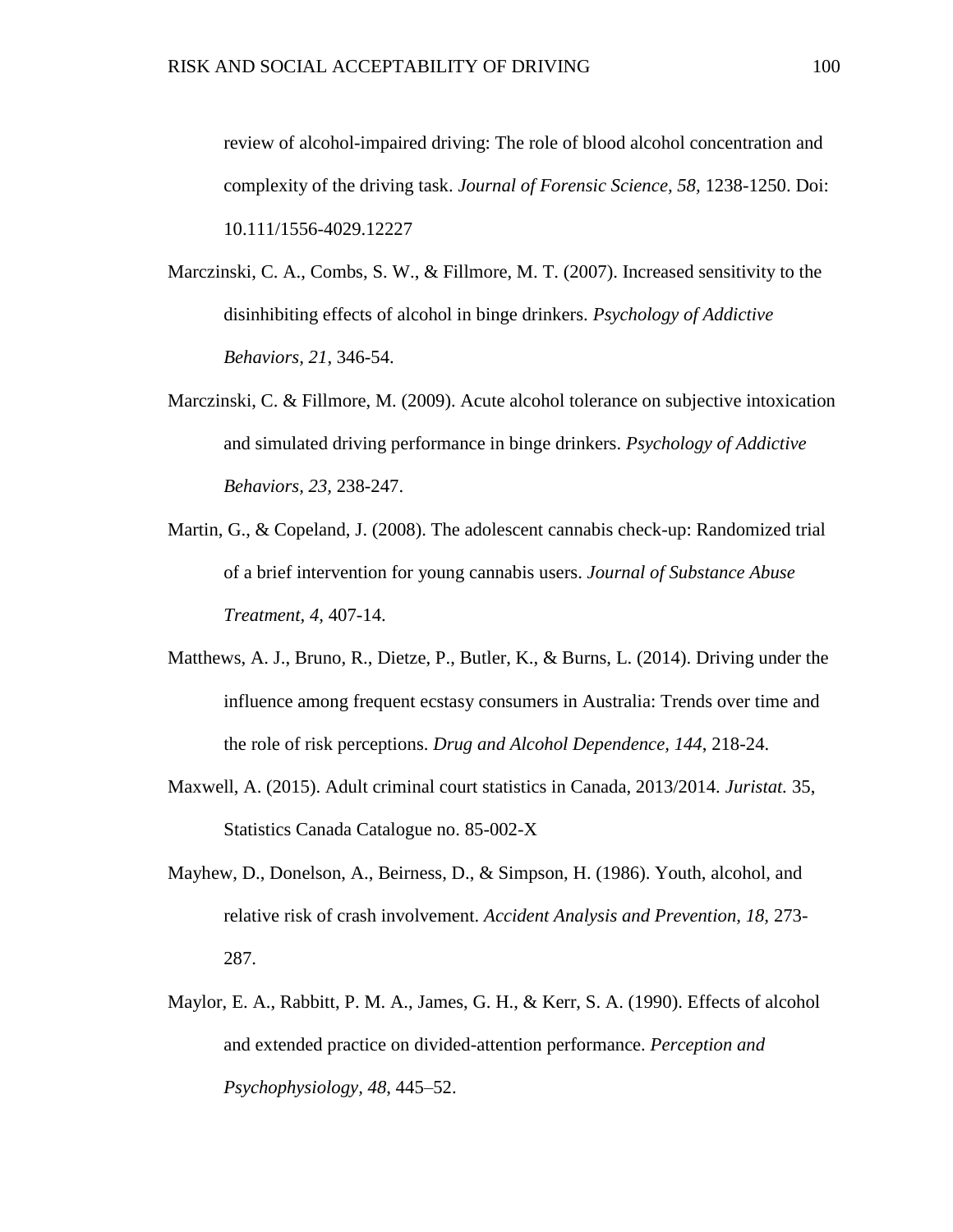- McCarthy, D. M., Lynch, A. M., & Pederson, S. L. (2007). Driving after use of alcohol and marijuana in college students. *Psychology of Addictive Behaviors, 21*, 425– 30. https://doi.org/10.1037/0893-164X.21.3.425.
- McGinty, E. E., Goldman, H. H., Pescosolido, B., & Barry, C. L. (2015). Portraying mental illness and drug addiction as treatable health conditions: Effects of a randomized experiment on stigma and discrimination. *Social Science & Medicine*, *126*, 73-85.
- McHale, C., Goddard, C., & Vázquez, L. (2016). Preventing youth marijuana use: changing perceptions of risk [PowerPoint slides]. Retrieved from: www.cadca.org/sites/default/files/files/training/5-goddardvazquezpreventing\_youth\_marijuana\_use.pdf.
- McMillan, B., & Conner, M. (2003). Applying an extended version of the Theory of Planned Behavior to illicit drug use among students. *Journal of Applied Social Psychology, 33,* 1662-1683. https://doi.org/10.1111/j.1559-1816.2003.tb01968.x
- Merki, D., & Lingg, M. (1987). Combating the drunk driving problem through community action: A proposal. *Journal of Alcohol and Drug Education, 32*, 42e46.
- Miller, A. M., Rosenman, R., & Cowan, B. W. (2017). Recreational marijuana legalization and college student use: Early evidence. *SSM - Population Health, 3*, 649–657. https://doi.org/10.1016/j.ssmph.2017.08.001

Miller, P. G., Curtis, A., Sønderlund, A., Day, A., & Droste, N. (2015). Effectiveness of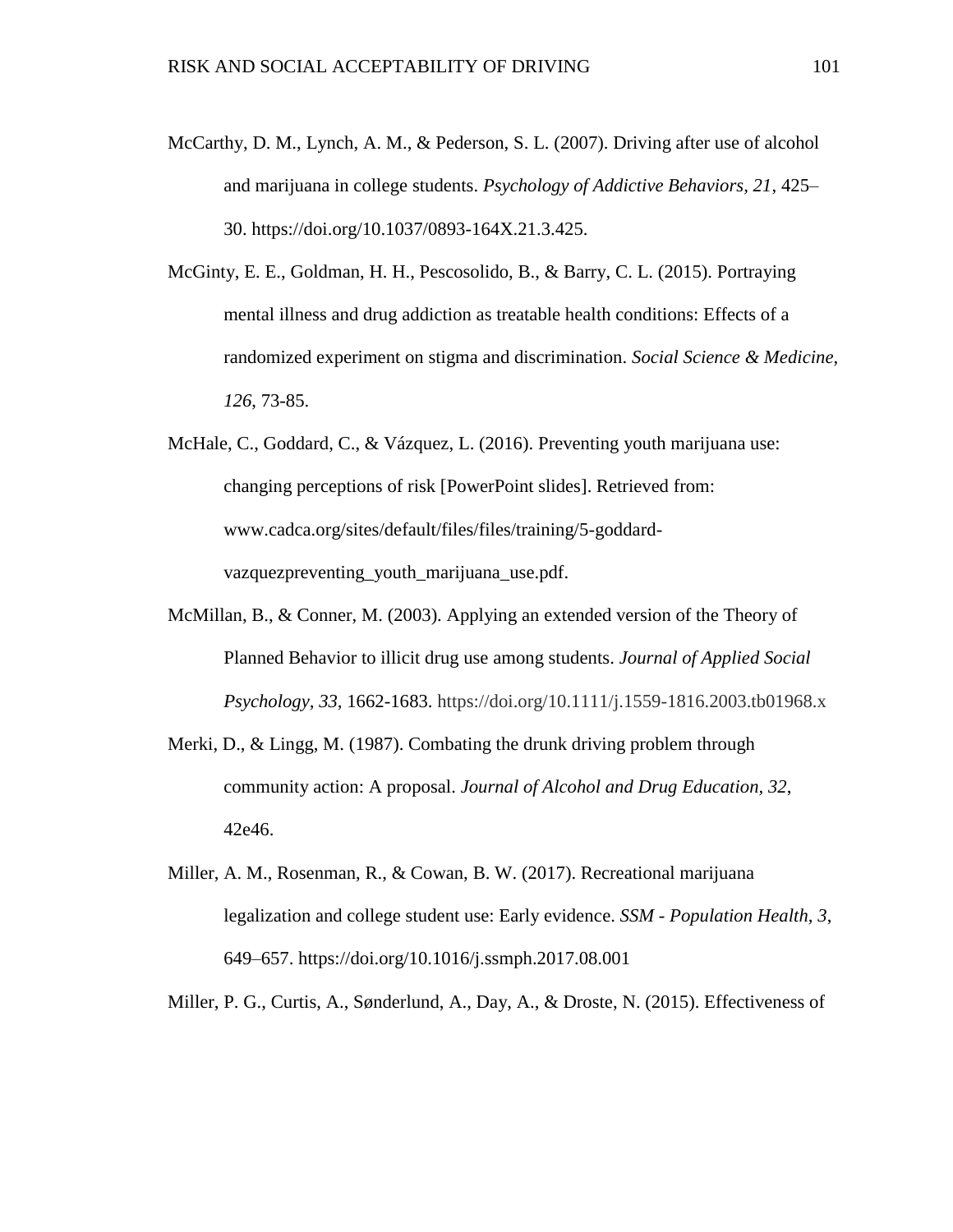interventions for convicted DUI offenders in reducing recidivism: a systematic review of the peer-reviewed scientific literature. *The American Journal of Drug and Alcohol Abuse*, *41*(1), 16–29. https://doi.org/10.3109/00952990.2014.966199

- Miller, W. R., & Rollnick, S. (1991). *Motivational Interviewing: Preparing people to change addictive behavior*. New York: Guilford Press.
- Milne, S., Sheeran, P., & Orbell, S. (2000). Prediction and intervention in healthrelated behavior: A meta-analytic review of protection motivation theory. *Journal of Applied Social Psychology, 30*, 106-143.
- Mosher, J., Hauck, A., Carmona, M., Treffers, R., Reitz, D., Curtis, C., Ramirez, R., Moore, A., & Saetta, S. (2009). *Legal research report: Laws prohibiting alcohol sales to intoxicated persons.* Washington, DC: National Highway Traffic Safety Administration.
- Moskowitz, H., Burns, M. M., & Williams, A. F. (1985). Skills performance at low blood alcohol levels. *Journal of Studies on Alcohol and Drugs, 46*, 482–485.
- Moskowitz, H., Burns, M., Fiorentino, D., Smiley, A., & Zador, P. (2000). *Driver characteristics and impairment at various BACs.* Washington, DC: US Department of Transportation, National Highway Traffic Safety Administration, Report No.: DOT HS 809 075.
- Mothers Against Drunk Driving (MADD) Canada. (N.d.). Impaired driving laws. https://madd.ca/pages/impaired-driving/stopping-impaired-driving/impaireddriving-laws/.
- Mothers Against Drunk Driving Canada (n.d.) Awareness Campaigns. https://madd.ca/pages/programs/awareness-campaigns/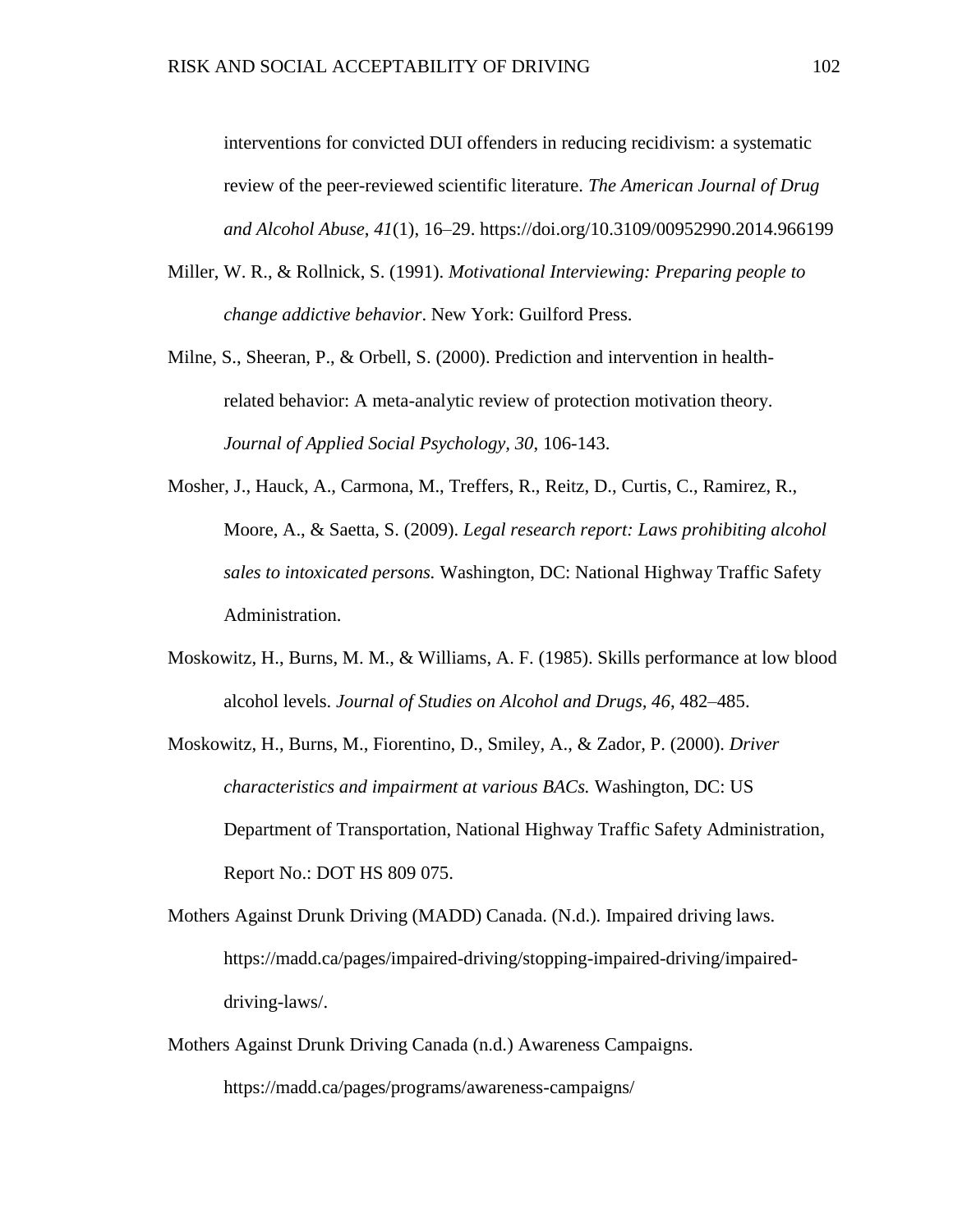Mothers Against Drunk Driving. (2007). *Emerging Technology Fact Sheet.* Irving TX.

Mothers Against Drunk-Driving. (2019). Cannabis and driving. Retrieved from:

https://madd.ca/pages/impaired-driving/overview/cannabis-and-driving/

- National Highway Traffic Safety Administration. (1995). *Repeat DWI Offenders in the United States*. NHTSA Technology Transfer Series No. 85. Washington, DC: National Highway Traffic Safety Administration.
- National Highway Traffic Safety Administration. (1995). The public's attitudes and behaviours towards drinking and driving.

https://one.nhtsa.gov/people/outreach/traftech/1995/TT089.htm

- National Highway Traffic Safety Administration. (2007b). *Evaluation of the National Impaired Driving High-Visibility Enforcement Campaign: 2003e2005*. Washington, DC: U.S. Department of Transportation.
- National Highway Traffic Safety Administration. (2008c). *Traffic safety facts 2006: Overview.* Washington, DC: U.S. Department of Transportation.
- Nudd, T. (2015). Australia's 'Stoner Sloth' Anti-Marijuana Campaign Is an Instant and Classic Fail. Retrieved from http://www.adweek.com/adfreak/australias-stonersloth-anti-marijuana-campaign-instant-and-classic-fail-168702
- O'Brien, R. (1996). Police Productivity and Crime Rates: 1973–1992. *Criminology, 34,* 83–207.
- Ogurzsoff, S. & Vogel-Sprott, M. (1976). Low blood alcohol discrimination and selftitration skills of social drinkers with widely varied drinking habits. *Canadian Journal of Behavioral Science, 8,* 232-242.

Olsen, E. O., Shults, R. A., & Eaton. D. K. (2013). Texting while driving and other risky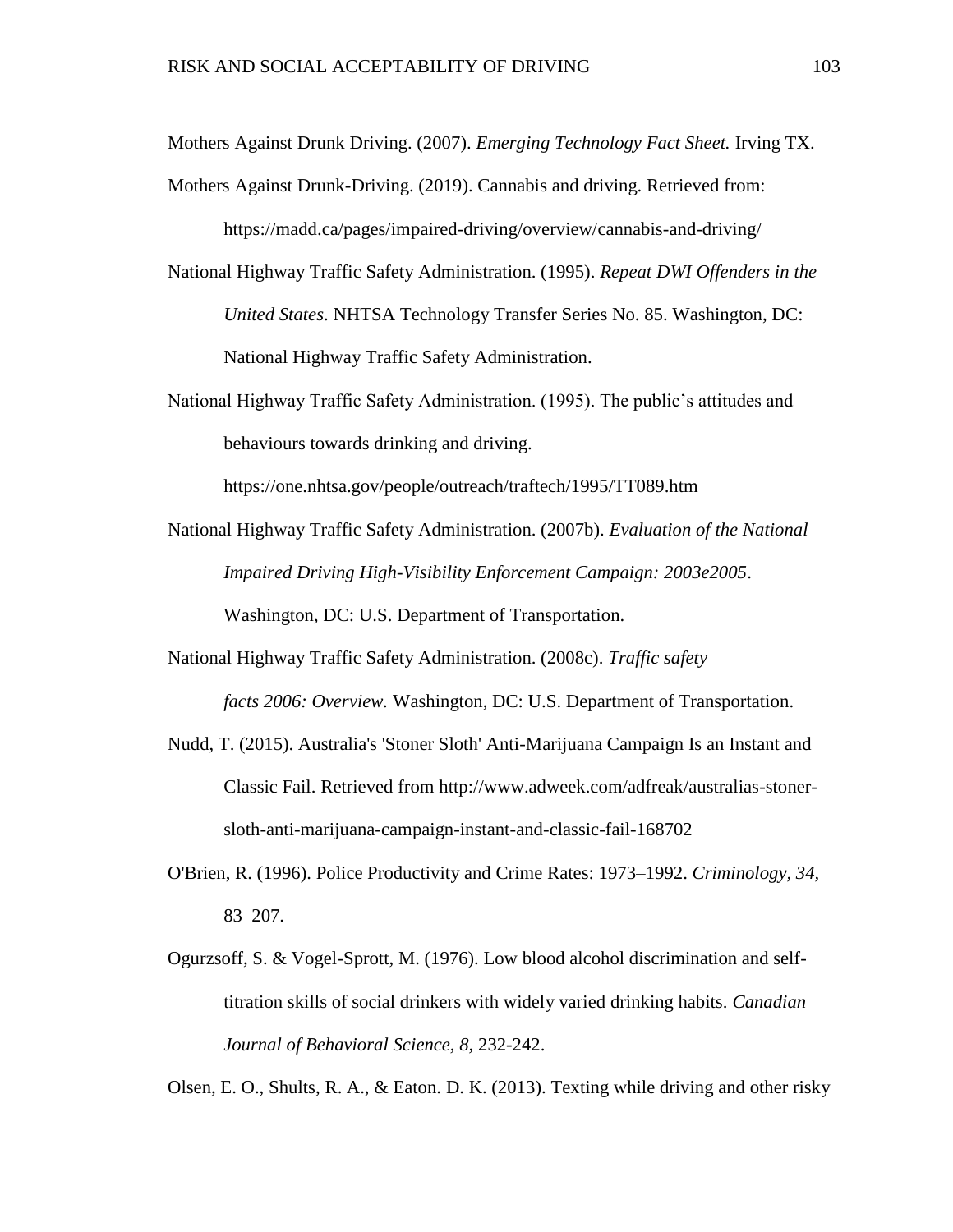motor vehicle behaviors among US high school students. *Pediatrics, 131*, e1708 e1715.

- Ouimet, M., Dongier, M., Leo, I., Legault, L., Tremlbay, J., Chanut, F., & Brown T. (2013). A randomized controlled trial of brief motivational interviewing in impaired driving recidivists: A 5-year follow-up of traffic offenses and crashes. *Alcohol and Clinical Experimental Research, 37*, 1979- 1985. https://doi.org/10.1111/acer.12180
- Papafotiou, K., Carter, J. D., & Stough, C. (2005). The relationship between performance on the standardised field sobriety tests, driving performance and the level of Delta9-tetrahydrocannabinol (THC) in blood. *Forensic Science International*, *155*(2-3), 172–178. https://doi.org/10.1016/j.forsciint.2004.11.009
- Parnes, J. E., Bravo, A. J., Conner, B. T., & Pearson, M. R. (2018). A burning problem: cannabis lessons learned from Colorado. *Addiction Research & Theory, 26*, 3–10. https://doi.org/10.1080/16066359.2017.1315410
- Patton, G. C., Coffey, C., Carlin, J.B., Degenhardt, L., Lynskey, M., & Hall, W. (2002). Cannabis use and mental health in young people: Cohort study. *BMJ,* 325(7374), 1195–1198.
- Perez, C. (2005). Passengers of intoxicated drivers. *Health Reports, 16,* 35-37.
- Perreault, S. (2016). Impaired driving in Canada, 2015. *Juristat: Canadian Centre for Justice Statistics, 1*.
- Perreault, S. (2017). Impaired Driving in Canada, 2016. Juristat. Canadian Centre on Justice Statistics. *Statistics Canada Catalogue*, 85-002-X.

Pescosolido, B., Martin, J., Long, J., Medina, T., Phelan, J., & Link, B. (2010). "A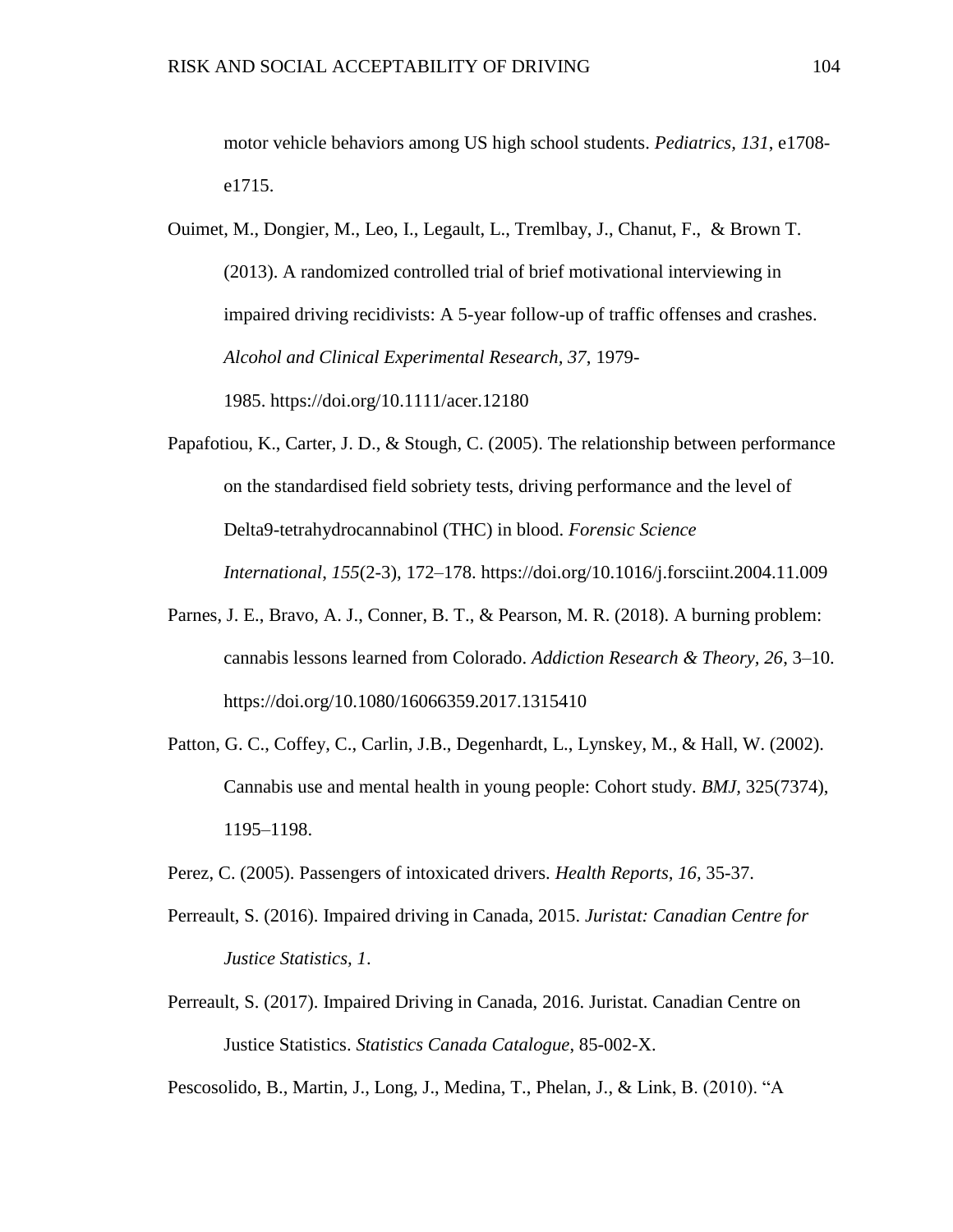disease like any other"? A decade of change in public relations to schizophrenia, depression, and alcohol dependence. *American Journal of Psychiatry, 167,* 1321- 1330.

- Prochaska, J. O., & DiClemente, C. C. (1986). *Toward a comprehensive model of change.* In W. R. Miller & N. Heather (Eds.), *Applied clinical psychology. Treating addictive behaviors: Processes of change* (pp. 3–27). Plenum Press. https://doi.org/10.1007/978-1-4613-2191-0\_1
- Public Safety Canada. (2021). *Annual national data report to inform trends and patterns in drug-impaired driving.* Government of Canada. https://www.publicsafety.gc.ca/cnt/rsrcs/pblctns/2020-did-fad/index-en.aspx#s6
- Ramaekers, J. G., Berghaus, G., van Laar, M., & Drummer, O. H. (2004). Dose related risk of motor vehicle crashes after cannabis use. *Drug and Alcohol Dependence, 73,* 109–119.
- Ramaekers, J. G., Kauert, G., Theunissen, E. L., Toennes, S. W., & Moeller, M. R. (2009). Neurocognitive performance during acute THC intoxication in heavy and occasional cannabis users. *Journal of Psychopharmacology*, *23*(3), 266–277. https://doi.org/10.1177/0269881108092393
- Ramaekers, J., Robbe, H., & O'Hanlon, J. (2000). Marijuana, alcohol and actual driving performance. *Human Psychopharmacology, 15,* 551-558.
- Ramaekers, J. G., Theunissen, E. L., de Brouwer, M. Toennes, S., Moeller, M., & Kauert, G. (2011). Tolerance and cross-tolerance to neurocognitive effects of THC and alcohol in heavy cannabis users. *Psychopharmacology, 214,* 391–401. https://doi.org/10.1007/s00213-010-2042-1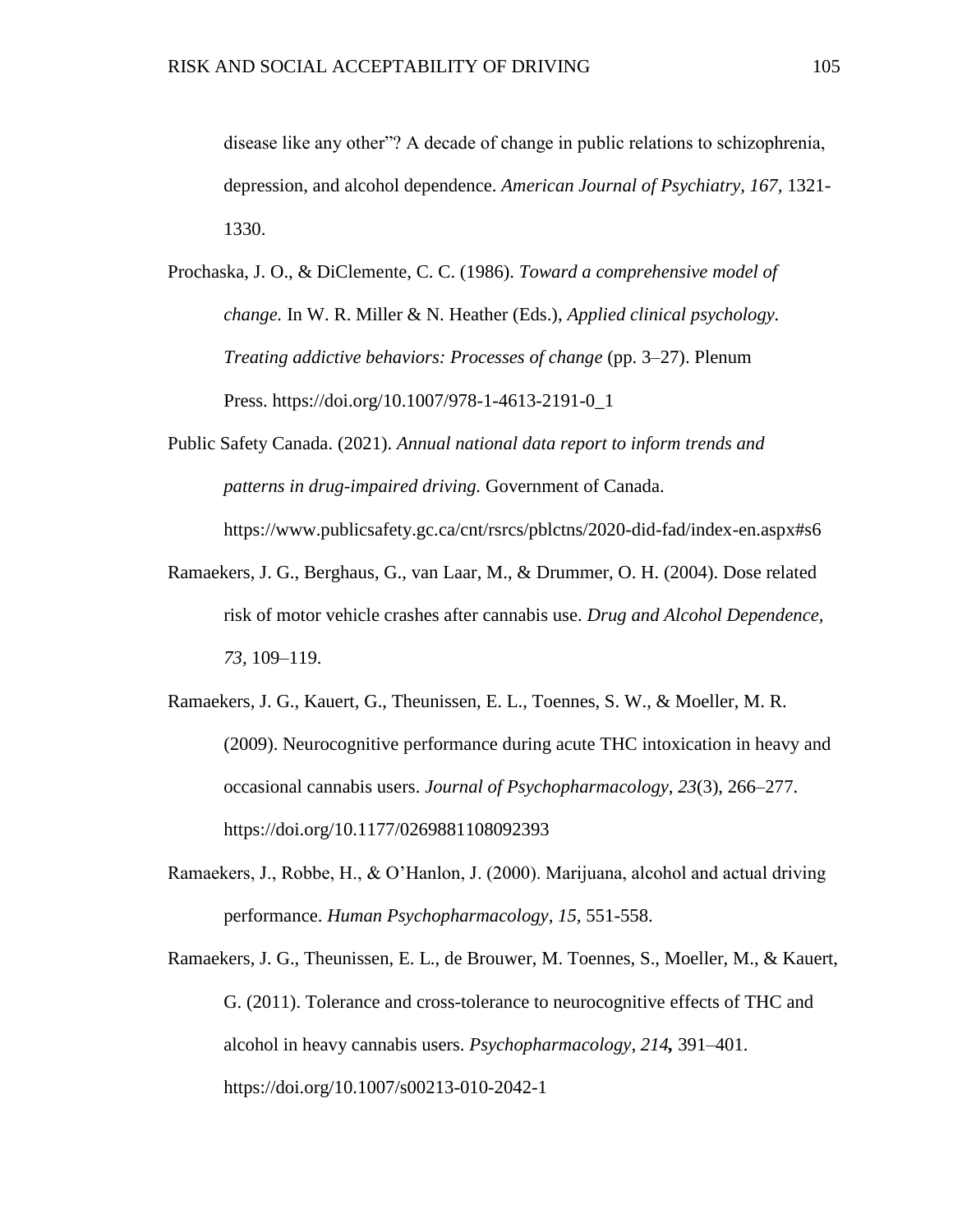- Reed, J. K. (2016). *Marijuana legalization in Colorado: Early findings*. Colorado Department of Public Safety.<http://cdpsdocs.state.co.us/ors/docs/reports/2016-> SB13-283-Rpt.pdf
- Rhodes, N., & Pivik, K. (2011). Age and gender differences in risky driving: The role of positive affect and risk perception. *Accident Analysis and Prevention, 43,* 923- 931. doi: 10.1016/j.aap.2010.11.015
- Richer, I., & Bergeron, J. (2009). Driving under the influence of cannabis: Links with dangerous driving, psychological predictors, and accident involvement. *Accident Analysis and Prevention, 41,* 299-307.
- Rider, R., Kelley-Baker, T., Voas, R., Murphy, B., McKnight, A., & Levings, C. (2006). The impact of a novel educational curriculum for first-time DUI offenders on intermediate outcomes relevant to DUI recidivism. *Accident Analysis and Prevention, 38*, 482-489.
- Riedel, G., & Davies, S. N. (2005). Cannabinoid function in learning, memory and plasticity. *Handbook of Experimental Pharmacology, 168,* 445-477*.* https://doi.org/10.1007/3-540- 26573-2-15
- Robbe, H., O'Hanlon, J. (1993) *Marijuana and Actual Driving Performance*. Washington, DC: US Department of Transportation, National Highway Traffic Safety Administration.
- Roberts, M. (2014). *Anti-pot "Don't Be a Lab Rat" campaign uses disputed facts that might be true*. Westword. [http://www.westword.com/news/anti-pot-dont-be-a-lab](http://www.westword.com/news/anti-pot-dont-be-a-lab-)rat-campaign-uses-disputed-facts-that-might-be-true-5824482

Robertson, A. A., Gardner, S., Xu, X., & Costello, H. (2009). The impact of remedial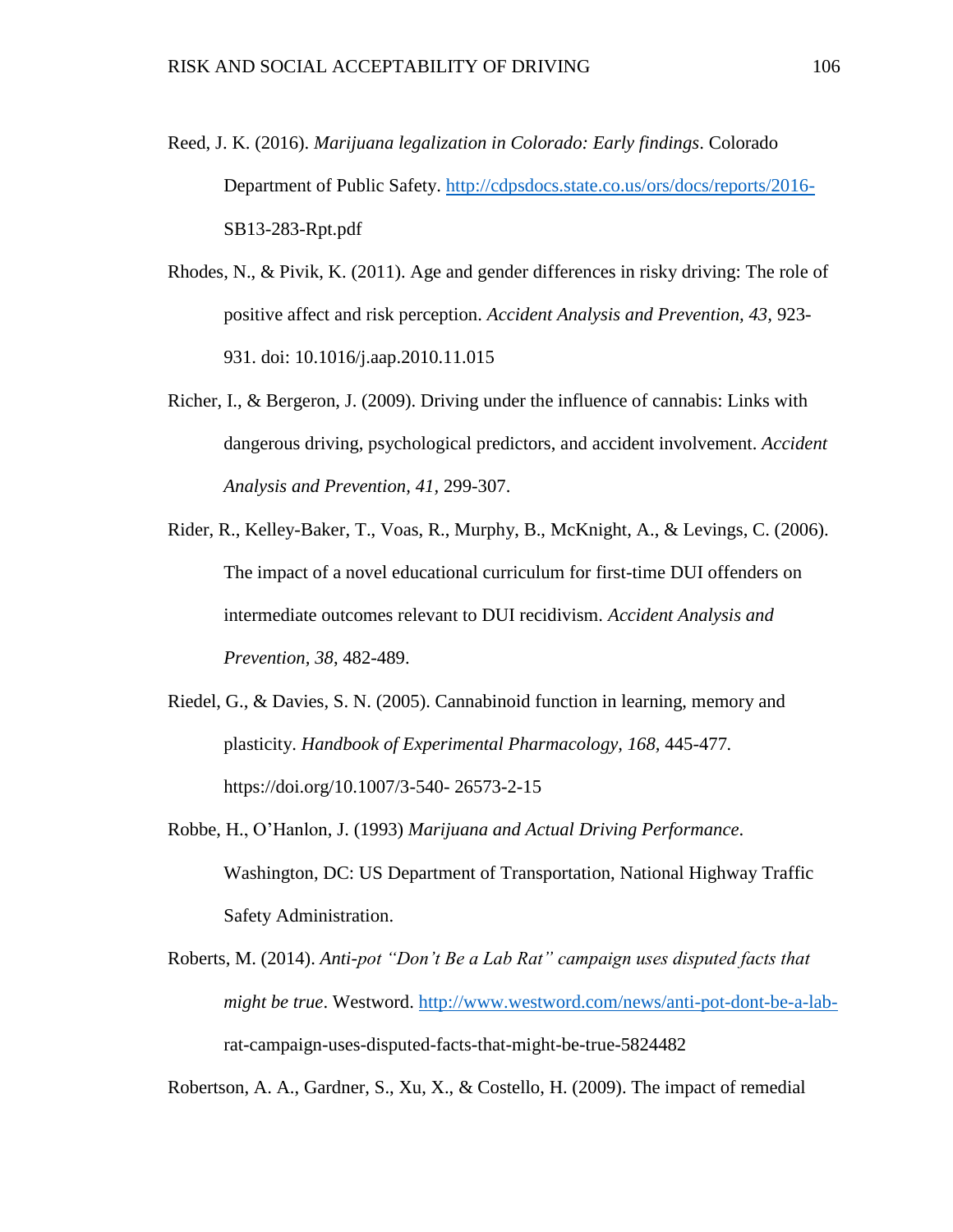intervention on 3-year recidivism among first-time DUI offenders in Mississippi. *Accident Analysis & Prevention, 41*, 1080–1086.

- Robertson, A., Gardner, S., Walker, C. S., & Tatch, A. (2016). DUI recidivism by intervention adherence: A multiple risk factor approach. *The American Journal of Drug and Alcohol Abuse*, *42*(5), 597–605. https://doi.org/10.3109/00952990.2016.1167898
- Robertson, R., Brown, S., Valentine, D., & Vanlaar, W. (2018). Status of alcoholimpaired driving in Canada. *Traffic Injury Research Foundation Report*, 1-17.
- Robertson, R. D., Mainegra Hing, M., Pashley, C. R., Brown, S. W., & Vanlaar, W. (2017). Prevalence and trends of drugged driving in Canada. *Accident Analysis & Prevention, 99*, 236–241. https://doi.org/10.1016/j.aap.2016.12.008
- Robins, R. W., Hendin, H. M., & Trzesniewski, K. H. (2001). Measuring global selfesteem: Construct validation of a single-item measure and the Rosenberg Self-Esteem Scale. *Personality and Social Psychology Bulletin*, *27*, 151–161. doi: 10.1177/0146167201272002
- Rogeberg, O., & Elvik, R. (2016). The effects of cannabis intoxication on motor vehicle collision revisited and revised. *Addiction, 111*, 1348–1359. https://doi.org/10.1111/add.13347
- Rogers, R.W. (1983). Cognitive and physiological processes in fear appeals and attitude change: A revised theory of protection motivation. In J.T. Cacioppo and R.E. Petty (Eds.), *Social* Psychophysiology, Guilford Press, New York, NY (pp. 153- 176).
- Rojek, D., Coverdill, J., & Fors, S. (2003). The effect of victim impact panels on DUI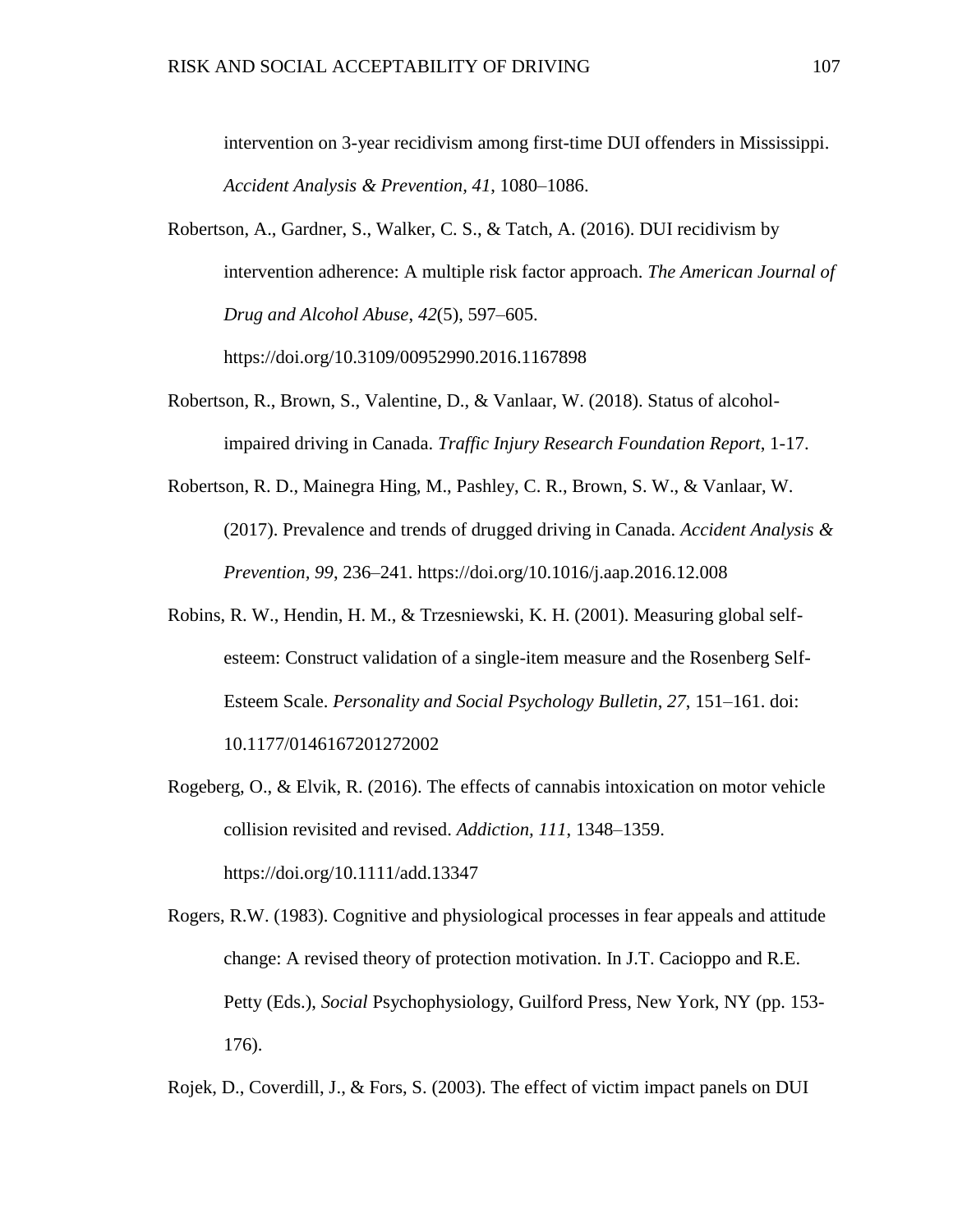rearrests rates: A five-year follow-up. *Criminology, 41*, 1319-1340.

- Rotermann, M. (2019). Analysis of trends in prevalence of cannabis use and related metrics in Canada. *Health Reports, 30,* 10 – 20.
- Rotermann, M. (2020). What has changed since cannabis was legalized? *Health Reports, 31,* 11 – 20. Statistics Canada, Catalogue no. 82-003-X.
- Royal Canadian Mounted Police (RCMP). (2016b). *Five things you should know about impaired driving*. Traffic Services. [https://www.rcmp-grc.gc.ca/ts-sr/id-5things](https://www.rcmp-grc.gc.ca/ts-sr/id-5things-)cfa-5choses-eng.htm
- Royal Canadian Mounted Police. (2018). *Impaired driving investigations.*  [https://www.rcmp-grc.gc.ca/ts-sr/aldr-id-cfa-aldr-eng.htm#sfst.](https://www.rcmp-grc.gc.ca/ts-sr/aldr-id-cfa-aldr-eng.htm#sfst)
- Rudman, L., & Goodwin, S. (2004). Gender differences in automatic in-group bias: Why do women like women more than men like men? *Journal of Personality and Social Psychology, 87*, 494–509.
- Sanem, J. R., Erickson, D. J., Rutledge, P. C., Lenk, K. M., Nelson, T. F., Jones-Webb, R., & Toomey, T. L. (2015). Association between alcohol-impaired driving enforcement-related strategies and alcohol-impaired driving. *Accident Analysis and Prevention*, *78*, 104–109. https://doi.org/10.1016/j.aap.2015.02.018
- Sayegh, C., Stanley, H., Zara, E., & Jhaveri, K. (2017). Follow-up treatment effects of contingency management and motivational interviewing on substance use: a metaanalysis. *Psychology of Addictive Behaviors, 31,* 403-414. Doi: 10.1037/adb000027.

Schermer, C. R., Moyers, T. B., Miller, W. R., & Bloomfield, L. A. (2006). Trauma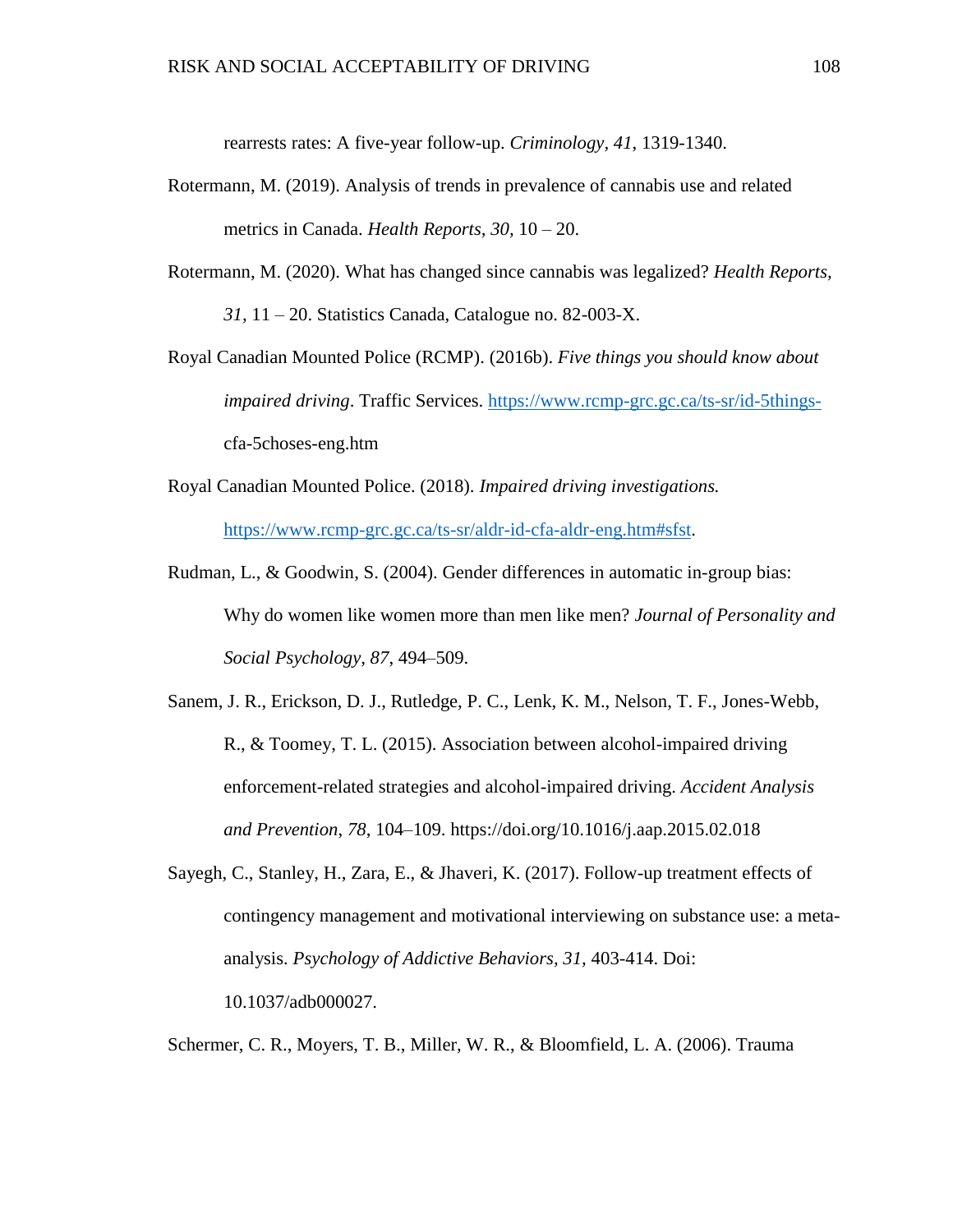centre brief interventions for alcohol disorders decrease subsequent driving under the influence arrests. *The Journal of Trauma Injury Infection and Critical Care, 60,* 29–34.

- Schmitt, M., Branscombe, N. R., Kobrynowicz, D., & Owen, S. (2002). Perceiving discrimination against one's gender group has different implications for wellbeing in women and men. *Personality and Social Psychology Bulletin, 28*, 197– 210.
- Schoenberg, N., & Ravdal, H. (2000). Using vignettes in awareness and attitudinal research. *International Journal of Social Research Methodology, 3*, 63-74. doi: 10.1080/136455700294932
- Schulenberg, J. E., Johnston, L. D., O'Malley, P. M., Bachman, J. G., Miech, R. A., & Patrick, M. E. (2017). *Monitoring the future national survey results on drug use, 1975-2016: Volume II, college students and adults ages 19-55*. Ann Arbor, MI: Institute for Social Research, The University of Michigan. http://www.monitoringthefuture.org/pubs/monographs/mtf-vol2\_2016.pdf
- Semple, D. M., McIntosh, A. M., & Lawrie, S. M. (2005). Cannabis as a risk factor for psychosis: Systematic review. *Journal of Psychopharmacology, 19*(2), 187–194.
- Sewell, A., Poling, J., & Sofuoglu, M. (2009). The effect of cannabis compared with alcohol on driving. *The American Journal on Addictions, 18,* 185-193*.* doi: 10.1080/10550490902786934
- Sherman, B. J., & McRae-Clark, A. L. (2016). Treatment of Cannabis Use Disorder: Current Science and Future Outlook. *Pharmacotherapy*, *36*(5), 511–535. https://doi.org/10.1002/phar.1747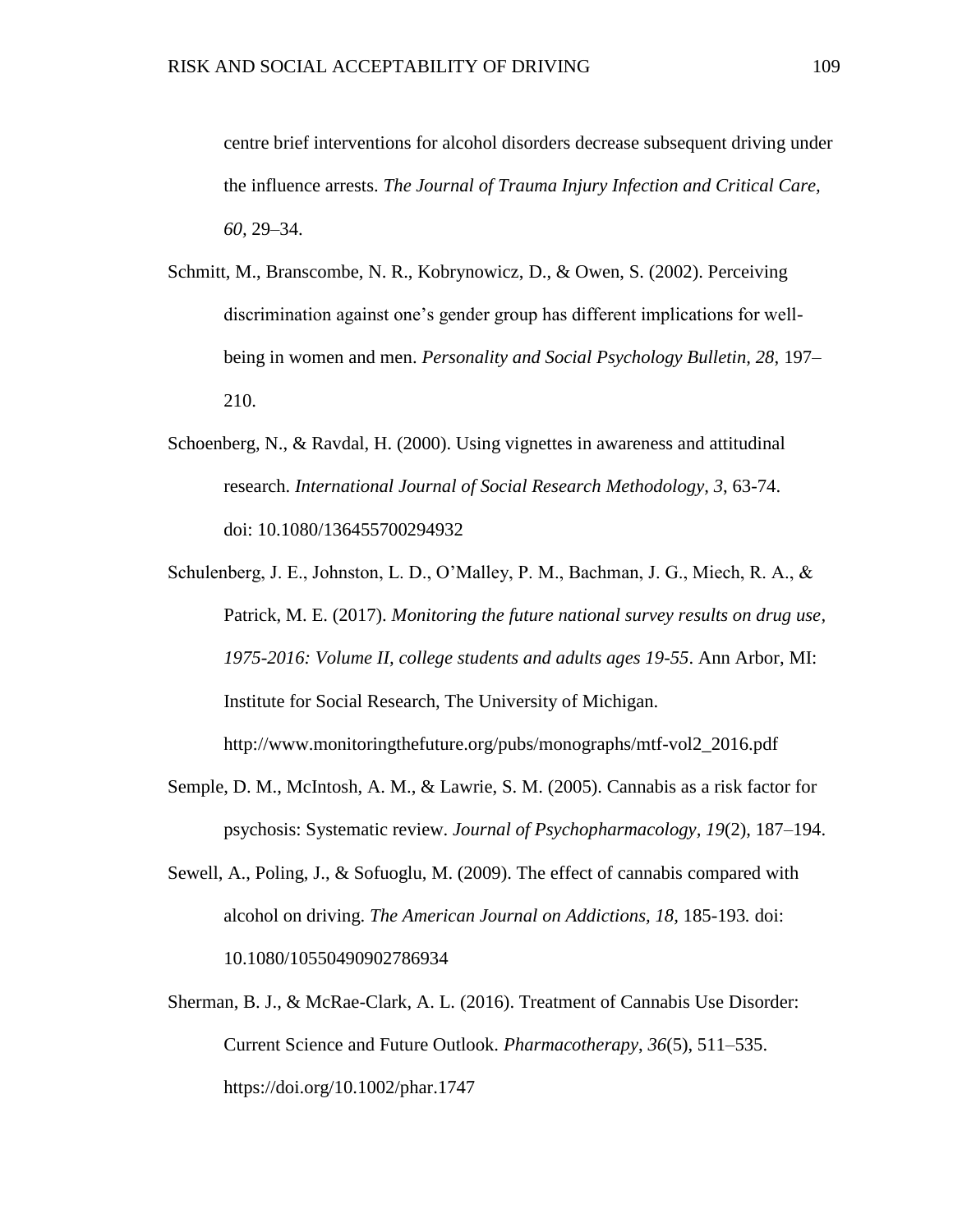- Shults, R. A., Elder, R. W., Sleet, D. A., Nichols, J. L., Alao, M. O., Carande-Kulis, V. G., Zaza, S., Sosin, D. M., Thompson, R. S., & Task Force on Community Preventive Services (2001). Reviews of evidence regarding interventions to reduce alcohol-impaired driving. *American Journal of Preventive Medicine*, *21*, 66–88. https://doi.org/10.1016/s0749-3797(01)00381-6
- Shults, R. A., Kresnow, M. J., & Lee, K. C. (2009). Driver- and passenger-based estimates of alcohol-impaired driving in the U.S., 2001-2003. *American Journal of Preventive Medicine, 36*, 515-522.
- Shults, R. A., Sleet, D. A., Elder, R., Ryan, G., & Sehgal, M. (2002). Association between state level drinking and driving countermeasures and self-reported alcohol impaired driving. *Injury Prevention, 8,* 106-110.
- Smiley, A. (1986). Marijuana: On-road and driving simulator studies. *Alcohol, Drugs and Driving, 2*, 121–134.
- Smiley, A. (1999). Marijuana: On-Road and Driving-Simulator Studies. In: Kalant H, Corrigall W, Hall W, Smart R. (Eds.), The Health Effects of Cannabis Addiction Research Foundation, Toronto, Ontario (pp. 173–191).
- Solomon, R., Chamberlain, E., & Vandenberghe, M. (2018). Canada's new cannabisrelated driving legislation: The elusive quest for an effective deterrent. *Canadian Criminal Law Review, 23,* 265-290.
- Solowij, N., Jones, K., Rozman, M., Davis, S., Ciarrochi, J., Heaven P., Pesa, N., Lubman, D., & Yücel, M. (2012). Reflection impulsivity in adolescent cannabis users: A comparison with alcohol-using and non-substance-using adolescents. *Psychopharmacology, 219*, 575-586. doi: 10.1007/s00213-011-2486-y.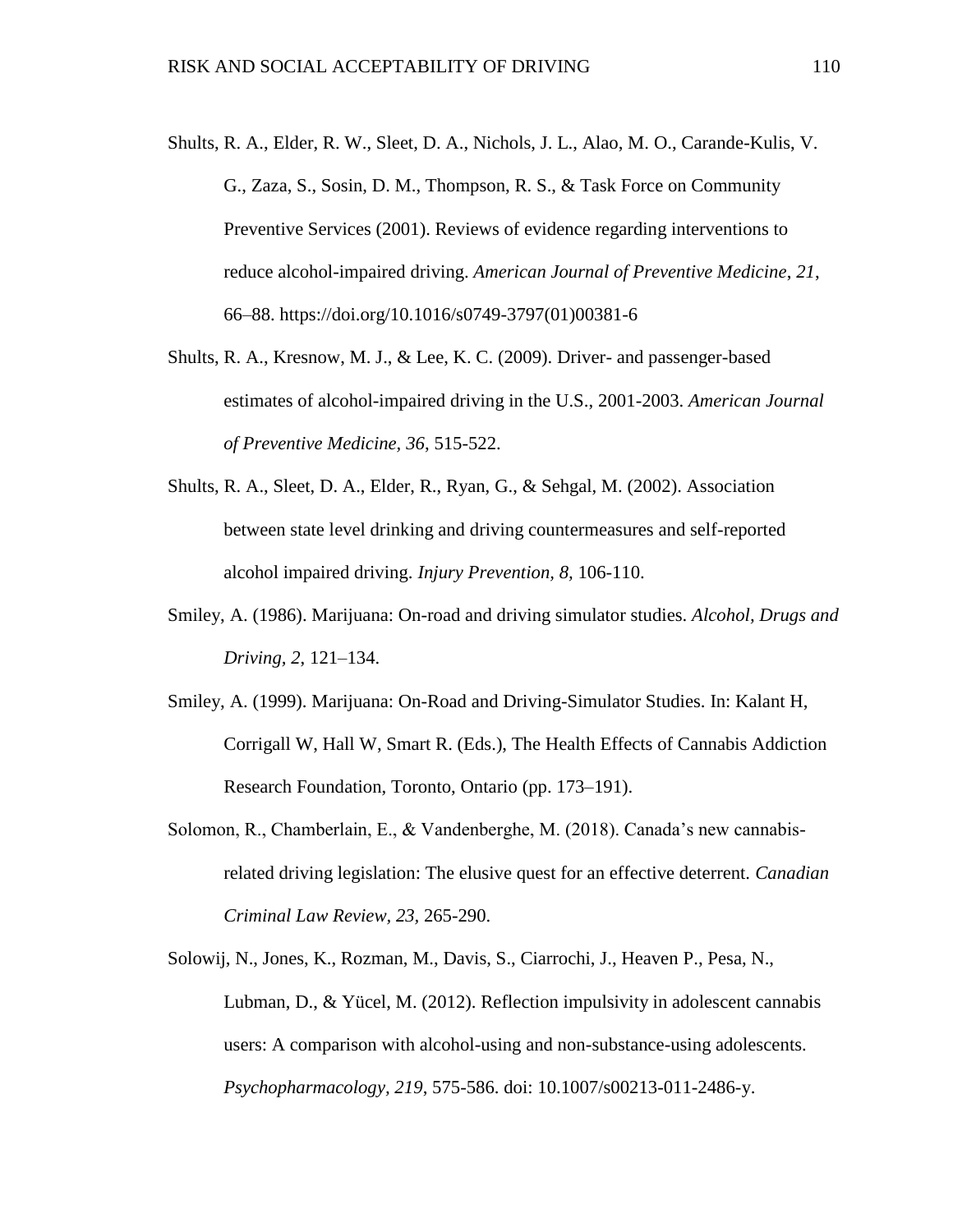- Sorsdahl, K., Stein, D. J., & Myers, B. (2012). Negative attributions towards people with substance use disorders in South Africa: Variation across substances and by gender. *BMC Psychiatry,*12, 1-8.
- Sowell, E. R., Petersen, B. S., Thompson, P. M., Welcome, S. E., Henkenius, A. L., & Toga, A. W. (2003). Mapping cortical change across the human life span. *Nature Neuroscience, 6(*3), 309–315.
- Squeglia, L., Jacobus, J., & Tapert, S. (2009). The influence of substance use on adolescent brain development. *Clinical EEG and Neuroscience, 40,* 31-38.
- Statutes of Canada. (2018). Bill C-46, an Act to amend the Criminal Code (offences relating to conveyances) and to make consequential amendments to other Acts.
- Statistics Canada. (2013). Canadian Community Health Survey (CCHS)—Mental health user guide. Ottawa, Ontario: Author.

Statistics Canada. (2019). National Cannabis Survey.

https://www23.statcan.gc.ca/imdb/p2SV.pl?Function=getSurvey&SDDS=5262

Stein, L., Colby, S., Barnett, N., Monti, P., Golembeske, C., & Lebeau-Craven, R. (2006). Effects of motivational interviewing for incarcerated adolescents on driving under the influence after release. *American Journal of Addiction, 15*, 50- 57. doi: 10.1080/10550490601003680.

Stephens, R. S., Roffman, R. A., Fearer, S. A., Williams, C., Picciano, J. F., & Burke, R.

Steinka-Fry, K. T., Tanner-Smith, E. E., & Hennessy, E. A. (2015). Effects of brief alcohol interventions on drinking and driving among youth: A systematic review and meta-analysis. *Journal of Addiction & Prevention*, *3*(1), 11. https://doi.org/10.13188/2330-2178.1000016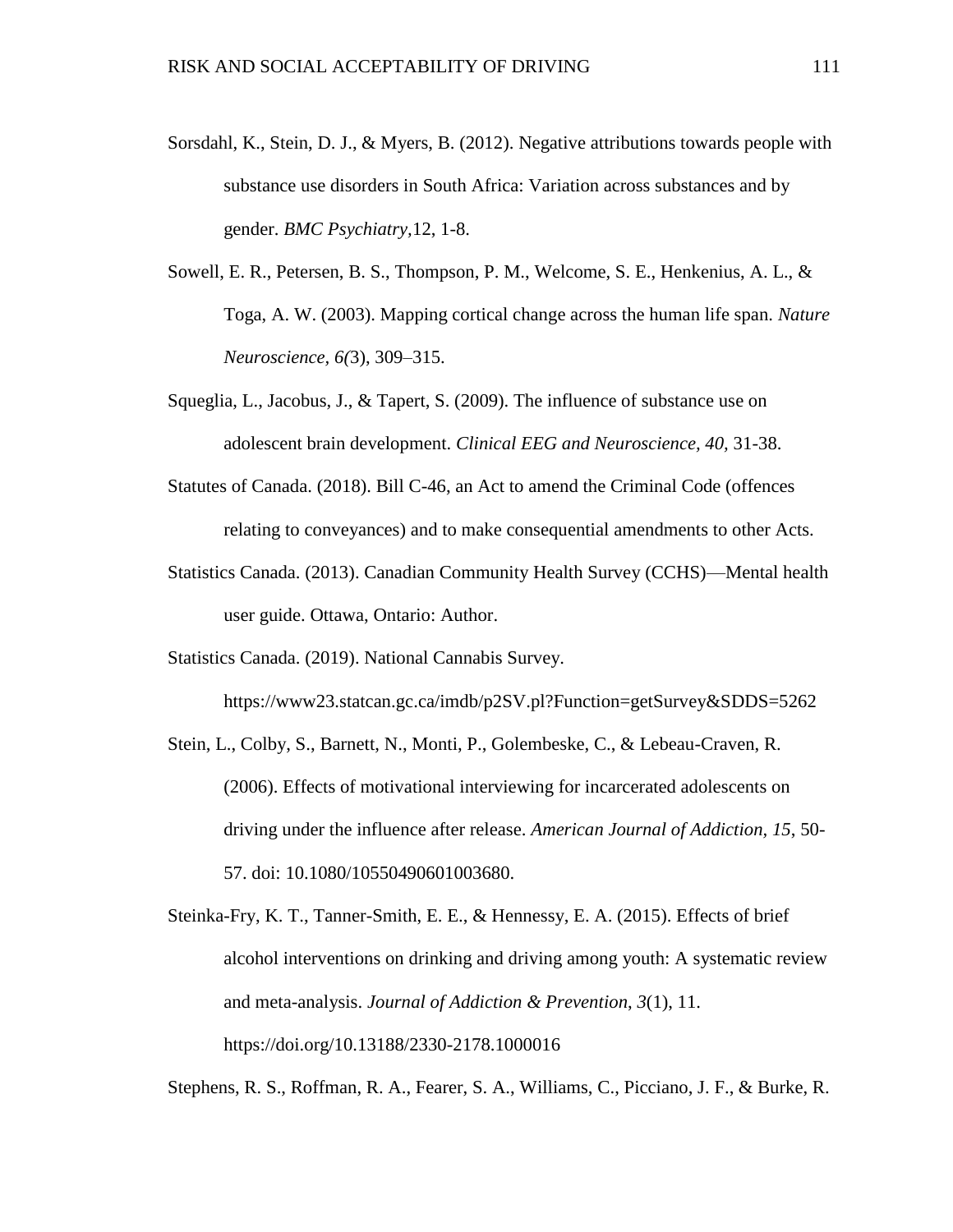S. (2004). The Marijuana Check-up: Reaching users who are ambivalent about change. *Addiction*, *99*(10), 1323–1332. https://doi.org/10.1111/j.1360- 0443.2004.00832.x

Stephens, R. S., Roffman, R. A., Fearer, S. A., Williams, C., & Burke, R. S. (2007). The Marijuana Check-up: Promoting change in ambivalent marijuana users. *Addiction*, *102*(6), 947–957. https://doi.org/10.1111/j.1360- 0443.2007.01821.x

Substance Abuse and Mental Health Services Administration. (n.d.). *National survey on drug use and health: Comparison of 2014-2015 and 2015-2016 population percentages.*

https://www.samhsa.gov/data/sites/default/files/NSDUHsaeShortTermCHG2016/ NS

- Swanson, A. J., Pantalonm, V., & Cohen, K. R. (1999). Motivational interviewing and treatment adherence among psychiatric and dually diagnosed patients. *Journal of Nervous and Mental Disease, 187*, 630.
- Swift, W., Jones, C., & Donnelly, N. (2010). Cannabis use while driving: a descriptive study of Australian cannabis users. *Drugs: Education, Prevention and Policy, 17*, 573–86. https://doi.org/10.3109/09687630903264286.

Task Force on Cannabis Legalization and Regulation. (2016). *A Framework for the Legalization and Regulation of Cannabis in Canada: The Final Report of the Task Force on Cannabis Legalization and Regulation.* Health Canada, Ottawa, Ont. https://www.canada.ca/en/services/health/marijuana-cannabis/task-force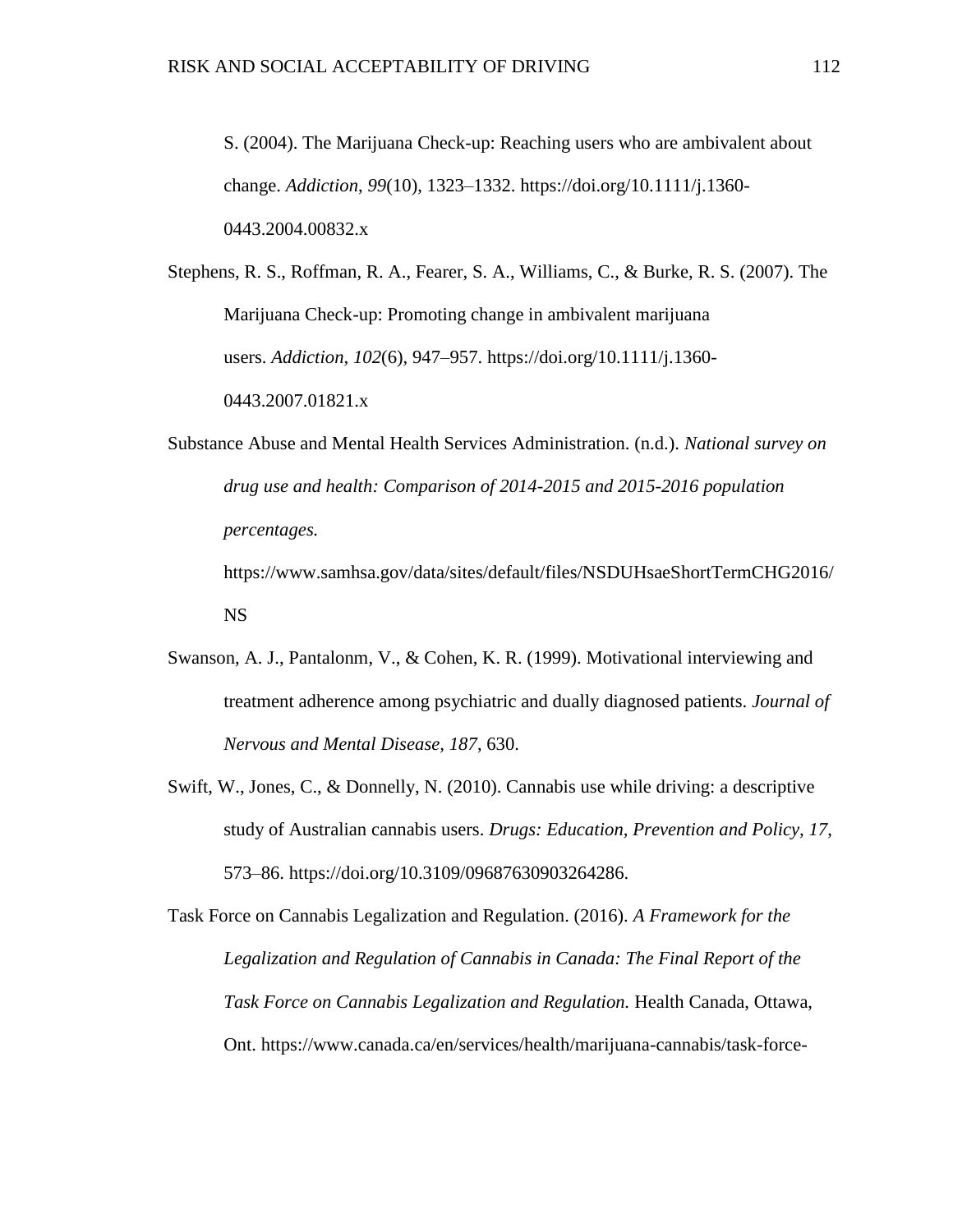marijuana-legalization-regulation/framework-legalization-regulation-cannabis-incanada.html#a1

- Tatch, A. (2019). An examination of impaired driving: The integral role of cognitive and behavioral predictors. Retrieved from: https://ir.library.msstate.edu/handle/11668/14592.
- Taylor. B., Irving, H., Kanteres, F., Room, R., Borges, G., Cherpitel, C., Greenfield, T. & Rehm, J. (2010). The more you drink, the harder you fall: A systematic review and meta-analysis of how acute alcohol consumption and injury or collision risk increase together. *Drug and Alcohol Dependence*, *110,* 108-116. doi: 10.1016/j.drugalcdep.2010.02.011
- Tefft, B., Lindsay, A., & Jurek, G. (2016). Prevalence of marijuana involvement in fatal crashes: Washington 2010-2014. AAA Foundation for Traffic Safety. https://aaafoundation.org/wp-

content/uploads/2017/12/PrevalenceOfMarijuanaInvolvement.pdf

- The Canadian Press. (2018). Heath Canada spending \$100M on cannabis education over 6 years. https://www.cbc.ca/news/health/cannabis-education-health-canada-1.4808291
- Tippetts, A. S., Voas, R. B., Fell, J. C., & Nichols, J. L. (2005). A meta-analysis of .08 BAC laws in 19 jurisdictions in the United States. *Accident Analysis & Prevention,* 37, 149–161.
- Traffic Injury Research Foundation. (2017). *Marijuana use among drivers in Canada, 2000-2014*. <https://tirf.ca/wp-content/uploads/2018/09/Marijuana-Use->Among-Drivers-in-Canada-2000-2014-9.pdf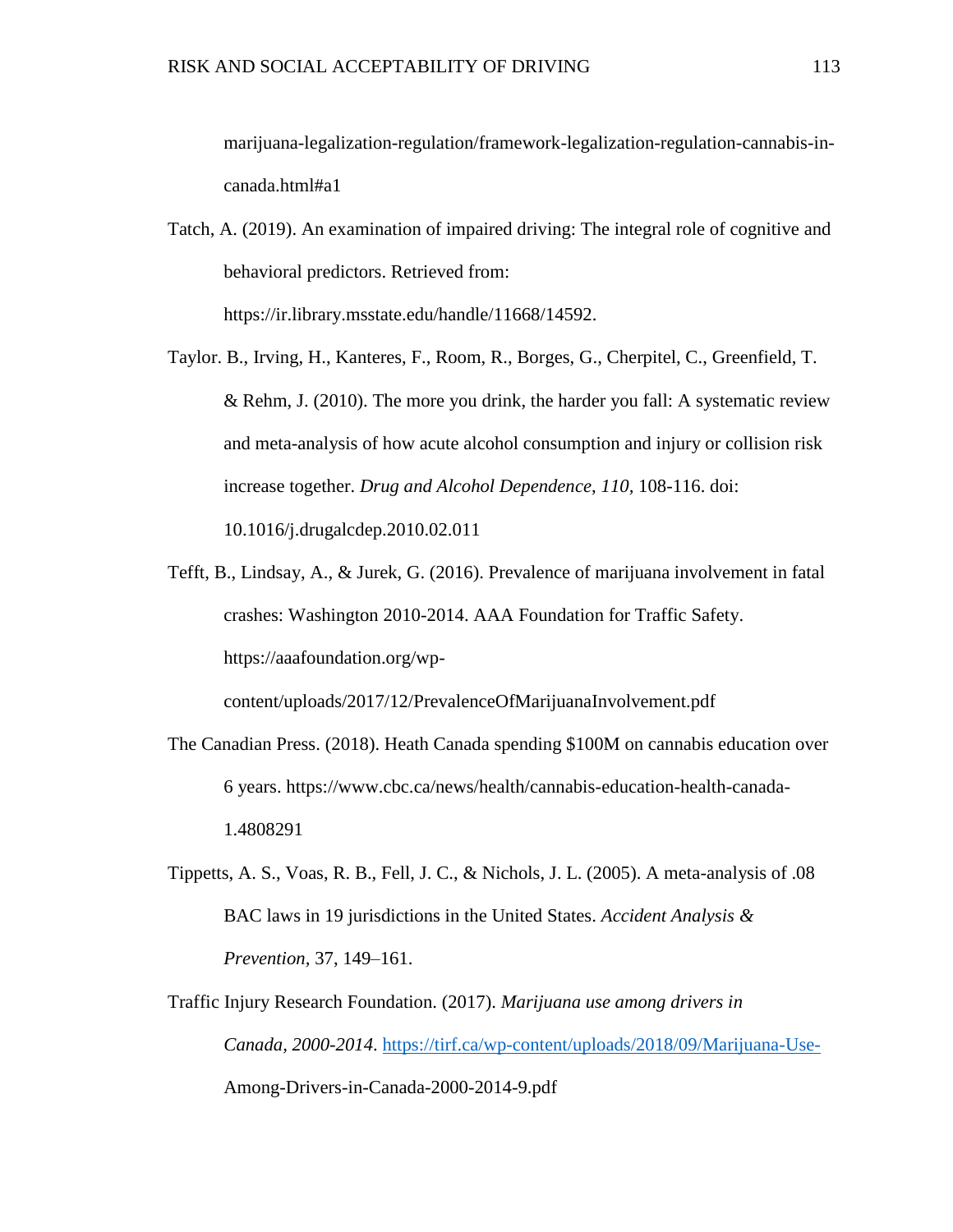- Transport Canada. (2008). *A quick look at alcohol-related crashes in Canada* (Fact Sheet). Ottawa, Ontario, Canada: Road Safety and Motor Vehicle Regulation Directorate, Transport Canada. http://www.tc.gc.ca/eng/roadsafety/tp-tp2436 rs200809-menu-397.htm
- Turner, C., & McClure, R. (2003). Age and gender differences in risk-taking behaviour as an explanation for high incidence of motor vehicle crashes as a driver in young males. *Injury Control and Safety Promotion, 10*, 123-

130. doi: [10.1076/icsp.10.3.123.14560](https://doi.org/10.1076/icsp.10.3.123.14560)

- Tzambazis, K., & Stough, C. (2000). Alcohol impairs speed of information processing and simple and choice reaction time and differentially impairs high-order cognitive abilities. *Alcohol, 35*, 197–201.
- United Nations Office on Drugs and Crime (UNODC). World Drug Report 2014. New York, USA: UNODC; 2014.
- Valen, A., Bogstrand, S., Vindenes, V., Larson, M., Holtan, A., & Gjedere, H. (2019). Driver-related risk factors of fatal road traffic crashes associated with alcohol or drug impairment. *Accident Analysis and Prevention, 131*, 191–199. doi: 10.1016/j.aap.2019.06.014
- Vermeeren, A., & O'Hanlon, J. F. (1998). Fexofenadine's effects, alone and with alcohol, on actual driving and psychomotor performance. *Journal of Allergy and Clinical Immunology, 101*, 306–11.
- Voas, R. B., Tippetts, A. S., & Fell, J. C. (2000). The relationship of alcohol safety laws to drinking drivers in fatal crashes. *Accident Analysis and Prevention, 32*, 483– 492.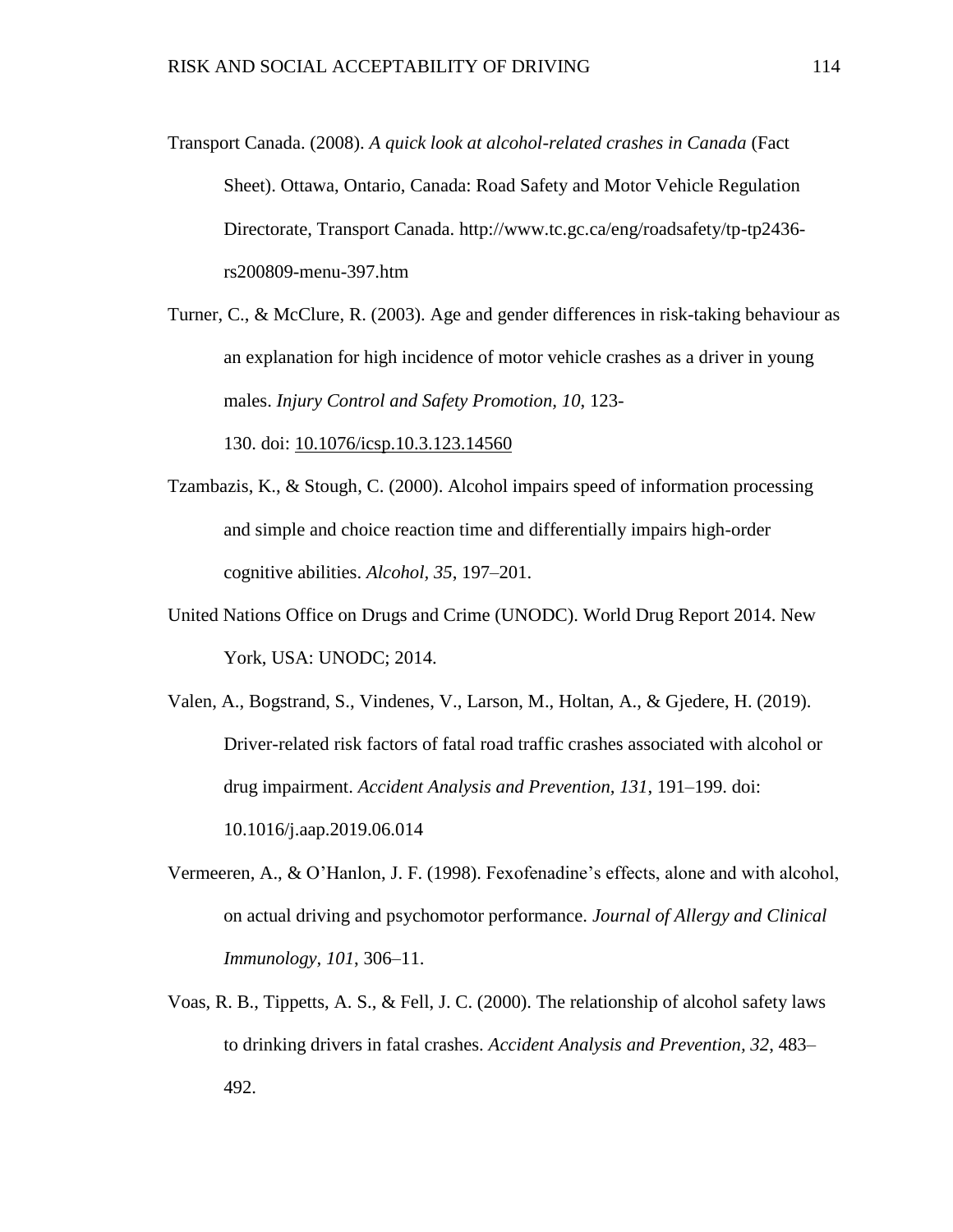von Hippel, C., Brener, L., & Horwitz, R. (2018). Implicit and explicit internalized stigma: Relationship with risky behaviors, psychosocial functioning and healthcare access among people who inject drugs. *Addictive Behaviors*, *76*, 305– 311. doi: 10.1016/j.addbeh.2017.08.036

Wagenaar, A. C., Maldonado-Molina, M. M., Ma, L., Tobler, A. L., & Komro, K. A. (2007). Effects of legal BAC limits on fatal crash involvement: analyses of 28 states from 1976 through 2002. *Journal of Safety Research*, *38*(5), 493–499. https://doi.org/10.1016/j.jsr.2007.06.001

- Waller, J. A. (1985). Research needs and opportunities concerning human-environmental interactions in crashes involving alcohol. *Journal of Studies on Alcohol Supplement, 10,* 54–60.
- Ward, N. J., Schell, W., Kelley-Baker, T., Otto, J., & Finley, K. (2018). Developing a theoretical foundation to change road user behavior and improve traffic safety: Driving under the influence of cannabis (DUIC). *Traffic Injury Prevention, 19*(4), 358–363. https://doi-org.qe2a-proxy.mun.ca/10.1080/15389588.2018.1425548
- Washington Traffic Safety Commission. (2014). Campaign to highlight Drive High, Get a DUI. Retrieved from http://wtsc.wa.gov/News/campaign-to-highlight-drivehigh-get-a-dui/
- Watson, T. M., & Mann, R. E. (2016). International approaches to driving under the influence of cannabis: A review of evidence on impact. *Drug and Alcohol Dependence, 169,* 148–155. https://doi.org/10.1016/j.drugalcdep.2016.10.023

Watson, T. M., Valleriani, J., Hyshka, E., & Rueda, S. (2019). Cannabis legalization in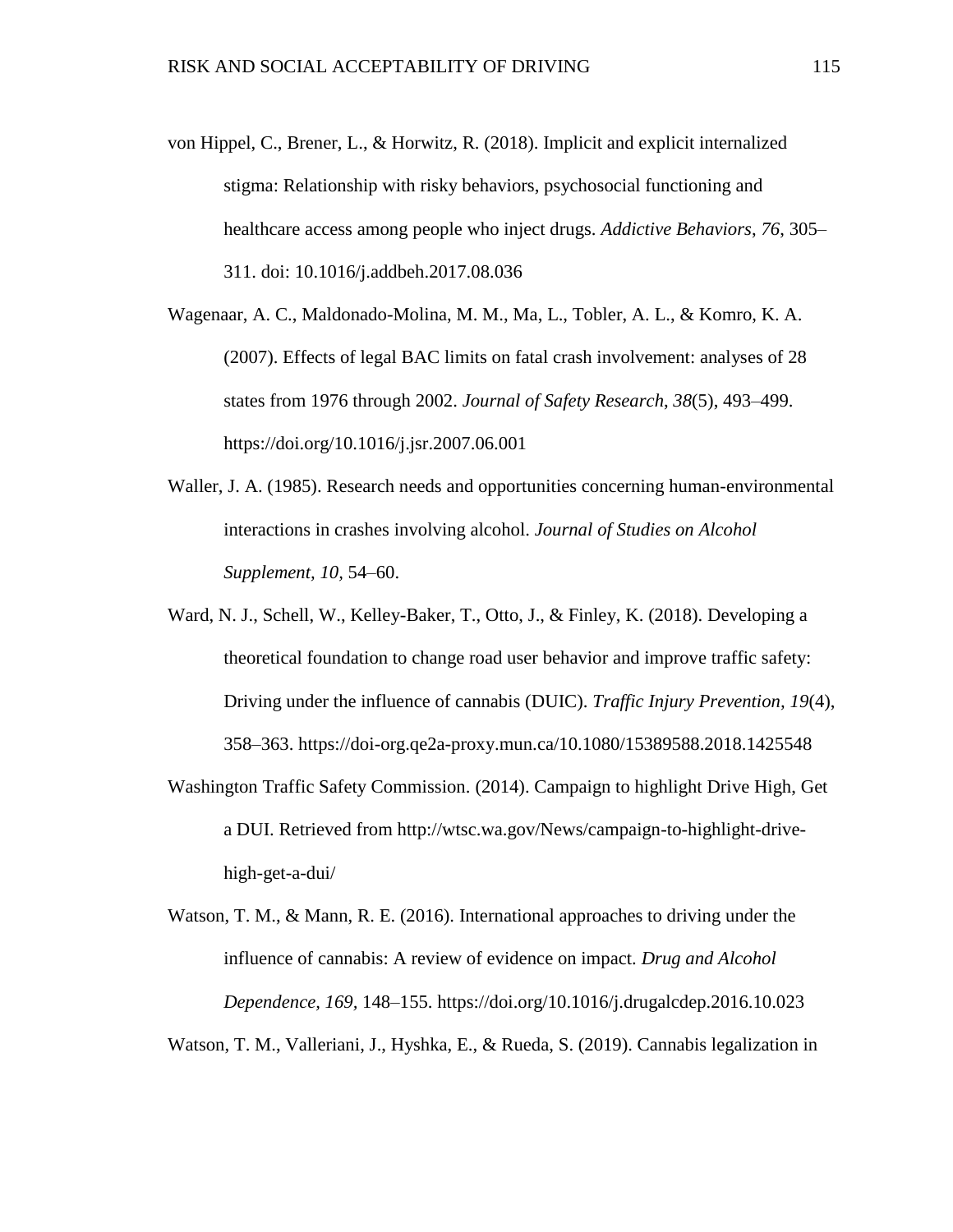the provinces and territories: missing opportunities to effectively educate youth?. *Canadian Journal of Public Health = Revue Canadienne de Sante Publique*, *110*(4), 472–475. https://doi.org/10.17269/s41997-019-00209-0

- Webster, P. (2018). Debate over recreational cannabis use legalization in Canada. *The Lancet, 391(10122)*, 725-726.
- Weinstein, A., Brickner, O., Lerman, H., Greemland, M., Bloch, M., Lester, H., Chisin, R., Sarne, Y., Mechoulam, R., Bar-Hamburger, R., Freedman, N., & Even-Sapir, E. (2008). A study investigating the acute dose-response effects of 13 mg and 17 mg Delta 9- tetrahydrocannabinol on cognitive-motor skills, subjective and autonomic measures in regular users of marijuana. *Journal of Psychopharmacology)*, *22*(4), 441–451.

https://doi.org/10.1177/0269881108088194

- Wells, J. K., Preusser, D. F., & Williams, A. F. (1992). Enforcing alcohol-impaired driving and seat belt use laws, Binghamton, New York. *Journal of Safety Research, 23,* 63–71.
- Werb, D., Mills, E. J., Debeck, K., Kerr, T., Montaner, J. S., & Wood, E. (2011). The effectiveness of anti-illicit-drug public-service announcements: a systematic review and meta-analysis. *Journal of Epidemiology and Community Health, 65,* 834–840.
- West, D., Dilillo, V., Bursac, Z., Gore, S. A., Greene, P. G. (2007). Motivational interviewing improves weight loss in women with type 2 diabetes. *Diabetes Care, 30,* 1081–7.

Wheeler, D., Woodall, G., & Rogers, E. (2002). Victim impact panels - Do they impact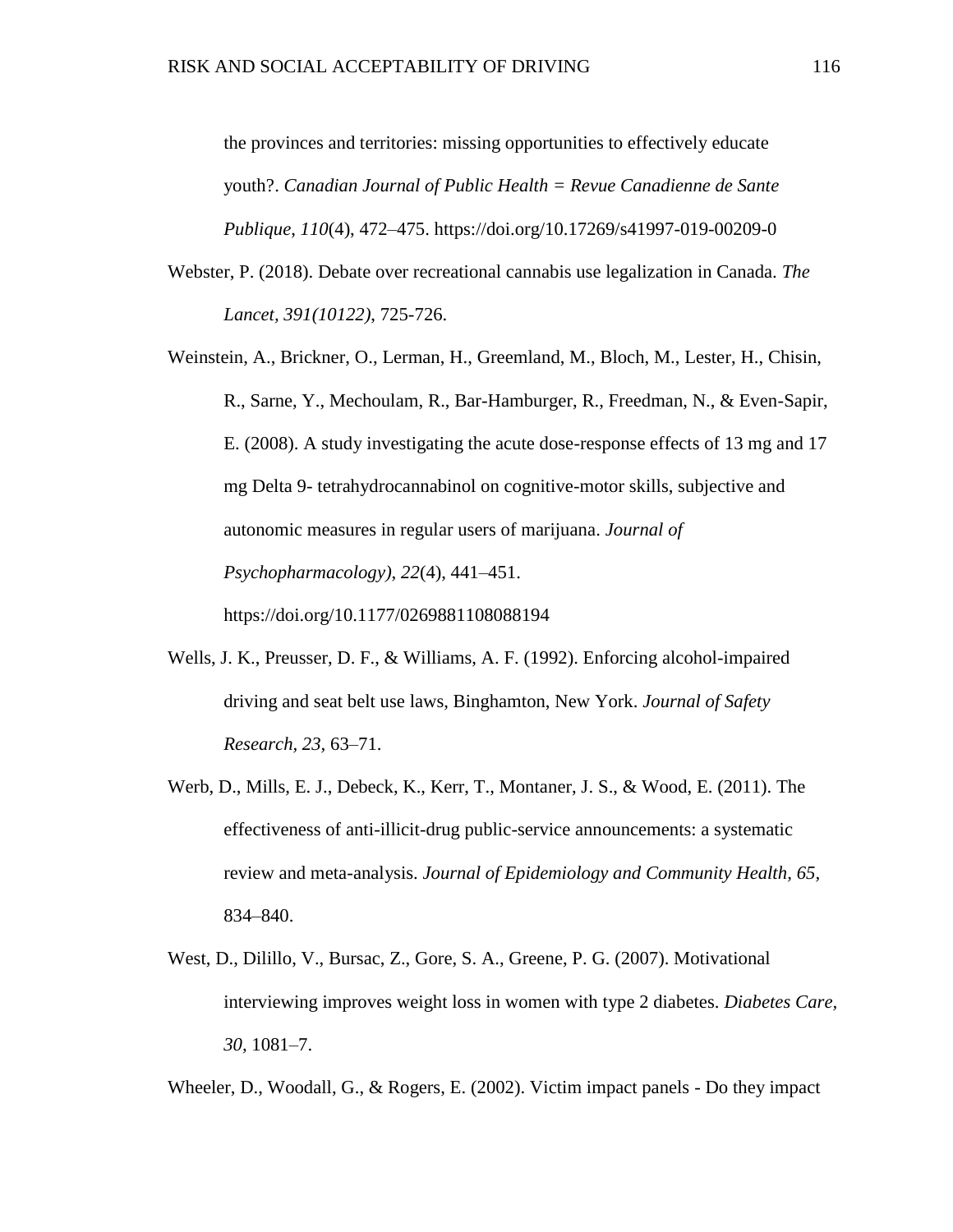drinking and driving behavior? *Proceedings of the International Council on Drugs and Alcohol Traffic Safety* Conference, 755-758. http://worldcat.org/isbn/2511215927

- Wickens, C., Watson, T., Mann, R. & Brands, B. (2019). Exploring perceptions among people who drive after cannabis use: Collision risk, comparative optimism and normative influence. *Drug and Alcohol Review, 38,* 10.1111/dar.12923.
- Williams, A. F., & Karpf, R. S. (1984). Teenage drivers and fatal crash responsibility. *Law & Policy, 6*, 101 – 113.
- Williams, A., & Shabanova, V. (2003). Responsibility of drivers by age and gender for motor-vehicle crash deaths. *Journal of Safety Research, 34,* 527-531.
- Willis, C., Lybrand, S., & Bellamy, N. (2004). Alcohol ignition interlock programmes for reducing drink driving recidivism. *Cochrane Database of Systematic Reviews, 18,*  CD004168.
- Winters, E., & Harris, N. (2019). The impact of indigenous identity and treatment seeking intention on the stigmatization of substance use. *International Journal of Mental Health and Addiction, 18,* 1403–1415.
- Yadav, R. P., & Kobayashi, M. (2015). A systematic review: Effectiveness of mass media campaigns for reducing alcohol-impaired driving and alcohol-related crashes. *BMC Public Health, 15,* 857. https://doi.org/10.1186/s12889-015-2088-4
- Zador, P. L., Krawchuk, S. A., & Voas, R. B. (2000). Alcohol related relative risk of driver fatalities and driving involvement in fatal crashes in relation to driver age and gender: an update using the 1996 data. *Journal of Studies on Alcohol, 61,* 387–395.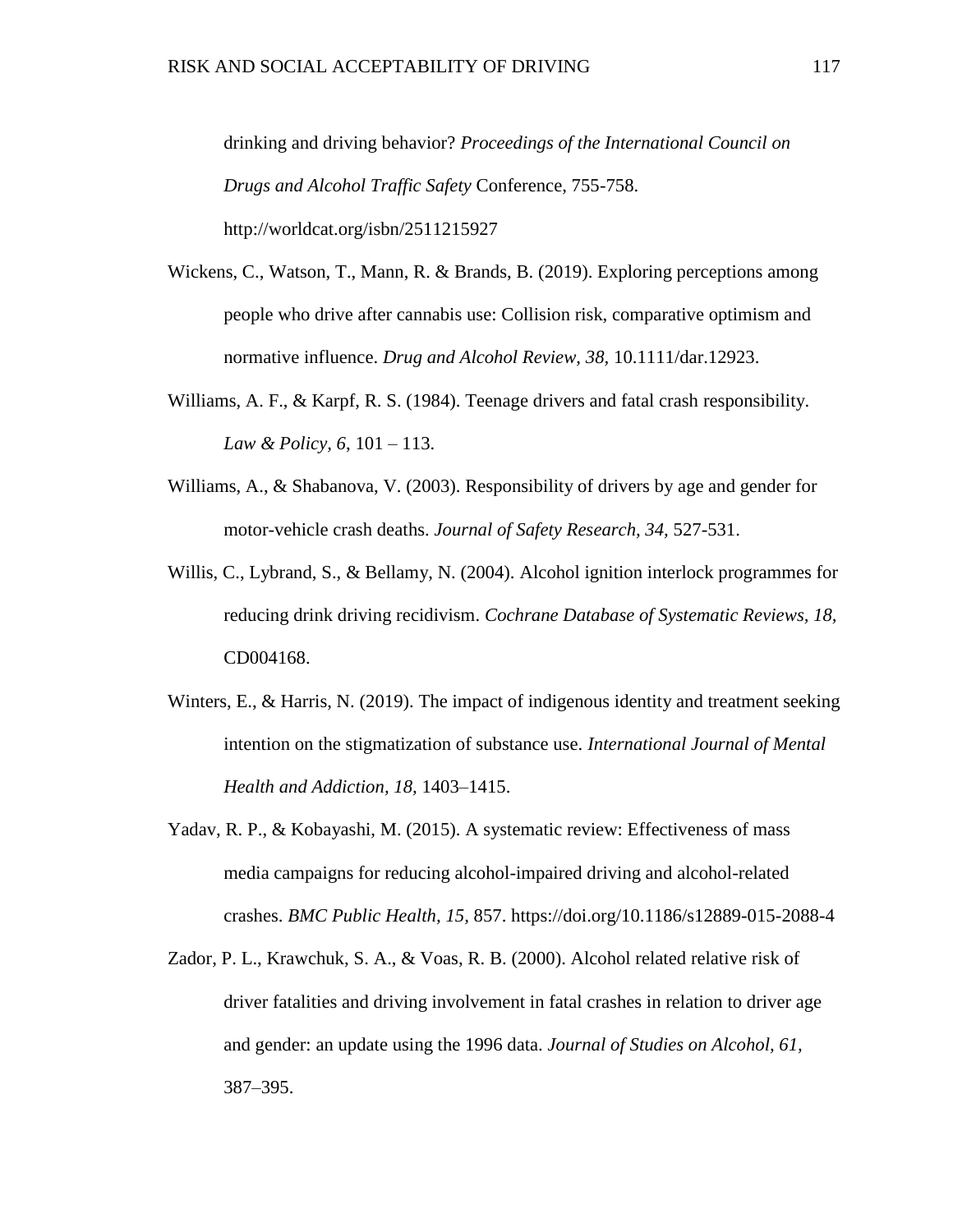- Zhao, X., Zhang, X., Rong, J. (2014). Study of the effects of alcohol on drivers and driving performance on straight road. *Mathematical Problems in Engineering, 1- 9.<https://doi.org/10.1155/2014/607652>*
- Zuckerman, M., & Kuhlman, D. M. (2000). Personality and risk-taking: Common biosocial factors. *Journal of Personality, 68*, 999-1029.
- Zvolensky, M. J., Marshall, E. C., Johnson, K., Hogan, J., Bernstein, A., & Bonn-Miller, M. O. (2009). Relations between anxiety sensitivity, distress tolerance, and fear reactivity to bodily sensations to coping and conformity marijuana use motives among young adult marijuana users. *Experimental and Clinical Psychopharmacology, 17*(1), 31–42.
- Zvonarev, V., Fatuki, T. A., & Tregubenko, P. (2019). The Public Health Concerns of Marijuana Legalization: An Overview of Current Trends. *Cureus*, *11*, e5806. https://doi.org/10.7759/cureus.5806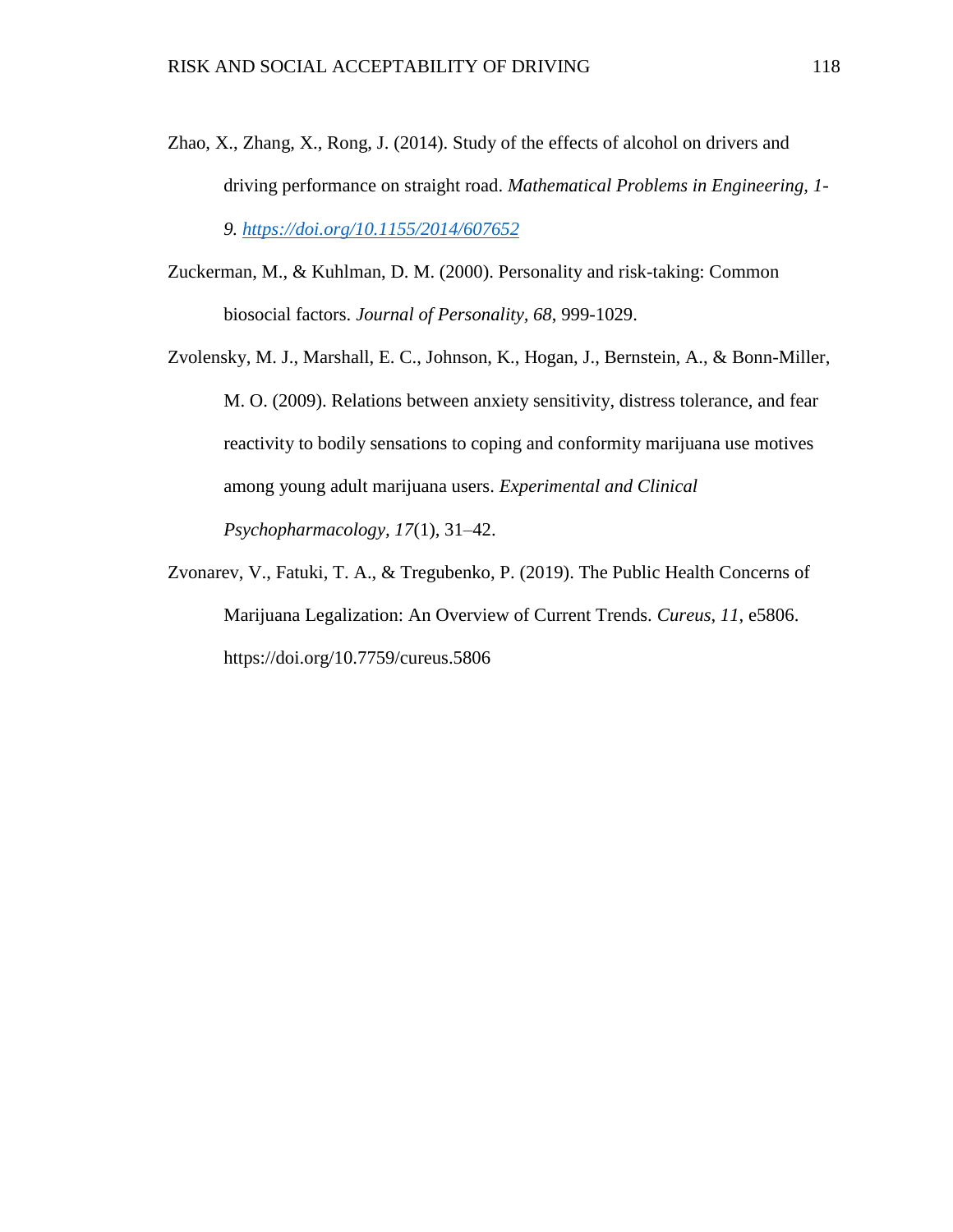# **Appendix A: Informed Consent Form**



#### **Informed Consent Form**

| Title:<br>Alcohol | Public Perceptions of Driving Under the Influence of Cannabis or                                                                       |  |  |
|-------------------|----------------------------------------------------------------------------------------------------------------------------------------|--|--|
| Researchers:      | Megan Pollard, M.Sc.                                                                                                                   |  |  |
|                   | Graduate Student, Department of Psychology<br>Memorial University of Newfoundland<br>email: map723@mun.ca                              |  |  |
|                   | Dr. Nick Harris, PhD, R Psych                                                                                                          |  |  |
|                   | Assistant Professor, Department of Psychology<br>Memorial University of Newfoundland<br>Phone: (709) 864-7676<br>email: nharris@mun.ca |  |  |

## **You are invited to take part in a research project entitled:**

*"Public Perceptions of Driving Under the Influence of Cannabis or Alcohol"*

This form is part of the process of informed consent. It should give you the basic idea of what the research is about and what your participation will involve. It also describes your right to withdraw from the study. In order to decide whether you wish to participate in this research study, you should understand enough about its risks and benefits to be able to make an informed decision. This is the informed consent process. Take time to read this carefully and to understand the information given to you. Please contact the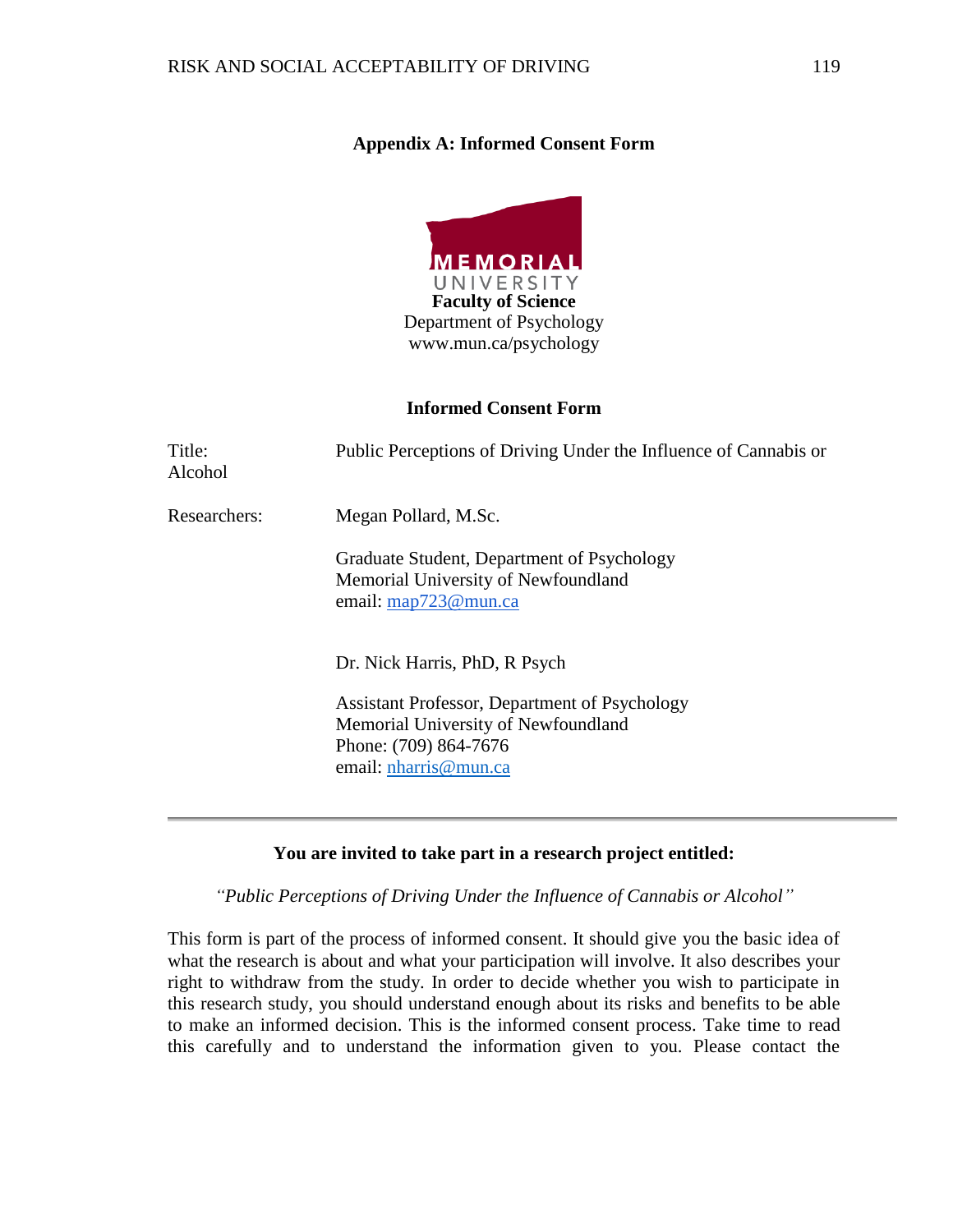researchers, Megan Pollard or Dr. Nick Harris, if you have any questions about the study or would like more information before you consent.

It is entirely up to you to decide whether to take part in this research. If you choose not to take part in this research or if you decide to withdraw from the research once it has started, there will be no negative consequences for you, now or in the future.

## **Introduction:**

My name is Megan Pollard and I am a graduate student in the Department of Psychology at Memorial University of Newfoundland. I am completing this study as part of my doctoral dissertation.

## **Purpose of study:**

The purpose of this study is to examine people's views and opinions about driving under the influence of cannabis or alcohol. The results of this study will be used to further investigate perceptions of cannabis and alcohol use and the associated risks, help generalize existing findings, and explore areas with little research.

## **Are you eligible to participate?**

To be eligible to participate in this study, you must be 18 years of age or older.

# **What you will do in this study:**

In this study, you will be asked to complete an online survey. Participation involves answering questions about your age, gender, education, ethnicity, frequency of cannabis use and alcohol consumption, and information regarding the respondents' history of driving under the influence. You will also be asked to complete a series of questionnaires. Please note that during your participation in this study you may skip any questions that you do not want to answer.

Length of time: Completion of the online survey will take approximately 10 minutes.

## **Withdrawal from the study:**

There are no consequences to withdrawing from the study. You are free to withdraw from the study at any time, up until the point when you submit your survey responses to the researchers. If at any time you wish to discontinue the survey, you can simply click the EXIT button, which will be present on each page. As there is no identifying information collected on the survey, once you submit the survey to us, it is not possible to identify your survey so it is not possible to remove it from the study. Should you decide to close the browser at any time during the study without submitting your survey, any responses will be lost and not included in the study.

## **Possible benefits:**

Although you may not receive any immediate, direct benefits yourself, your participation will help us to better understand public perceptions of cannabis and alcohol use related issues.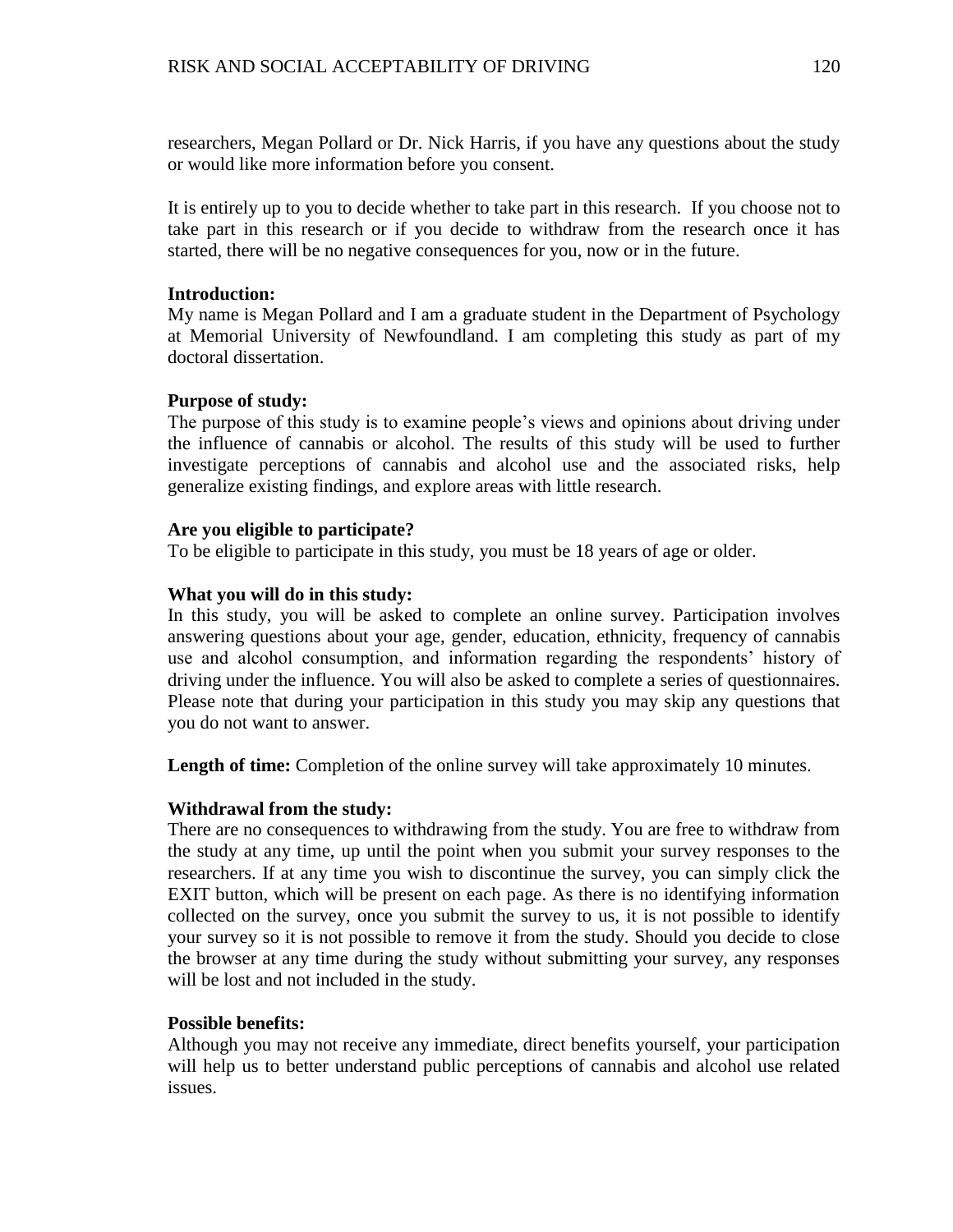#### **Possible risks:**

During your participation in this study it is possible that you may become aware that you are struggling with a substance use related issue. If you have any concerns about your current mental health or psychological functioning, you can contact the Mental Health Helpline at 709-737-4668 or if you are a Memorial University student you may contact the MUN Student Wellness and Counselling Centre at 709-864-8500.

#### **Compensation:**

To thank you for your time, you may enter your e-mail address into a draw to win one of five \$50 restaurant gift cards. Please note that to ensure your anonymity your e-mail address will be kept separate from the information you provide on the survey.

#### **Confidentiality vs. Anonymity:**

There is a difference between confidentiality and anonymity: Confidentiality is ensuring that identities of participants are accessible only to those authorized to have access. Anonymity is a result of not disclosing participant's identifying characteristics (such as name or description of physical appearance).

#### **Confidentiality:**

Confidentiality will be ensured at all times. Only the researchers will have access to any and all data. As well, the researchers will have no way of knowing who, or who did not, complete a survey.

#### **Anonymity:**

The survey will be anonymous. In no way will the researcher have the ability to link the participant's responses back to them. All information presented or published from the results will be in aggregate form.

#### **Storage of Data:**

All data will be stored on a password-protected computer located in Dr. Nick Harris's lab on Memorial University campus. The researchers will be the only individuals with access to the data. Data will be kept for a minimum of five years as required by Memorial University policy on Integrity of Scholarly Research. Following this five-year period all data will be fully deleted. The online server, Qualtrics, hosting this survey stores all data on a server in Toronto, Ontario and thus is not subject to the US Patriot Act.

#### **Reporting of Results:**

The data collected will be compiled into a report and may be presented and published through peer reviewed forums, and will also be publicly available through the QEII Library. These outputs will be a summary of the information obtained and will not include identifying features.

#### **Sharing of Results with Participants:**

Once the report is complete, it will be shared online via the following website: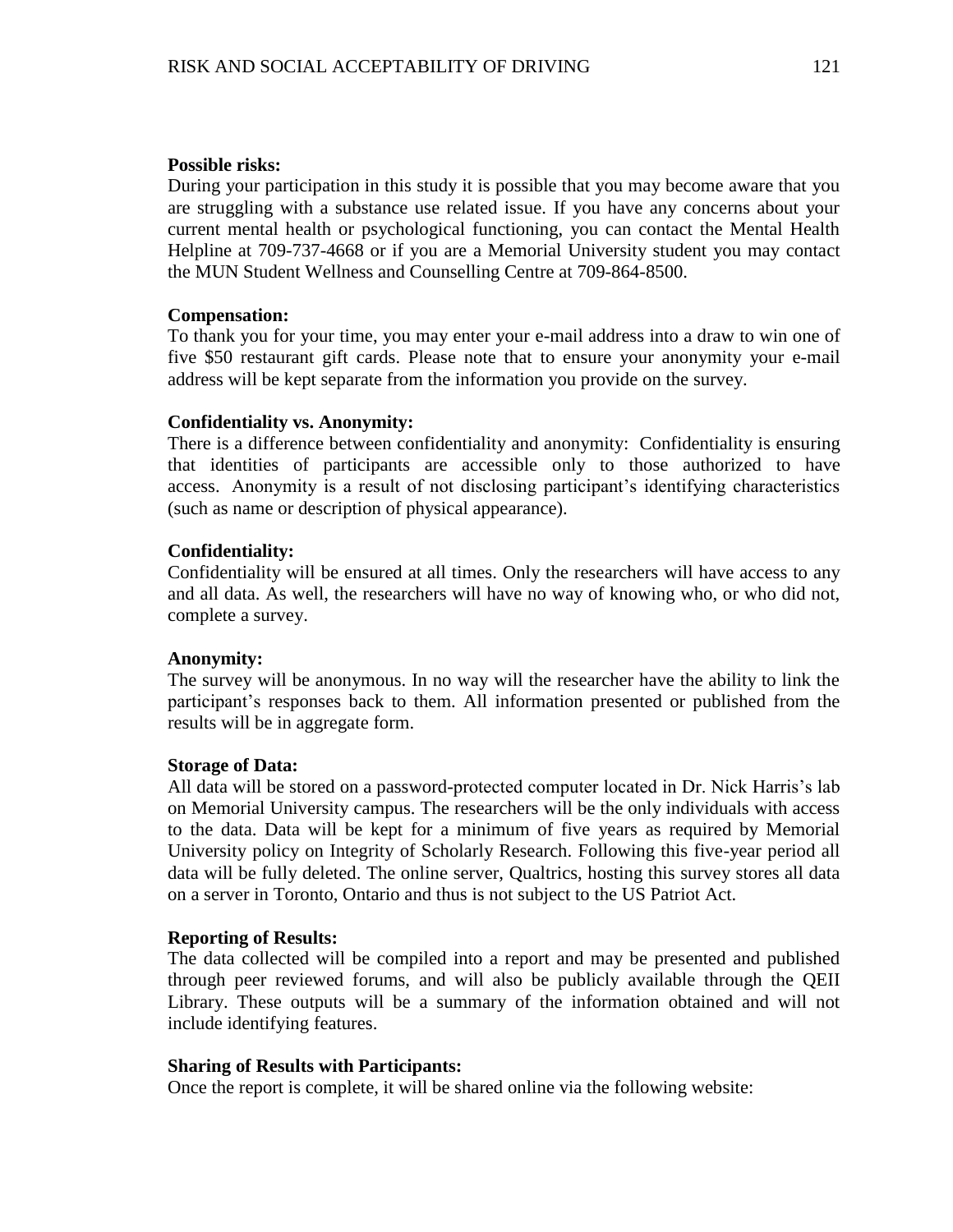[www.ucs.mun.ca/~nharris.](http://www.ucs.mun.ca/~nharris) It will also be available at [http://collections.mun.ca/cdm/search/collection/theses.](http://collections.mun.ca/cdm/search/collection/theses)

# **Questions:**

You are welcome to ask questions at any time during your participation in this research. If you would like more information about this study, please contact Megan Pollard or Dr. Nick Harris.

The proposal for this research has been reviewed by the Interdisciplinary Committee on Ethics in Human Research and found to be in compliance with Memorial University's ethics policy. If you have ethical concerns about the research (such as the way you have been treated or your rights as a participant), you may contact the Chairperson of the ICEHR at [icehr@mun.ca](mailto:icehr@mun.ca) or by telephone at (709) 864-2861.

# **Consent:**

Your submitting the survey to the researchers means that:

- You have read the information about the research.
- You have been able to ask questions about this study, if so desired.
- You are satisfied with the answers to all your questions.
- You understand what the study is about and what you will be doing.
- You understand that you are free to withdraw from the study at any time, up until you submit the survey to the researchers, and that doing so will not affect you now or in the future.

If you submit the survey to the researchers, you do not give up your legal rights and do not release the researchers from their professional responsibilities.

By submitting the survey to the researchers, and thus consenting to participate in this study:

- I have read what this study is about and understood the risks and benefits. I have had adequate time to think about this and had the opportunity to ask questions, if so desired, and any questions have been answered.
- I agree to participate in the research project understanding the risks and contributions of my participation, that my participation is voluntary, and that I may end my participation at any time up until I have submitted my survey.

A copy of this Informed Consent Form can be printed for my records.

Please click below to proceed to the survey:

LINK to survey (next button)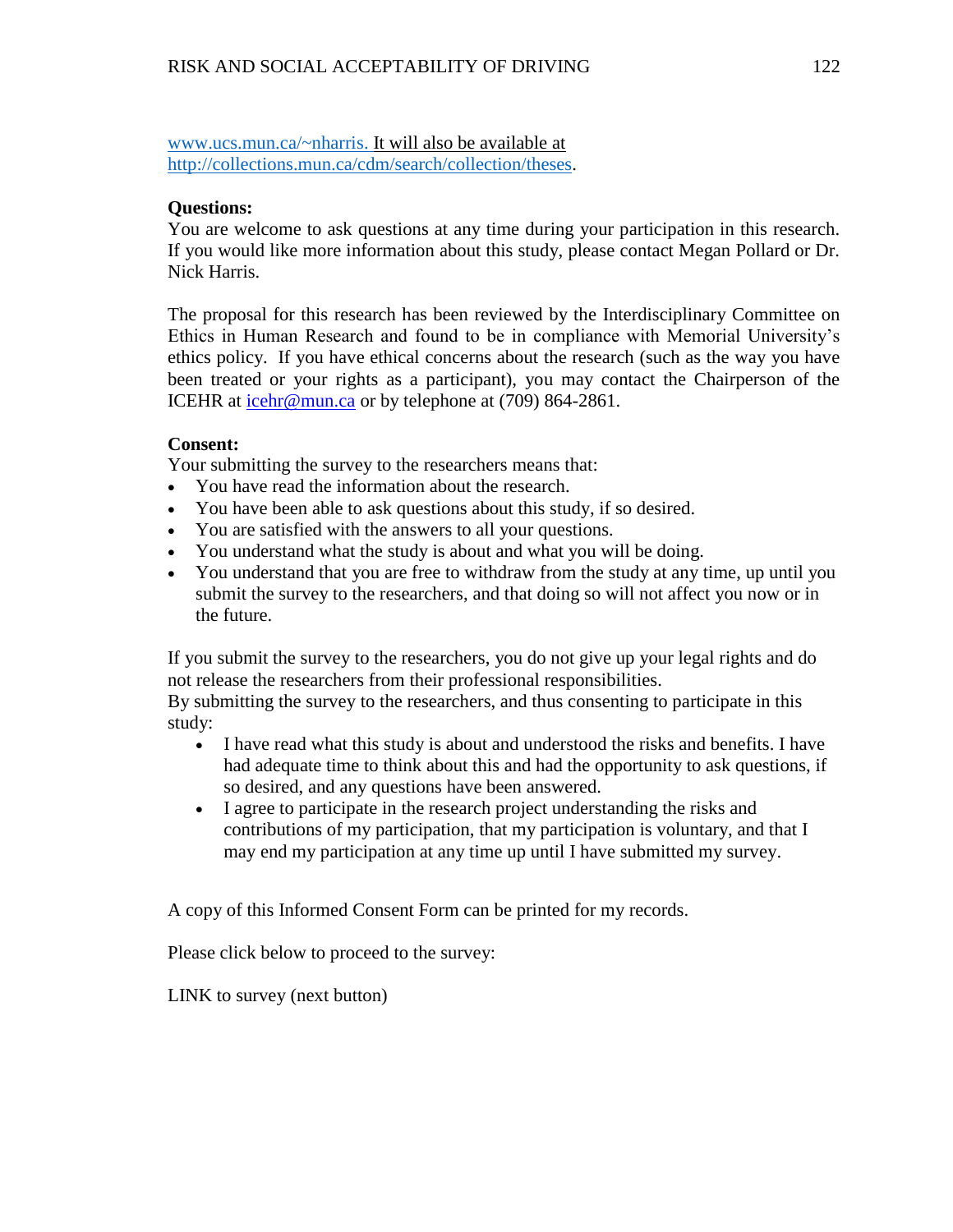# **Appendix B: Vignette Perceived Dangerousness and Social Acceptability Items**

*Note: the names and pronouns of the following items will change based on the randomly assigned vignette.*

Instructions: Please rate/respond to the following questions using the Likert Scales provided.

- 1. Based on this scenario, to what extent do you think Barry driving himself home is dangerous?
	- 0 Not at all dangerous
	- 1 A little dangerous
	- 2 Moderately dangerous
	- 3 Very dangerous
	- 4 Extremely dangerous
- 2. Based on this scenario, to what extent do you think Barry driving himself home is socially acceptable?
	- 0 Not at all socially acceptable
	- 1 A little socially acceptable
	- 2 Moderately socially acceptable
	- 3 Very socially acceptable
	- 4 Extremely socially acceptable
- 3. Based on this scenario, how much do you think Barry risks harming himself physically by using cannabis [alcohol or no substance] and driving?
	- $0 No$  Risk
	- 1- Minor Risk
	- 2 Moderate Risk
	- 3 Severe Risk
- 4. How much do you think Barry risks harming others physically by using cannabis [alcohol or no substance] and driving?
	- $0$  No Risk
	- 1 Minor Risk
	- 2 Moderate Risk
	- 3 Severe Risk
- 5. If you were at the party with Barry and saw him getting in his car to drive home, how likely would you be to try and stop him?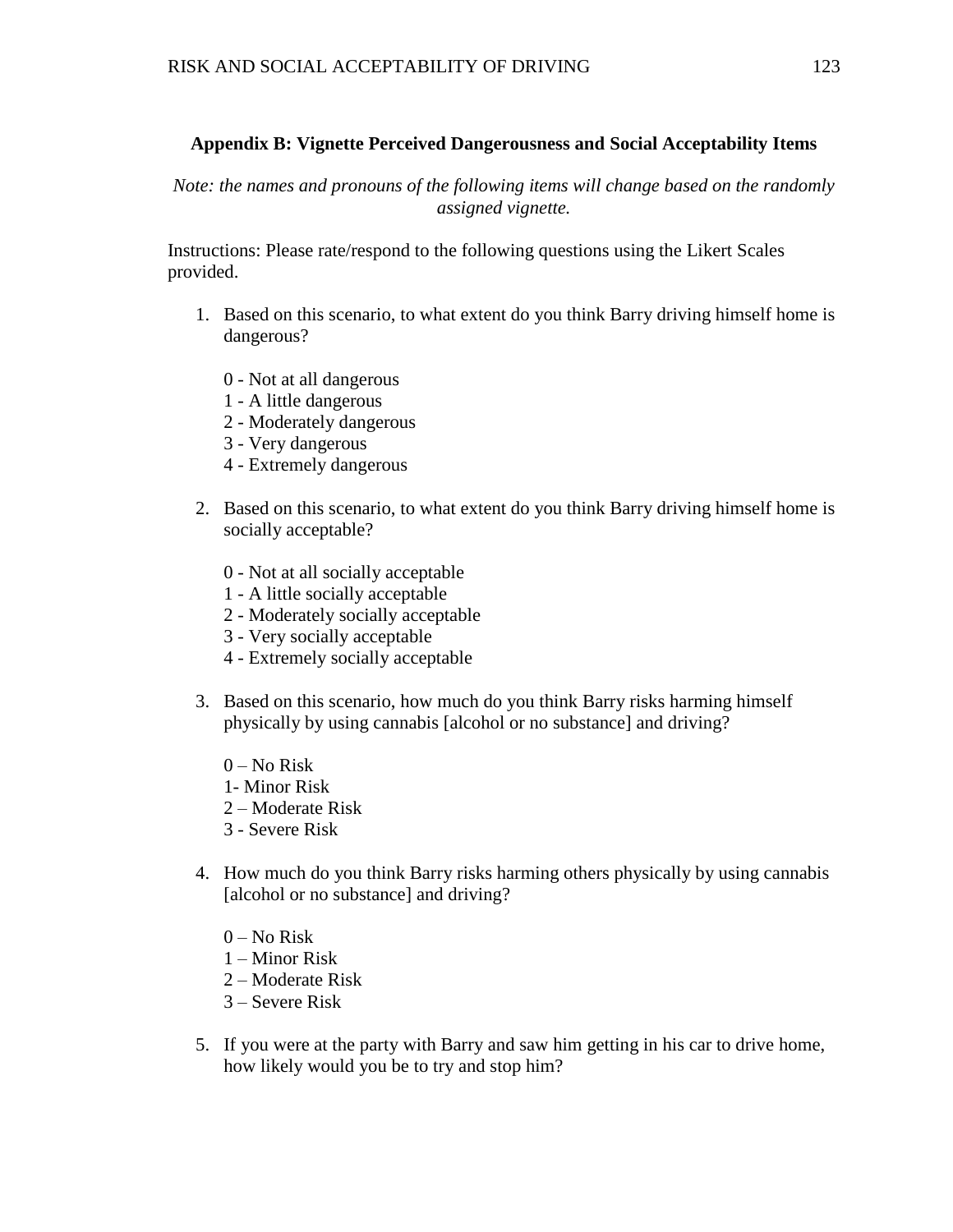- 0 Not Likely At All
- 1 Somewhat Likely
- 2 Moderately Likely
- 3 Very Likely

# 6. If you needed a ride home, how likely would you be to get a ride with Barry?

- 0 Not Likely At All
- 1 Somewhat Likely
- 2 Moderately Likely
- 3 Very Likely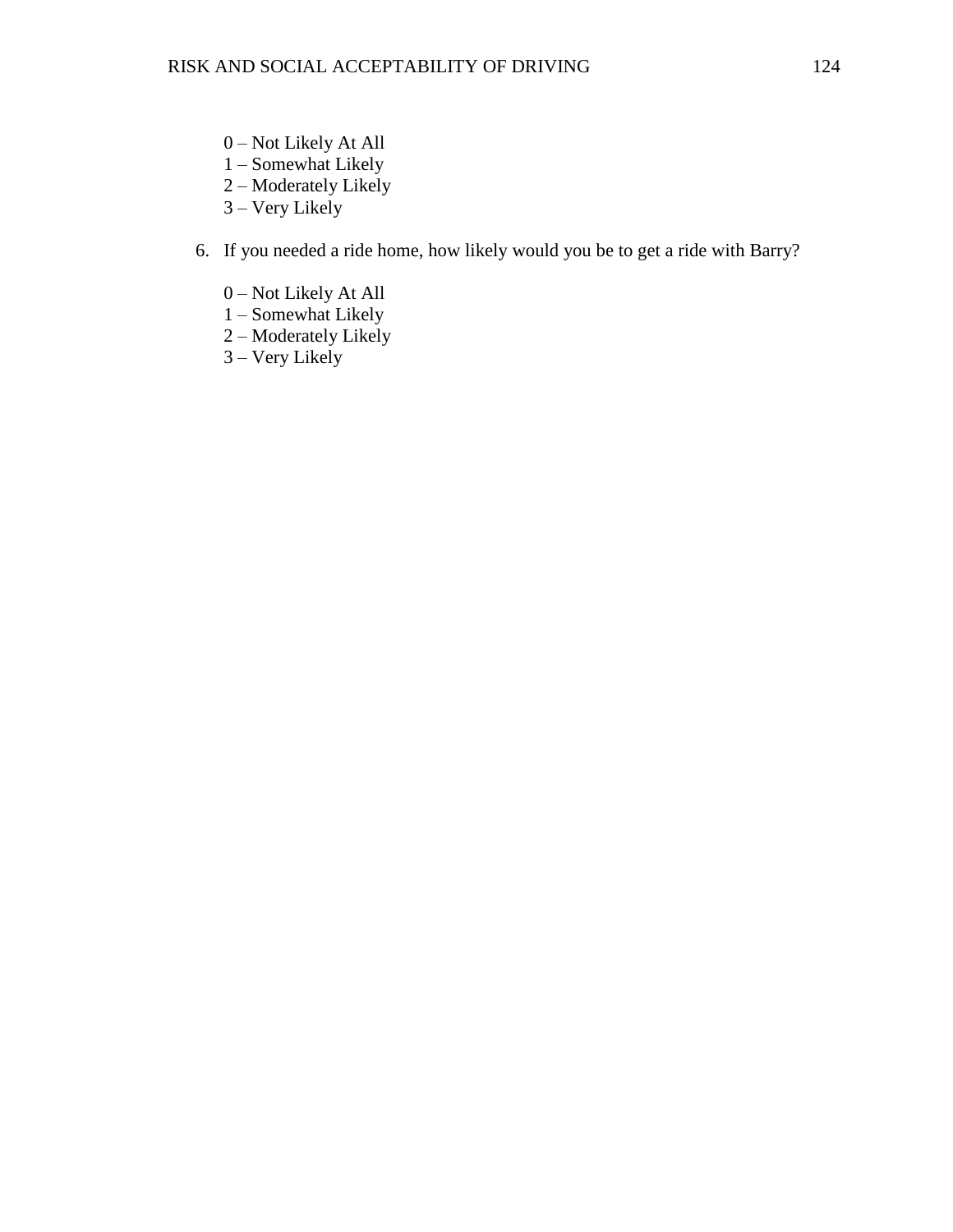# **Appendix C: Demographic Information**

1) What is your age?  $\frac{1}{2}$ 

2) With which gender do you identify?

- a. Male
- b. Female
- c. Transgender
- d. Prefer not to say
- e. Other Please specify: \_\_\_\_\_\_\_\_\_

3) What is your ethnic background?

\_\_\_\_\_\_\_\_\_\_\_\_\_\_\_\_\_\_\_\_\_

- a. Caucasian/White
- b. African-Canadian/Black
- c. Hispanic/Latino
- d. Asian
- e. Indigenous (First Nation, Métis or Inuit)
- f. Middle Eastern
- g. East Indian
- h. Other Please specify:  $\frac{\ }{\ }$

4) How many years of education in total have you completed (including primary, secondary, high school, college, university, and post-graduate)?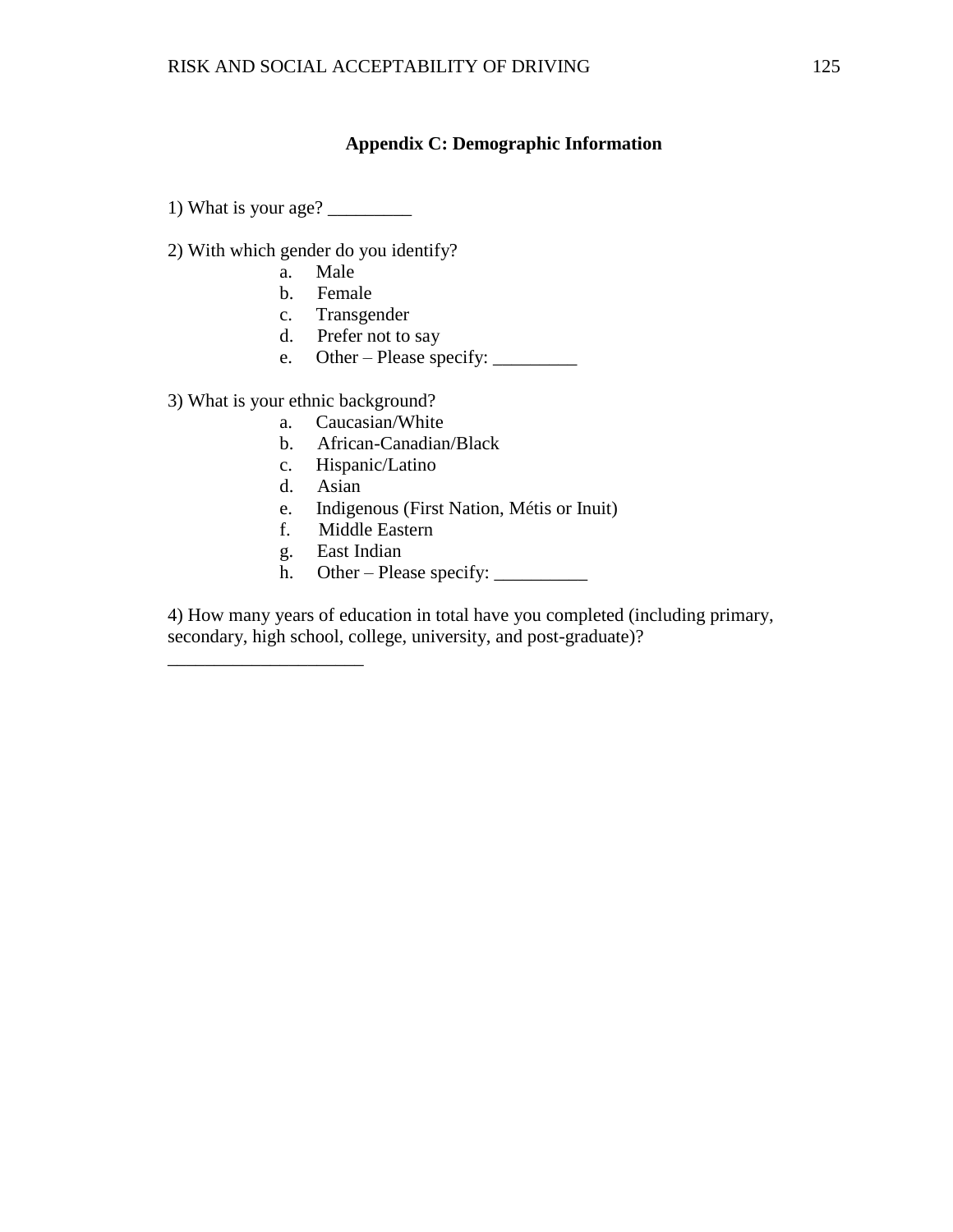# **Appendix D: Substance Use Questions**

**Instructions:** Please read each of the following questions and mark the response alternative that best describes your use of cannabis. *Note that the term cannabis is being used to refer to marijuana, hashish, cannabis concentrates, and cannabis-infused edibles.* 

- 1. Have you ever used or tried cannabis?
	- a) Yes, just once
	- b) Yes, more than once
	- c) No
- 2. Have you used cannabis in the past 12 months?
	- a) Yes
	- b) No
- 3. How often (did you use cannabis in the past 12 months)?
	- a) Less than once a month
	- b) 1 to 3 times a month
	- c) Once a week
	- d) More than once a week
	- e) Every day
	- 4. Have you ever driven or operated a vehicle while under the influence of cannabis?
	- a) Yes, just once
	- b) Yes, more than once
	- c) No
	- 5. Have you ever been a passenger in a vehicle where the driver was under the influence of cannabis?
	- a) Yes, just once
	- b) Yes, more than once
	- c) No

**Instructions:** Please read each of the following questions and mark the response alternative that best describes your consumption of alcohol. *Note that the term alcohol includes beer, wine, spirits, etc.* 

- 1. Have you ever used or tried alcohol?
	- a) Yes, just once
	- b) Yes, more than once
	- c) No
- 2. Have you used alcohol in the past 12 months?
	- a) Yes
	- b) No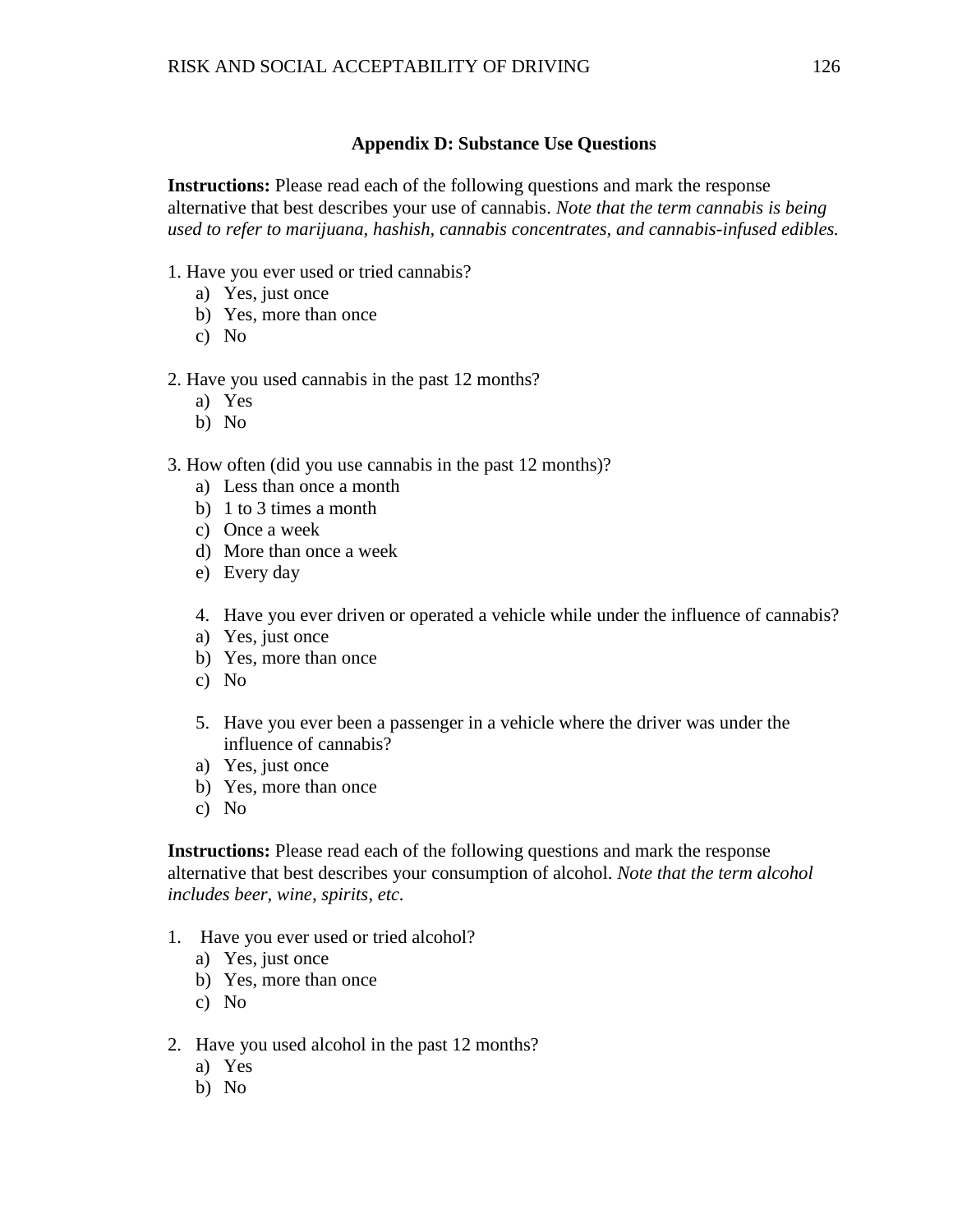- 3. How often did you use alcohol in the past 12 months?
	- a) Less than once a month
	- b) 1 to 3 times a month
	- c) Once a week
	- d) More than once a week
	- e) Every day
- 4. Have you ever driven or operated a vehicle while under the influence of alcohol?
	- a) Yes, just once
	- b) Yes, more than once
	- c) No
- 5. Have you ever been a passenger in a vehicle where the driver was under the influence of alcohol?
	- a) Yes, just once
	- b) Yes, more than once
	- c) No

To what extent do you agree or disagree with the following statements? *\*These questions were given to all participants, regardless of vignette group.*

- a) Using cannabis impairs one's ability to drive or operate a vehicle.
	- 1 Strongly Disagree
	- 2 Disagree
	- 3 Neutral
	- 4 Agree
	- 5 Strongly Agree
- b) Driving or operating a vehicle under the influence of cannabis is socially acceptable.
	- 1 Strongly Disagree
	- 2 Disagree
	- 3 Neutral
	- 4 Agree
	- 5 Strongly Agree
- c) Driving or operating a vehicle under the influence of cannabis is dangerous.
	- 1 Strongly Disagree
	- 2 Disagree
	- 3 Neutral
	- 4 Agree
	- 5 Strongly Agree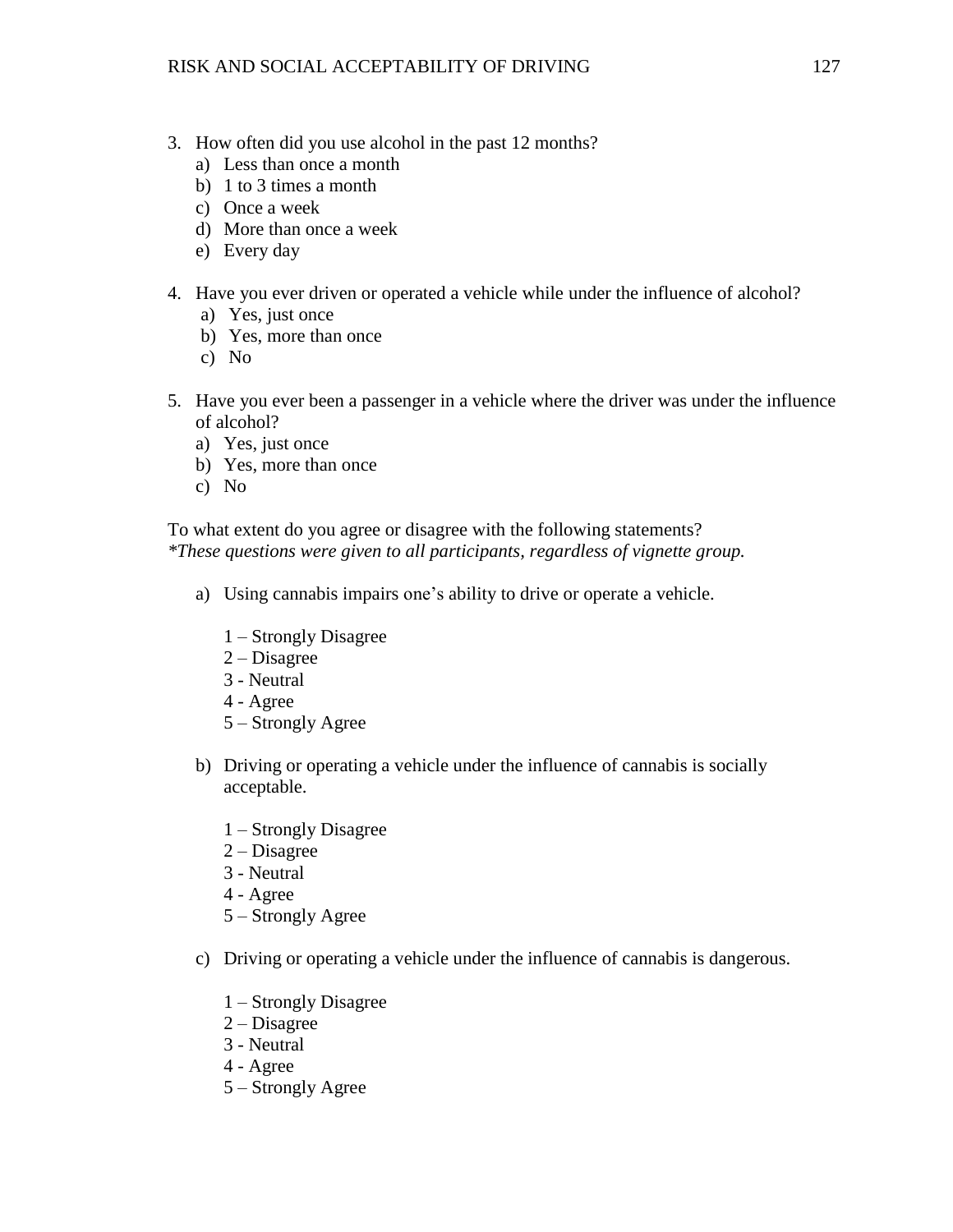#### **Appendix E: Vignettes**

Participants will be presented with one of the following vignettes followed by questions related to the activity in the vignette:

- 1. A description of a Caucasian male follows: Barry is a 22-year-old male attending a birthday party for his friend. He and his friends regularly get together on the weekends and use cannabis (also known as weed, marijuana, etc.). Barry can't stay out late that night, but he does use some cannabis before he has to leave. He starts to feel the effects of the cannabis and stops. Shortly after he leaves to drive himself home.
- 2. A description of a Caucasian male follows: Barry is a 22-year-old male attending a birthday party for his friend. He and his friends regularly get together on the weekends and drink alcohol. Barry can't stay out late that night, but he does drink some alcohol before he leaves. He starts to feel the effects of the alcohol and stops. Shortly after he leaves to drive himself home.
- 3. A description of a Caucasian male follows: Barry is a 22-year-old male attending a birthday party for his friend. He and his friends regularly get together on the weekends and drink beer. Barry can't stay out late that night and chooses not to have any beer. He starts to feel tired and shortly after he leaves to drive himself home.
- 4. A description of a Caucasian female follows: Betty is a 22-year-old female attending a birthday party for her friend. She and her friends regularly get together on the weekends and use cannabis (also known as weed, marijuana, etc.). Betty can't stay out late that night, but she does use some cannabis before she leaves. She starts to feel the effects of the cannabis and stops. Shortly after she leaves to drive herself home.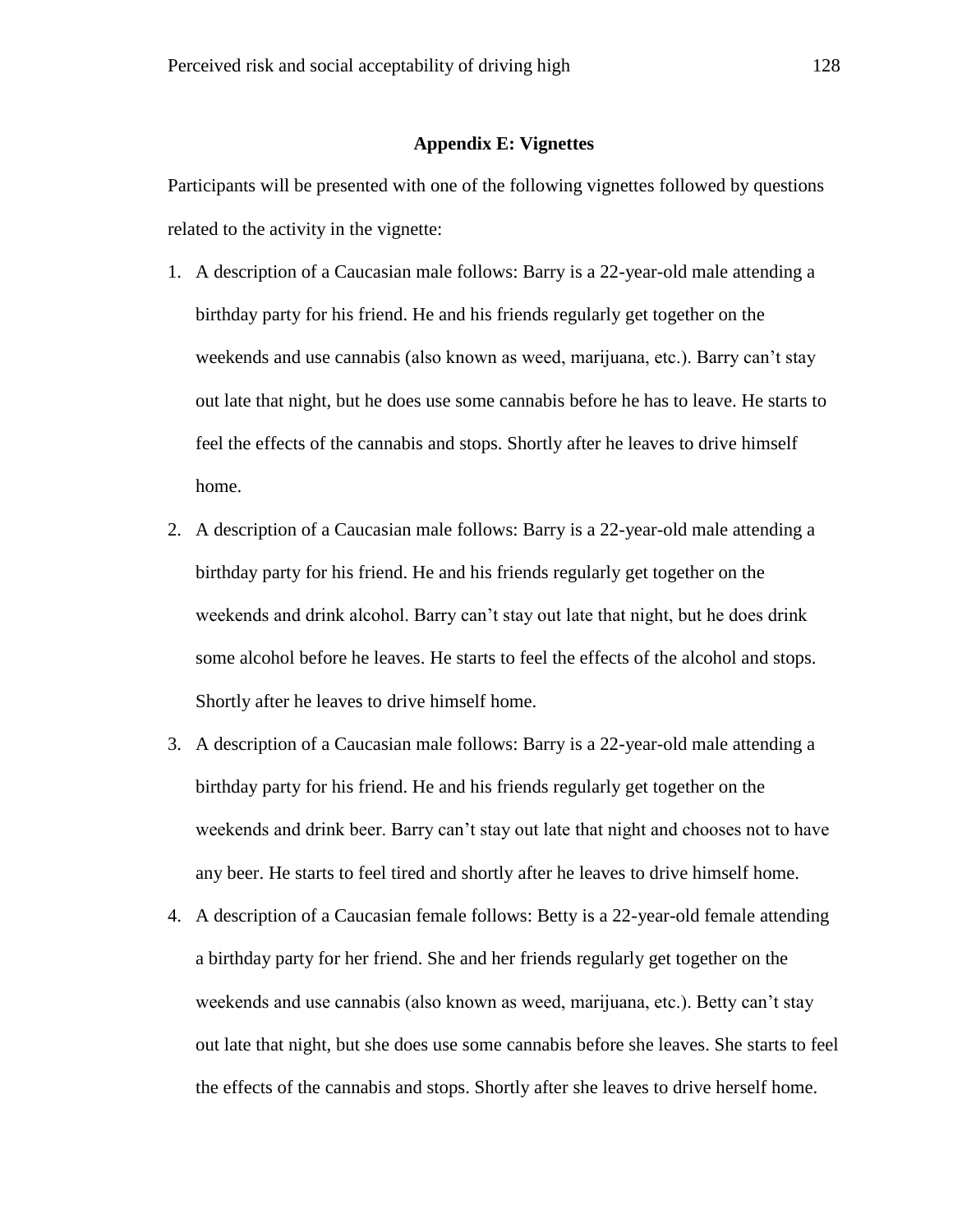- 5. A description of a Caucasian female follows: Betty is a 22-year-old female attending a birthday party for her friend. She and her friends regularly get together on the weekends and drink alcohol. Betty can't stay out late that night, but she drinks some alcohol before she leaves. She starts to feel the effects of the alcohol and stops. Shortly after she leaves to drive herself home.
- 6. A description of a Caucasian male follows: Betty is a 22-year-old female attending a birthday party for her friend. She and her friends regularly get together on the weekends and drink beer. Betty can't stay out late that night so she chooses not to have any beer. She starts to feel tired and shortly after she leaves to drive herself home.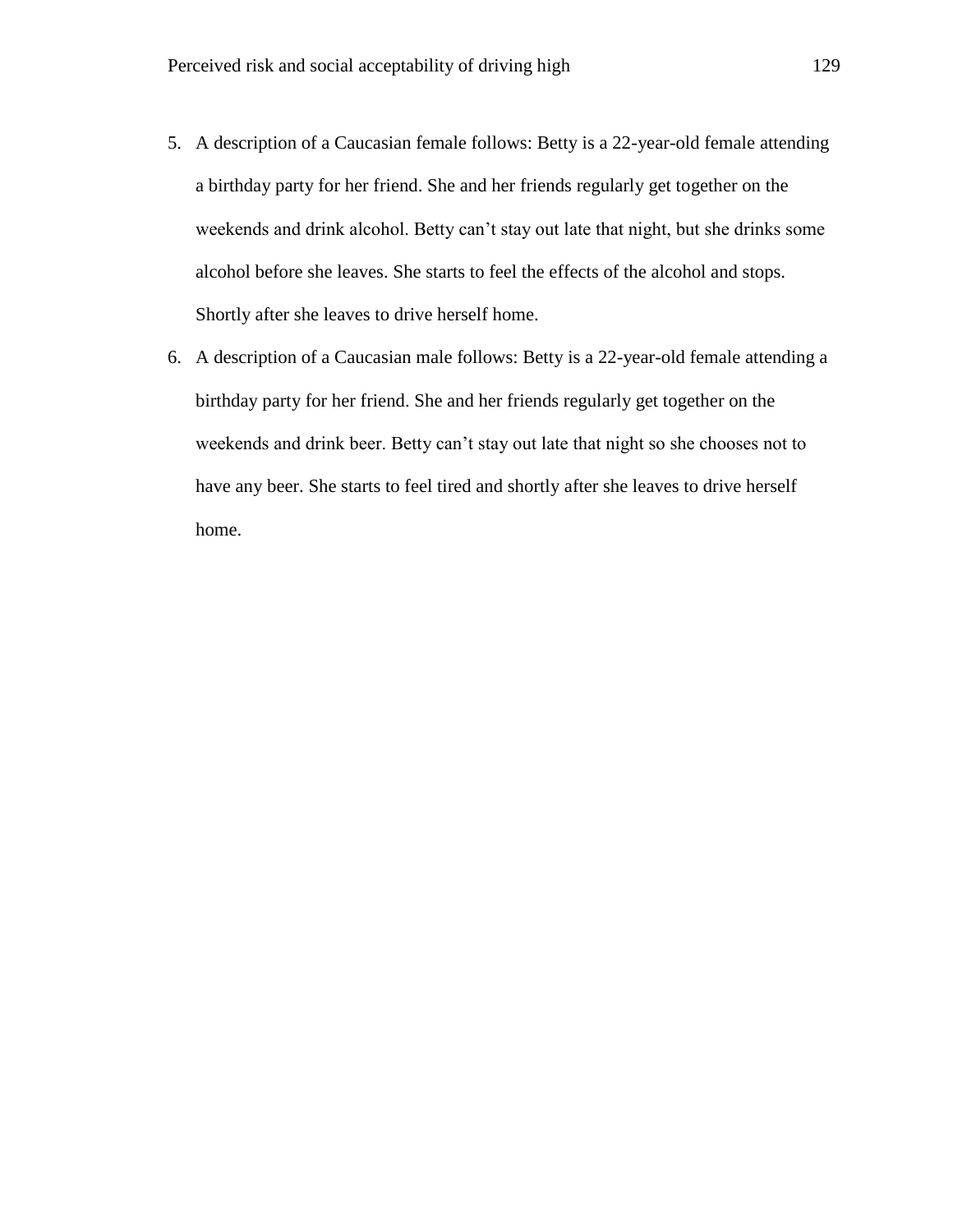# **Appendix F**

Comparison of the CCHS and the Current Sample on Lifetime Cannabis Use Frequency

|                 |          | df  | sig.  |
|-----------------|----------|-----|-------|
| Cannabis Used   | $-5.842$ | 790 | 0.000 |
| Once (lifetime) |          |     |       |
| Cannabis Used   | $-8.702$ | 749 | 0.000 |
| More Than Once  |          |     |       |
| (lifetime)      |          |     |       |

# Independent Samples T-test

# Descriptive Statistics

|               |                       | $\boldsymbol{N}$ | Mean | Standard  |
|---------------|-----------------------|------------------|------|-----------|
|               |                       |                  |      | Deviation |
| Cannabis Used | <b>Current Sample</b> | 394              | 1.25 | 0.435     |
| Once          | <b>CCHS</b>           | 395              | 1.45 | 0.498     |
| Cannabis Used | <b>Current Sample</b> | 353              | 1.28 | 0.450     |
| More Than     | <b>CCHS</b>           | 395              | 1.58 | 0.494     |
| Once          |                       |                  |      |           |

Analyses of Group Differences on Demographic and Substance Use Variables

# ANOVA

|  | Sum of  | $\overline{ }$<br>u | Mean   | $\sim \cdot$<br>.1 <sub>C</sub><br>ນ⊥⊆<br>J |
|--|---------|---------------------|--------|---------------------------------------------|
|  | Squares |                     | Square |                                             |